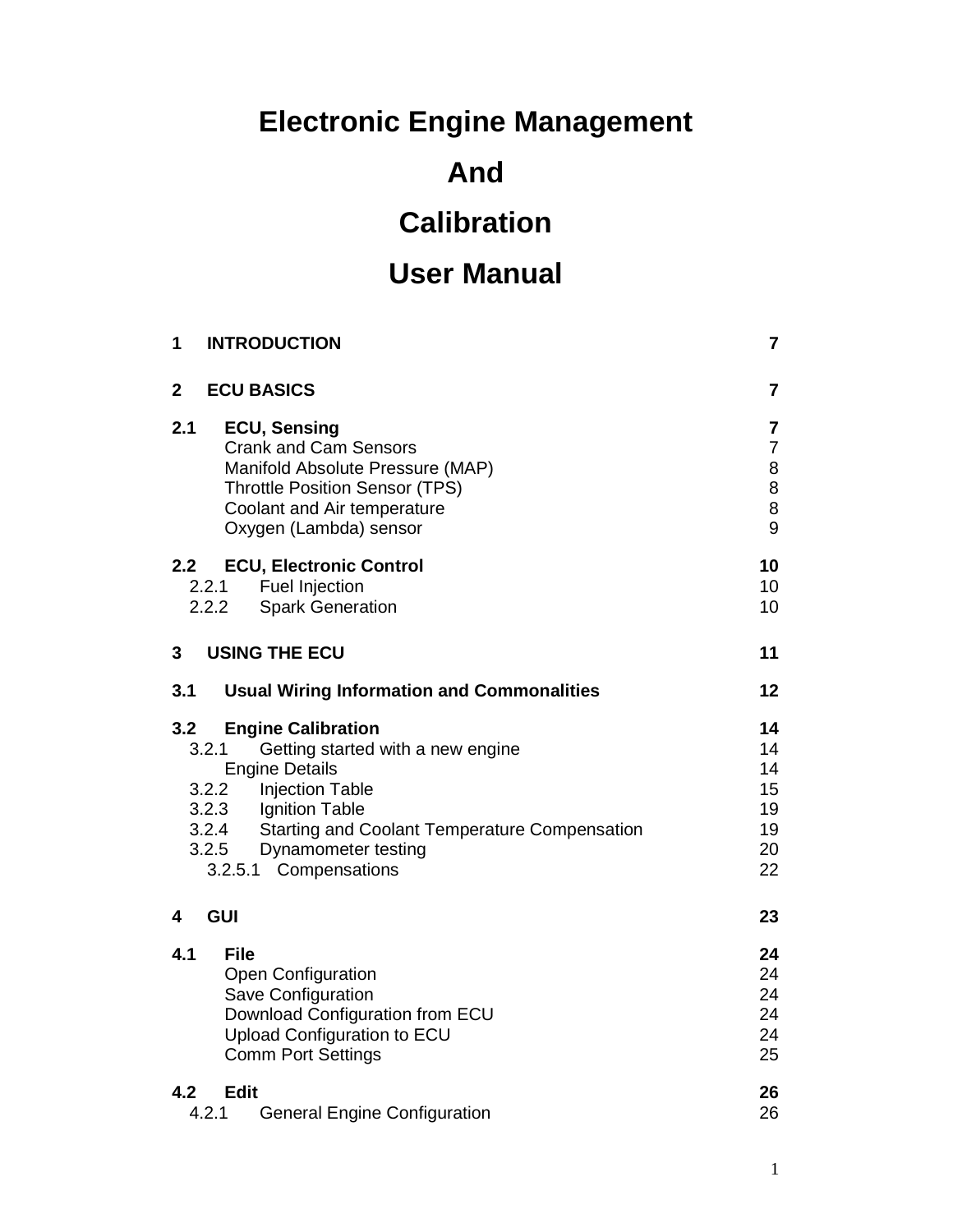| 4.2.1.1 Mechanical Setup                  | 26 |
|-------------------------------------------|----|
| <b>Number of Cylinders</b>                | 26 |
| <b>Firing Order</b>                       | 26 |
| Number of teeth on Crank sprocket         | 26 |
| Number of missing teeth on Crank sprocket | 27 |
| Last non-missing tooth on Crank sprocket  | 27 |
| Number of teeth on Cam sprocket           | 27 |
| Number of missing teeth on Cam sprocket   | 28 |
| Last non-missing tooth on Cam sprocket    | 28 |
| Crank tooth at Cam Sensor                 | 28 |
| Sprocket correction angle                 | 28 |
| Missing teeth ratio                       | 29 |
| Number of strokes for RPM average         | 29 |
| Cylinder correction angle                 | 29 |
| <b>Load Parameter</b>                     | 30 |
| Missing Tooth Algorithm                   | 30 |
| <b>Crank Triggering Edge</b>              | 30 |
| <b>Crank Sensor ON Voltage</b>            | 30 |
| <b>Crank Sensor OFF Voltage</b>           | 30 |
| Cam Triggering Edge                       | 30 |
| Cam Sensor ON Voltage                     | 31 |
| <b>Crank Sensor OFF Voltage</b>           | 31 |
| 4.2.1.2 Ignition Setup                    | 31 |
| Number of coils                           | 31 |
| Coil dwell time                           | 31 |
| Number of sparks                          | 32 |
| Sparks off angle                          | 32 |
| Spark delay                               | 32 |
| <b>Spark Output Pins</b>                  | 32 |
| 4.2.1.3 Injection Setup                   | 32 |
| Number of Primary Injectors               | 33 |
| <b>Primary Injector Output Pins</b>       | 33 |
| Primary Injector delay                    | 33 |
| Number of Secondary Injectors             | 33 |
| Secondary Injector Output Pins            | 33 |
| Secondary Injector delay                  | 33 |
| Injection angle                           | 34 |
| Injection angle at                        | 34 |
| Number of Strokes for injection           | 34 |
| Max Percentage Duty Cycle                 | 34 |
| Primary injector flow rate                | 35 |
| Secondary injector flow rate              | 35 |
| Time for Fuel Pump On at boot             | 35 |
| Fuel tank running time                    | 35 |
| <b>Accumulated button</b>                 | 36 |
| <b>Fuel Pump Output Pin</b>               | 36 |
| 4.2.1.4 Limits and Alarms                 | 36 |
| <b>Cut Rev Limit</b>                      | 36 |
| <b>Tachometer Output Pin</b>              | 36 |
| Ignition Table<br>4.2.2                   | 37 |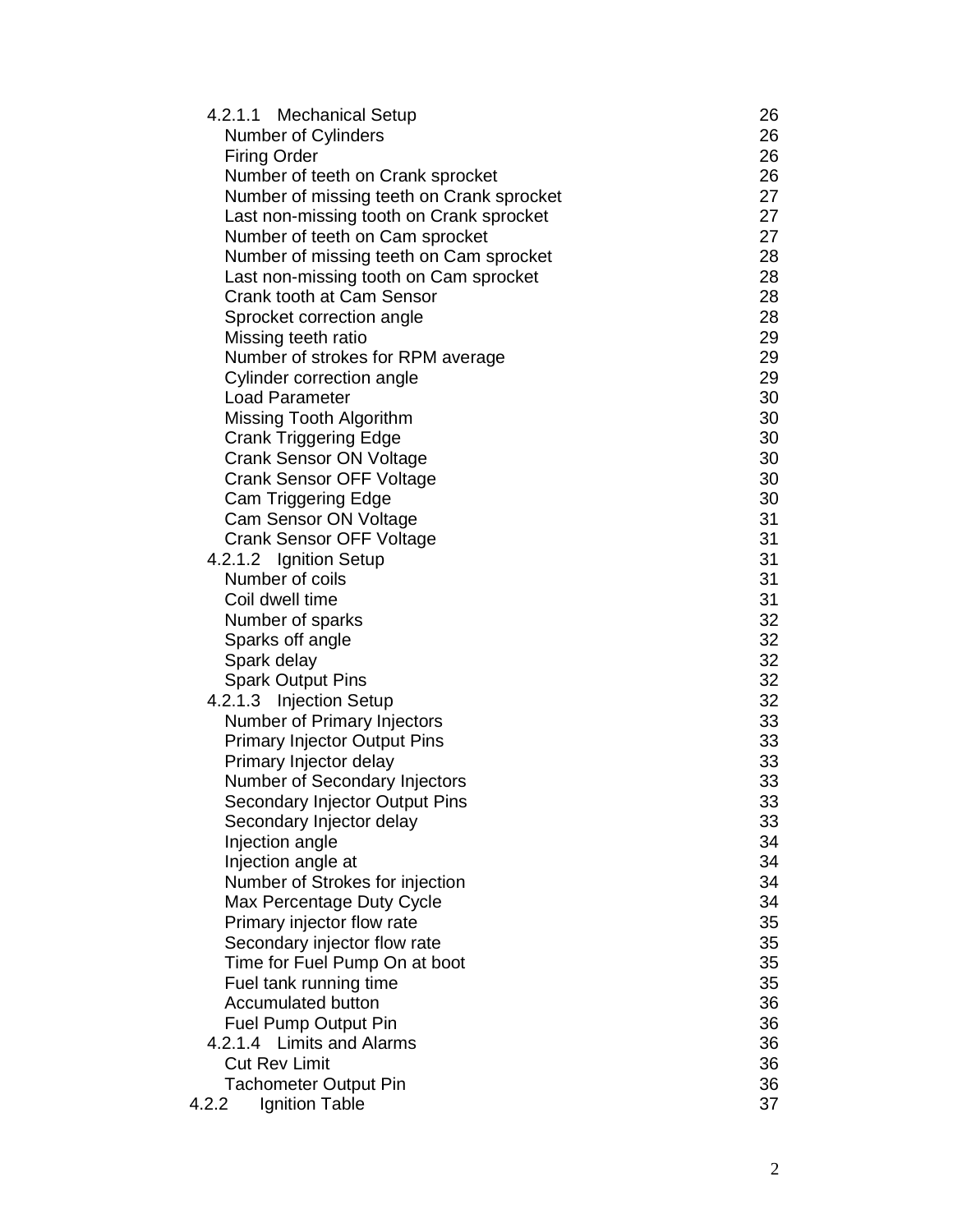| 4.2.3         | Injection Table                                | 38       |
|---------------|------------------------------------------------|----------|
| 4.2.4         | <b>Sensor Conversion</b>                       | 38       |
| Add           |                                                | 39       |
| <b>Delete</b> |                                                | 39       |
| Edit          |                                                | 39       |
|               | <b>Sensor Name</b>                             | 39       |
| Units         |                                                | 39       |
| Filter        |                                                | 40       |
|               | Input pin                                      | 40       |
|               | Amplification                                  | 40       |
|               | Thermocouple                                   | 40       |
| Input         |                                                | 40       |
|               | <b>Sensor Conversion Table</b>                 | 40       |
|               | 4.2.4.1 Throttle Position                      | 41       |
|               | 4.2.4.2 Manifold Absolute Pressure             | 41       |
|               | 4.2.4.3 Coolant Temperature                    | 42       |
|               | 4.2.4.4 Air Temperature                        | 43       |
|               | 4.2.4.5 Lambda                                 | 43       |
|               | 4.2.4.6 Wide Band Lambda                       | 43       |
|               | 4.2.4.7 Mass Air Flow                          | 44       |
|               | 4.2.4.8 Torque                                 | 44       |
| 4.2.5         | <b>Fuel Compensation</b>                       | 45       |
|               | 4.2.5.1 Starting                               | 45       |
|               | 4.2.5.2 Throttle Pump                          | 45       |
|               | 4.2.5.3 Coolant Temperature                    | 46       |
|               | 4.2.5.4 Air Temperature                        | 46       |
| 4.2.6         | <b>Spark Compensation</b>                      | 47       |
| 4.2.6.1       | Air Temperature                                | 47       |
| 4.2.7         | <b>Idle RPM Control</b>                        | 47       |
|               | <b>Motor Wait Time</b>                         | 47       |
|               | Motor On Time                                  | 47       |
|               | <b>Maximum Step Constant</b>                   | 47       |
|               | Maximum Steps Motor Can Move                   | 48       |
|               | Minimum Active RPM                             | 48       |
|               | <b>Idle RPM when Cold</b>                      | 48       |
|               | <b>Idle RPM when Hot</b>                       | 48       |
|               | <b>Cold Temperature</b>                        | 48<br>48 |
|               | <b>Hot Temperature</b><br><b>Allowed Error</b> | 49       |
|               |                                                | 49       |
|               | <b>Step Constant</b>                           | 49       |
|               | <b>Sampling Period</b><br>Minimum TPS          | 49       |
| 4.2.8         | Logs Setup                                     | 50       |
| 4.2.9         | <b>Launch Control</b>                          | 51       |
|               | <b>Start Line RPM</b>                          | 51       |
|               | <b>Number of Undriven Wheels</b>               | 52       |
|               | Number of Teeth on Undriven Wheels             | 52       |
|               | Diameter of Undriven Wheels                    | 52       |
|               | <b>Number of Driven Wheels</b>                 | 52       |
|               | Number of Teeth on Driven Wheels               | 52       |
|               |                                                |          |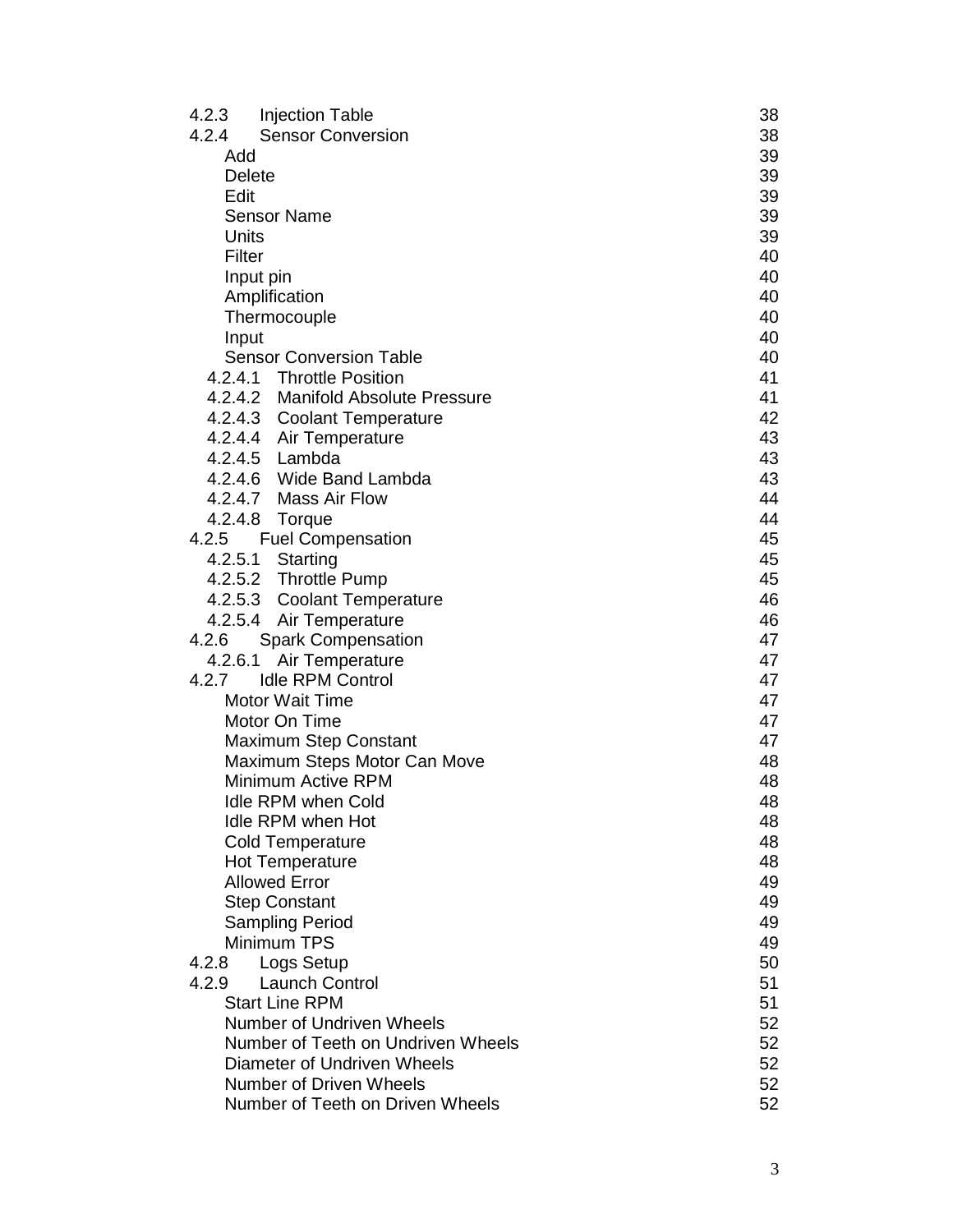|       | Diameter of Driven Wheels                  | 52 |
|-------|--------------------------------------------|----|
|       | <b>Engine to Wheel Ratio</b>               | 52 |
|       | Allowed Slip when Dry                      | 52 |
|       | Allowed Slip When Wet                      | 52 |
|       | <b>Switch Off Speed</b>                    | 53 |
|       | Sampling Interval                          | 53 |
|       | 4.2.10<br>Digital Inputs                   | 53 |
|       | <b>Function name</b>                       | 53 |
|       | Debounce time                              | 53 |
|       | <b>Activation time</b>                     | 53 |
|       | Input pin                                  | 54 |
|       | Inverted                                   | 54 |
|       | 4.2.11<br><b>Gauge View Setup</b>          | 54 |
|       | <b>Function name</b>                       | 54 |
|       | Gauge type                                 | 54 |
|       | Column                                     | 54 |
|       | Row                                        | 54 |
|       | 4.2.12<br>Switch outputs                   | 55 |
|       | <b>Function name</b>                       | 55 |
|       | <b>Switch Name</b>                         | 55 |
|       | On-Value                                   | 55 |
|       | Off-Value                                  | 55 |
|       | Output pin                                 | 55 |
|       | 4.2.13 Closed loop Lambda                  | 55 |
|       | 4.2.13.1<br><b>Target Table</b>            | 56 |
|       | <b>Parameters Setup</b>                    | 56 |
|       | Number of turns for averaging              | 56 |
|       | Number of turns to discard                 | 56 |
|       | Lambda no correction region                | 57 |
|       | Percentage clamping bounds                 | 57 |
|       | Correction step                            | 57 |
|       | Percentage Bounds for RPM inside cell      | 57 |
|       | Percentage Bounds for Load inside cell     | 57 |
|       | <b>Fuel Compensations Setup</b>            | 57 |
|       | Percentage bounds for overall compensation | 58 |
|       | Percentage bounds for 'ABC' compensation   | 58 |
|       | Tables in Dyno Mode<br>4.2.14              | 58 |
| 4.3   | <b>Action</b>                              | 59 |
|       | <b>Update Date and Time</b>                | 59 |
|       | <b>Store Parameters in Flash</b>           | 60 |
|       | <b>Restore Parameters from Flash</b>       | 60 |
|       | Kill Engine                                | 60 |
| 4.4   | <b>View</b>                                | 60 |
|       | View Closed Loop Lambda Table              | 60 |
| 4.5   | <b>Diagnostics</b>                         | 61 |
| 4.5.1 | Spark                                      | 61 |
|       | Morse Test                                 | 61 |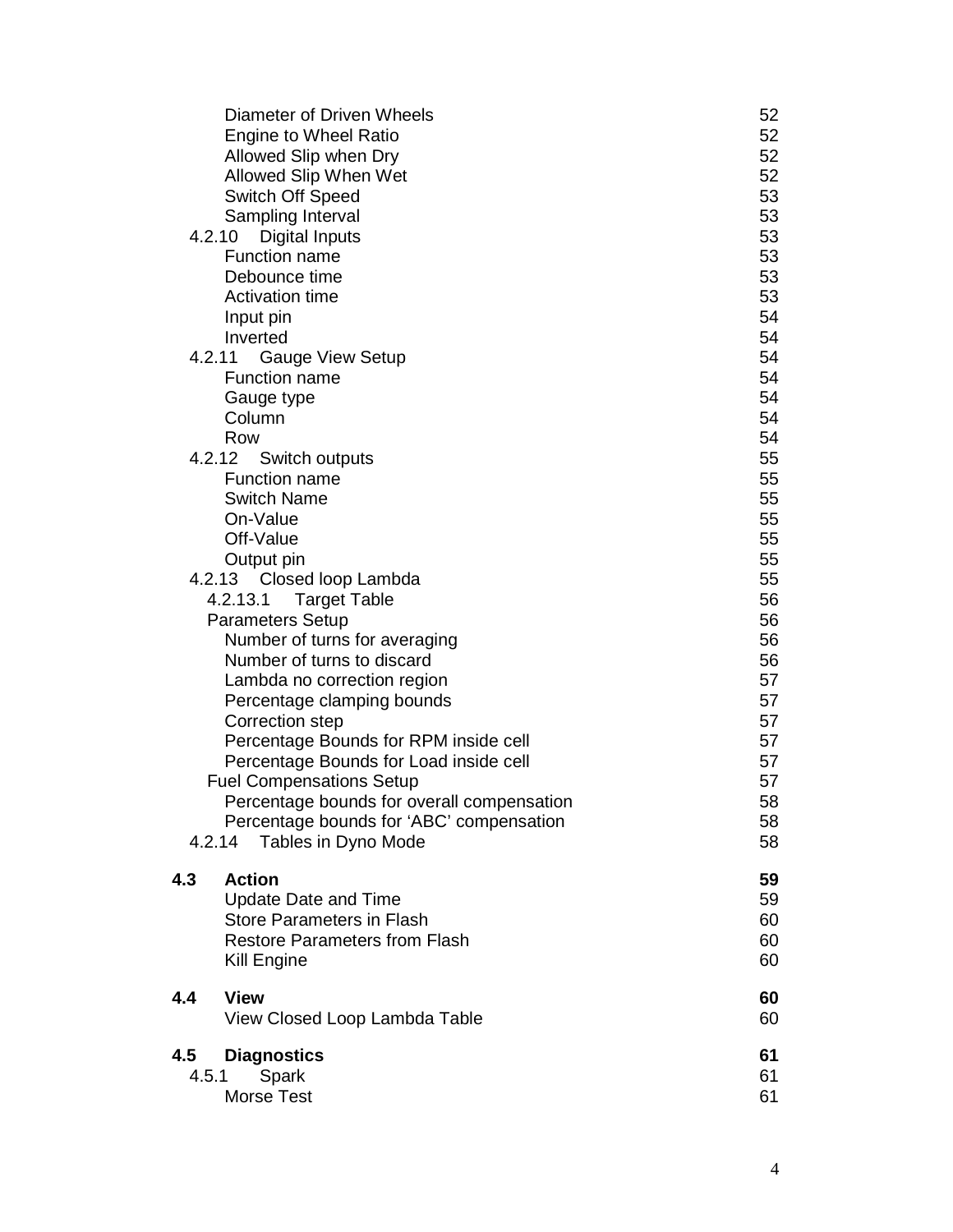|     | <b>Operational Test</b><br>Fuel<br>4.5.2<br><b>Morse Test</b><br><b>Flow Test</b><br>4.5.3 Enter Dyno Mode                                                                                                                                                                                                                                                                                                                                                                                                                                                                                                               | 61<br>61<br>61<br>61<br>62                   |
|-----|--------------------------------------------------------------------------------------------------------------------------------------------------------------------------------------------------------------------------------------------------------------------------------------------------------------------------------------------------------------------------------------------------------------------------------------------------------------------------------------------------------------------------------------------------------------------------------------------------------------------------|----------------------------------------------|
|     | 4.5.4 Exit Dyno Mode<br>Crank/Cam oscilloscope view<br>4.5.5                                                                                                                                                                                                                                                                                                                                                                                                                                                                                                                                                             | 62<br>62                                     |
| 4.6 | Logs<br><b>Reset Logs</b><br>Disable Logs<br>Enable Logs<br>Download Logs                                                                                                                                                                                                                                                                                                                                                                                                                                                                                                                                                | 64<br>64<br>64<br>64<br>65                   |
| 5   | <b>APPENDIX</b>                                                                                                                                                                                                                                                                                                                                                                                                                                                                                                                                                                                                          | 65                                           |
| 5.1 | <b>Maximum value of DOI for engine</b>                                                                                                                                                                                                                                                                                                                                                                                                                                                                                                                                                                                   | 65                                           |
| 5.2 | <b>Idle Speed Control without Idle Speed Control Motor</b>                                                                                                                                                                                                                                                                                                                                                                                                                                                                                                                                                               | 67                                           |
| 5.3 | Air Temperature Compensation on Fuel                                                                                                                                                                                                                                                                                                                                                                                                                                                                                                                                                                                     | 68                                           |
| 5.4 | <b>General Engine Settings, Overview</b><br><b>Static setting</b><br>5.4.1<br>5.4.1.1 Case 1 No missing teeth on crank and one cam tooth<br>5.4.1.2 Case 2 Missing teeth on crank and no cam sprocket<br>Condition A when crank sensor points at a sector with no missing teeth<br>Condition B when crank sensor points inside the sector containing the<br>missing teeth<br>5.4.1.3 Case 3 No crank sprocket and with missing teeth on cam<br>sprocket 79                                                                                                                                                               | 72<br>72<br>72<br>75<br>75<br>77             |
|     | Condition A when cam sensor points at a sector with no missing teeth<br>Condition B when cam sensor points inside the sector containing the<br>missing teeth<br>5.4.1.4 Case 4 No crank sprocket and with distributor<br>Dynamic setting<br>5.4.2<br>Case 1 Engines with no missing teeth on crank sprocket and one cam<br>tooth<br>Case 2 Engines with missing teeth on crank sprocket and no cam<br>sprocket<br>Case 3 Engines with no crank sprocket and with missing teeth on cam<br>sprocket<br>Case 4 Engines with no crank sprocket and number of teeth on cam<br>equal to "Number of Cylinders" with distributor | 79<br>82<br>83<br>84<br>85<br>85<br>85<br>86 |
| 5.5 | <b>Fuel injection setup</b>                                                                                                                                                                                                                                                                                                                                                                                                                                                                                                                                                                                              | 86                                           |
| 5.6 | <b>Harness Wiring</b>                                                                                                                                                                                                                                                                                                                                                                                                                                                                                                                                                                                                    | 86                                           |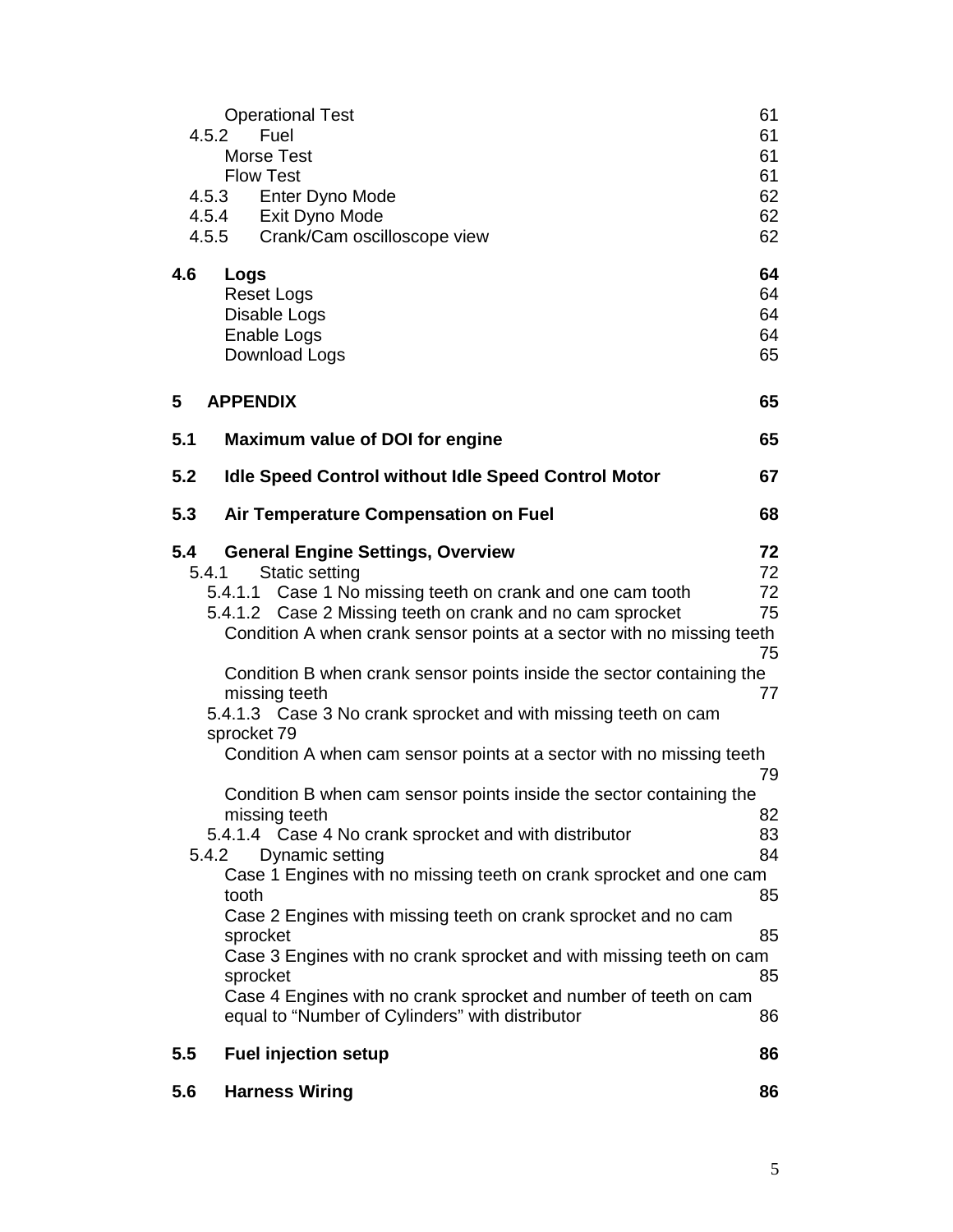### **GLOSSARY 89**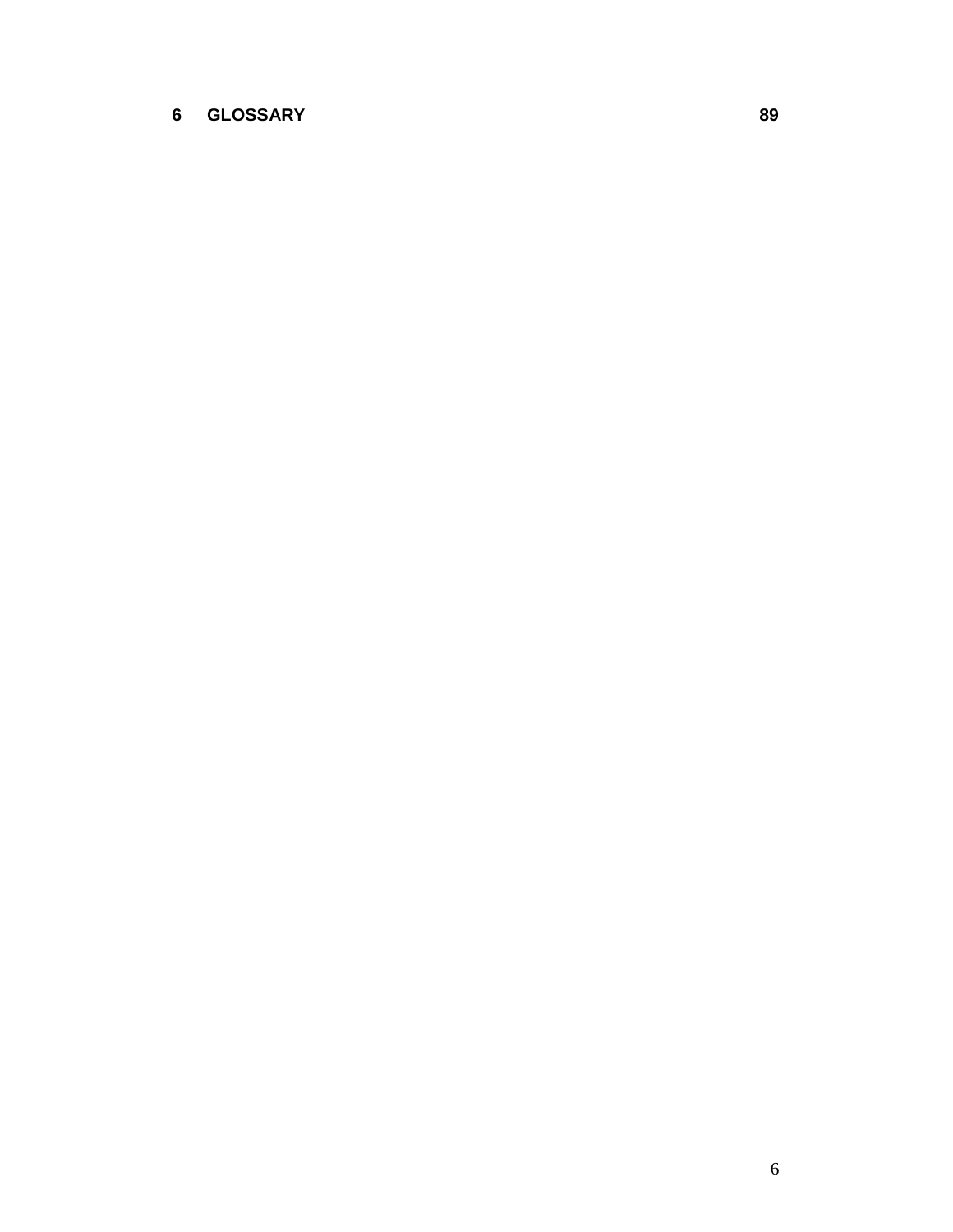# **1 Introduction**

This manual is intended to provide a brief overview on engine tuning, a detailed description of the Reata Engineering Graphical User Interface (GUI), and ECU wiring information. Readers that are new to engine tuning should find the first chapters informative and are advised to read through them. Experienced tuners can go to the GUI and wiring chapters immediately.

# **2 ECU basics**

The Engine Control Unit is used to control the operation of internal combustion engines. Typically this involves the control of fuel quantity and spark timing as well as other ancillary controls. The ECU is a microprocessor based electronic circuit that is capable of executing its code at very high speeds and thus able to monitor and control the engine to crank angle resolution.

The ECU operates off look-up tables to determine the appropriate value of fuel quantity and spark timing. The look-up tables would usually be determined through experiment on the same engine.

## **2.1 ECU, Sensing**

The ECU requires knowledge on the engine status in regards to its crank angle, engine rpm, engine load (determined through Manifold Absolute Pressure or Throttle Position Sensor), coolant temperature, air temperature, Exhaust Oxygen (Lambda) sensor etc. The sensors used are not unique and vary due to make and year of production. However some general description on the sensors can be drawn.

### **Crank and Cam Sensors**

The function of the crank and cam sensors is to provide knowledge of angular position and speed of the engine to the ECU. The ECU requires knowledge of angular position of the engine crank so that spark and fuel are generated at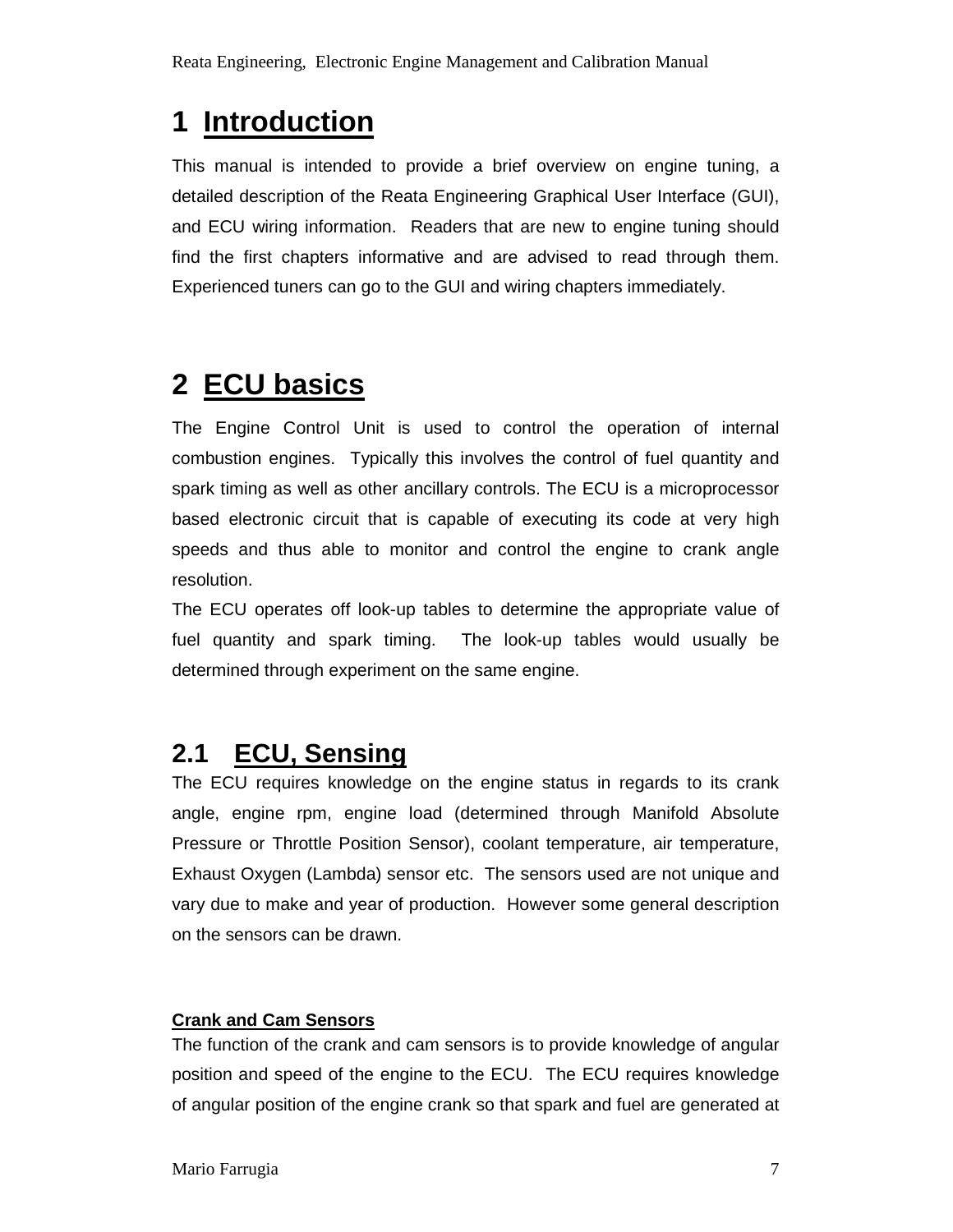the desired crank angle. (details of the different crank and cam sensor configurations can be found in Appendix 5.4 'General Engine Settings, Overview' )

Usually these sensors are inductive type, two wire (or three wire) and operate on the principle that a voltage is generated in a coil when iron (a tooth) goes past the sensor at some speed. Other types of position sensing is sometimes used such as optical triggering or hall effect (hall effect requires use of magnets).

#### **Manifold Absolute Pressure (MAP)**

The MAP sensor is used to provide intake manifold pressure measurement which can be used as an engine load indicator. Sometimes this is also referred to as Manifold Air Pressure, however the use of the word Absolute is more descriptive as it has to be appreciated that the pressure being measured is not gauge but absolute. Note that gauge pressure refers to pressure quantity above atmospheric pressure. Ambient pressure is 100kPa (14.7 psi) in an absolute scale and not zero. MAP sensors are typically three wire (ground, signal and supply) and vary in their pressure measuring range depending on application. Naturally aspirated engines typically utilise 100kPa sensors while turbocharged (or supercharged) engines utilize 200kPa or 300kPa sensors.

#### **Throttle Position Sensor (TPS)**

Usually a potentiometer directly connected to throttle body's butterfly shaft. The overall electrical resistance of the potentiometer can vary from one sensor to another. However the overall resistance has practically no effect on the throttle position measurement. The ECU reads the voltage at the wiper which is a function of the orientation (angular position) of the shaft.

#### **Coolant and Air temperature**

The coolant and air temperature sensors are usually thermistors. Thermistors are resistors whose resistance changes with temperature. Used in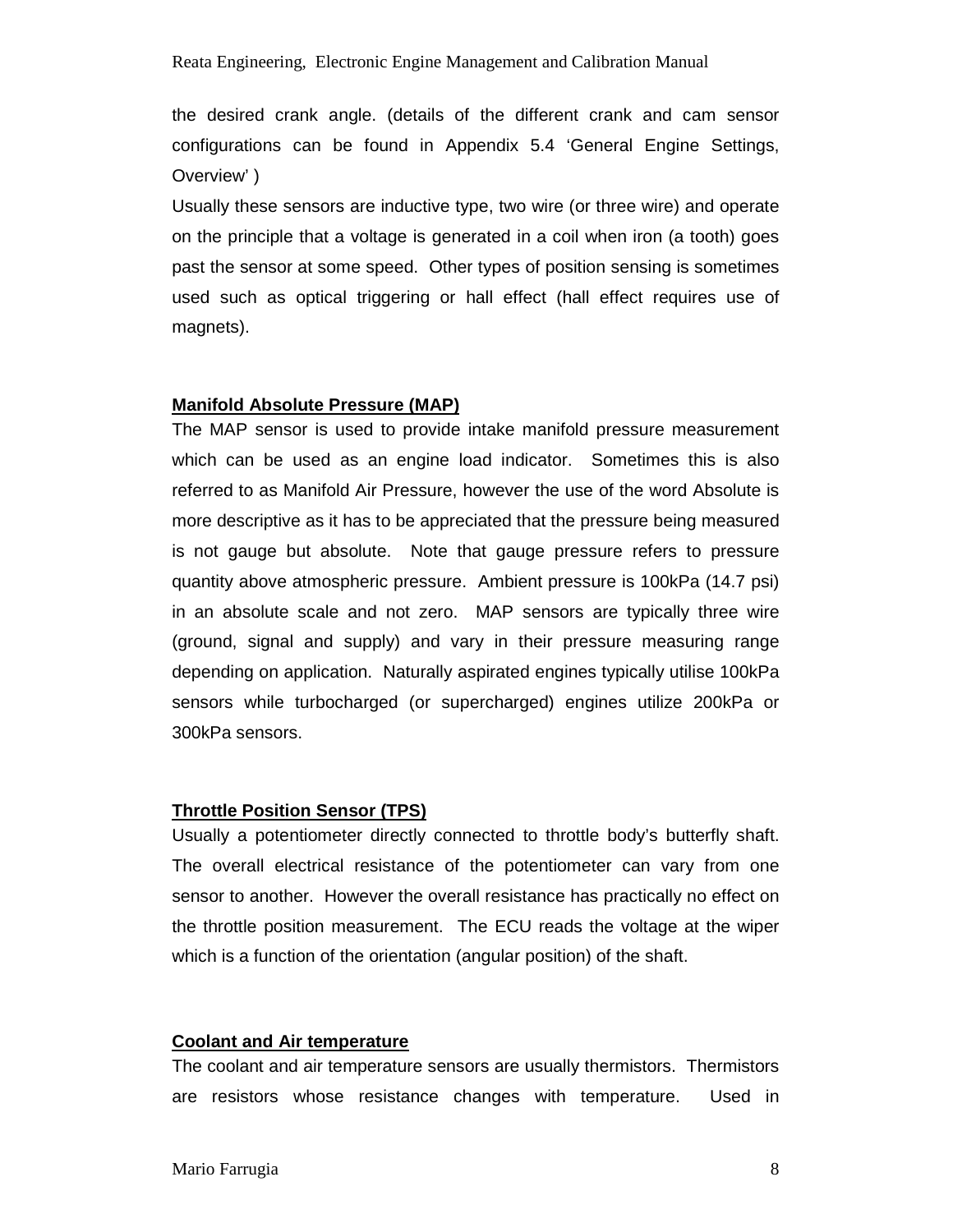conjunction with a pull-up resistor, the thermistors and pull-up resistor make a potential divider whose voltage output depends on temperature. The voltage is read by the ECU to provide temperature measurement. The thermistor has two electrical terminals and therefore two connections to the harness, however sometimes the coolant temperature sensor has one side of the thermistor grounded to the engine and hence the sensor will have only one electrical terminal.

#### **Oxygen (Lambda) sensor**

This sensor has seen a lot of evolution over the years. The fundamental principle is based on the production of a voltage by zirconium dioxide element when exposed to fresh air and exhaust gas. The most basic sensor is the one-wire sensor. The single wire provides a voltage that changes in relation to exhaust oxygen. The output signal of the single wire sensor referenced to chassis ground. The two-wire sensor provides two electrical connections one for ground and the other for signal. Therefore the two-wire has better signal quality compared to the one-wire (note that the single wire's ground connection to the chassis is through the possibly rusted exhaust system ). Oxygen sensors require an operational temperature above 300°C to function properly. The three-wire senor has an embedded heater that heats up the sensor quickly on start-up thus enabling a much faster knowledge of exhaust oxygen. In a three-wire sensor, usually two wires are for the heater (typically two white wires) and the third is signal (referenced to chassis ground). A fourwire sensor has two wires for heater (typically two white wires) and the other two wires are signal and signal ground. One, two, three and four wire sensors provide a voltage ranging from zero to 1Volt. A voltage of approximately 0.45 volts indicates stoichiometric condition, voltages lower than 0.45 imply lean combustion while voltages higher than 0.45 imply rich combustion. The measured voltage cannot provide knowledge on the Air to Fuel Ratio AFR but only knowledge whether rich or lean. Five-wire sensors do provide a voltage that provides knowledge on the AFR. Five-wire sensors are also referred to as wide- band sensors. Wide band sensors have signal conditioning circuitry and provide a linearized voltage output with AFR.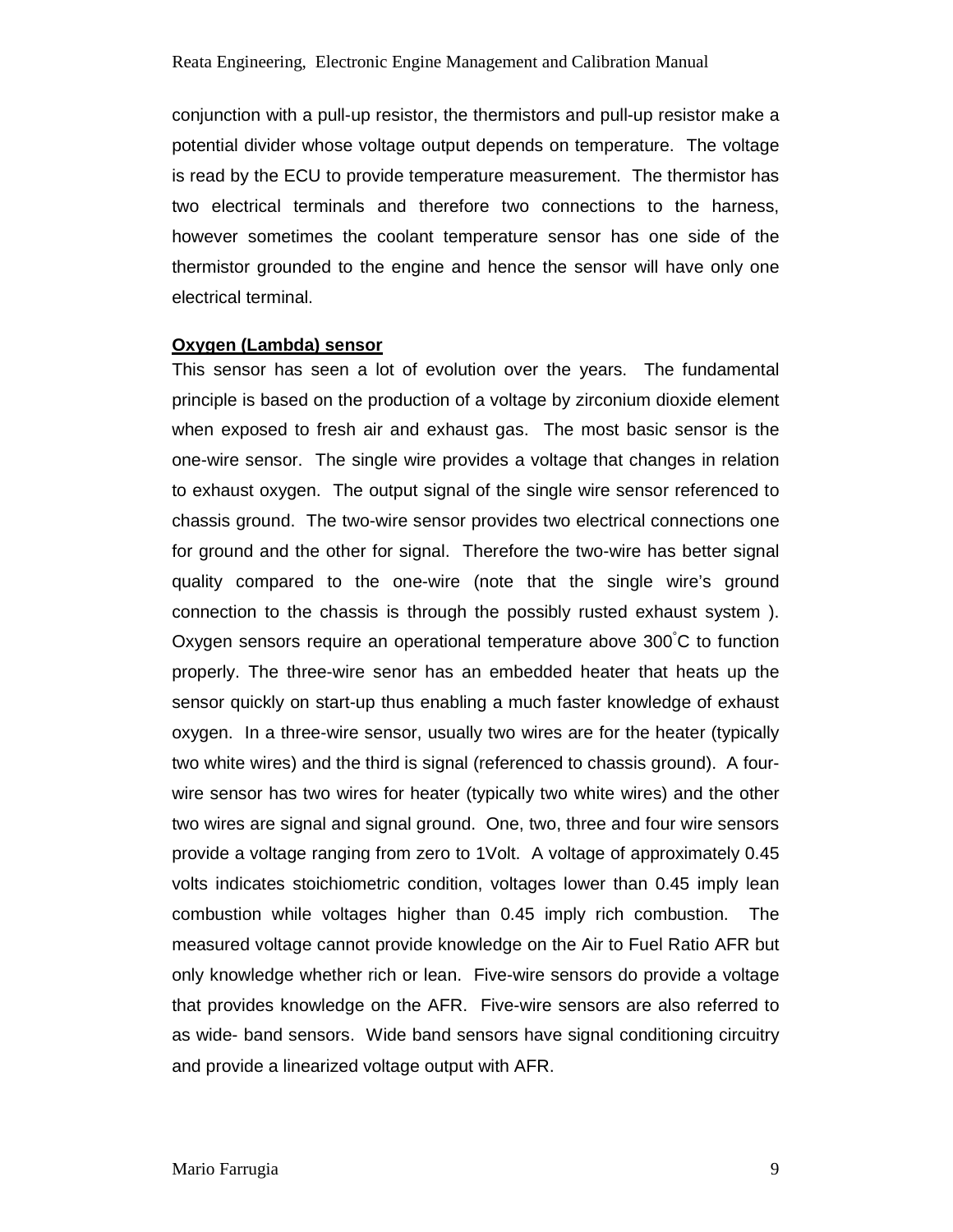## **2.2 ECU, Electronic Control**

The ECU controls the engine through fuel injection and spark timing. For spark ignition engines, the quantity of fuel required is in direct proportion to the quantity of air inhaled by the engine. The mass of Air to mass of Fuel ratio (AFR) for ideal operation is stoichiometric. When a three way catalytic converter is used in production vehicles, the AFR is cycled (through closed loop control) between rich and lean in order for the catalyst to be able to perform both oxidizing and reduction reactions. In racing applications the AFR is typically maintained rich (that is AFR smaller than AFR stoichiometric) because this produces more power and is safer for the engine.

## **2.2.1 Fuel Injection**

Spark ignition engines operate at AFR close to stoichiometric. The quantity of fuel required to obtain the required AFR is controlled by the amount of time the injector is left open, and is referred to here as Duration Of Injection (DOI). The DOI required at any condition depends mostly on Volumetric Efficiency which in turn is very dependent on engine rpm. The DOI required is also dependent on engine load which is determined through the MAP or TPS sensors. It is noted here that the logical consumption of much more fuel at higher rpm is due to the fact that the DOI applicable is injected every revolution (or every other revolution). Fuel injectors are very quick-acting onoff valves capable of being cycled (that is opened and closed) in the order of a millisecond. Injectors are available in a variety of flow rates and are also divided into low impedance and high impedance injectors depending on their electrical resistance. Peak-and–hold drivers can drive both low impedance and high impedance injectors while saturation drivers can drive high impedance injectors only.

## **2.2.2 Spark Generation**

The timing of the spark is critical for optimal engine operation. Typically spark timing has to be advanced with increasing engine rpm. This is due to the fact that spark has to be generated in an earlier crank angle if the flame front is to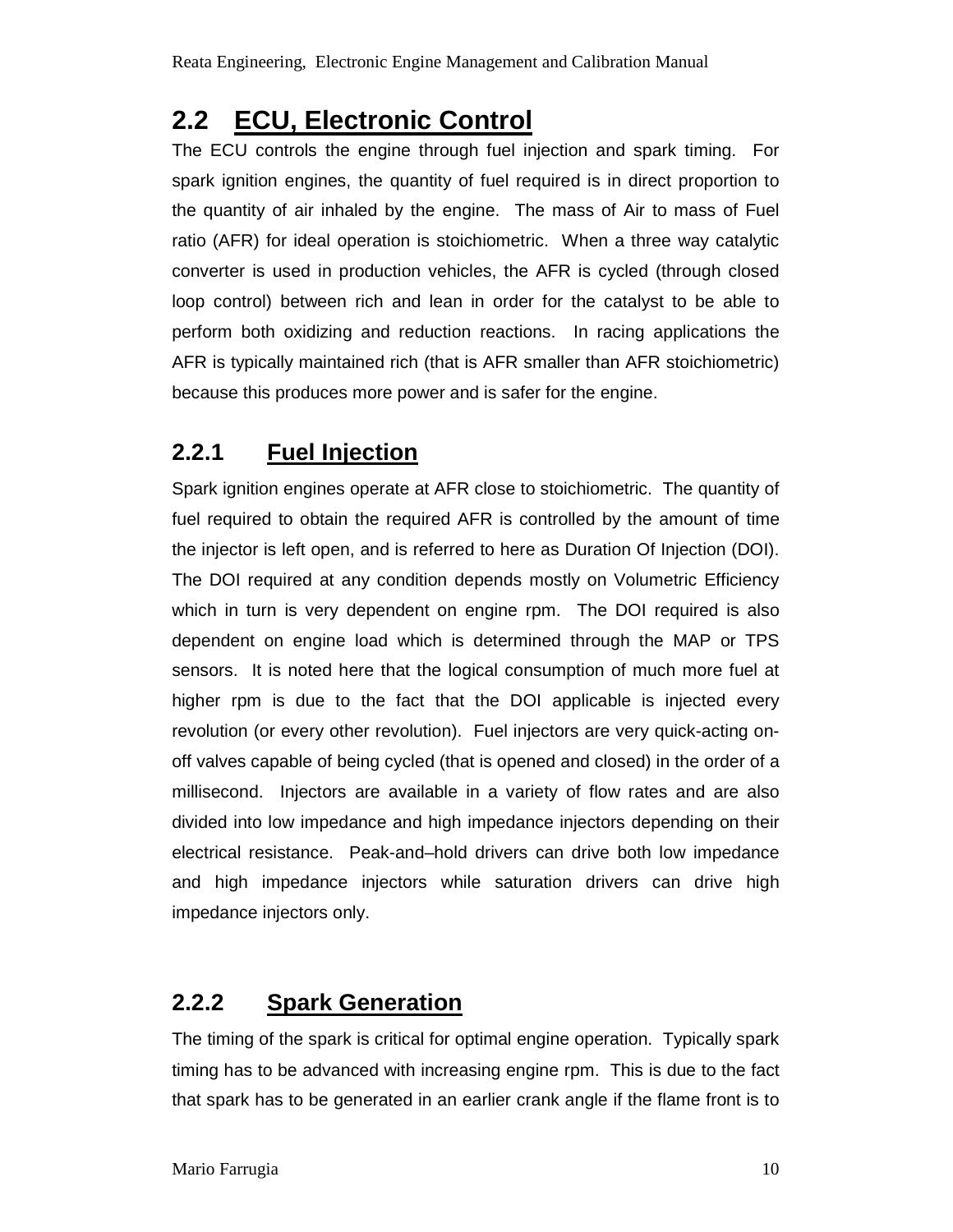travel across the combustion chamber at higher rpm while still fully combusting all gases just several degrees after top dead centre. The optimal spark timing is also dependent on engine load. Lighter engine loads require more advanced spark due to a slower moving flame in lower density combustion gases. In older mechanical systems this spark advance at low engine loads was achieved by the vacuum advance system. Various types of spark generation and delivery are available, namely, one coil with distributor, a coil every two cylinders (wasted spark) and an individual coil for each cylinder. The spark, as with the older contact breaker setup (make and break) is generated by the switching-off of current to the coil. This is so because the coil (inductor) cannot allow the magnetic flux to vanish immediately and therefore a high voltage is produced which is capable of producing an electrical discharge across the spark plug gap. The Capacitive Discharge Ignition (CDI) delivers a quantity of electricity to the coil at a very high voltage on the primary side of the coil (can be 300V). This high voltage in CDI systems charges the coil a lot faster and leaves enough time to recharge and spark the plugs more than once per engine cycle (multi spark).

## **3 Using the ECU**

The ECU is an electronic circuit using state of the art microprocessor, memory, signal conditioning and power transistors. The wiring diagram should be well followed before connecting power to the system. Damage to the ECU can be done if wiring is not correct or not following the wiring suggestions. This applies most of all to making sure that ECU pins that are supposed to be connected to power are correctly connected to the relevant power, while pins that are not supposed to be supplied with power aren't connected to power. It is also worthwhile mentioning that high voltage spikes (around 350V) are generated by the spark plug coils even on the low voltage side (that is ECU side). These high voltage spikes are properly handled by the coil drivers but should not be connected to any other ECU pins other than the coil drivers.

Before using the ECU, the wiring strategy must be developed. The attached wiring diagram should be used as the basis of the strategy, with modifications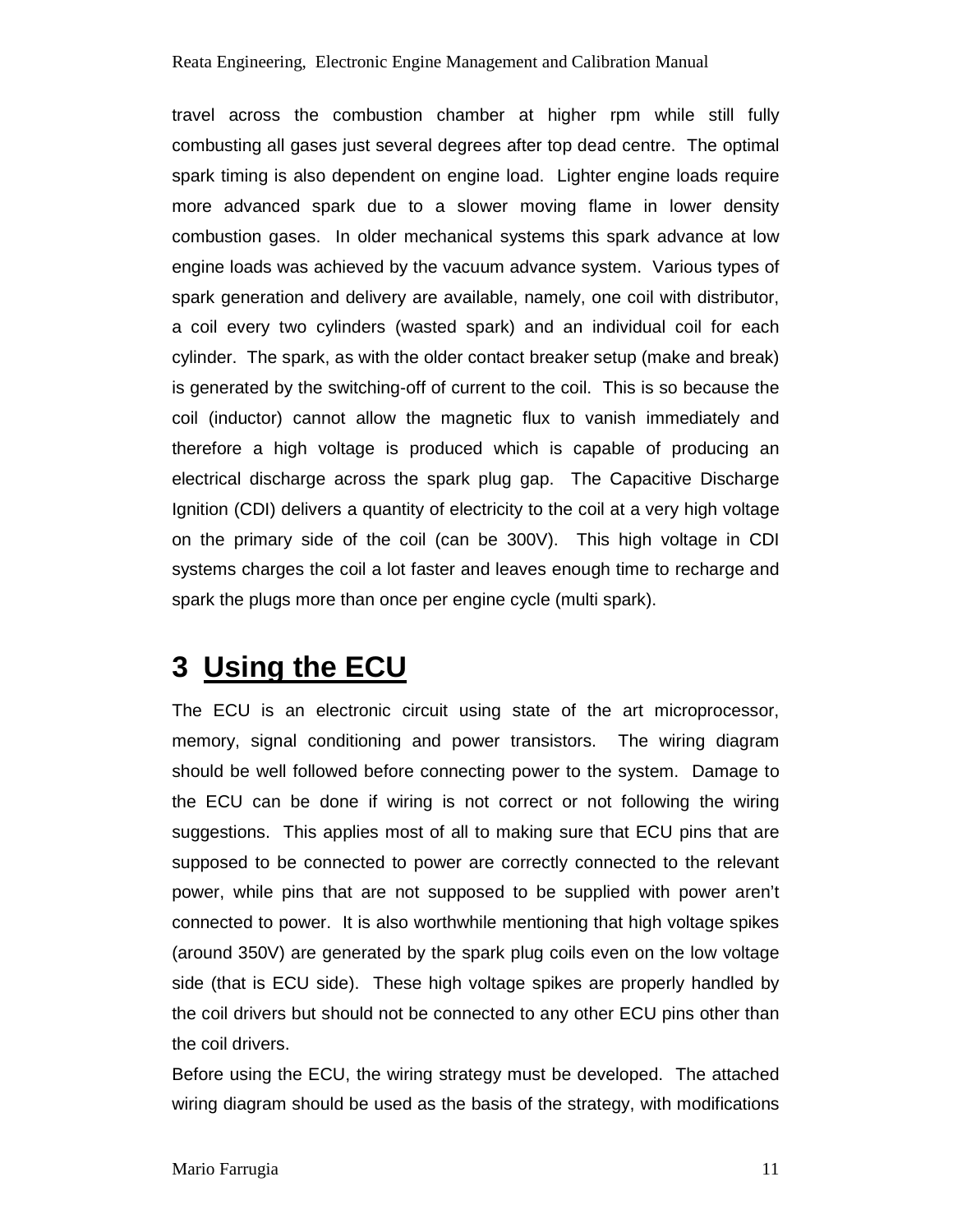as necessary for the particular user application such as fuses, starting, charging and other ancillary circuits.

## **3.1 Usual Wiring Information and Commonalities**

ECU's are powered from battery voltage, nominally 12V. The battery voltage is not actually 12V all the time as during cranking voltage will surely drop, while during charging voltage would be around 13.8V. The spark plug coils, injectors, oxygen sensor heater, relays, dashboard indicator lights and other ancillaries will typically run off 12V supply. The ECU internal electronics will typically run at lower voltage. This voltage was 5V until recently and now is 3.3V. Sensors will also typically be powered by a lower voltage, typically 5V, however some sensors do get powered by the battery 12V. Sensor signals are typically between 0 and 5V, one exception is the two wire inductive pickup (used for crank and cam sensors) whose output voltage increases from less than a volt at low rpm but can reach as high as 20V depending on application. Due to the fact that ECU electronics and power electronics have a common ground but a different high side voltage as described above, switching of the power circuits by the ECU electronics is achieved by closing or opening the connection of the power circuits to ground. That is, coils and injectors would have a continuous 12V supply (battery voltage), the ECU would then turn on the coils and injections by supplying a ground connection to them. Turning-off of the power is achieved by breaking the connection to ground. Such a strategy was also used in the past on mechanical contact breakers systems. At this stage it is appropriate to note that due to the fact that all current from coils, injectors and other power circuits flows into the ECU through the low voltage side (ECU side) of these power consumers, the ground current flowing out of the ECU is very high when compared to the much smaller current flowing into the ECU from the battery positive supply to power the ECU electronics. This fact needs to be appreciated to recognize why there are typically many more ground connections compared to the 12V positive supply connections. It is advised that all these ground connections are connected so that there is ample current handling capability.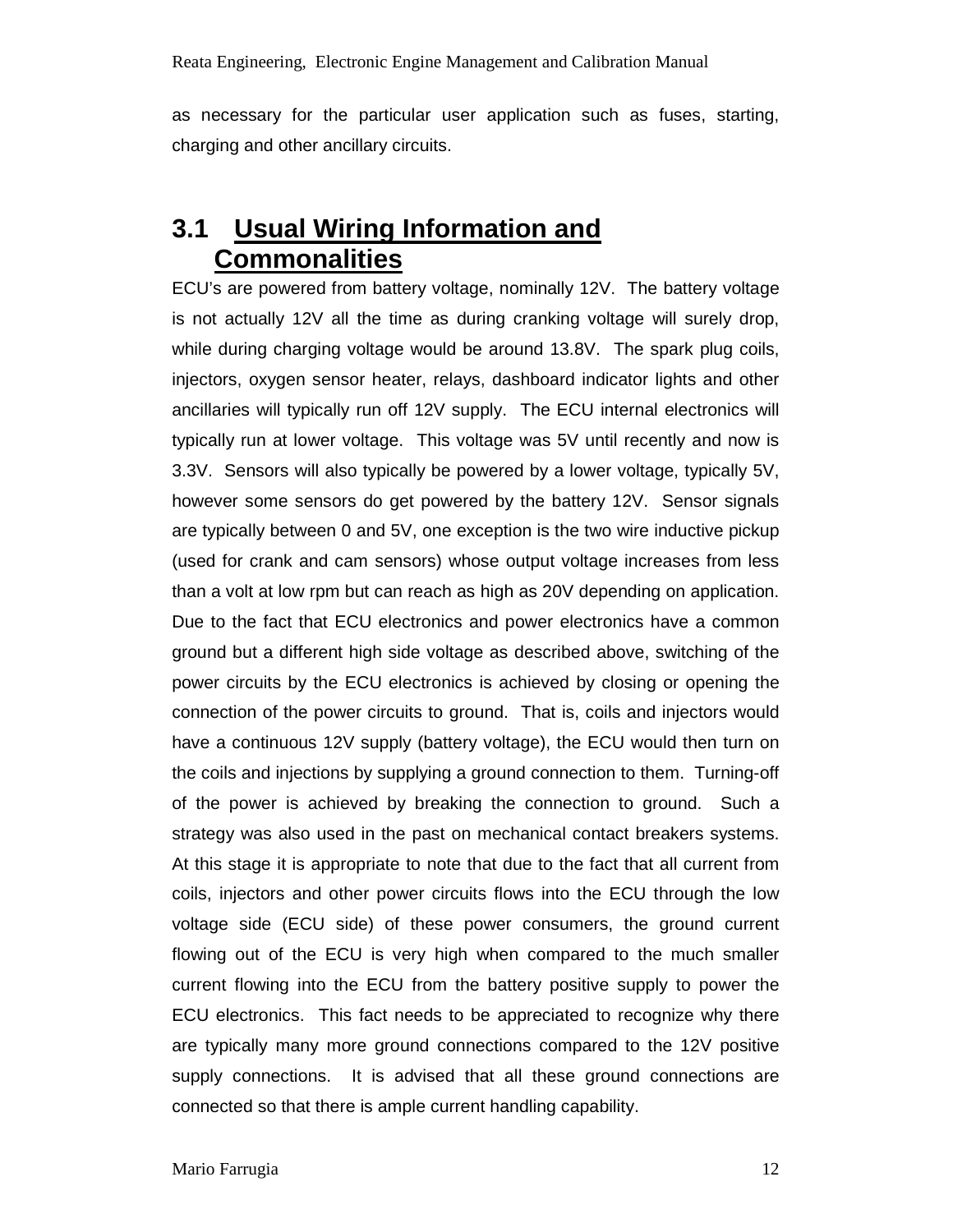Another word on grounds, different types of grounds are cited, namely battery ground and analogue ground. Battery ground is the ground that is directly connected to battery, its main feature is its huge current carrying capacity, the current flowing from coils and injectors would be routed to this ground inside the ECU. The analogue ground is the ground that is used by analogue sensors, analogue meaning voltage that can vary continuously between ground and supply voltage. Examples of analogue sensors are TPS, MAP and temperature sensors. The voltage output of these sensors varies in direct proportion to the measured parameter. Therefore the ground voltage level of these sensors has to be very stable otherwise a slight shift in the voltage level of the ground would be erroneously translated into a change in the measured parameter value. It should be noted that battery ground would have discrete shifts in ground voltage level due to the turning on and off of coils and injectors and turning on and off of other digital electronics. A filter to cancel these shifts in ground level is typically employed to produce a clean analogue ground. The supply voltage to the analogue sensors (typically 5V) would also be a clean voltage, that is it would also be without any voltage shifts due to switching. Appreciating the differences between these ground and supplies is important so that connections are made to the appropriate terminals and not just by whatever happens to seem the easiest physical connection on the vehicle.

Heat dissipation: Electronic circuits do need to get cooled and cannot operate at high temperatures. The ECU heats up in part due to the microcontroller and associated electronics but mostly due to the power transistors associated with switching on and off of the coils, injectors and other auxiliaries. The reason behind the heat generated by power transistors is due to the fact that when switched on, the power transistors would have a voltage drop across them say of 0.8V. Therefore if a coil draws 5Amps in saturation, it would translate in 4W (P=IV, P=5 $*0.8=4$ ) of heat generated in the transistor that has to be dissipated into the surroundings. Therefore ECU's typically have there case that functions as a heat sink for the internal electronics. To make sure the heat sinking is effective, the ECU should be mounted in a relatively cool location and if possible have air current or mounted to heat sinking (and cold) metal parts.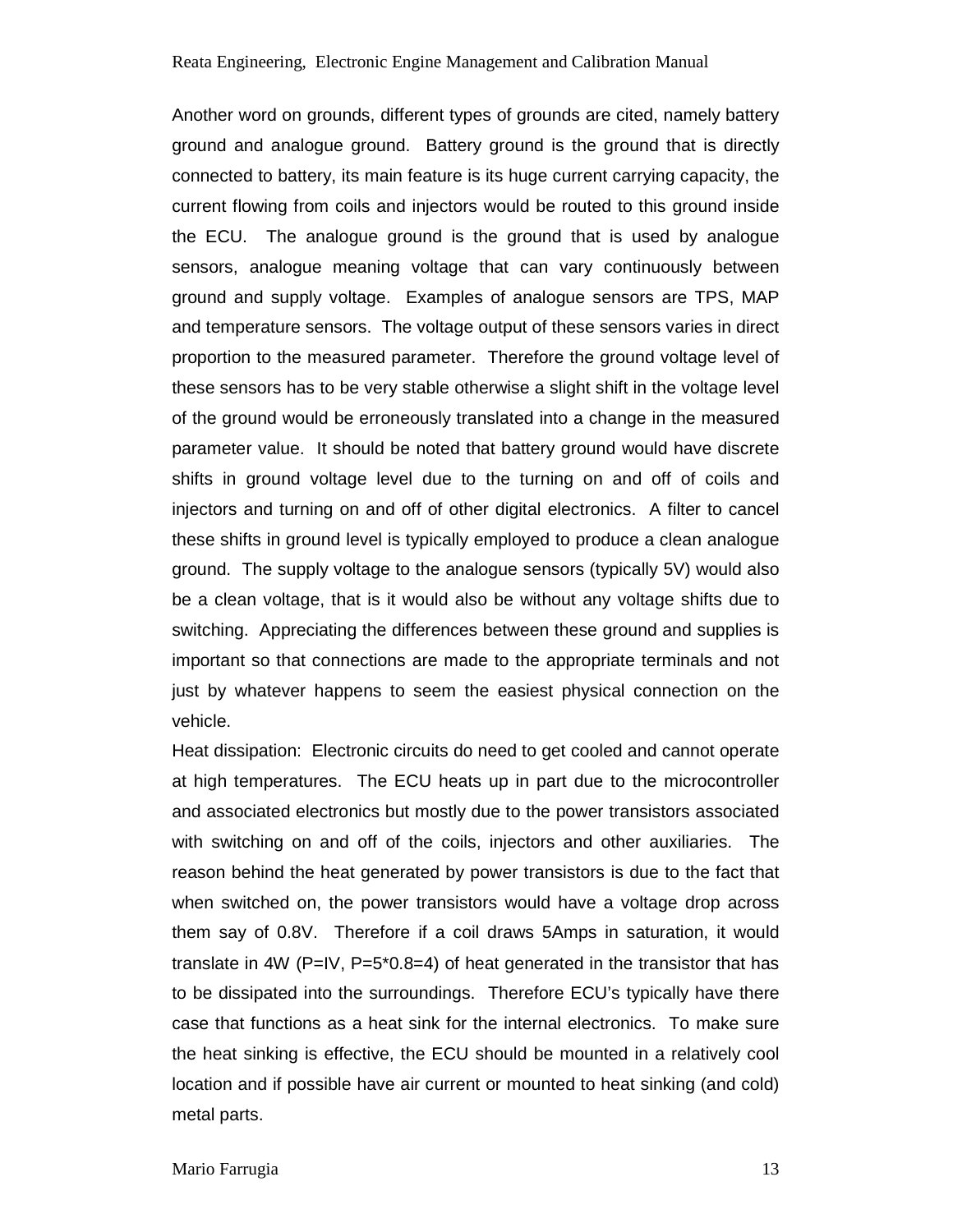## **3.2 Engine Calibration**

In this section on engine calibration a strategy is described to map an engine even if no knowledge of injector DOI is known beforehand. Simple calculations of injection duration are suggested to provide a baseline fuel table from which the engine could be started, and then fuel tables are fine tuned by experiment. Similar baseline numbers for ignition timing are given. Experimental dynamometer testing would then usually be the next logical step to determine spark/fuel hooks, MBT timing and whether to inject onto open or closed intake valves.

Since the fuel quantities for a new application might be significantly different from other applications which the end user might have encountered, the lookup tables must be generated from a clean sheet. A simple process for generating fuel tables will be described herein.

## **3.2.1 Getting started with a new engine**

This manual describes a process used to calibrate the settings for an engine which is new to the end user. It is assumed that at this point an engine and programmable ECU would have already been committed. The calibration process here is described by giving reference and going through the process as used for calibrating a 600cc Honda motorcycle engine. A simple and systematic process of establishing and building the spark and fuel tables and testing of the engine is described. The first priority would be to establish the baseline fuel table and ignition table with which to start and run the engine.

#### **Engine Details**

To get started, some basic engine parameters must be known. For the Honda F4i engine used in this study, some of the fundamental engine parameters are summarized in Table 1 below:

| Engine Type | F4i     |
|-------------|---------|
| <b>Bore</b> | 67.0 mm |
| Stroke      | 42.5 mm |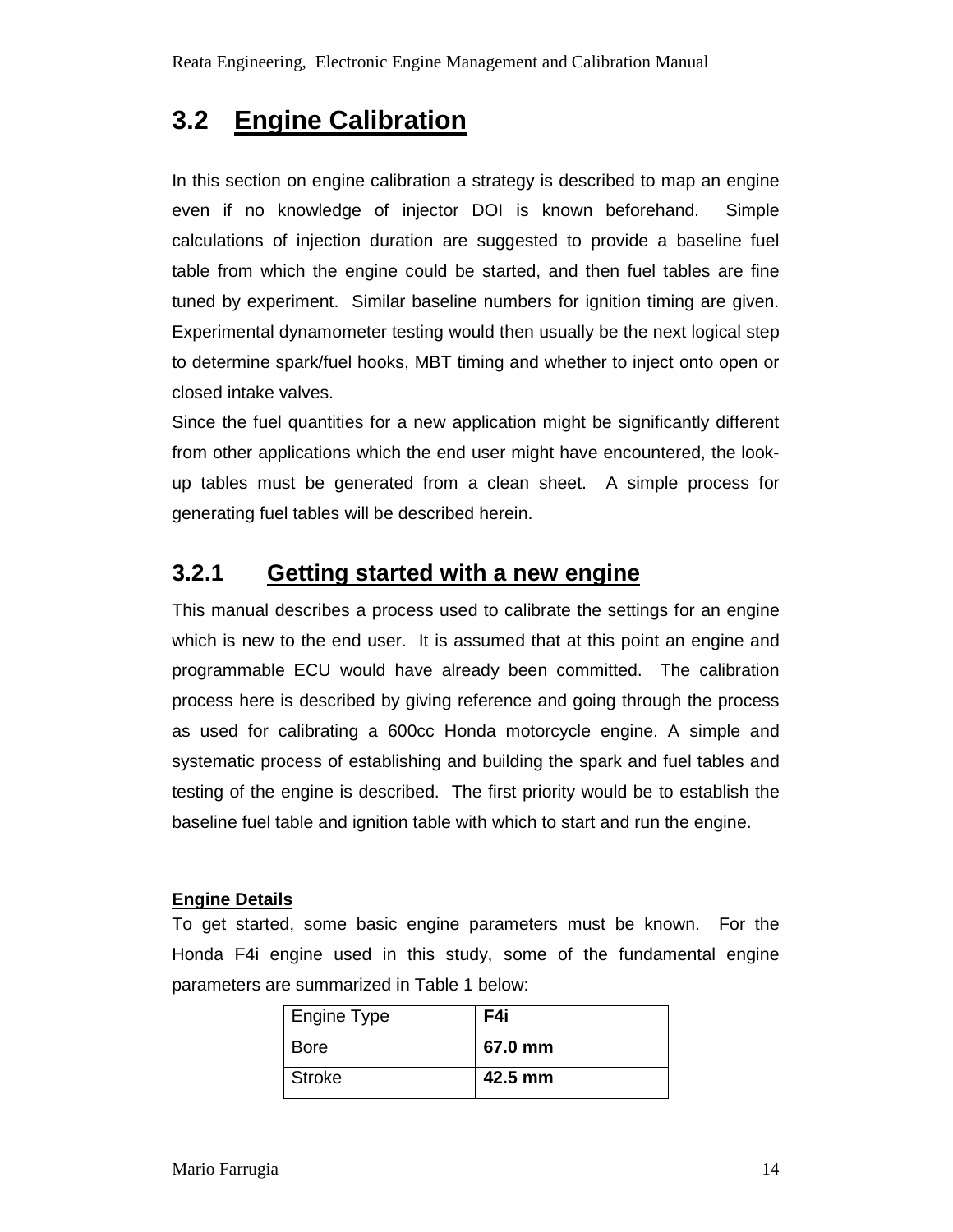| <b>Engine Displacement</b> | 599 cc          |
|----------------------------|-----------------|
| <b>Compression Ratio</b>   | 12:1            |
| <b>Firing Order</b>        | $1 - 2 - 4 - 3$ |
| Idle speed                 | <b>1300rpm</b>  |

**Table 1 Honda CBR600 F4i Parameters [Honda User's Manual]** 

## **3.2.2 Injection Table**

Before starting the engine, some initial calculations need to be performed to establish a preliminary fuel look-up table. The approach is to calculate how much fuel would be necessary for stoichiometric combustion in each cylinder, assuming that each cylinder is filled with air at atmospheric pressure (100% volumetric efficiency). The fuel quantity for idle conditions is then calculated for an expected typical MAP value at idle.

For one cylinder of 150cc filled with air (only) at 100kPa and 20°C (293K), using the Ideal Gas Law we have

Mass of air = 
$$
m_a = \frac{PV}{RT} = \frac{100 \times 10^3 Pa \cdot 150 \times 10^{-6} m^3}{287 \frac{J}{kg \cdot K} \cdot 293K}
$$
  
= 1.78×10<sup>-4</sup> kg

Next, if the stoichiometric air-to-fuel ratio is 14.5, then the mass of fuel required per cylinder per cycle would be,

Mass of fuel = 
$$
m_f = \frac{m_a}{AFR} = \frac{1.78 \times 10^{-4} kg}{14.5}
$$
  
=  $1.23 \times 10^{-5} kg$ 

For gasoline of Specific Gravity of 0.75 [Heywood, Internal Combustion Engine Fundamentals]

Volume of fuel = 
$$
V_f = \frac{1.23 \times 10^{-5} kg}{0.735 \frac{kg}{l}}
$$
  
= 1.64×10<sup>-5</sup> l  
= 0.0164ml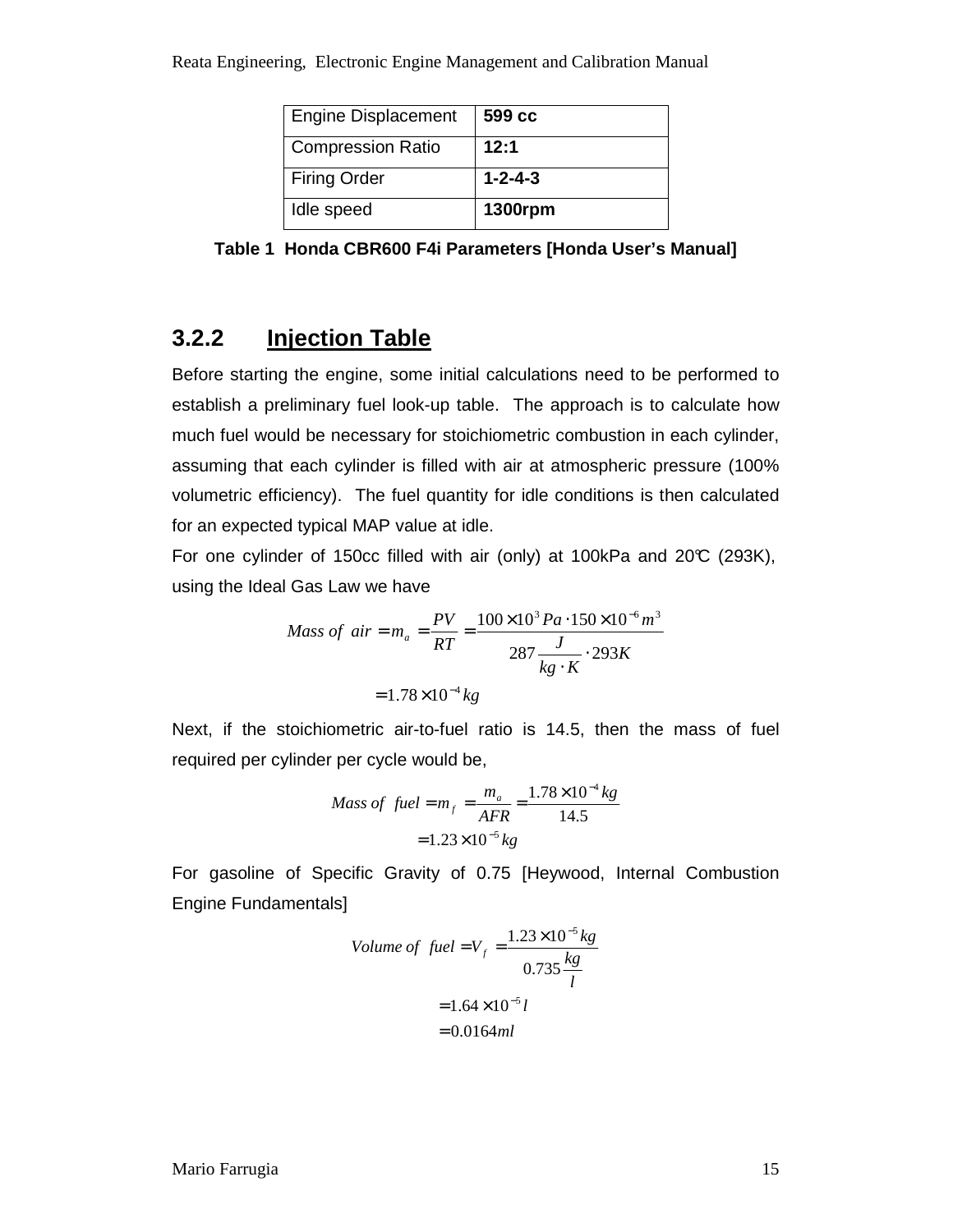

**Figure 1 Injector Flow Test** 

As an example the flow test from the Honda 600F4i stock injectors is detailed. The flow rate was measured by pulsing the injectors for 8ms, while counting the number of injection events, and measuring the total volume of fuel collected in a graduated cylinder. Table 2 shows the fuel injector calibration measurements. A fuel flow bench feature is implemented in the Reata ECU specifically for this kind of test (in GUI: Diagnostics, Fuel, Flow test). The average volume for the injectors was 0.0280 ml per 8 ms pulse.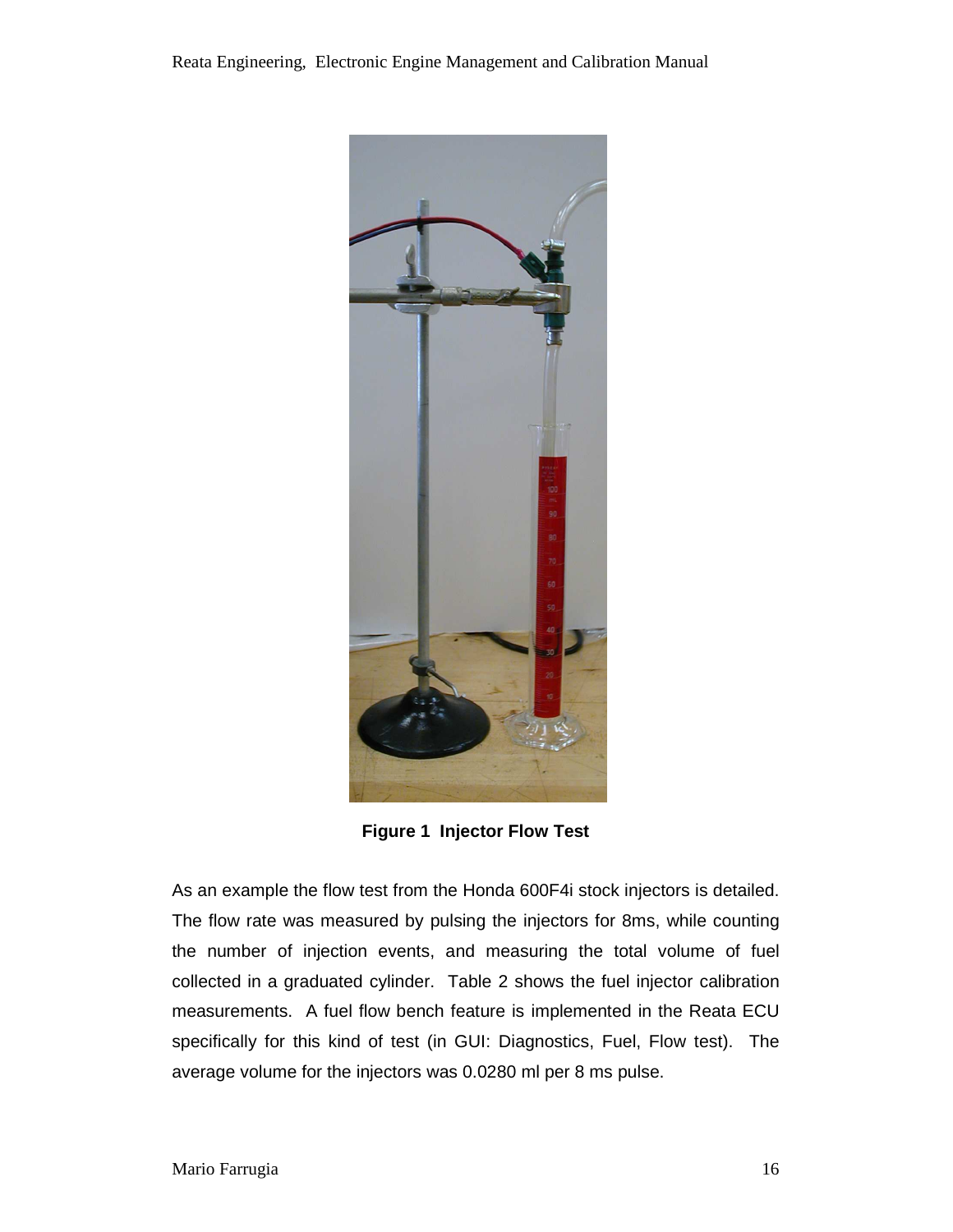| Injector#   | <b>Fuel</b><br><b>Press</b><br>[psi] | <b>Volume</b><br>[ml] | <b>Pulse</b><br>Count | <b>Flow</b><br>[ $ml/8$<br>msl |
|-------------|--------------------------------------|-----------------------|-----------------------|--------------------------------|
| $1$ run $1$ | 50                                   | 77                    | 2719                  | 0.0283                         |
| $1$ run $2$ | 50                                   | 78                    | 2749                  | 0.0284                         |
| $2$ run 1   | 50                                   | 78.5                  | 2827                  | 0.0278                         |
| 2 run 2     | 50                                   | 78                    | 2790                  | 0.0280                         |
| 3 run 1     | 50                                   | 79                    | 2867                  | 0.0275                         |
| 3 run 2     | 50                                   | 79                    | 2877                  | 0.0275                         |

Reata Engineering, Electronic Engine Management and Calibration Manual

**Table 2 Fuel Injector Experimental Data** 

**4 run 1** 50 77 2732 0.0282

**4 run 2** | 50 | 78 | 2758 | 0.0283

Experiments on other injectors showed that the fuel flow rate is approximately linear with injector open time, that is, the actual time that the injector needle is open. It was determined that the time to open the Honda injectors was 0.2 to 0.5ms. This is the time required to activate the solenoid and open the injector, before any fuel is released. The actual injection open time would be  $(8 - 0.5)$ ms, but the small difference was not important here as the purpose is to just establish a baseline from which to begin dynamometer testing. Assuming then a linear relationship, the pulse time required for stoichiometric combustion can be calculated as:

$$
\frac{8}{0.0280} = \frac{x}{0.0164}
$$

So, for this case, the injection duration, x, would be about 4.7 ms. This calculation presumed a cylinder filled with air at 100kPa, which relates to wide open throttle (WOT), 100% volumetric efficiency. At idle most engines would run close to 40kPa, which considering the Ideal Gas Law would imply that there would be close to 40% of the mass of air at WOT. Therefore we would need 40% of the 4.7ms, that is 1.9ms at idle.

For the first engine trials being described here, we did not have an idea of how the volumetric efficiency changes with rpm. Therefore, our initial fuel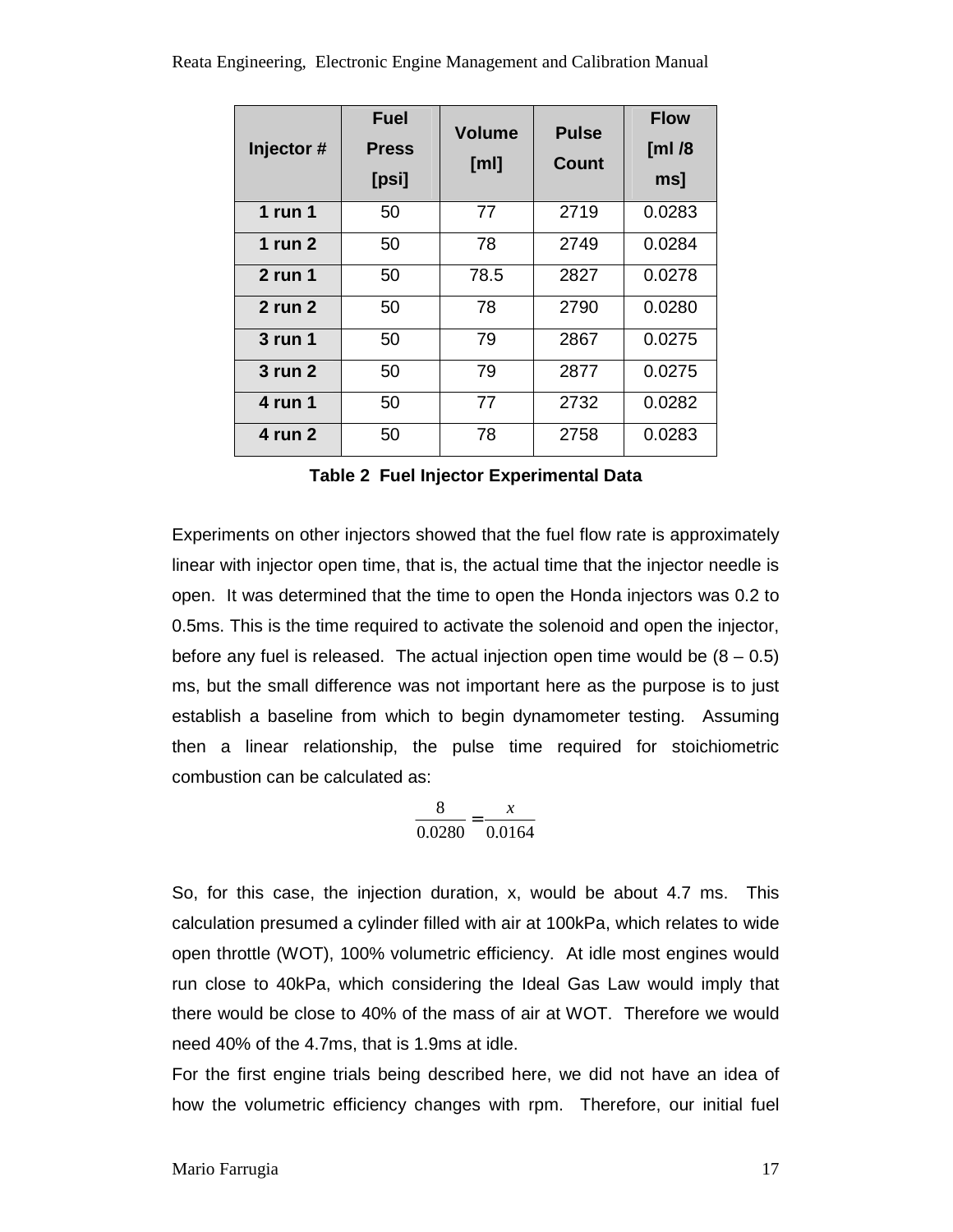table was only a function of load. That is, our fuel injection duration was 4.7ms at WOT for all speeds, and 1.9ms at zero throttle for all speeds. The intermediate throttle positions were linearly interpolated between these end values. The initial fuel table is shown in Figure 1, which is in the form of a wedge. It is not dependent on speed, simply 1.9ms at zero throttle and 4.7ms at WOT.



#### **Figure 2 Initial Fuel Table**

The load parameter shown in Figure 2 is TPS, however the calculations were based on a load condition described by MAP in kPa. This equivalence in description of no-load as 40kPa in a MAP based table and 0% in a TPS based table is fine. The same applies to full load condition, where this is described by 100kPa in a MAP based table (naturally aspirated) and 100% TPS in TPS based table. However the linear relationship, described by the slope of Figure 2 is only really applicable to a MAP based table. The MAP value produced at a specific TPS opening, it not constant with engine rpm and this would effect the fuel requirement. Nonetheless Figure 2 is a valid initial table from where the engine can be started.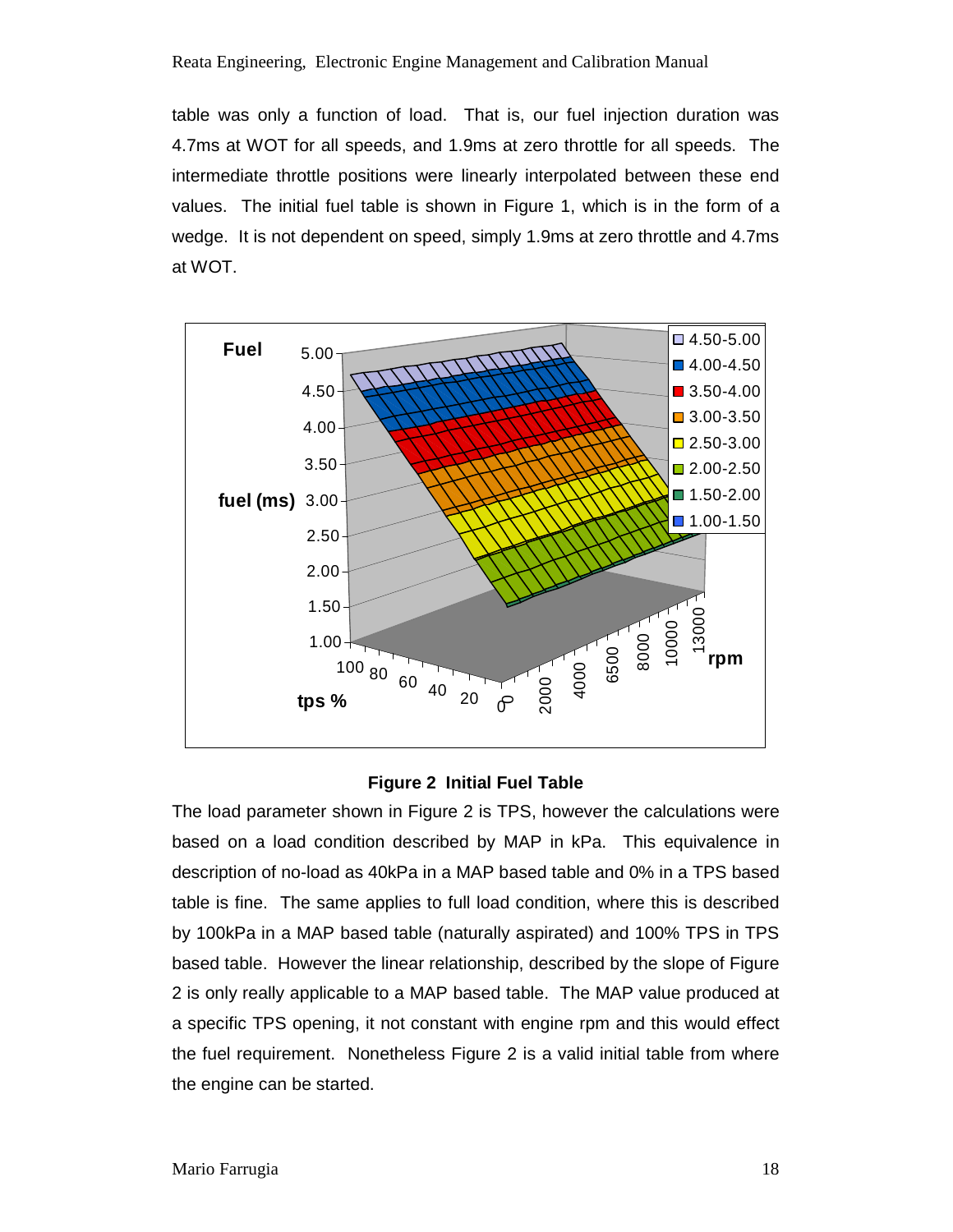## **3.2.3 Ignition Table**

The Honda Service Manual states that the spark advance is thirteen degrees before TDC at idle. Thirty degrees advance at high rpm is quite normal for engines; hence the initial table was set to have 13°

 advance at idle (1300rpm) and 30° advance at 6000 rpm. It is also quite common for racing engines not to have any load offset to timing i.e. no vacuum advance. Hence the initial ignition table was setup to be only a function of speed. Refer to Figure 3.



**Figure 3 Initial Ignition Table** 

## **3.2.4 Starting and Coolant Temperature Compensation**

It is very well known and accepted that some extra fuel would be required to start a cold engine. In carburettor systems the choke, be it manual or automatic, would help in starting a cold engine. In electronic fuel injection systems, this extra quantity of fuel is attributed to two causes: starting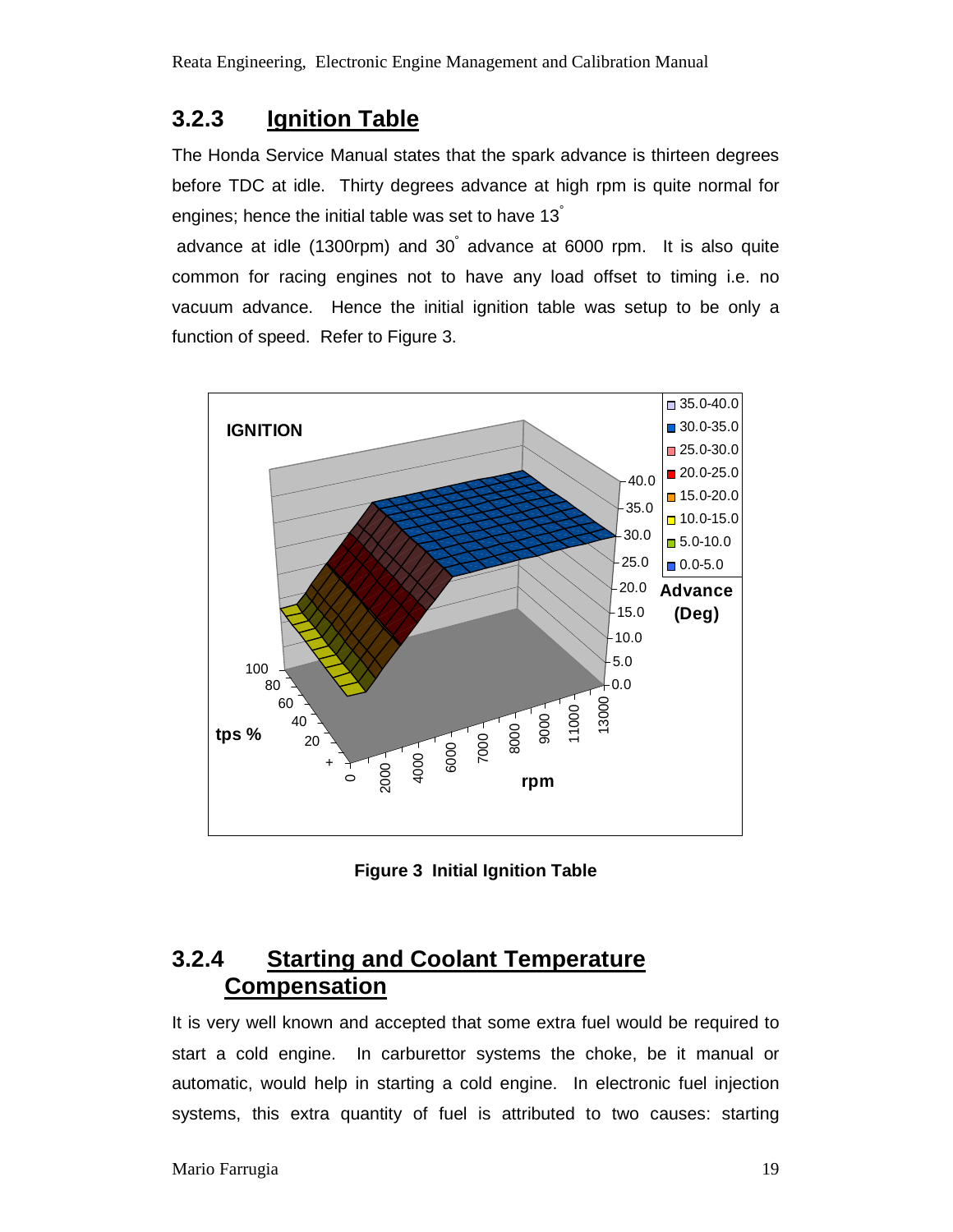compensation, that is if engine was not rotating and is then sensed to start rotating (cranking) a quantity of extra fuel is injected; and coolant temperature compensation, another quantity of extra fuel is injected depending on the engine coolant temperature. Typical values of starting compensation can range from 150% to 200% and would be applied for the first 10 turns or so. In the Reata Engineering ECU and GUI, these percentages are multipliers not additions, that is 200% would mean that double the quantity of fuel is injected. Typical values of coolant compensation is 170% at 10 °C that tapers off to 100% at 70°C, that is 70% extra fuel when the engine is at 10°C. These two compensations would both act together (and definitely also act with other compensations such as air temperature compensation etc), therefore if the engine is started at 10°c, is would get 340% for the first 10 turns.

Having set these baseline values for fuel injection, ignition values, starting and coolant compensations, the engine should crank and start. However new users should keep reading through the manual before actual attempts at wiring and cranking the engine are attempted as there are many more aspects of the ECU that need to be understood and followed.

### **3.2.5 Dynamometer testing**

After starting the engine, the engine would then preferably be coupled to an engine dynamometer for testing. The ECU allows choice of the load parameter between either TPS or MAP. Naturally aspirated racing applications would typically be tuned with TPS as the load parameter. The load parameter would probably be MAP for naturally-aspirated engines which are not targeted for racing. Turbocharged applications would typically be tuned with MAP as the load parameter. The look-up tables are in the form of a Load parameter (either TPS or MAP) versus the engine RPM. Optimal ignition timing and fuel injection duration would then be determined at all available speed discretizations in the table at WOT, and several more at part throttle. TPS was used as the load parameter in the example of the Honda 600cc F4i engine since this is a direct input in the dynamometer setup, i.e. the Load location within the look-up tables was set by adjusting the TPS manually. Engine speed was then set by manipulating the dynamometer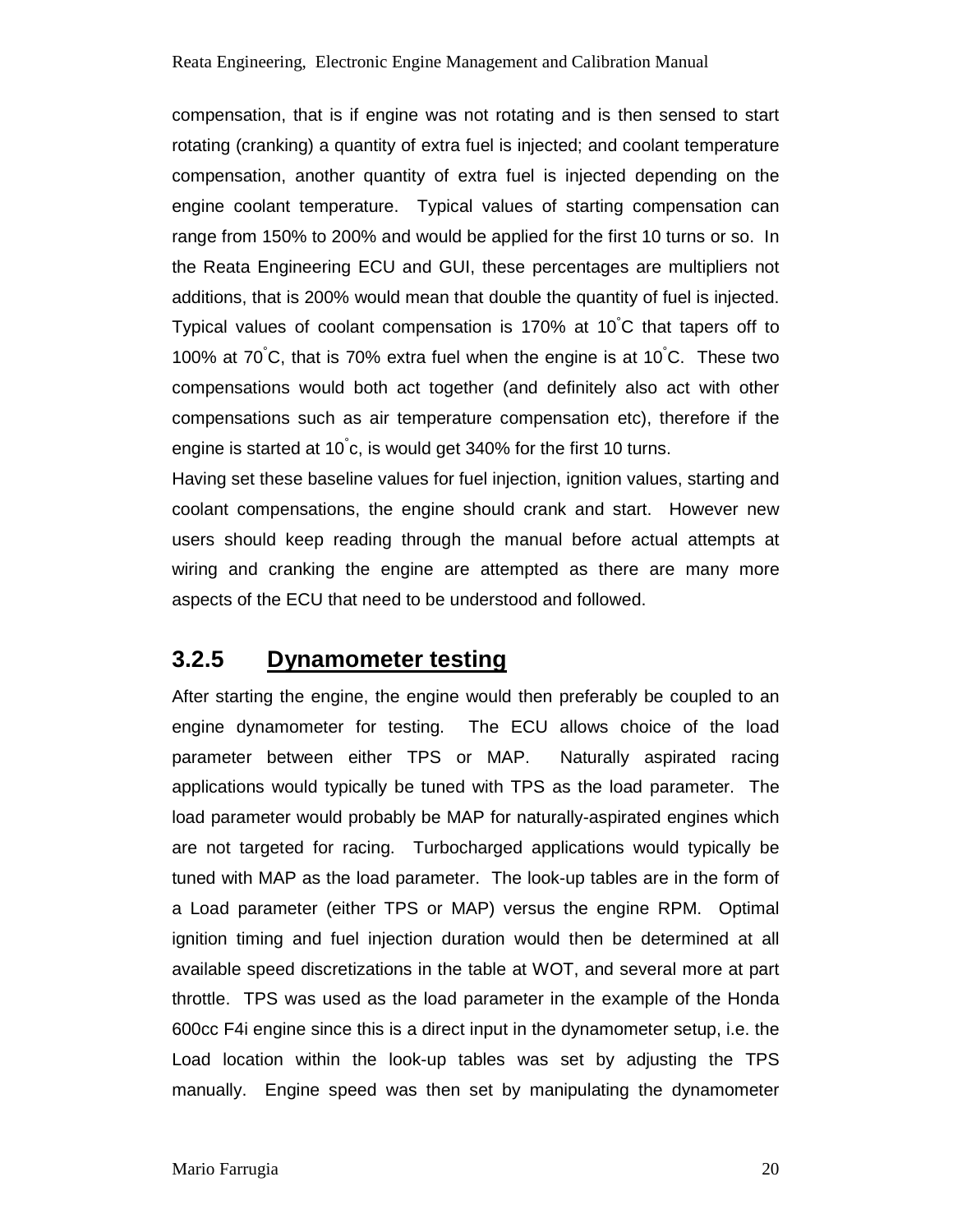loading. Ignition and Fuel hooks as determined experimentally. Figure 4 shown the spark hooks for the restricted Honda 600 engine. These ignition hooks show the expected trends, that is the MBT timing is higher at higher rpm. The MBT timing is high also where the volumetric efficiency is poor (this relates to vacuum advance, that is when cylinder is lightly filled, advance has to be larger). Volumetric efficiency can be measured from measurements of the mass air flow using automotive mass flow sensors, laboratory grade laminar flow element, or critical flow orifices. In the Reata Engineering ECU, the load-cell voltage can be read into the GUI thus providing a real–time torque measurement. The torque measurement can be logged and further analysed and plotted against ignition timing and/or injection quantity using Excel®.



**Effect of Spark Advance on Torque for various engine speeds** 

**Figure 4 Spark Advance Hooks at WOT** 

Additional tests can be conducted to determine the best timing for start of fuel injection. For the Honda F4i engine being described, best performance was measured with fuel injected onto open valves, versus closed valves. It was found that injection onto open valves gave 6% more torque at the point of worst volumetric efficiency (6500rpm). This was a worthwhile improvement given the fact that it did not involve any extra hardware. Note that this can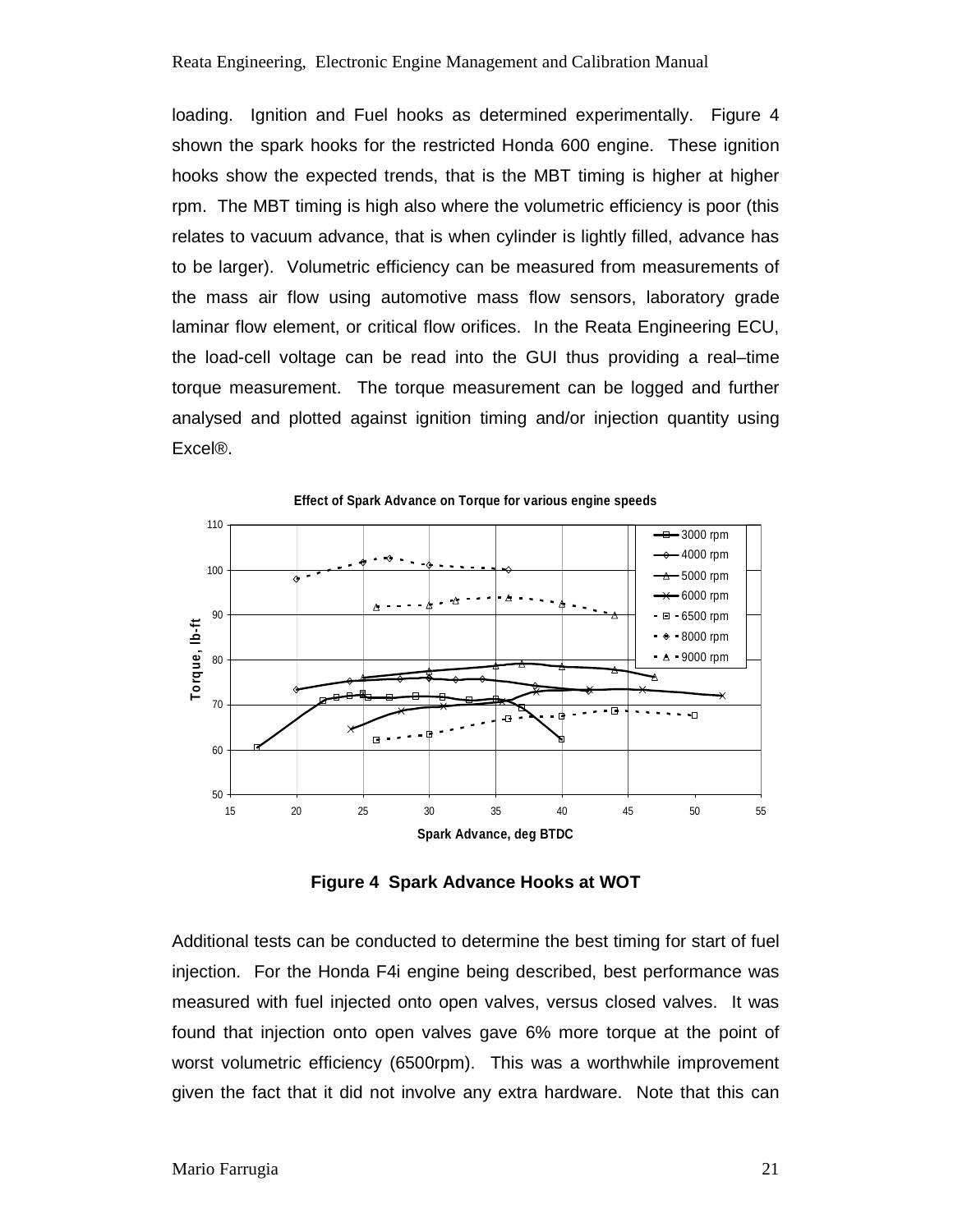only be done if the fuel injection strategy is sequential, that is ECU is knowledgeable of each cylinder's strokes. Sequential operation requires a cam signal into the ECU to reset and synchronize the four stroke cycle, sequential operation is described in Appendix 5.4 'General Engine Settings, Overview'.

#### **3.2.5.1 Compensations**

After dynamometer calibration is finalized, some additional tests would still need to be done to determine the necessary amounts of compensations. The compensations that need to be determined are: coolant temperature compensation, air temperature compensation and throttle pump. During dynamometer testing it is important to have the engine in known and stable operating conditions of coolant and air temperature. These temperatures would be the basis from where compensation is applied. That is if coolant temperature during dynamometer tests was stable between 90 and 100 $\mathrm{°C}$ then the coolant compensation table would have to be 100% at the 90 and 100°C region and higher values than 100% at colder temperature. At hotter coolant temperatures it would be logical to have less than 100% due to the fact that the air induced into the cylinder would be hotter, hence less dense and consequently requiring less fuel. However it is usual not to lower the coolant compensation value below 100% above the baseline operating temperature in order to help in cooling the engine and keep away from possible knocking. Coolant compensation should be adjusted so that while warming up, the engine would operate adequately with an AFR close to the desired value.

Air temperature compensation would also be applied below and above the baseline air temperature maintained during dynamometer testing. For naturally aspirated engines a fairly constant air temperature during dynamometer testing can be achieved by ducting air into the engine from outside the test cell. For the baseline temperature maintained during testing the air temperature compensation would be 100%. At colder air temperature the density of the air would be bigger and hence a larger quantity of fuel can be injected. On the other hand, at hotter air temperatures the air density is less and hence less fuel can be injected. Due to the fact that it would not be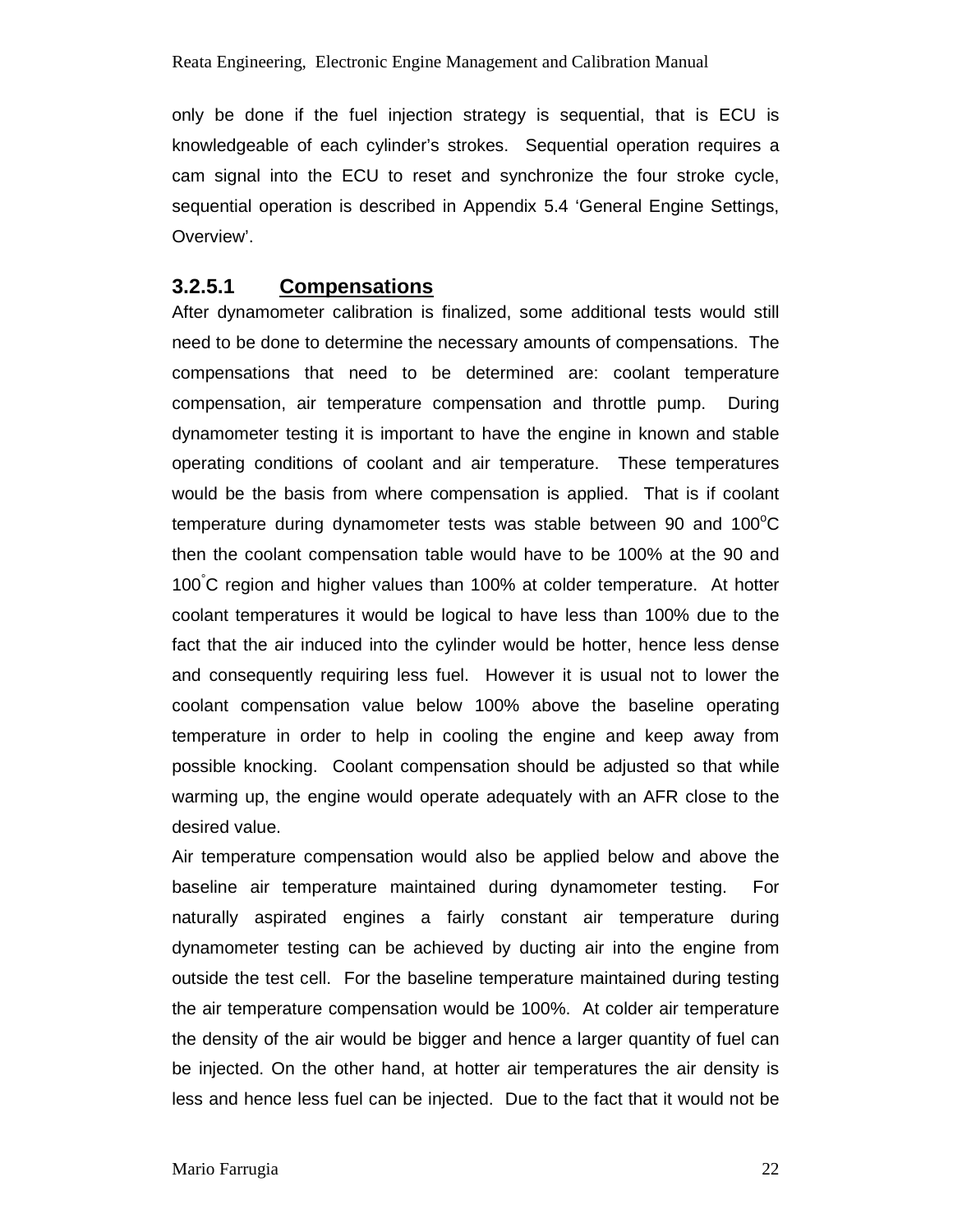quite easy to experimentally vary the inlet air temperature by fairly large amounts, the best way to calculate the required amount of compensation is through theory using the Ideal Gas Law. Refer to Appendix 5.3 'Air Temperature Compensation on Fuel' for the derivation and quantification of air temperature compensation.

In turbocharged applications the air temperature (usually measured downstream of the turbocharger) depends heavily on the turbo operating condition, that is boost pressure and rpm. Hence in turbo applications the baseline air temperature is suggested to be taken in the region of preferred operation of the engine, that is the region in which the car is intended to be driven. Such a temperature would typically be higher than atmospheric conditions, say 50°C and depends on application, especially boost pressure and intercooler size.

The throttle pump compensation injects additional fuel when the accelerator pedal is depressed quickly. The electronic throttle pump facility in ECU's mimics the mechanical throttle (or accelerator) pump but gives a much higher modification capability. The quantity of extra fuel required will vary from application to application and would have to be finally tweaked during driving. The compensations, including the equations on which the throttle pump compensation are calculated, are discussed further in section 4.2.5 'Fuel Compensation'.

# **4 GUI**

The Reata Engineering GUI is a Windows<sup>®</sup> based software and has pull down menus that are very typical to Windows<sup>®</sup> based applications. The pull down menus in the Reata Engineering GUI are detailed in this manual in the same order of appearance in the pull down menus: staring from left to right and then top down. This simple and structured sequence of description of the menus is intended to make access to descriptions in this manual easier.

If an ECU is connected and communicating with the computer, then the GUI will load the Engine Settings File from the ECU. The execution of GUI without a communicating ECU will prompt a request for the loading of an Engine Settings File from disk. The entries in the pull down menu can be greyed out,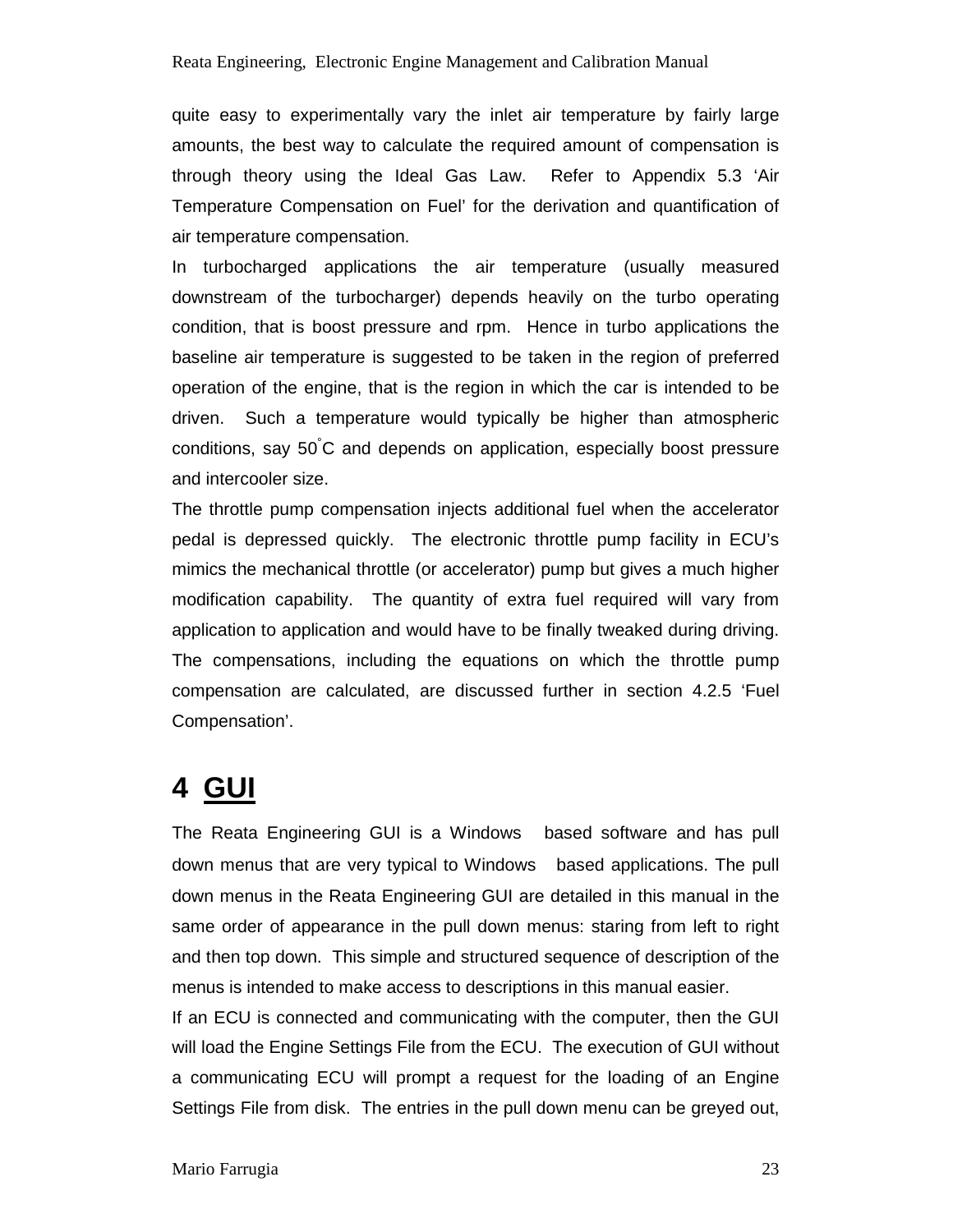this happens if the ECU is not communicating and the particular pull down menu entry cannot function.

## **4.1 File**

This tab provides management of the Files associated with the ECU. These files have an extension .esf which stands for **e**ngine **s**ettings **f**ile. It is important to appreciate that there are four locations where these settings can reside namely: disk, GUI, ECU memory and ECU flash. ECU has both memory and flash. The ECU displays, executes and saves the settings that are in memory not in flash. The settings that are stored in flash are only as backup and must first be loaded to memory to be displayed, executed or saved. Management of the flash is detailed in section 4.3 subsections Store Parameters in Flash and Restore Parameters from Flash.

#### **Open Configuration**

The Open Configuration tab allows the opening of a saved settings file from disk. If an ECU is connected to the PC and communicating with the GUI, using the Open Configuration will only load the GUI with the settings from the specified file on disk, the ECU will still have the settings it had before.

#### **Save Configuration**

The Save Configuration tab saves the current engine settings present in the GUI to disk. Note that the save feature saves the settings in the GUI and not the settings in the ECU (if the ECU settings are to be saved they first must be downloaded from ECU into GUI).

#### **Download Configuration from ECU**

The Download Configuration from ECU allows downloading of the engine settings **from** the ECU **to** the GUI on the computer. Note that this tab does not save the settings to file it only downloads the settings from ECU so that ECU and GUI are using the same settings.

#### **Upload Configuration to ECU**

The Upload Configuration to ECU allows uploading of the engine settings **from** the GUI **to** the ECU. Once this is done the previous settings in the ECU will be overwritten, however the settings in flash would remain as they were.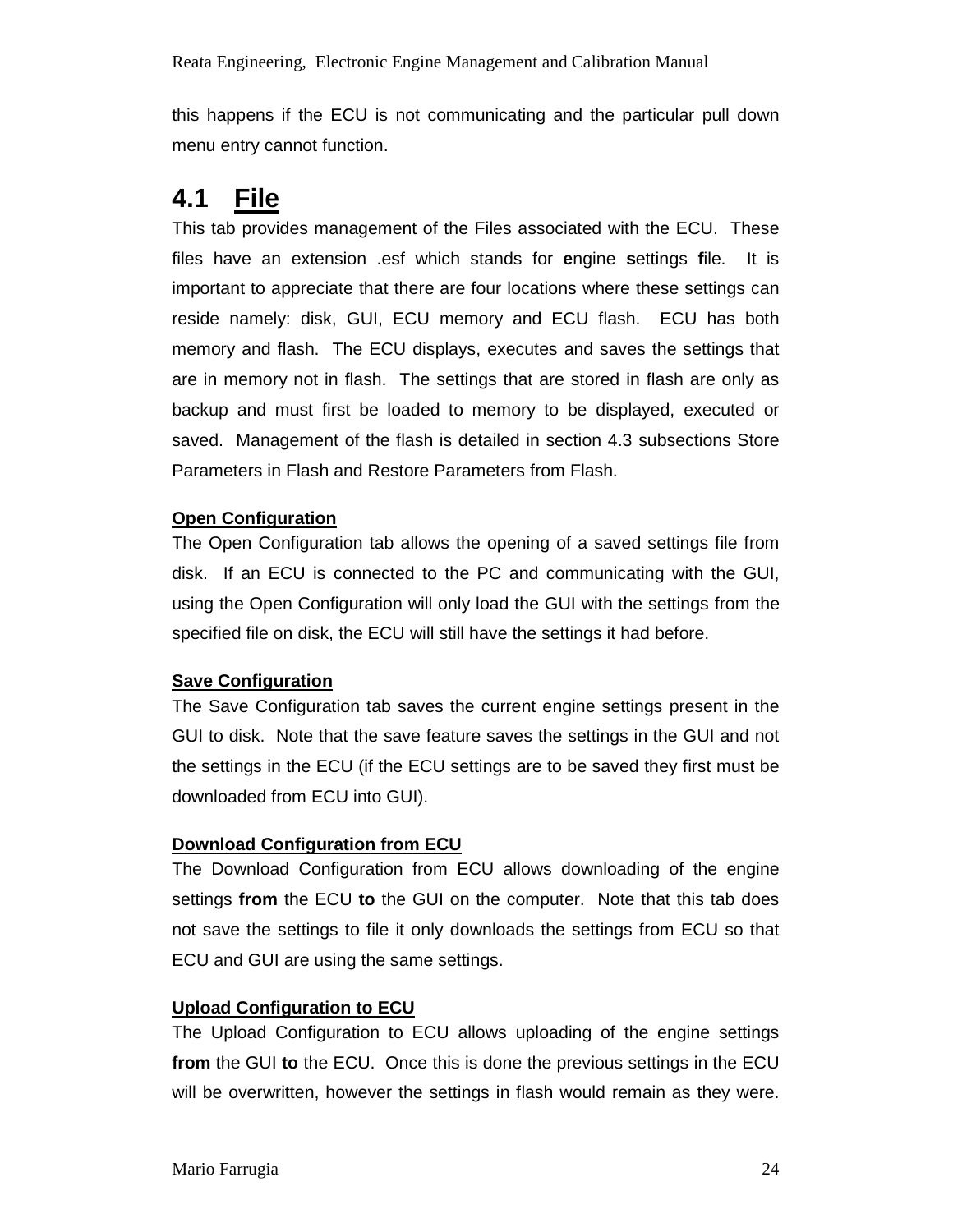It should be a habit to save important settings to a file on disk to avoid unintentional overwriting of settings.

#### **Comm Port Settings**

The Comm port, short for communication, is the serial RS232 port through which the ECU and computer communicate. The most common connector associated with the RS232 is the 9 pin connector. Recent generation laptops do not have this type of connector and a USB to RS232 converter has to be employed.

**Comm Port Number**: set this to the desired port number, different computers might not have the same numbers of ports. The com port is selected using a combo box from the available ports.

**Baud Rate**: the communicating speed between the ECU and computer. This value is typically 57600.

**Data Bits**: the number of data bits in the serial communication word. Typically set to8.

**Stop Bits**: the number of stop bits in the serial communication word. Typically set to 1.

**Parity**: whether or not a parity bit is used, and if used whether odd or even parity is used in the serial communication word. Available entries are: Even; Mark; None; Odd; Space. Typically set to None.

**Sampling Interval**: the amount of milliseconds that the GUI allows to pass between communications with the ECU. This period is the refresh period with which the GUI obtains data from the ECU and hence is the refresh period that engine sensor data is refreshed on the computer screen. It is also the period between the data logging lines in the online logs that are automatically generated by the GUI when an ECU is communicating with the GUI. More on online logs in the 'Logs Setup' section. The typical value for this interval is 100 milliseconds, however if radio transmitters or other potentially slow setup is used, the interval should be increased until stable communication is established, say 300 milliseconds.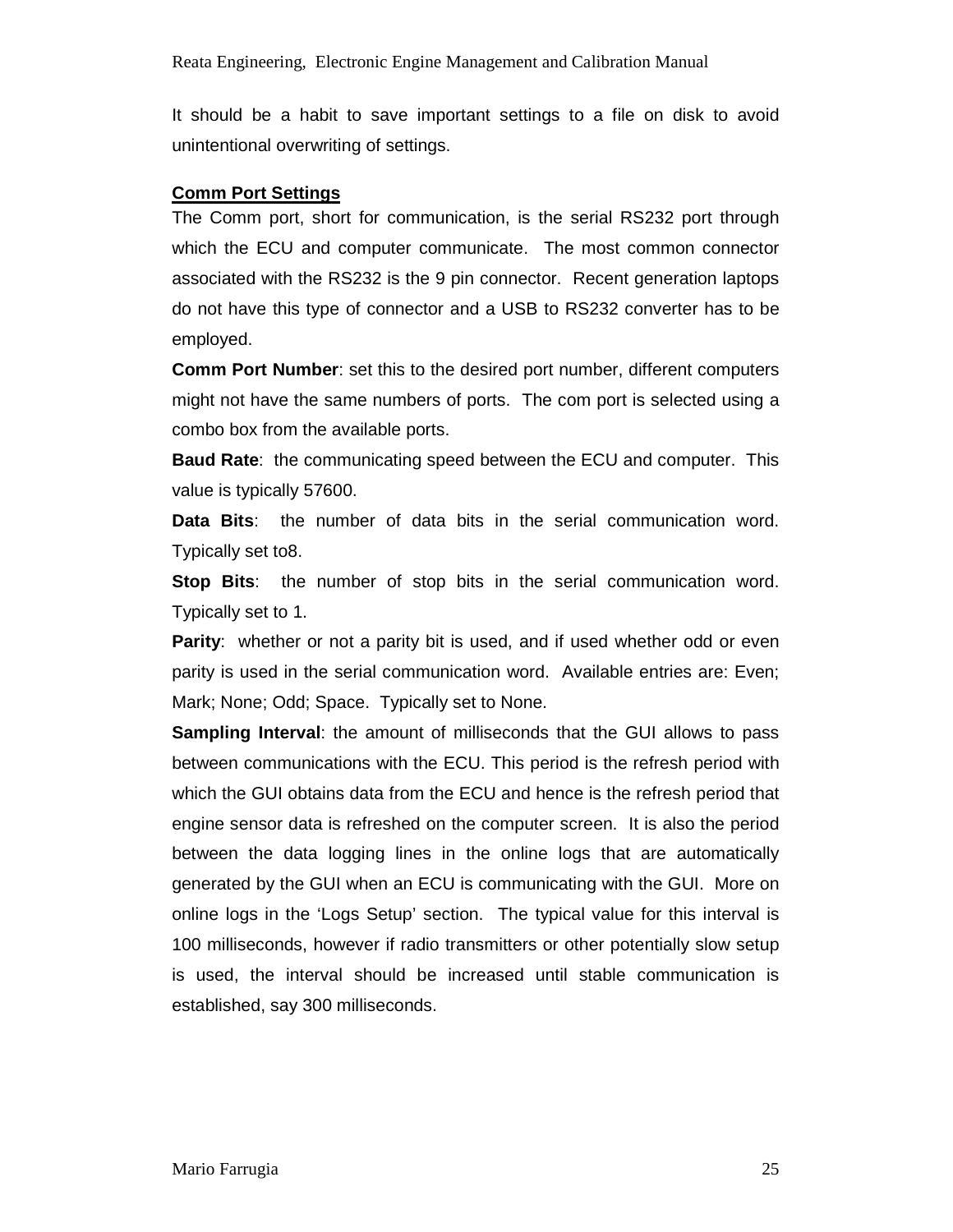## **4.2 Edit**

Editing of engine settings is effected through this pull down menu. The settings screens have two buttons on the right hand side namely: Done and Cancel. The function of by these buttons is as follows.

**Done**: if the changes effected are good and they are desired to stay in the GUI, press Done. This only registers the values in the GUI, the ECU will still have the values prior to any modification.

**Cancel**: if the changes effected are not worth keeping, press Cancel and they will be discarded. The values prior to opening the particular settings interface will be re-established in the GUI.

## **4.2.1 General Engine Configuration**

The General Engine Settings are divided into four tabs: **Mechanical Setup**, **Ignition Setup**, **Injection Setup** and **Limits and Alarms**.

### **4.2.1.1 Mechanical Setup**

In this tab the details of mechanically related settings need to be set. An overview with related diagrams explaining the various cases an end user will encounter is given in Appendix 5.4 'General Engine Settings, Overview'.

### **Number of Cylinders**

Set the appropriate number of cylinders in the engine.

Relevance: always

Range: 1 to 8

### **Firing Order**

Set the firing order of the engine. Note that the ignition and injector cables are connected ignition 1 to cylinder 1, ignition 2 to cylinder 2, ignition 3 to cylinder 3 and so on and same applies to injectors. That is the firing order is taken care of by the ECU and hence needs to be set in the GUI.

Relevance: always

Range: 1 to 'Number of Cylinders'

### **Number of teeth on Crank sprocket**

Mario Farrugia 26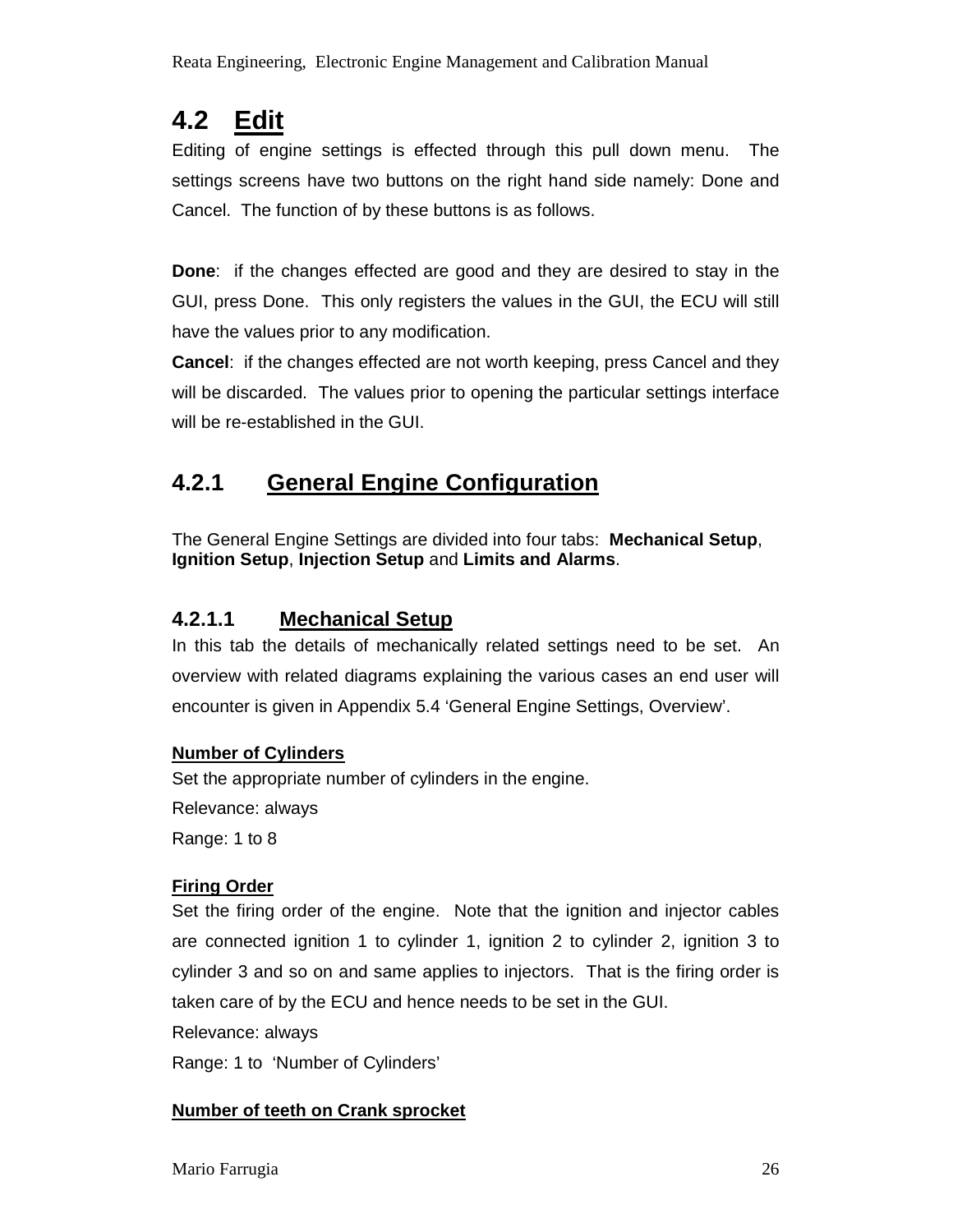The number of teeth on crank sprocket including any missing ones is entered here. If there are missing teeth on the crank sprocket then this entry should specify the number of existent teeth plus the imaginary number of teeth on the crank sprocket if the sprocket were to have a constant pitch equal to the pitch between two existing teeth. The ECU handles sprockets with equally spaced teeth. Any missing teeth are considered as if they are there for determining if teeth are equally spaced or not. If no crank sprocket, for example a cam sprocket is installed, the value of 0 should be entered.

Relevance: relevant only if a crank sensor is fitted otherwise this entry should be zero.

Range: 0 to 200

#### **Number of missing teeth on Crank sprocket**

Set the number of missing teeth on crank sprocket. If there are no missing teeth on crank, set to 0.

Relevance: relevant only if 'Teeth On Crank Sprocket' is greater than two. Range: 0 to 'Teeth On Crank Sprocket'-1

#### **Last non-missing tooth on Crank sprocket**

Assigning numbers to the teeth as they would go by the crank sensor, input the number assigned to the last tooth before the gap due to the missing teeth arrives. The numbering sequence starts by assigning 1 to the first tooth that goes by the sensor after TDC. Refer to notes about how to determine this entry in Appendix 5.4 'General Engine Settings, Overview'.

Relevance: relevant only if 'Number of missing teeth on Crank sprocket' is greater than zero

Range: 1 to 'Teeth On Crank Sprocket'

#### **Number of teeth on Cam sprocket**

The number of teeth on cam sprocket including any missing ones is entered here. If there are missing teeth on the cam sprocket then this entry should specify the number of existent teeth plus the imaginary number of teeth on the cam sprocket if the sprocket were to have a constant pitch equal to the pitch between two existing teeth. The ECU handles sprockets with equally spaced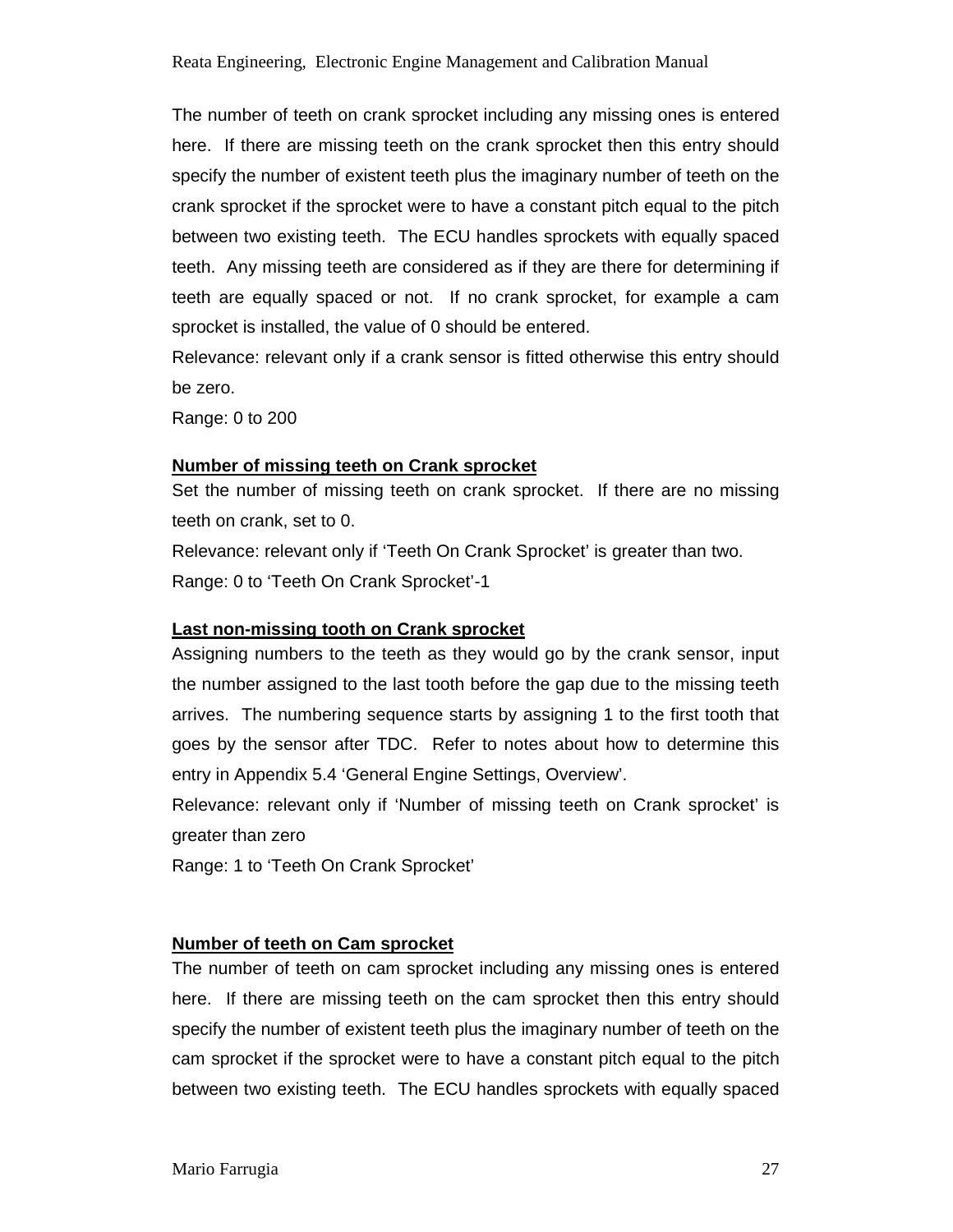Reata Engineering, Electronic Engine Management and Calibration Manual

teeth. Any missing teeth are considered as if they are there for determining if teeth are equally spaced or not. If no cam sprocket, for example a crank sprocket with missing teeth is installed, the value of 0 should be entered. Relevance: relevant only if a cam sensor is fitted otherwise this entry should be zero.

Range: 0 to 200

#### **Number of missing teeth on Cam sprocket**

Set the number of missing teeth on cam sprocket. If there are no missing teeth on cam, for example just one tooth on cam, set to 0.

Relevance: relevant only if 'Teeth On Cam Sprocket' is greater than Number of Cylinders.

Range: 0 to 'Teeth On Cam Sprocket' -1

#### **Last non-missing tooth on Cam sprocket**

Assigning numbers to the teeth as they would go by the cam sensor, input the number assigned to the last tooth before the gap due to the missing teeth arrives. The numbering sequence starts by assigning 1 to the first tooth that goes by the sensor after TDC. Refer to notes about how to determine this entry in Appendix 5.4 'General Engine Settings, Overview'.

Relevance: relevant only if 'Number of missing teeth on Cam sprocket' is greater than zero

Range: 0 to 'Teeth On Cam Sprocket'

#### **Crank tooth at Cam Sensor**

Specifies the number assigned to the tooth on the crank sprocket which goes by the crank sensor after the cam tooth lines up with the cam sensor. See notes in Appendix 5.4 'General Engine Settings, Overview'. on how to assign this entry.

Relevance: relevant only if 'Teeth On Crank Sprocket' is greater than zero and 'Teeth On Cam Sprocket' is equal to one.

Range: 0 to 'Teeth On Crank Sprocket'\*2

#### **Sprocket correction angle**

Specifies, in **crank angle degrees**, the amount of offset which has to be applied so that zero degrees correspond to exact Top Dead Centre of piston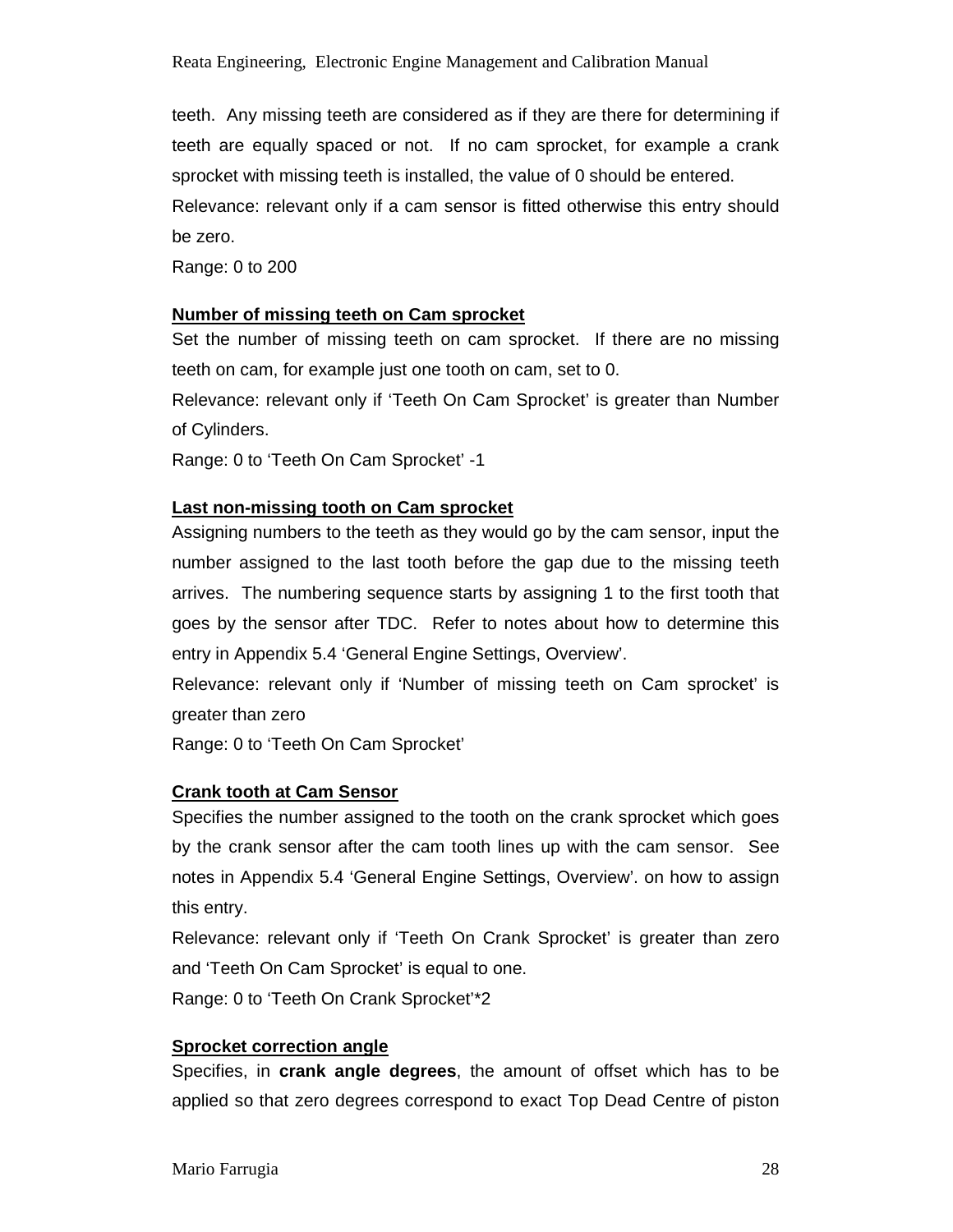number one. Refer to notes about how to determine this entry in Appendix 5.4 'General Engine Settings, Overview'. This angle can be changed on the fly through the use of the ADJUST button adjacent to the value.

Relevance: always

Range: if crank sprocket is present 0 to (360/ 'Teeth On Crank Sprocket') or else if only cam sprocket is present 0 to (180/ 'Teeth On Cam Sprocket')

#### **Missing teeth ratio**

To determine the occurrence of missing teeth, the ECU calculates the ratio of time elapsed between current tooth and previous tooth divided by the time elapsed between the previous tooth and the one prior to it divided by the number of missing teeth plus one. That is for any number of missing teeth, and perfectly stable engine speed, this value is 100%. However a value of 60% is advised so that ECU detects the missing tooth even in unsteady RPM. Note, for one missing tooth and perfectly stable engine operation the lower value is 50% while for two missing teeth the lower value is 33%.

Relevance: relevant only when 'Number of missing teeth on Crank sprocket' is greater than zero or 'Number of missing teeth on Cam sprocket' is greater than zero.

Range: 0% to 100%

#### **Number of strokes for RPM average**

Specifies the number of piston strokes which are used in determining the average RPM. Using a larger value for this entry will reduce the tachometer oscillation. Suggested to use value of 1 as a starter.

Relevance: always

Range: 1 to 4

#### **Cylinder correction angle**

Specifies, in crank angle degrees, the amount of offset for each individual cylinder which has to be applied, in addition to the 'Sprocket correction angle', which should be applied in order that the zero degrees correspond to TDC for the particular cylinder. In normal cases these entries would be zero for an inline engine.

Relevance: always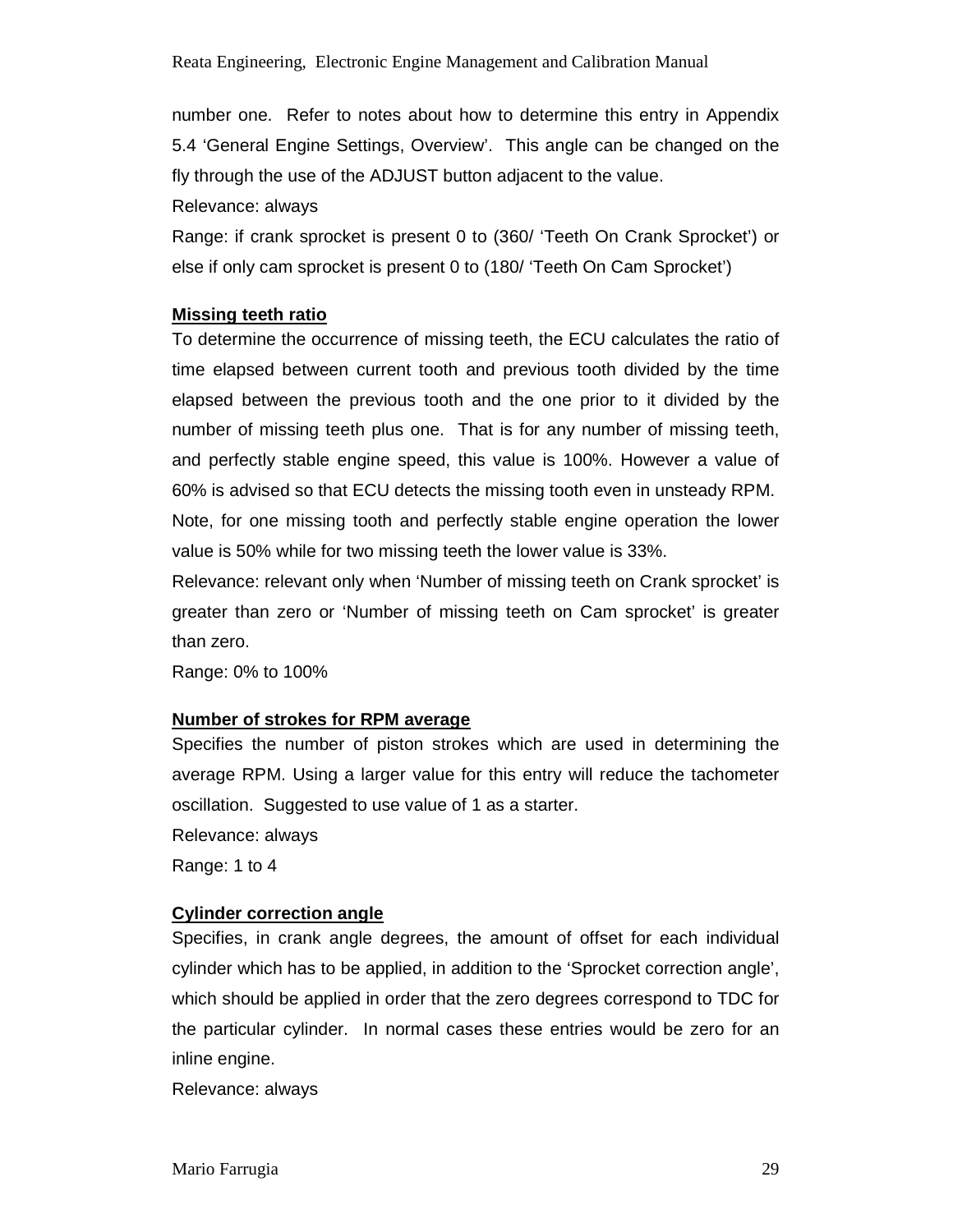Range: -90 to 90

#### **Load Parameter**

This combo box specifies the sensor used as load parameter. Normally this is either MAP or TPS but can be chosen to be any other analogue input, for example MAF. Refer to relevant discussion in the ECU Basics and Engine Calibration sections.

Relevance: always

#### **Missing Tooth Algorithm**

Specifies the algorithm, simple or complex, which is used to determine a missing tooth. Determination of the missing tooth occurrence is determined as by the algorithm explained in the Missing teeth ratio subsection above is termed **Simple**. The **Complex** algorithm compares the current elapsed time to the time that occurred a stroke earlier. This algorithm is intended to take care of slowing down and speeding up of the crank due to compression and power pulses especially during starting.

Relevance: relevant only when 'Number of missing teeth on Crank sprocket' is greater than zero.

#### **Crank Triggering Edge**

Specifies the edge, rising or falling, at which the crank input is triggered. This applicable for both two and three wire sensors.

Relevance: when 'Teeth On Crank Sprocket' is greater than zero

#### **Crank Sensor ON Voltage**

Specified the voltage at which the teeth signal is considered to have gone to the ON position so that a rising edge will occur.

Relevance: when 'Teeth On Crank Sprocket' is greater than zero.

#### **Crank Sensor OFF Voltage**

Specified the voltage at which the teeth signal is considered to have gone to the OFF position so that a falling edge will occur.

Relevance: when 'Teeth On Crank Sprocket' is greater than zero.

#### **Cam Triggering Edge**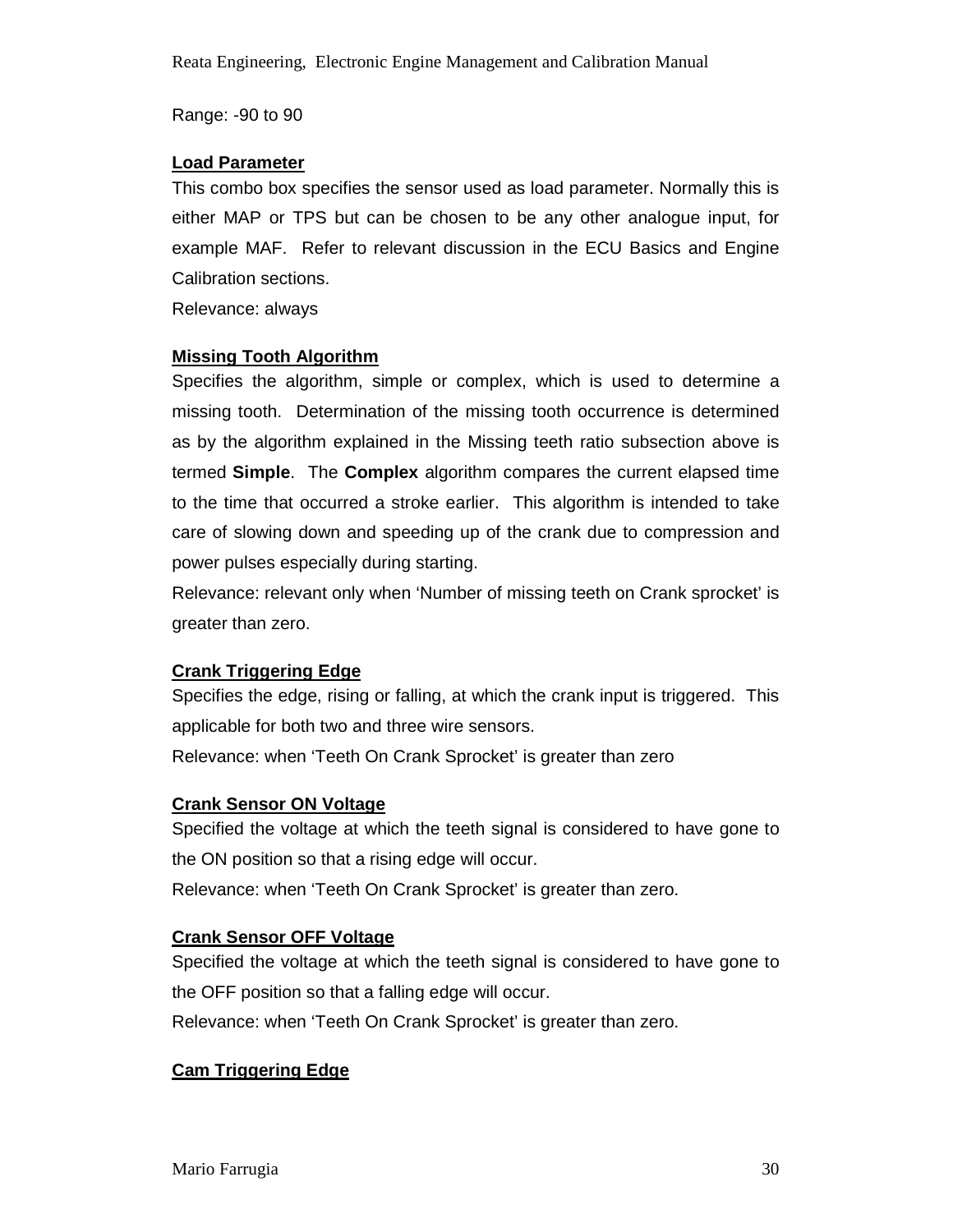Specifies the edge, rising or falling, at which the cam input is triggered. This applicable for both two and three wire sensors.

Relevance: when 'Teeth On Cam Sprocket' is greater than zero

#### **Cam Sensor ON Voltage**

Specified the voltage at which the teeth signal is considered to have gone to the ON position so that a rising edge will occur.

Relevance: when 'Teeth On Cam Sprocket' is greater than zero.

#### **Crank Sensor OFF Voltage**

Specified the voltage at which the teeth signal is considered to have gone to the OFF position so that a falling edge will occur.

Relevance: when 'Teeth On Cam Sprocket' is greater than zero.

The above six parameters would be expected to a have an offset in ignition and injection timing if wrongly set. This offset would probably vary with rpm as the width of the crank pulse is not necessarily a fixed number of crank angle degrees. This understanding of whether the hardware being used provides a trigger that is consistent with the rising or falling edge has to be available. The Crank/Cam oscilloscope view (explained in section 4.5.5 ) can help in the determination of the correct values for these parameters.

### **4.2.1.2 Ignition Setup**

#### **Number of coils**

Specifies the number of coils fitted on the system Relevance: always Range: 1 to 'number of cylinders'

#### **Coil dwell time**

Specifies the time in milliseconds for which the coil is kept on before it is switched off so that the spark occurs. It is noted that spark occurs when current is turned off. The selection of this dwell time depends on the time that is required for the coil to saturate. If a very long time is specified useless electrical energy is consumed, coil unnecessary heating, and ignition events might overlap at high speeds. Typical value 4 milliseconds.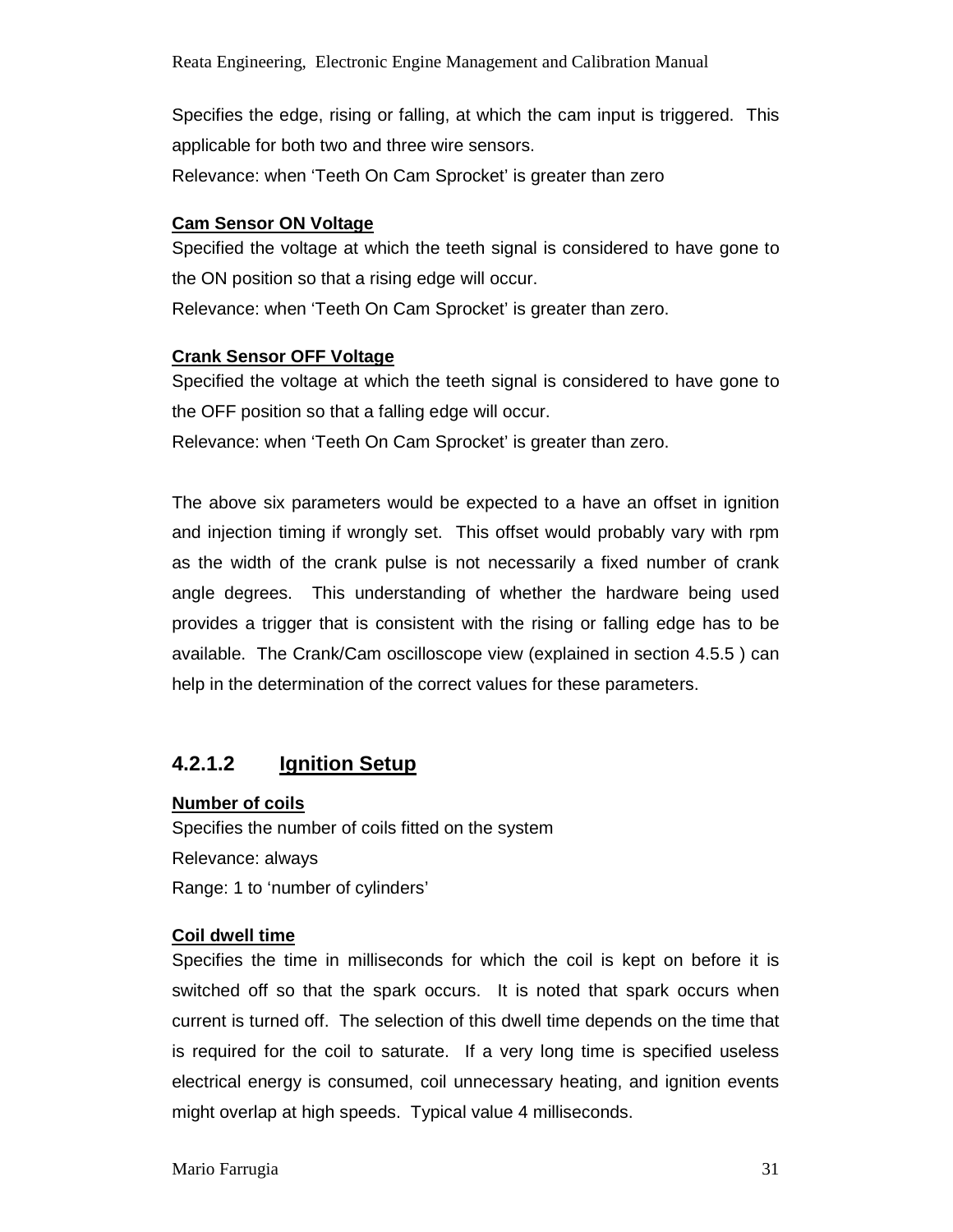Relevance: always Range: 0 to 60

#### **Number of sparks**

Specifies the number of sparks which occur in one firing cycle.

Relevance: relevant only on multi-spark systems, specifically CDI systems as these can charge up the coil extremely fast. (not supported with the current hardware)

Range: 0 to 255

#### **Sparks off angle**

Specifies the angle, after TDC, at which sparks will be switched off irrespective of the number of sparks which have already occurred.

Range: 0 to 180

Relevance: relevant only on multi-spark systems (not supported with the current hardware)

#### **Spark delay**

Specifies the time in microseconds that pass between the switching off of the coil and the occurrence of the spark. This is a hardware related time mostly a function of the ECU hardware and software, however there is also a dependency on the coil used. A typical value is 180 microseconds. If wrongly set, a bad value in this setting can cause drifting of the ignition event, however the rising/falling setting of the crank/cam signal is much bigger cause for drift. Relevance: always Range: 0 to 60000

#### **Spark Output Pins**

Specifies the connector pins which will be used for Spark Outputs i.e that will be connected to the low voltage side of the ignition coils. Normally the Spark pins, S1,S2,S3….., would be used for spark.

Relevance: always

Range: Selection from combo.

### **4.2.1.3 Injection Setup**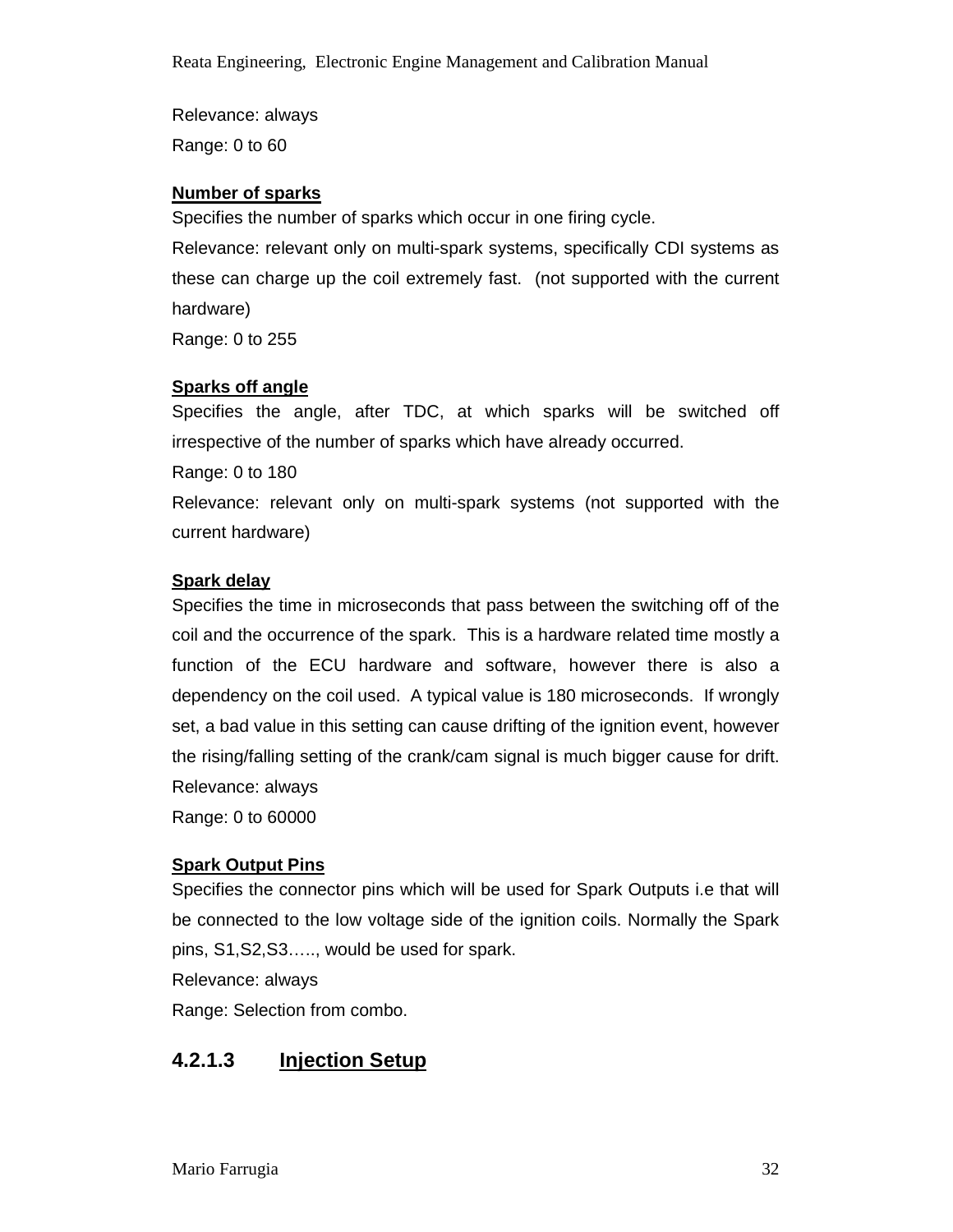Reata Engineering, Electronic Engine Management and Calibration Manual

#### **Number of Primary Injectors**

Specifies the number of injectors fitted on the system Relevance: always Range: 1 to 'number of cylinders'

#### **Primary Injector Output Pins**

Specifies the connector pins which will be used for primary injectors outputs i.e that will be connected to the primary injectors. Normally the Fuel pins, F1,F2,F3….., would be used for fuel.

Relevance: always

Range: Selection from combo.

#### **Primary Injector delay**

Specifies the time in milliseconds that pass between the switching on of the injector and the injector to start injecting fuel. The dead-time of the injector is part of this time. Similar to 'Spark Delay' above. The effect of some drift on injection event is however much less important than spark drift and hence this values can be left 0.

Relevance: always

Range: 0 to 60

#### **Number of Secondary Injectors**

Specifies the number of secondary injectors fitted on the system Relevance: always Range: 1 to 'number of cylinders'

#### **Secondary Injector Output Pins**

Specifies the connector pins which will be used for secondary injectors outputs i.e that will be connected to the secondary injectors. Relevance: always Range: Selection from combo.

#### **Secondary Injector delay**

Specifies the time in milliseconds that pass between the switching on of the injector and the injector to start injecting fuel. The dead-time of the injector is part of this time. Similar to Primary injector delay above, and similarly the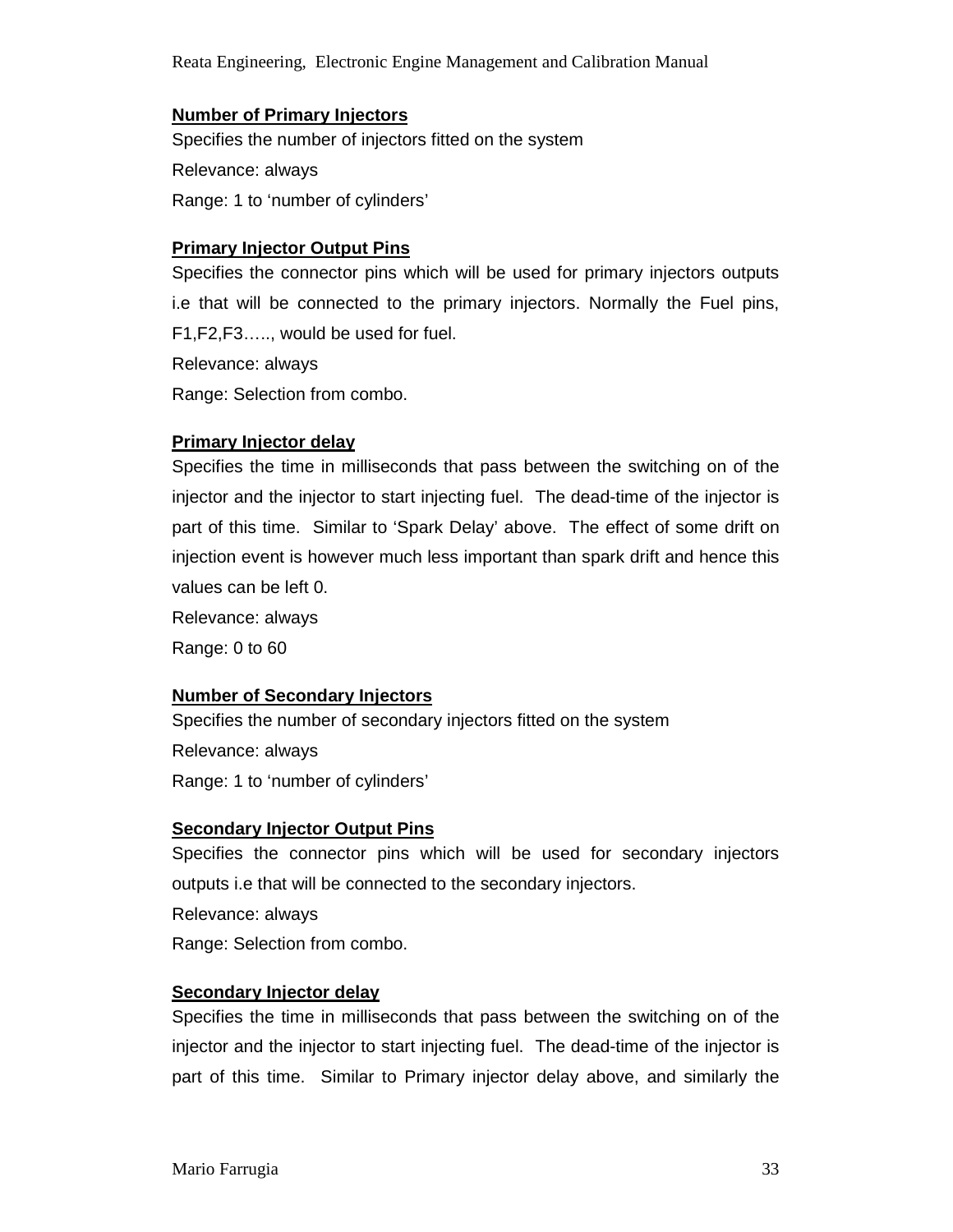effect of some drift on injection event is much less important than spark drift and hence this values can be left 0.

Relevance: always

Range: 0 to 60

#### **Injection angle**

Specifies the angle, in crank angle degrees, to which the injection event is referred. If the 'Injection angle at' is set to 'Start' then this entry specifies the crank angle at which the injector is switched on. If the 'Injection angle at' is set to 'End' then this entry specifies the crank angle at which the injector is switched off.

#### Relevance: always

Range: This entry can be between –360° and +360° fo r sequential operation. Noting that zero is at TDC when the valves are overlapping. For non sequential operation this entry can be between -180° to +180°. Sequential is described in Appendix 5.4 'General Engine Settings, Overview.

#### **Injection angle at**

Either start or end of the injection duration can be chosen to provide angular reference of the injection event with respect to engine crank angle. Refer also to description on the specification of the 'Injection Angle' that will follow in the Injection Setup tab.

Relevance: always

#### **Number of Strokes for injection**

Specifies the number of strokes which must elapse between successive injection events. This feature can be used with single point injection systems in order to even out the fuel delivery to each of the cylinders. For example, on a four cylinder engine with single point injection, injecting fuel every 3 strokes will tend to even out delivery to all cylinders in the long term.

Relevance: always

Range: 1 to 4

#### **Max Percentage Duty Cycle**

Specifies, as a percentage of one full cycle, the maximum duration for which the injector can stay open. The injector has a dead-time which is needed to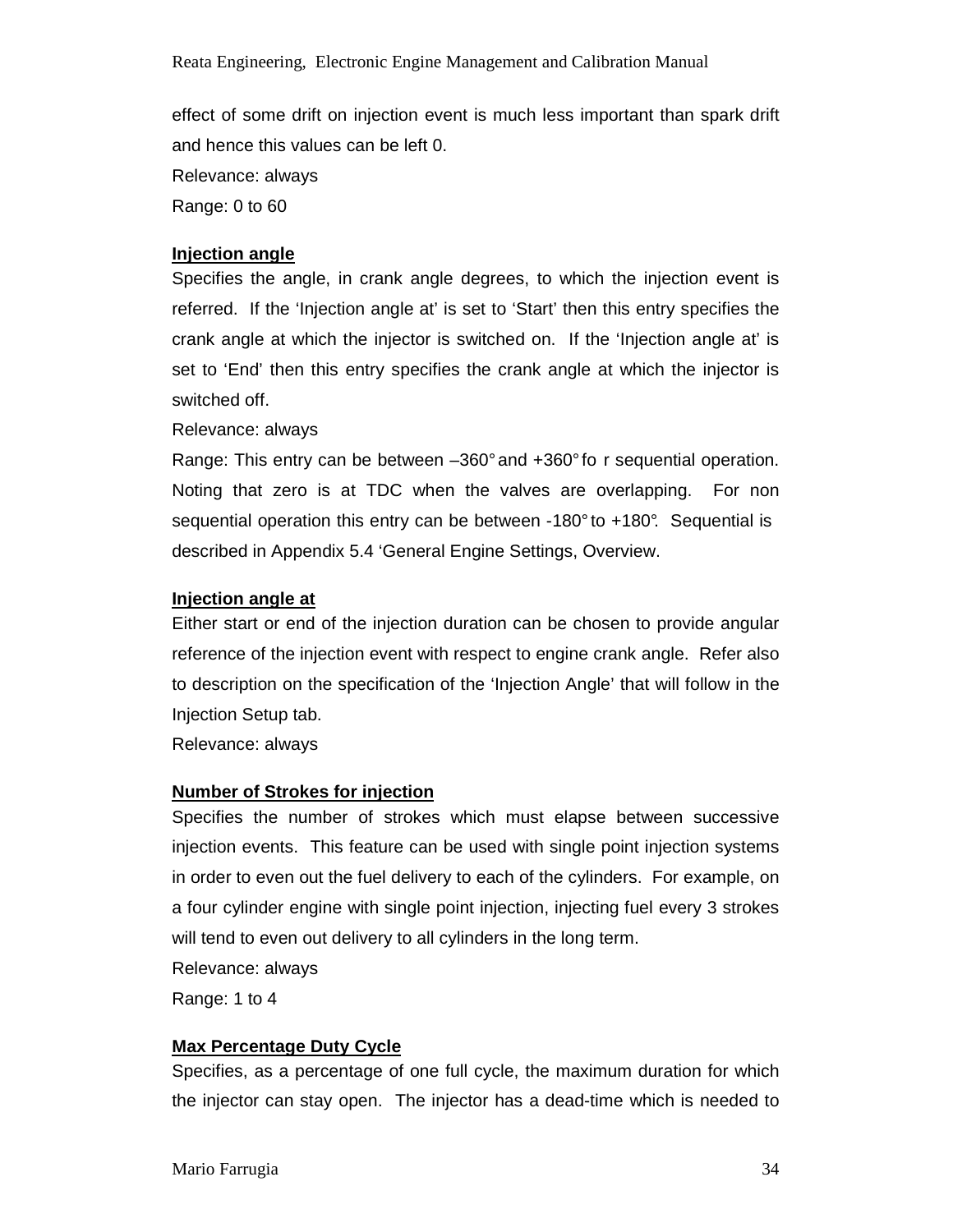open and close. If the duration of the injection starts to approach the duration of one whole cycle, then the injector will not be opening for the duration that it is intended to. When this limit is approached it should be considered to either fit larger injectors of install secondary injectors. Further details in appendix section 5.1 Maximum value of DOI for engine Relevance: always

Range: 0 to 100

#### **Primary injector flow rate**

Specifies the flow rate in pounds per hour (lb/hr) for the primary injectors. This value should be obtained either from the manufacturer of the injectors or by performing the injector flow test as described in section 3.2.2. Relevance: when number of secondary injectors is not zero Range: 0 to 600

#### **Secondary injector flow rate**

Specifies, the flow rate in pounds per hour (lb/hr) for the secondary injectors. This value should be obtained either from the manufacturer of the injectors or by performing the injector flow test as described in section 3.2.2. Relevance: when number of secondary injectors is not zero Range: 0 to 600

#### **Time for Fuel Pump On at boot**

Specifies, in seconds, the duration for which the pump is kept on when the ECU is switched on. When the ECU is switched on the fuel pump is energized so that when the engine is started the fuel pressure is already available.

Relevance: always

Range: 0 to 60

#### **Fuel tank running time**

This is useful in cars with fuel tanks without gauges or with irregular shaped tanks for which level gauges might not mean much. The ECU keeps a counter of the quantity of fuel being consumed, by summing the total time of all injection events. The Fuel tank running time is an empirical (obtained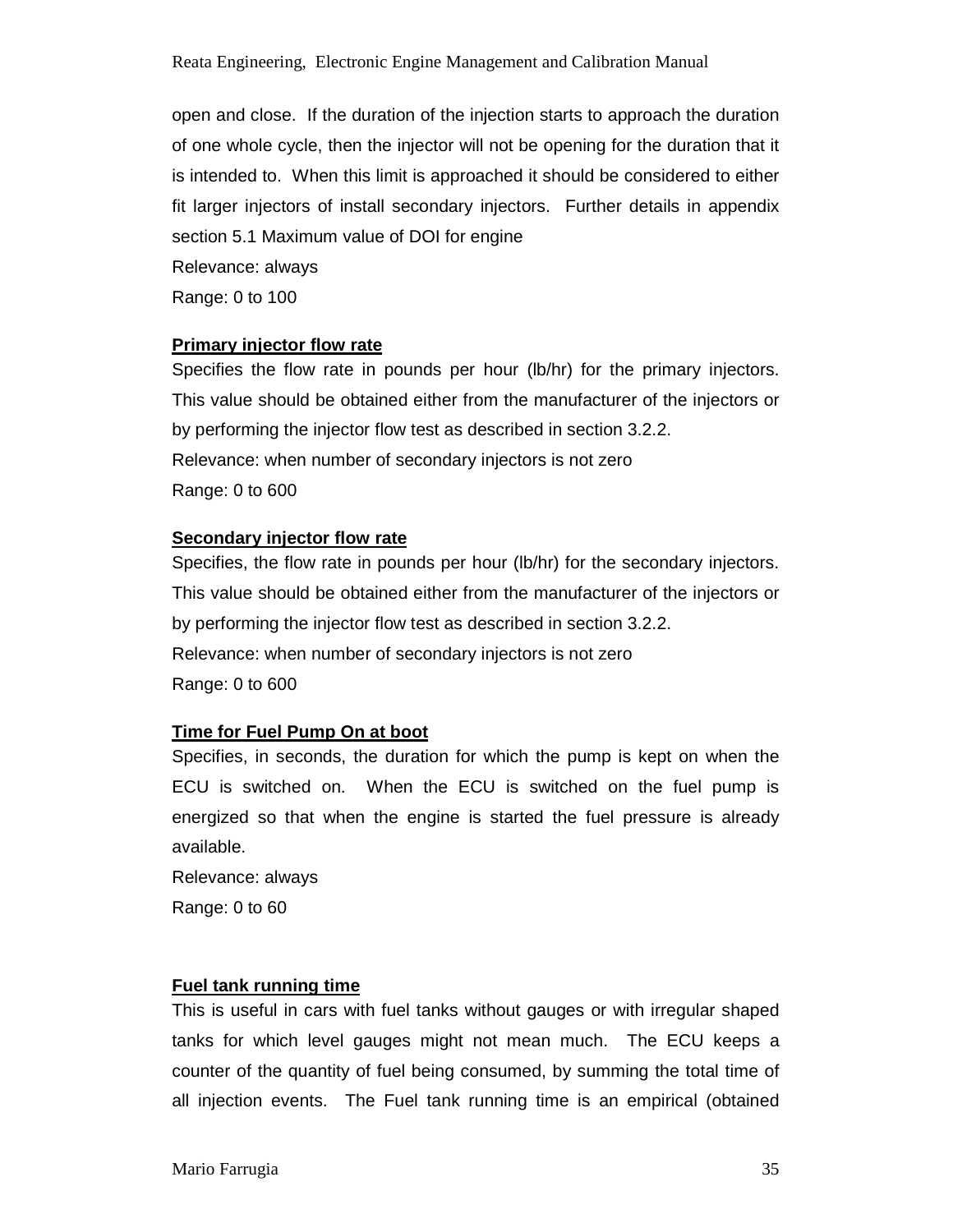through experiments) value which specifies the amount when a full tank of fuel has been consumed. Relevance: when an output pin is used as a fuel gauge.

Range: 0 to 65536

#### **Accumulated button**

When this button is pressed the current value of the fuel consumed is copied to the 'Fuel tank running time' entry. This can be used so that when a full tank is known to have been consumed, the full fuel tank is taken to be the accumulated value.

Relevance: when an output pin is used as a fuel gauge.

Range: N/A

#### **Fuel Pump Output Pin**

Specifies the connector pins which will be used for the fuel pump.

Relevance: always

Range: Selection from combo.

### **4.2.1.4 Limits and Alarms**

#### **Cut Rev Limit**

Set this value according to the engine's capability. Both spark and fuel are cut if the rpm are sensed to go above the 'Cut Rev Limit'.

Relevance: always

Range: 0 to 20000

#### **Tachometer Output Pin**

Specifies the connector pin which will be used for connection to a tachometer. A pulse occurs with every spark event.

Relevance: always Range: Selection from combo.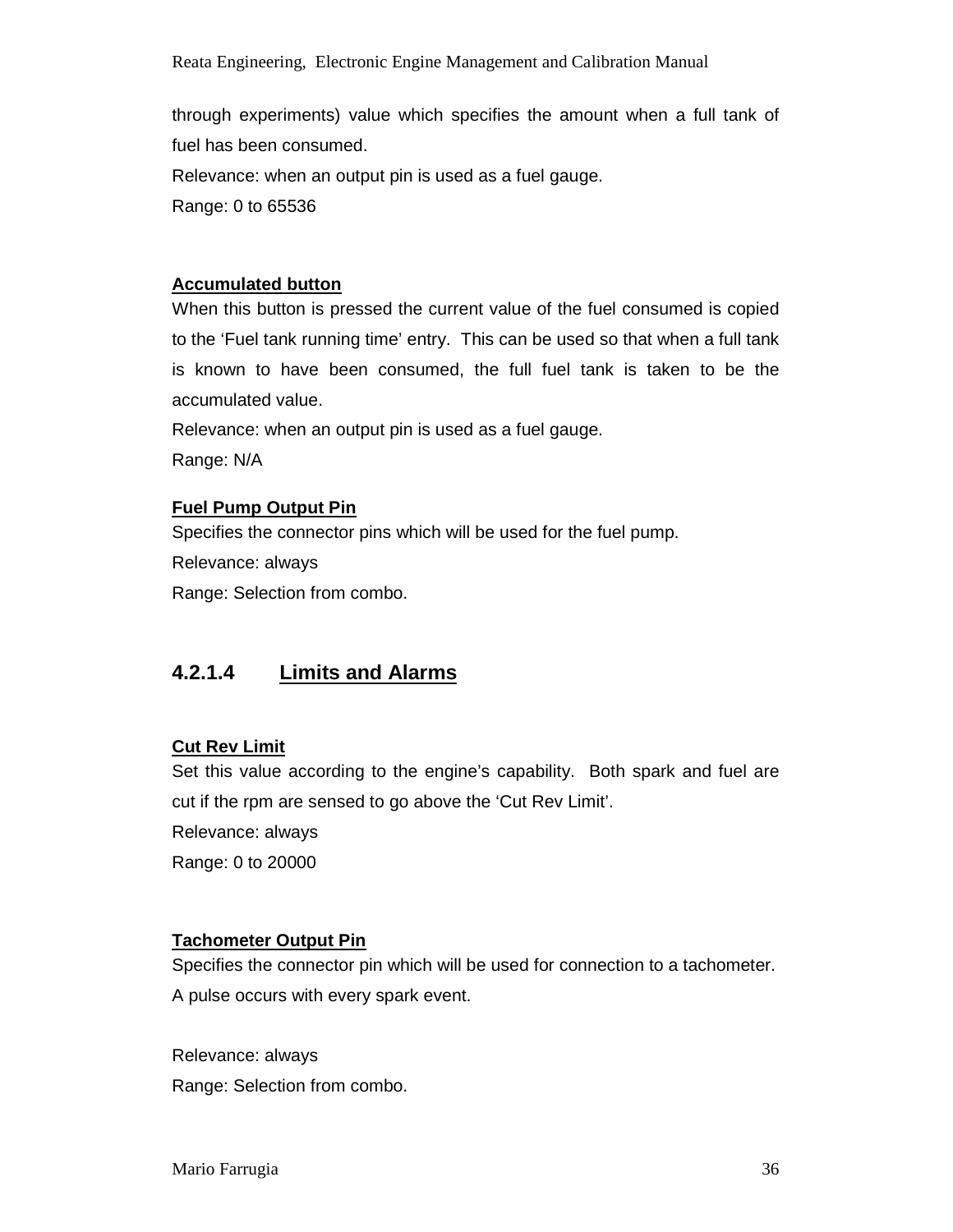### **4.2.2 Ignition Table**

The ignition table provides the capability to change the ignition values (spark advance) for the whole operating range of the engine. The ignition table is setup with rows representing the different engine rpm points, while columns represent the different load points. The load parameter can be selected to be either TPS or MAP (or other) from the General Engine Settings. The discretization of the rpm can be changed by right clicking on any rpm entry, three possibilities will appear Edit RPM Value, Insert RPM Row and Delete RPM Row, refer to Figure 5 Setting RPM entries in Tables. Use these options to modify the RPM values representing the rows as desired. Note that the bottom RPM row value is the RPM value that is used as the highest RPM on the tachometer displayed on the screen. It is also important to specify this number higher than the Rev Limiter so that the ECU will have valid ignition and injection values beyond the Rev Limiter value. The RPM values representing the rows will be consistent throughout the settings tables, that is changes effected from the Ignition Table will also be effected in the Injection Table, a reminder to this effect appears to remind the user of such an automatic change in the other table.

|      | 0.00                                               | 10.00 | 20.00 | 30,00 | 40.00 | 60.00 | 80. |
|------|----------------------------------------------------|-------|-------|-------|-------|-------|-----|
| 0    | 0.0                                                | 10.0  | 10.0  | 10.0  | 10.0  | 10.0  | 10  |
| 500  | 10.0                                               | 10.0  | 10.0  | 10.0  | 10.0  | 10.0  | 1C  |
| 1000 | 15.0                                               | 15.0  | 15.0  | 15.0  | 20.0  | 20.0  | 20  |
| 1500 | Edit RPM Value<br>Insert RPM Row<br>Delete RPM Row |       | 15.0  | 20.0  | 20.2  | 20.0  | 20  |
| 2000 |                                                    |       | 15.0  | 20.0  | 20.0  | 30.3  | 30  |
| 2500 | 15.U                                               | 15.U  | 15.0  | 20.0  | 20.0  | 30.3  | зс  |
| 3000 | 15.0                                               | 15.0  | 15.0  | 20.0  | 20.0  | 30.3  | 30  |
| 3500 | 15.0                                               | 15.0  | 15.0  | 15.0  | 20.0  | 30.3  | зс  |
| 4000 | 15.0                                               | 15.0  | 15.0  | 15.0  | 20.0  | 20.0  | 20  |

Editing Ignition Table Setup -- RPM vs MAP

**Figure 5 Setting RPM entries in Tables**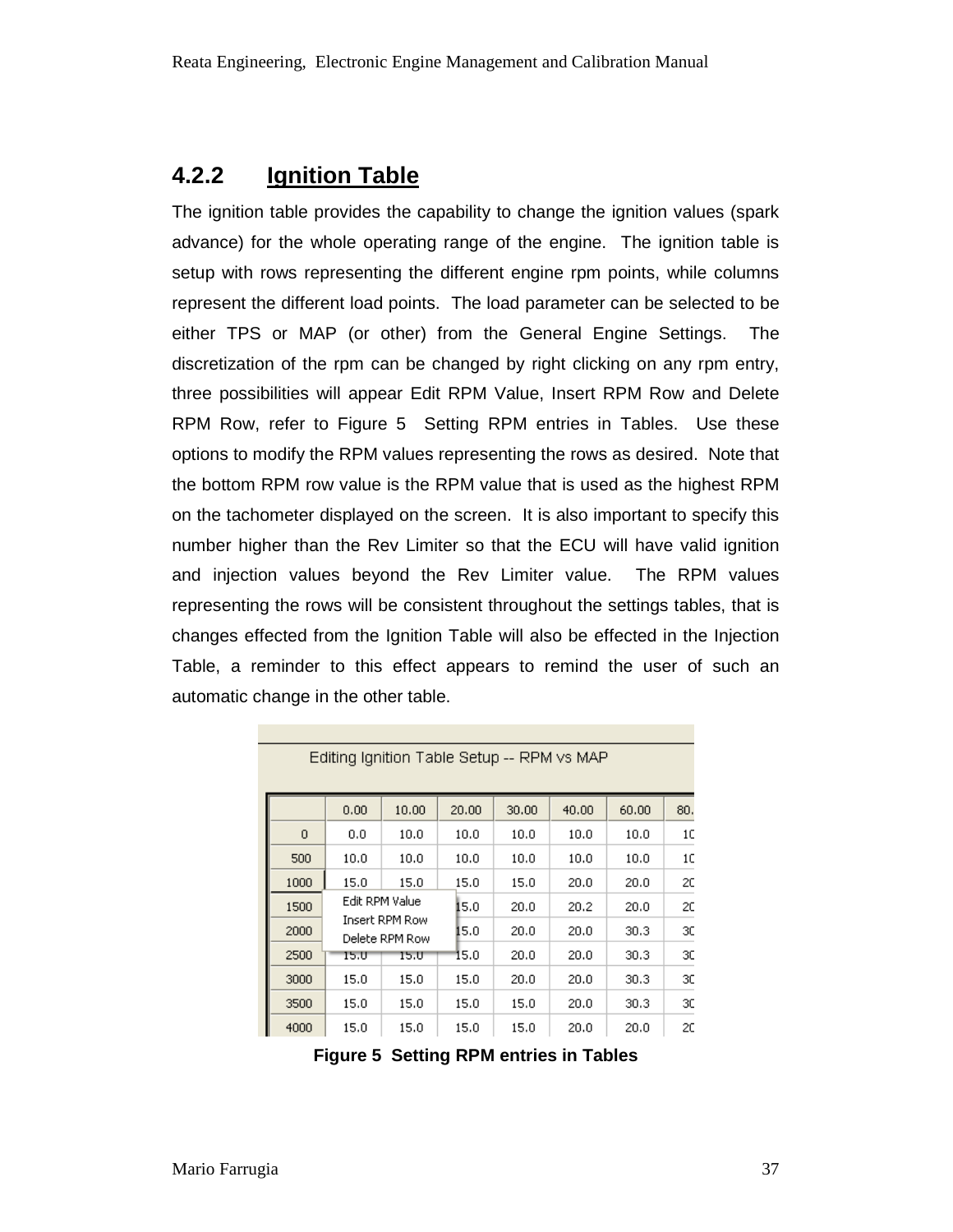Similarly the load entries can be changed by right clicking on the load entry, refer to Figure 6 Setting the Load Parameter entries. The changes effected in the load entries will also be applied to the injection table and a reminder appears to this effect when exiting the ignition table editing.

|      | 0.00 | 10.00 | 20.00 | 30.00                                         | 40.00           | 60.00 | 80.00 |
|------|------|-------|-------|-----------------------------------------------|-----------------|-------|-------|
| 0    | 0.0  | 10.0  | 10.0  |                                               | Edit Load Value | D     | 10.0  |
| 500  | 10.0 | 10.0  | 10.0  | Insert Load Column<br>D<br>Delete Load Column |                 |       | 10.0  |
| 1000 | 15.0 | 15.0  | 15.0  | 15.0                                          | 20.U            | ZU.0  | 20.0  |
| 1500 | 15.0 | 15.0  | 15.0  | 20.0                                          | 20.2            | 20.0  | 20.0  |
| 2000 | 15.0 | 15.0  | 15.0  | 20.0                                          | 20.0            | 30.3  | 30.0  |
| 2500 | 15.0 | 15.0  | 15.0  | 20.0                                          | 20.0            | 30.3  | 30.0  |
| 3000 | 15.0 | 15.0  | 15.0  | 20.0                                          | 20.0            | 30.3  | 30.0  |

Editing Ignition Table Setup -- RPM vs MAP

**Figure 6 Setting the Load Parameter entries in Tables** 

The ignition values in the table can be changed by left clicking on them and typing the desired value. If mathematical manipulating of the values is required, it is suggested that the whole table or the desired part is copied by highlighting it and then pressing CTRL+C to copy it and then paste in Excel® where the mathematical manipulation can be effected. Pasting back of many cells into the ignition table can be easily effected by left clicking on the upper left corner of the desired area and pressing CTRL+V. If contours of the values are desired, it is suggested to paste the table in the Excel® sheet ReataTablesView.xls provided on the website.

## **4.2.3 Injection Table**

The same editing capabilities as for the Ignition Table are available for the Injection Table, therefore it is not necessary to repeat description.

## **4.2.4 Sensor Conversion**

The sensor signals are acquired by the ECU as analogue signals that are converted into actual parameters such as temperature by the ECU. The Reata Engineering ECU enables the user to work with any sensor by setting up a conversion table from voltage to the measured parameter.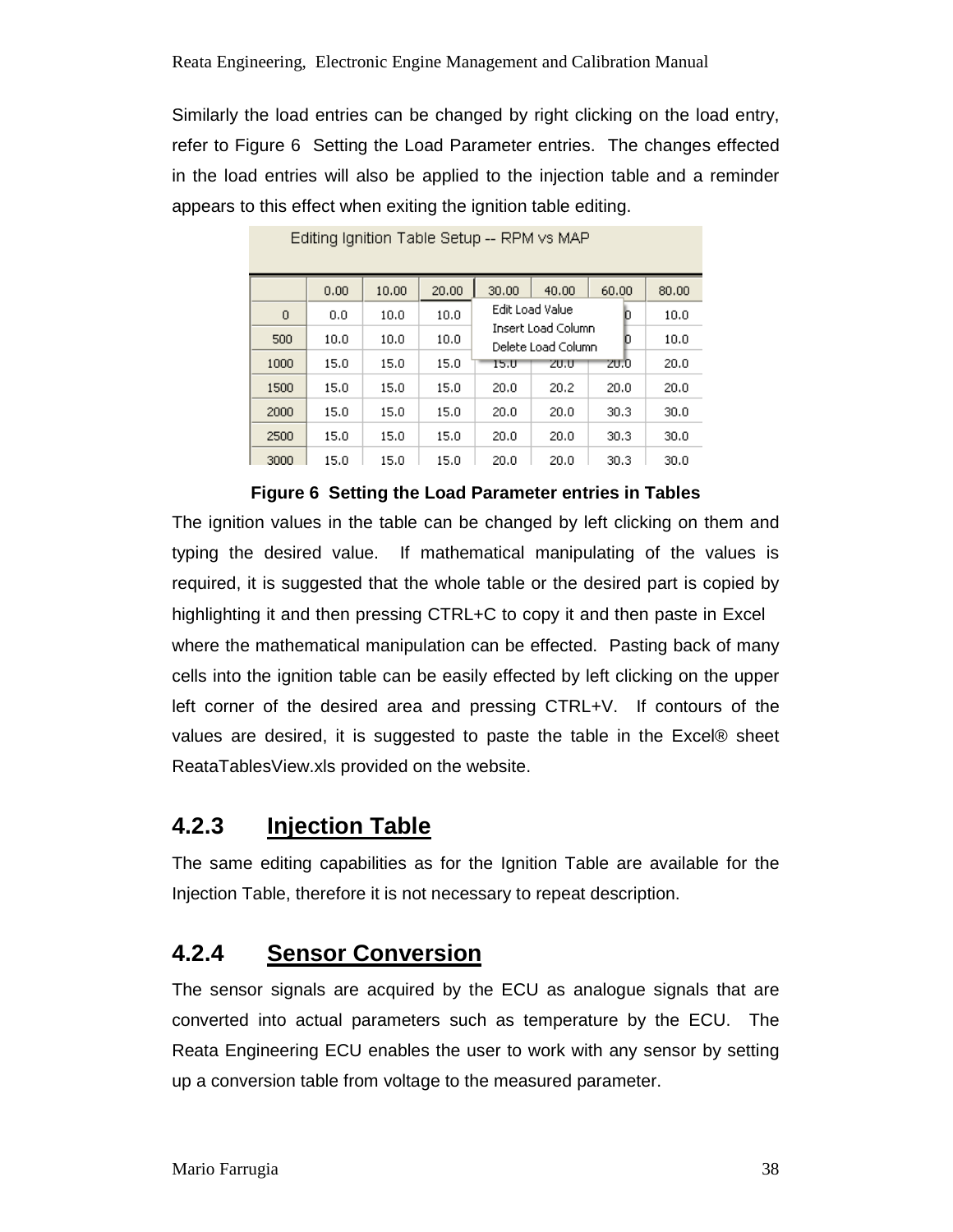A sensor can be connected to any analogue input pin. The analogue input pins are pins marked **A01** to **A22**.

**A01**, **A02**, **A03** and **A04** are inputs which are not amplified. These are normally used for TPS, MAP, coolant temp and air Temp.

**A05** and **A06** are single ended inputs which can be assigned with an amplification.

**A07**, **A08**, **A09**, **A10**, **A11**, **A12**, **A13**, **A14**, **A15**, **A16**, **A17**, **A18** are inputs which can be used as single ended as well as differential inputs. These pins, in both configurations, can be assigned with an amplification depending on their setup. These inputs, taken in pairs, can be used to connect to thermocouples.

**A19** is hard-wired as cam sensor.

**A20** is hard-wired as crank sensor.

**A21** and **A22** are for future use and will be assigned to knock sensors.

#### **Add**

Choosing this entry in the Sensor Conversion pull-down menu will enable the user to create a senor entry and connect it to an input pin.

When a new sensor is created the new entry will be shown in the 'Sensor Conversion' pull-down menu. The user can enter and edit the desired sensor by clicking on the appropriate entry in the menu.

#### **Delete**

A combo box is displayed from which the user can select the sensor input that he wants to delete.

#### **Edit**

By clicking on any of the sensor conversion entries shown in the sensor conversion pull-down menu the user can enter the edit dialogue for the relevant sensor.

The dialogue consists of:

**Sensor Name:** The name to be given to this particular sensor.

**Units**: The units of measurement for this particular sensor.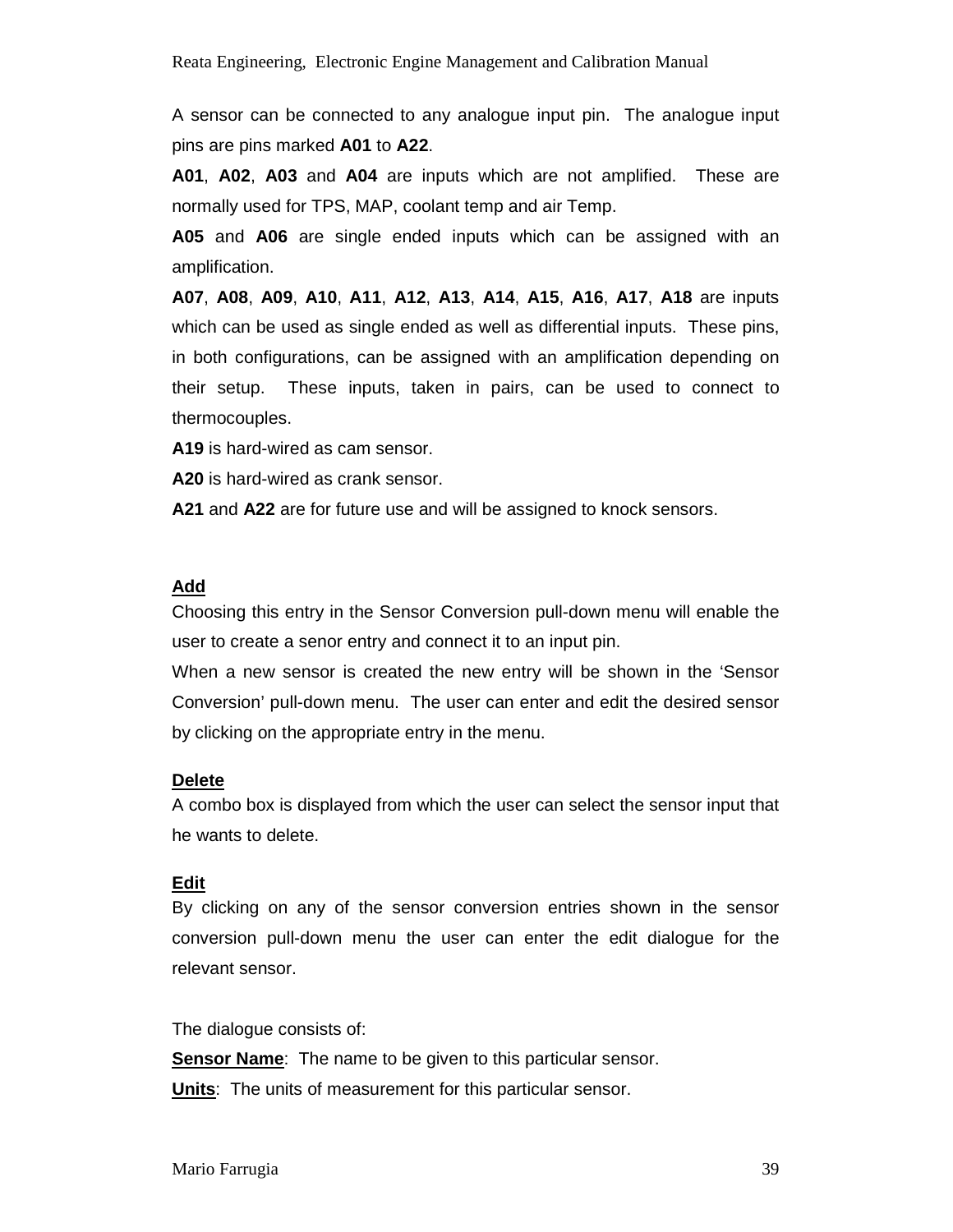**Filter** is a number between 1 and 16 which is used to filter out noise that may be present on the signal input. A value of 1 means that no filter is applied. A value between 2 and 16 means that the signal will be smoothed out. The bigger the value the smoother the signal but also the slower the response.

**Input pin** This combo box specifies the connector pins which will be used for this sensor. Any pin which is already used is greyed out.

**Amplification** this combo box specified the amplification which will be used with this sensor. Only the appropriate amplifications will be available according the pin chosen.

**Thermocouple** if this input is to be used as a thermocouple the type should be chosen here, otherwise 'Not thermocouple' should be selected.

**Input** If the selected pin can be set as differential, a radio button will be shown so that the input can either be set to single-ended or differential.

#### **Sensor Conversion Table**

 The sensor conversion table can be generated using the ECU in **CALIBRATE** mode. This feature facilitates the generation of the conversion table. The right mouse button should be used on the left 'Voltage' column to edit, insert and delete rows. Refer to Figure 7 Setting the Voltage entries in Sensor Conversion These right mouse button options are identical to those provided for editing the ignition and injection tables.

| Sensor Name     | Coolant Temp | Al03- Pin 40       |                                   |
|-----------------|--------------|--------------------|-----------------------------------|
| Units:          | c            |                    |                                   |
| Filter (1to 16) |              |                    |                                   |
|                 | Voltage      | Value              |                                   |
|                 | 0.00         | 130.0              |                                   |
|                 | 0.10         | 120.0              |                                   |
|                 | 0.20         | Edit Voltage Value |                                   |
|                 | 0.30         | Insert Voltage Row |                                   |
|                 | 0.40         | Delete Voltage Row |                                   |
|                 | 0.50         | 70.0               |                                   |
|                 | 0.70         | 60.0               |                                   |
|                 | 0.90         | 50.0               |                                   |
|                 | 1.10         | 40.0               |                                   |
|                 | 1.50         | 30.0               | Thermocouple<br>Not Thermocoupl v |
|                 | 2.00         | 20.0               |                                   |
|                 | 2.50         | 10.0               |                                   |

**Figure 7 Setting the Voltage entries in Sensor Conversion**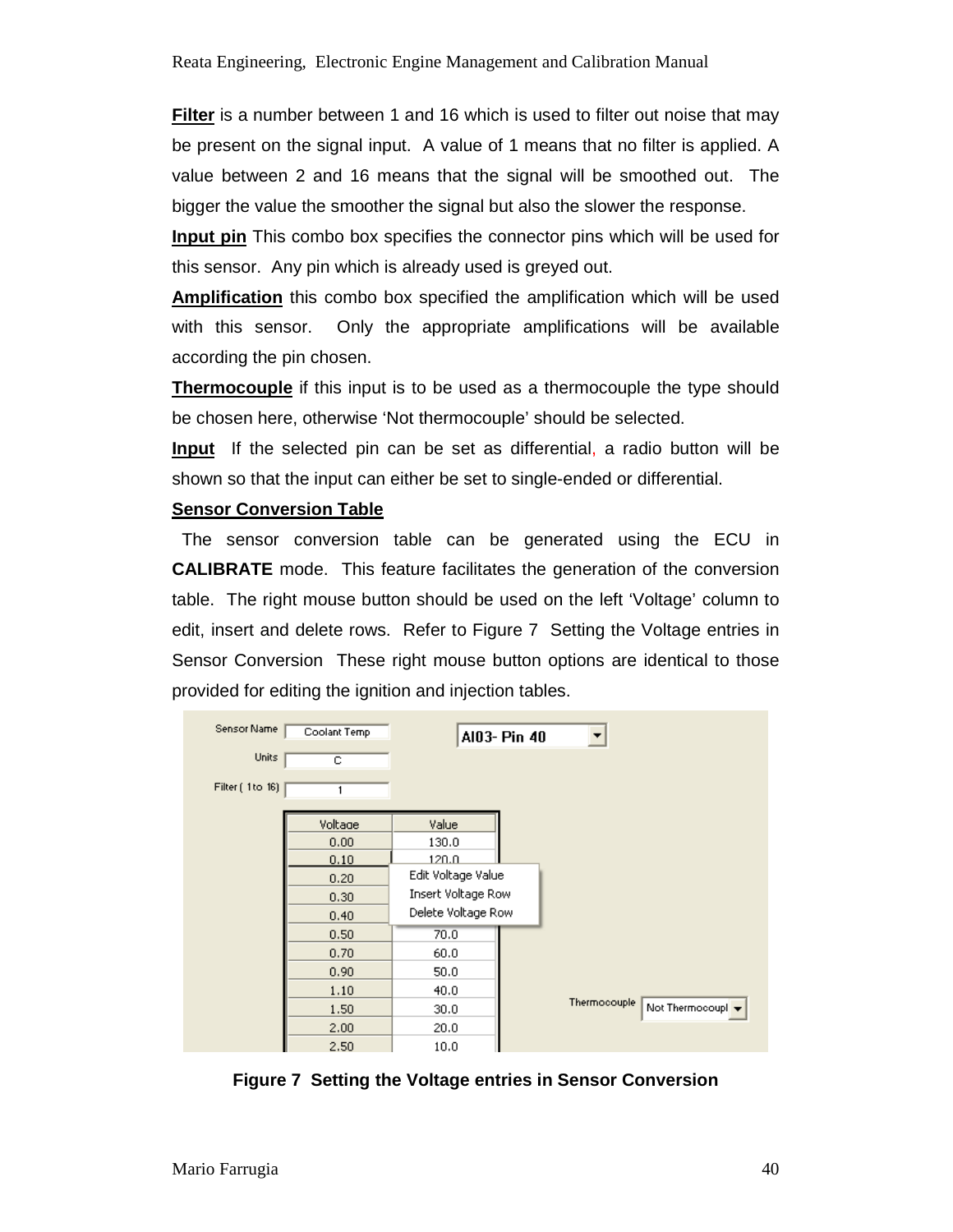An Excel<sup>®</sup> sheet with an example of the test measurements and conversion of a thermistor sensor is made available on the web site. This Excel sheet should be of help as thermistors are logarithmic in nature and the use of the appropriate logarithmic equation makes the conversion table a lot better.

### **4.2.4.1 Throttle Position**

Since the throttle position sensor is usually a linear sensor the extremities of the sensor travel are usually enough for the conversion table. It is important to note that if the TPS is mechanically moved in relation to the throttle butterfly shaft, the calibration may be lost and would necessitate recalibration of the fuel and possibly ignition tables. The suggested calibration procedure is to fully close the throttle, fully retracting any idle screw, try to make the throttle plate rest against the throttle body, then read the voltage input into the ECU using the CALIBRATE button. Set the value for this voltage to 2 or 3 percent. Next open the throttle fully, set this as 95 to 97 %. Then set zero volts to 0% and 5volts to 100%. Such a method would make sure that even if due to noise a voltage lower than the fully closed voltage enters the ECU, the ECU will never get confused and interpret that as a percentage lower than zero. Same thinking applies to the 100% position.

### **4.2.4.2 Manifold Absolute Pressure**

In order to run the calibration a method of pulling a vacuum say down to 30kPa is required. If the engine application is turbocharged the MAP sensor would also have to be calibrated to 200kPa or 300kPa depending on the boost level. A manual vacuum pump with a vacuum pressure gauge is probably the best method for the calibration below atmospheric pressure. The atmospheric pressure needs to be measured by means of a barometer to give a reference value to which the vacuum and gauge pressures are subtracted and added respectively. In the case a barometer is not available, 100kPa can be used as a ball-park value or the atmospheric pressure obtained from a weather station report. Once again it is advised to set the zero volt and five volt calibration points to MAP values even if these voltages are never reached during calibration. Plotting of the calibration in Excel® is suggested as MAP sensors are usually of a linear nature and hence plotting and passing a linear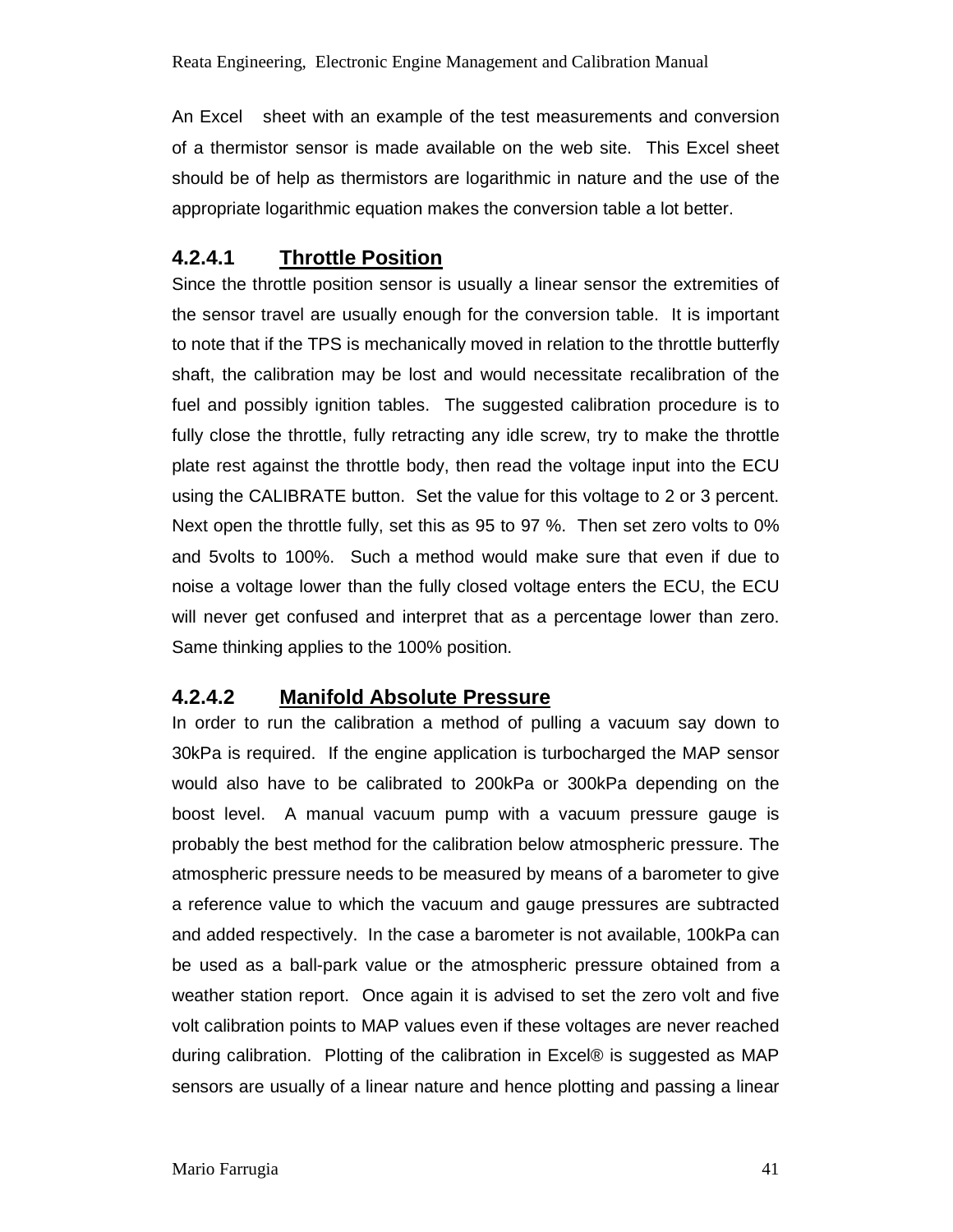trend-line through the measurements should make the calibration curve neater. If the trend-line is plotted, extend it to zero volts and five volts and use these as the extreme values for the look-up table. If Excel® cannot be used, the same procedure can be made manually on graph paper or perform mental determination of adequate 0V and 5V MAP values. A calibration sheet for a MAP sensor is available on the website to facilitate understanding of this procedure. It is also wise to appreciate that the ignition and injection tables should have a column for the lowest and highest possible MAP value in the MAP conversion table. This would make sure that even if a voltage outside usual operation is received by the ECU this still results in a quantifiable value of ignition and injection.

### **4.2.4.3 Coolant Temperature**

Coolant temperature sensors are typically thermistors. The calibration experiment can be easily done by starting with iced water and raising its temperature up to boiling. A thermometer or thermocouple is required to be able to determine the temperature of the water. The water ice mix has to be quite high on ice and crushed ice is better than one big lump of ice. Stirring throughout the calibration is advised to have a uniform temperature throughout, calibration every 20°C or so is suggested, heating slowly to go from one point to the next, and stop heating to read measurements and allow stirring to reach a uniform temperature. The GUI interface can be used during the calibration to facilitate the experiment. Temperatures below 0°Celcius and above 100°Celcius are difficult to obtain and hence a proper extrapolation method for the thermistor curve should be employed. Thermistor characteristics are modelled by the Steinhart equation and this model should be adopted for proper interpolation and extrapolation. Since characteristic is not linear, points every 10°C are suggested to be provided in the look-up table. Please refer to the downloadable Excel Sheet detailing an example of a coolant sensor calibration. It is also noted that since the thermistor is not the only resistor in the sensing system, it is suggested to know and account for the other resistors in the network to obtain the most accurate look-up table. A proper choice of the pull-up resister is required to provide a full range of measurements from below  $0^{\circ}$ C to above 100 $^{\circ}$ C, for a thermistor having a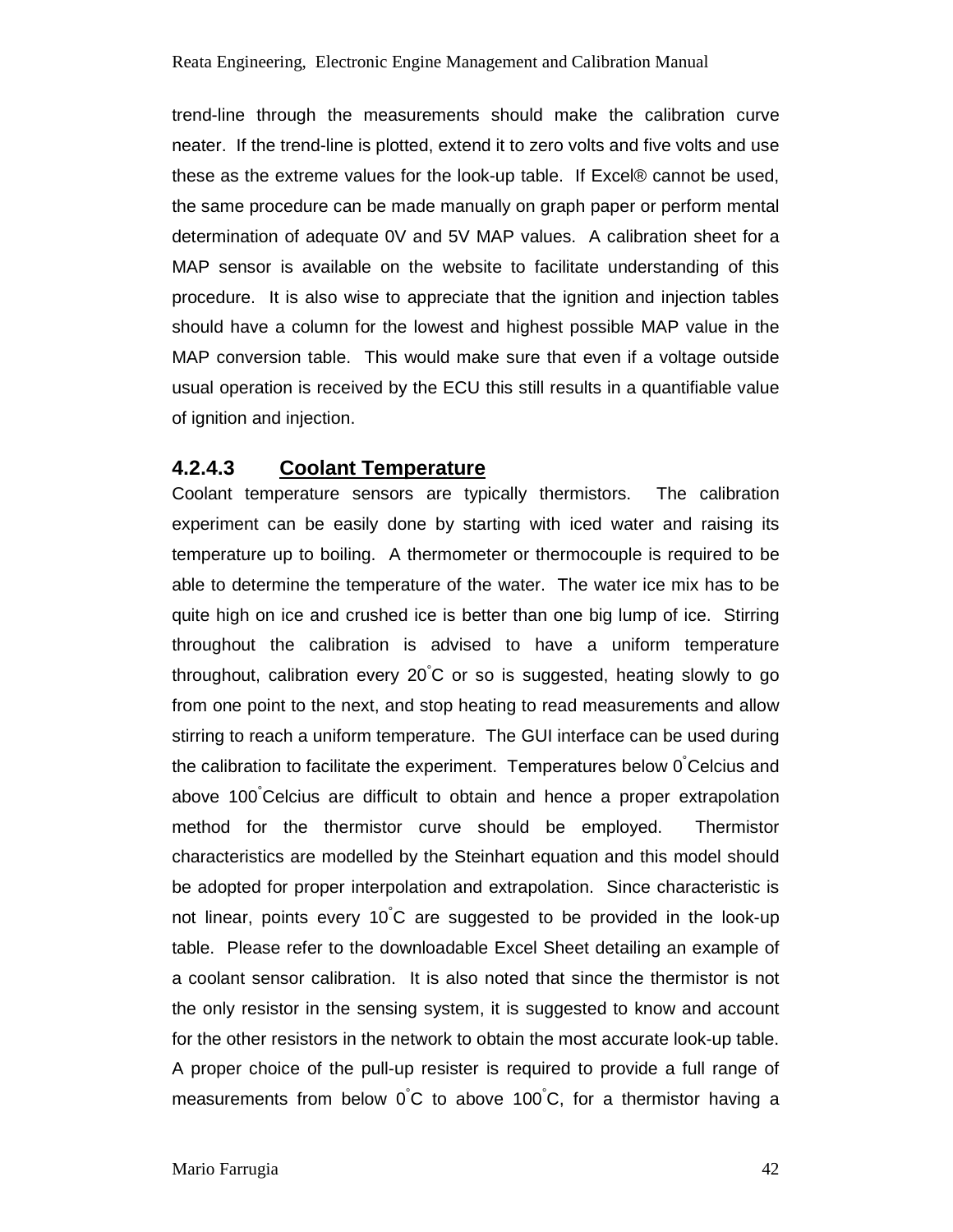resistance of around 2500Ohms at 20°C a 470Ohm pull-up resistor is suggested. The Reata ECU is designed to have the pull-up resistor connected externally so that the best match resistor can be used for any sensor. Further more when an externally powered sensor is tapped (coolant sensor connected to stock dashboard) the pull-up resistor should not be connected.

### **4.2.4.4 Air Temperature**

Air temperature sensing is typically done by thermistors. The same methodology of the coolant sensor applies. It is noted that the resistance (at room temperature) of the air temperature sensor might be very different than the resistance (at room temperature) of the coolant temperature sensor and hence might require a pull-up resister with a different resistance than that for the coolant sensor. Calibration of the air temperature sensor can be effected from close to freezing to 80°C or higher quite easily. An air temperature close to freezing can be obtained by putting the sensor in the fridge or freezer or in an ice filled container. Stirring of the air should be effected to make sure that a uniform temperature is established between the air temperature sensor and the thermometer or thermocouple being used to make a valid temperature measurement. Hot temperatures can be obtained using a hair dryer and varying heating or fan control or the distance away from the sensor. Once again the use of the Steinhart equation is advised and an example of a calibration sheet can be found on the website to facilitate the process.

### **4.2.4.5 Lambda**

Lambda or  $O<sub>2</sub>$  sensors that are not wide band are not linear and provide a voltage of around 450milliVolts around stoichiometric operation. When using these types of sensors one cannot interpret much how rich or lean the combustion is. Effectively a one to one look-up table is implemented for the lambda sensor and the raw voltage being measured is what is shown as the sensor output.

### **4.2.4.6 Wide Band Lambda**

The wide band lambda sensor manual would usually provide calibration data to convert from voltage to AFR. Insert this calibration in the settings interface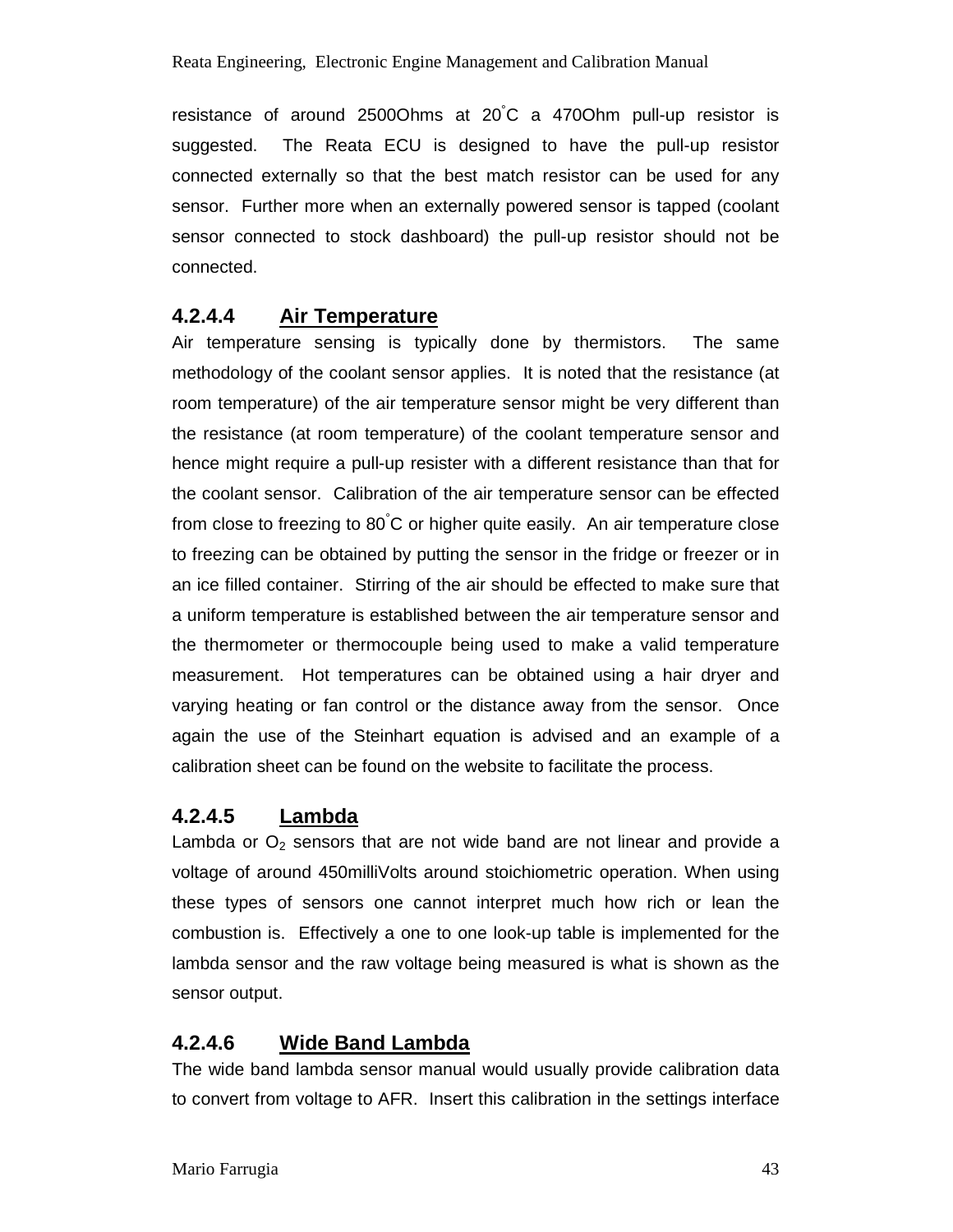by first generating the required voltage levels in the left hand column by using the right mouse button. Alternatively the look-up table can be inserted in a text editor such as Notepad®.

### **4.2.4.7 Mass Air Flow**

The mass air flow sensor calibration is quite involved and probably a look-up table provided by others is the most feasible way. If a look-up table is provided by others, the values can be manually inputted by generating the appropriate voltage values in the left hand corner first and then typing the corresponding MAF value in the right hand column. Another effective method to make changes to the settings file is by opening the desired Engine Settings File in a text editor such as Notepad $\circledast$  and cutting and pasting the necessary look-up tables there. A calibration curve in Excel® is provided to have a characteristic of a popular hot and cold wire type MAF sensor.

The complexity of calibration of a MAF sensor comes from the fact that another calibrated MAF sensor and an air flow pulling capability has to be available. The MAF sensor used for calibration can be yet another automotive sensor or a laboratory grade sensor such as a laminar air flow sensor. The flow through the MAF sensor should be pulled and not pushed due to fact that the turbulence generated by the fan or blower if used to push will effect the MAF reading in a way that is not easily modelled and accounted for. Hence air should be pulled through the MAF sensor to be in a similar manner as that used on the engine and in such a pulling manner is not effected by turbulence. It is also noted that flow characteristics of the piping (for example elbows or corrugations) immediately upstream of the MAF sensor can effect its calibration. Downstream piping configurations have a much lower effect.

### **4.2.4.8 Torque**

Load-cell output, even when amplified are typically linear, therefore two test points are usually enough. The calibration would be as you would do for the load-cell readout on the dynamometer. Typically disconnect load-cell mechanically to be perfectly sure it is not loaded, read this voltage using the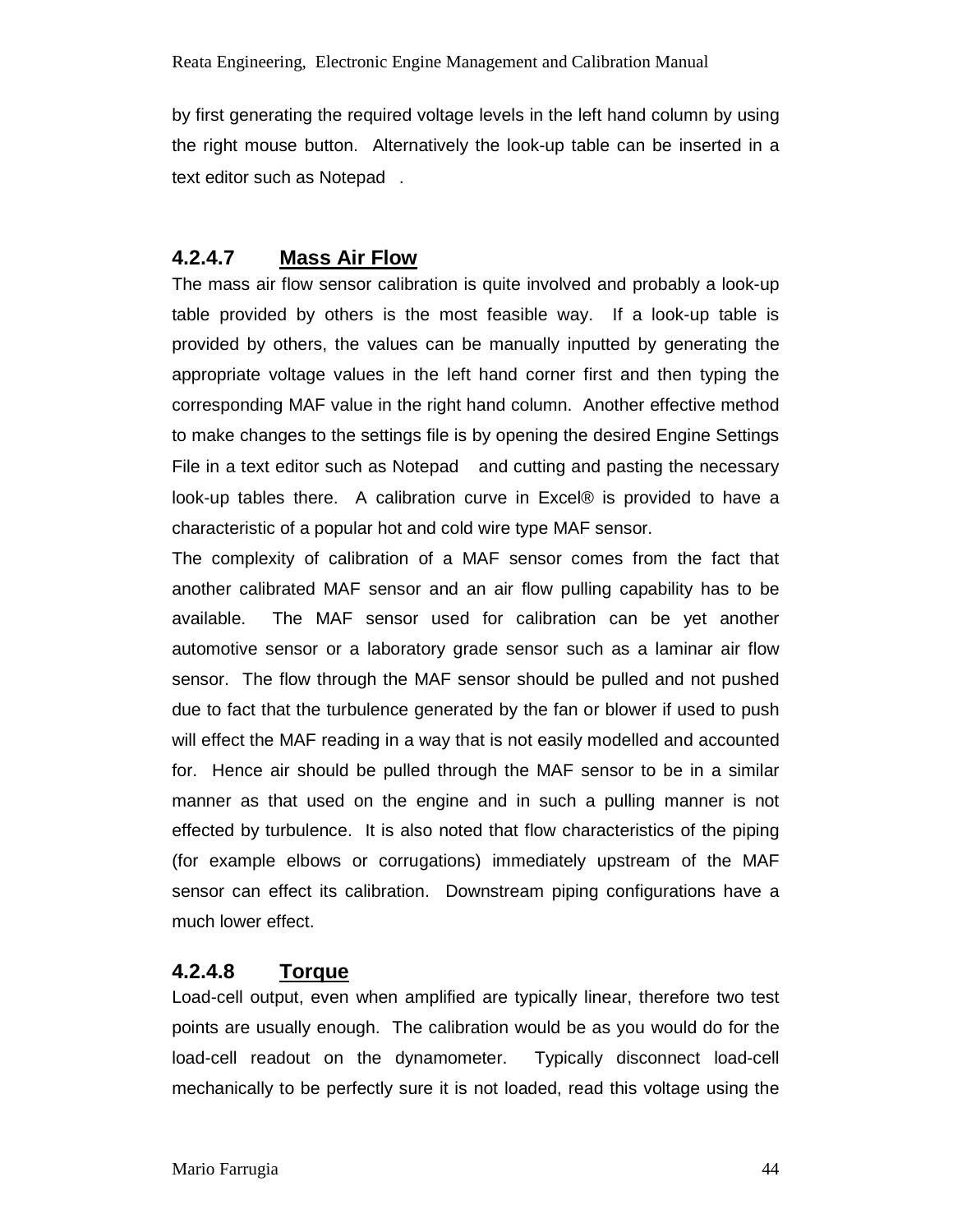CALIBRATE button and type zero as the torque value. Reconnect the loadcell mechanically and load it with the known calibration masses, once again read the voltage and type the torque value to which these masses correspond.

## **4.2.5 Fuel Compensation**

The fuel quantities specified in the injection table relate to specific operating conditions, namely steady state engine operation, known and stable air and coolant temperatures. Departures from these conditions require that the ECU adjusts the fuel quantity to maintain adequate engine operation. Compensations are discussed in 3.2 'Engine Calibration' in section on 'Compensations'. All compensation values are multiplied to the injection value obtained from the table in a "cumulative" (but actually multiplication not addition as the word cumulative might imply).

All compensation can be enabled or disabled during 'dyno mode'. This can be done by selecting the desired button when in the editing dialogue for the compensation.

### **4.2.5.1 Starting**

The starting compensation is in the form of extra percentage of fuel over a number of turns. The percentage is a multiplication not an addition, that is if 150% is specified, and the injection table value gives 3ms, then the delivered value is 4.5ms. The extra amount of fuel is injected for the specified number of turns from when engine is sensed to start rotating (cranking).

### **4.2.5.2 Throttle Pump**

Extra fuel is injected to aid in accelerating the engine when TPS is sensed to increase abruptly. A higher setting of the Compensation on Current TPS value results in a larger quantity of fuel being added. A lower setting of the Compensation on Past TPS value results in a larger quantity of fuel being added. This is because it is the difference between these two settings together with the difference of the current and past TPS values that is used to quantify the extra amount of fuel, the larger the difference the more extra fuel. The equations used to quantify the throttle pump compensation quantity is :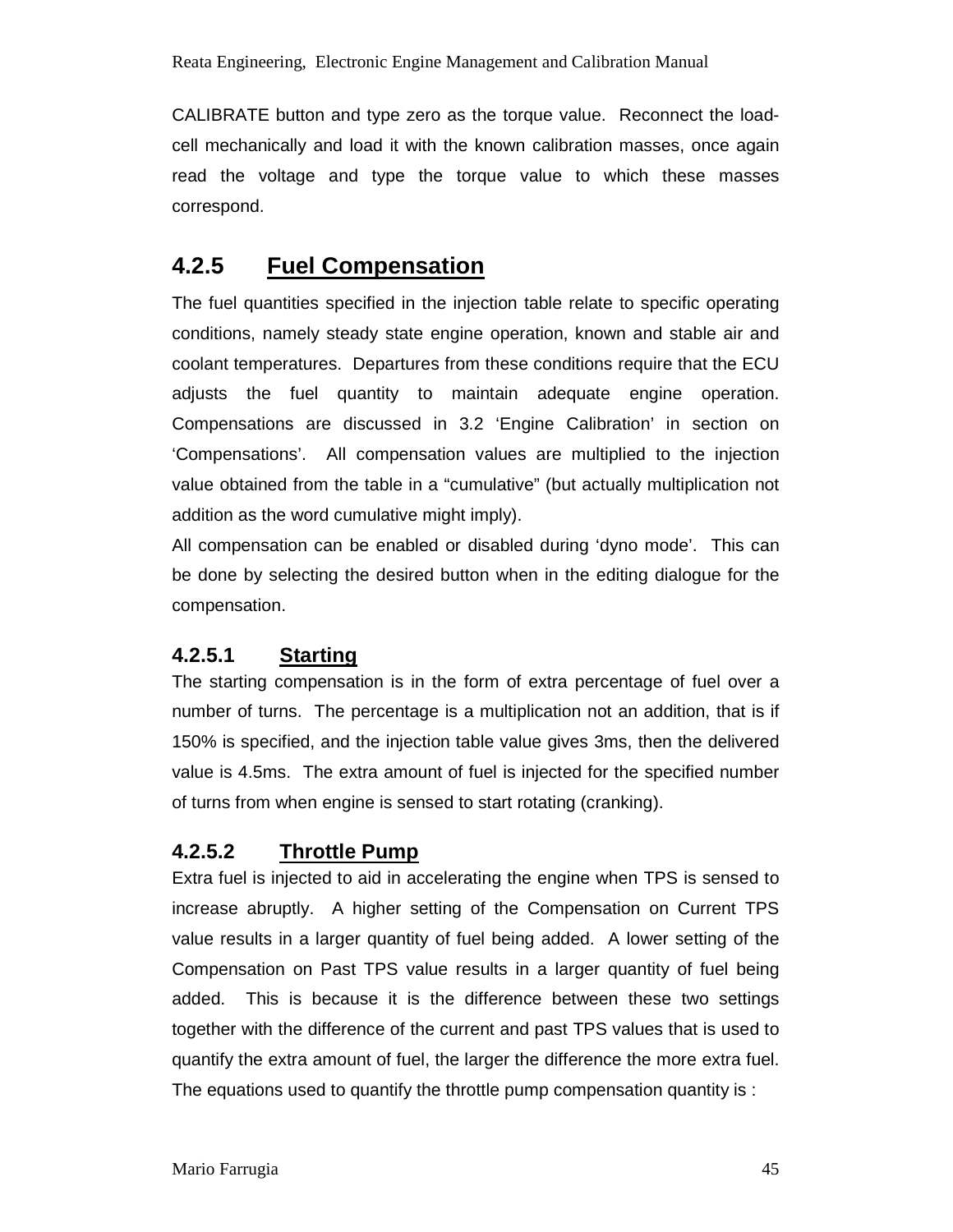Else TPSChange = TPSChange If  $TPSChange$  is negative, then  $TPSChange = 0$  $TPSC$ *hange* =  $TPSP$ *ositionNow* -  $TPSP$ *ositionOld*  $(TPSChange \times CompCurrent TPS) + (TPSPumpComp Past \times TPSPumpCompOld)$ 100 *TPSPumpComp* = Else TPSPumpComp = TPSPumpComp If  $TPSPumpComp > ClampingValue$ , then  $TPSPumpComp = ClampingValue$  $TPSPosition Old = TPSPositionNow$  $TPSPumpCompOld = TPSPumpComp$ 

A clamping value is set to that it is assured that while enough extra fuel is injected, multiple and fast depressions of the accelerator do not end up flooding the engine.

The importance of the Throttle Pump compensation is mostly important at low speeds. The RPM limit setting is the RPM under which Throttle Pump compensation is applied while above this RPM limit no Throttle Pump compensation is applied.

### **4.2.5.3 Coolant Temperature**

The coolant temperature compensation is a percentage that is multiplied to the injection value obtained from the injection table. Any number of temperature entries with the corresponding compensation can be set using the usual right mouse button on the temperature column to edit the temperature column entries and typing the %compensation in the right column. 170% (meaning 70% extra fuel) at 10 $\degree$ C going to 100% at 70 $\degree$ C are typical coolant compensation values.

### **4.2.5.4 Air Temperature**

Editing of the Air Temperature compensation table is similar to the Coolant Compensation table. It is noted here that the 100% value is centred on the air temperature at which dyno testing is performed. Air Temperature compensation is also discussed in the Compensation section of the Using the ECU chapter and the derivation and calculation involved are given in the appendix 5.3 'Air Temperature Compensation on Fuel'.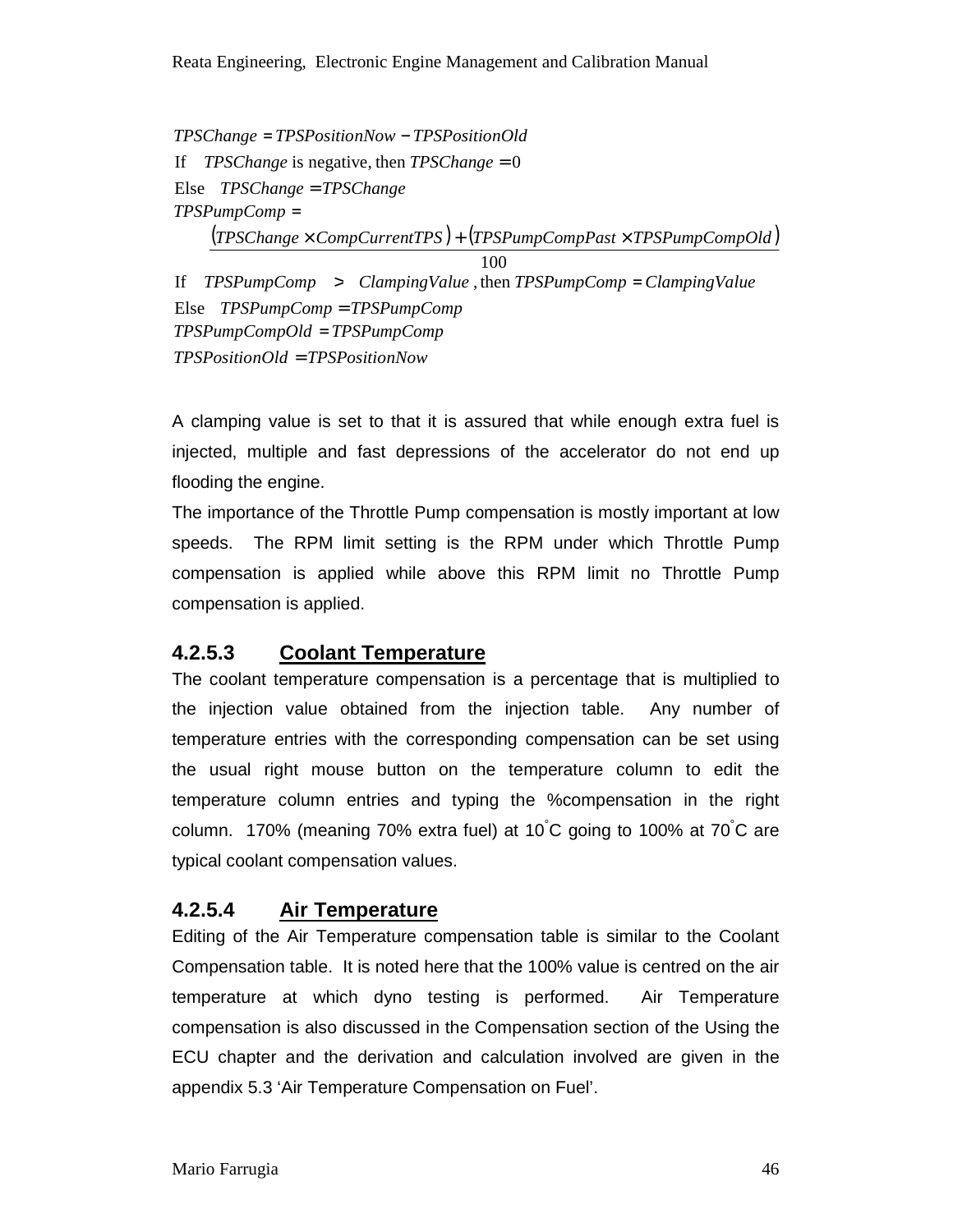## **4.2.6 Spark Compensation**

Spark compensation is set in these tables. Typically these values would be obtained from experience or following suggestions by others as the experimental determination might be difficult.

### **4.2.6.1 Air Temperature**

The amount of spark advance or retard is set hear as a function of air temperature

## **4.2.7 Idle RPM Control**

#### **Motor Wait Time**

Stepper motors move only one step at a time. The processor issues the pulse so that the motor will move one step. If the processor issues these pulses too fast the motor might end up not moving fast enough and so might loose some of the pulses and so moving less steps than it should.

The Motor Wait Time is the time in milliseconds in which the motor is assumed to have moved one step. The processor waits for this time to elapse before giving another step. This value should be determined empirically because it depends a lot on the motor and the load which it is driving.

#### **Motor On Time**

This is the time in milliseconds for which a pulse is applied to the motor. Normally this would be equal to the Motor Wait Time but could be made less if the load is light so that the motor can dissipate less energy.

#### **Maximum Step Constant**

This value together with the Step Constant explained below and the error in RPM is used to calculate the number of steps issued to the stepper motor.

*MaxStepConstant RPMerror StepConstant NumberOfSteps* ×  $NumberOfSteps =$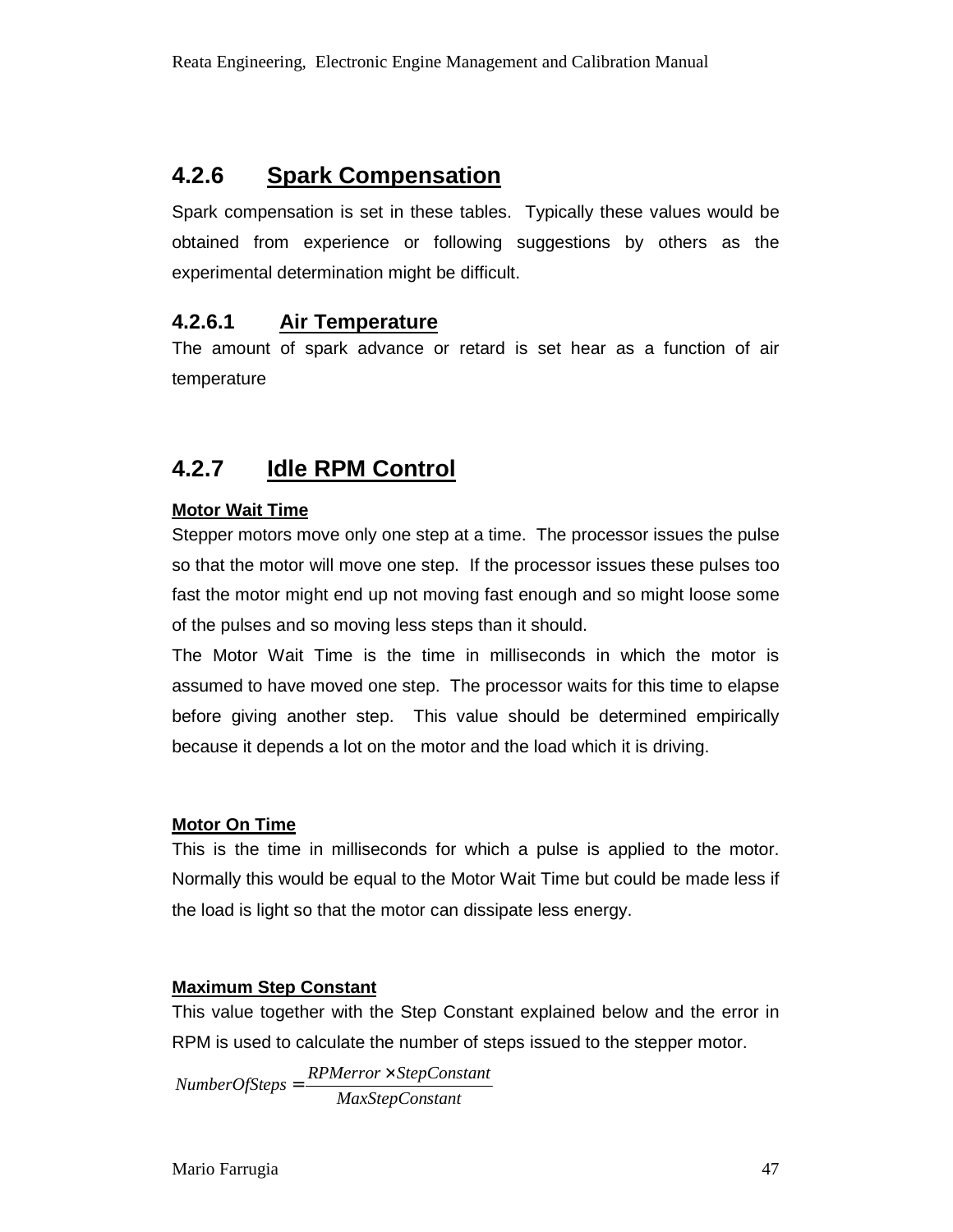Example, if RPM is 640, desired Idle RPM is 700, Max Step constant is 1000 and the Step Constant is 50, then

 $=\frac{(700 \cdot 640) \times 50}{1000} = \frac{60 \times 50}{1000} = 3$ *1000 60 1000 (700 - 640) NumberOfSteps*

#### **Maximum Steps Motor Can Move**

This entry set the number of steps that will open the bypass fully. Continuing to turn the motor further will cause no effect to the control system

#### **Minimum Active RPM**

The minimum engine RPM above which the ECU will not try to control the RPM. This ensures that the idle speed control does not open when engine is stopped or being started. By setting this value to a value greater than the Cut Rev Limit, the idle speed control function will be deactivated.

#### **Idle RPM when Cold**

A colder engine would usually require a slightly higher idle speed for stable operation. The setpoint RPM for a cold engine is set in the Idle RPM when Cold.

Typical value: 1200

#### **Idle RPM when Hot**

When engine temperature reaches normal operating condition the idle rpm can be maintained slightly lower than when cold. The setpoint for a hot engine is set in the Idle RPM when Cold.

Typical value: 800

#### **Cold Temperature**

The ECU transitions from Hot RPM setpoint to Cold RPM setpoint if the engine coolant temperature is sensed to be below the Cold Temperature setting. Two temperatures, and not just one, are required to define this transition so that Idle setpoint does not oscillate between the Cold and Hot setpoint due to coolant temperature reading oscillating slightly above and below the setting temperature.

Typical value: 45

#### **Hot Temperature**

Mario Farrugia 48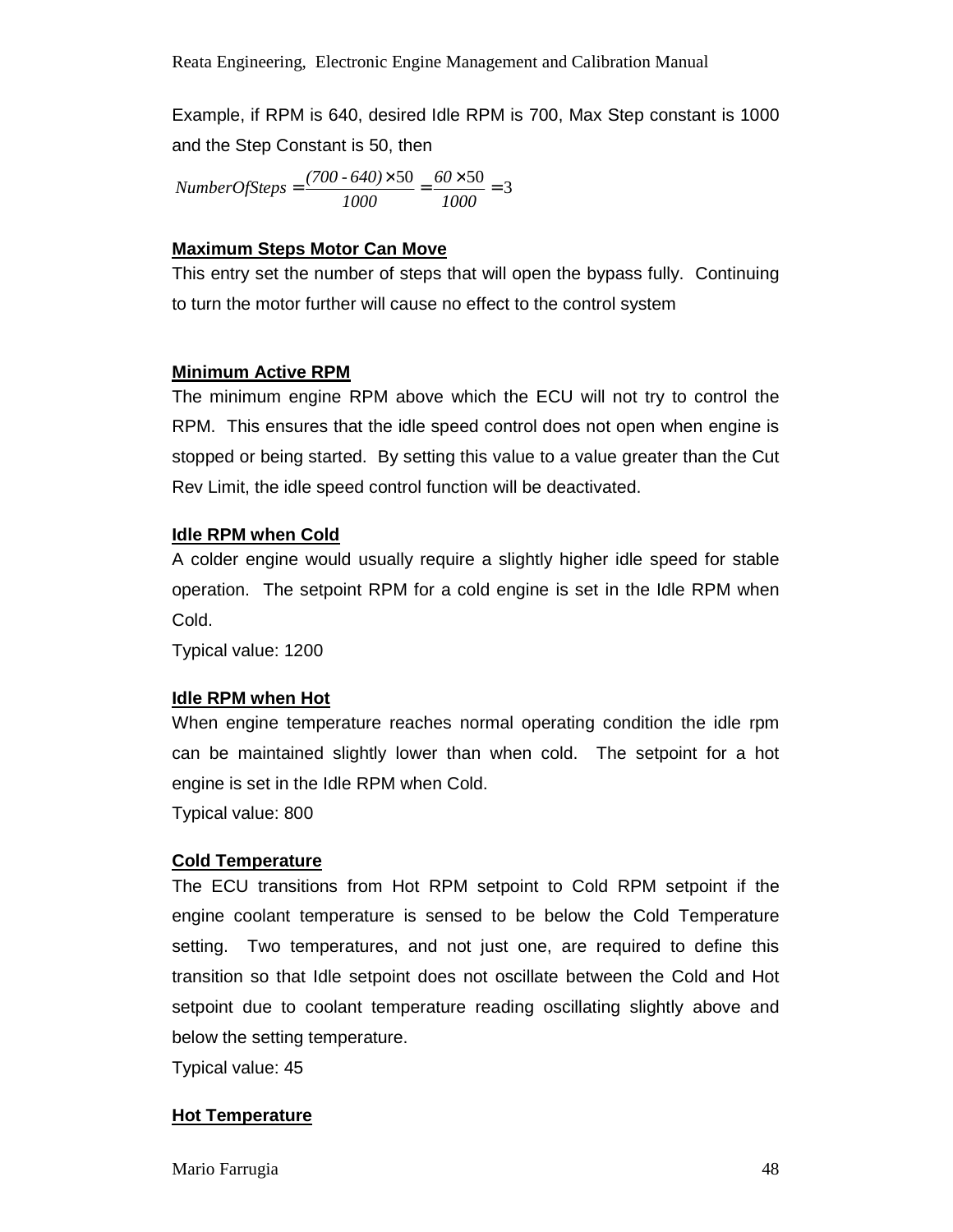The ECU transitions from the Cold RPM setpoint to Hot RPM setpoint if the engine coolant temperature is sensed to be above the Hot Temperature setting.

Typical value: 80

#### **Allowed Error**

The Allowed Error defines the band of RPM above and below the setpoint in which the engine is allowed to operate. For example, if the idle RPM set point is 700, and the Allowed Error is 50, then the Idle RPM Control scheme will be satisfied and not issue any bypass air modifications if engine RPM is between 650 and 750 rpm.

Typical value: 50

#### **Step Constant**

The aggressiveness (gain) of the control scheme is set by the Step Constant. The bigger the Step Constant the more the bypass will be actuated for a given error in RPM. Very high gain is known to cause oscillations in control schemes, therefore adjust this value with care.

Typical value: 50

#### **Sampling Period**

The Idle RPM Control scheme reads engine RPM, performs its calculations and issues its command to the idle speed control motor every so many milliseconds as specified in the Sampling Period.

Typical value: 100 milliseconds

#### **Minimum TPS**

Idle RPM Control is only allowed below this level of TPS, meaning the engine is really meant to be idling because throttle is completely closed. This setting is very important in not allowing the Idle Control scheme to operate when engine is being used on engine brake. If this Minimum TPS setting is too high, say more than 15%, the Idle RPM Control scheme will try to lower the RPM by closing the bypass valve, at this point it will not actually be doing any effect as all the combustion air would pass through the throttle since it would be at say 10% open. However, when engine is taken off engine brake, and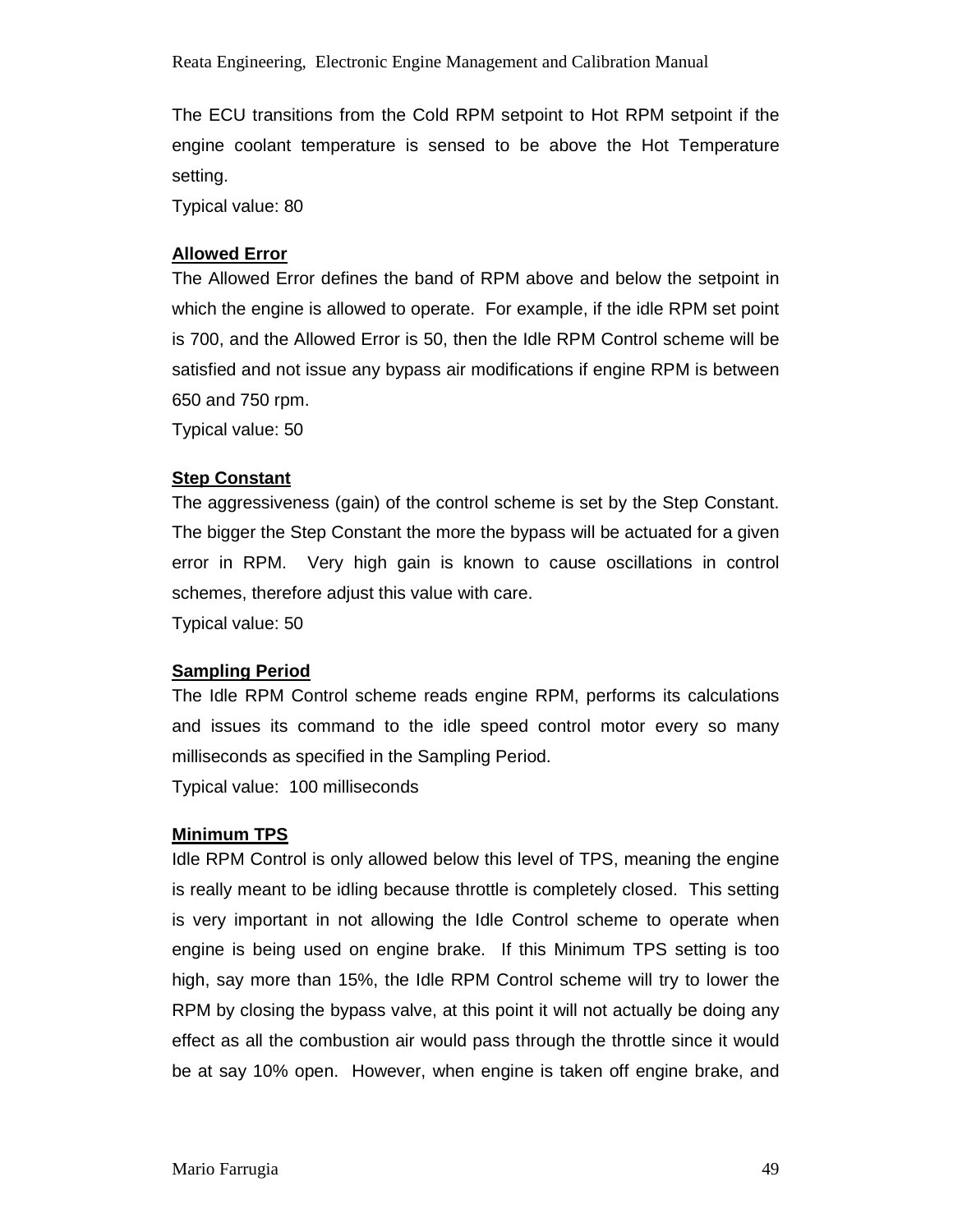throttle is closed, the bypass would be far too closed to allow enough air for combustion and engine would stall.

Typical Value: 5% to 8%

### **4.2.8 Logs Setup**

The ECU generates data logs that are recorded in the ECU's memory. The data logs can be read at a later date or time into the communicating PC through the GUI by means of the Get Logs command in the LOGS pull-down menu.

The parameters that the ECU has knowledge of are listed in the window on the left and the user selects the ones required to be logged by clicking the '**>>**' button.

When the '**>>**' button a new line is added on the right part of the dialogue. This line has a sampling interval entry which defaults to 100ms.

The most basic method is to select a common sampling interval for all parameters, for example 100 milliseconds. If the data storage capacity is required to be maximized to lengthen the logging time, the sampling interval for the different parameters can be set according to the nature of the parameter. For example, coolant temperature should not be changing rapidly and therefore sampling at one or two second intervals should be enough. It is advised that slower sampling rates are chosen as integral multiples of the fast sampling rate, that is choose 100ms and 800ms not 100ms and 750ms. Such a integral multiple system will facilitate the data logging viewing in Excel® and does not compromise any accuracy.

To remove a parameter form being logged click on the '**<<**' button.

The ECU also generates another set of logs when communicating to the PC, these logs are called the on-line logs. This name is due to the fact that these logs are generated when the ECU in on-line with the GUI. The on-line data logs are automatically saved to the PC without any intervention from the user. These logs can be found in the logs subdirectory and are named by datetimeonline.log. The parameters stored in the on-line logs are the parameters which the GUI shows on the screen and a header row is provided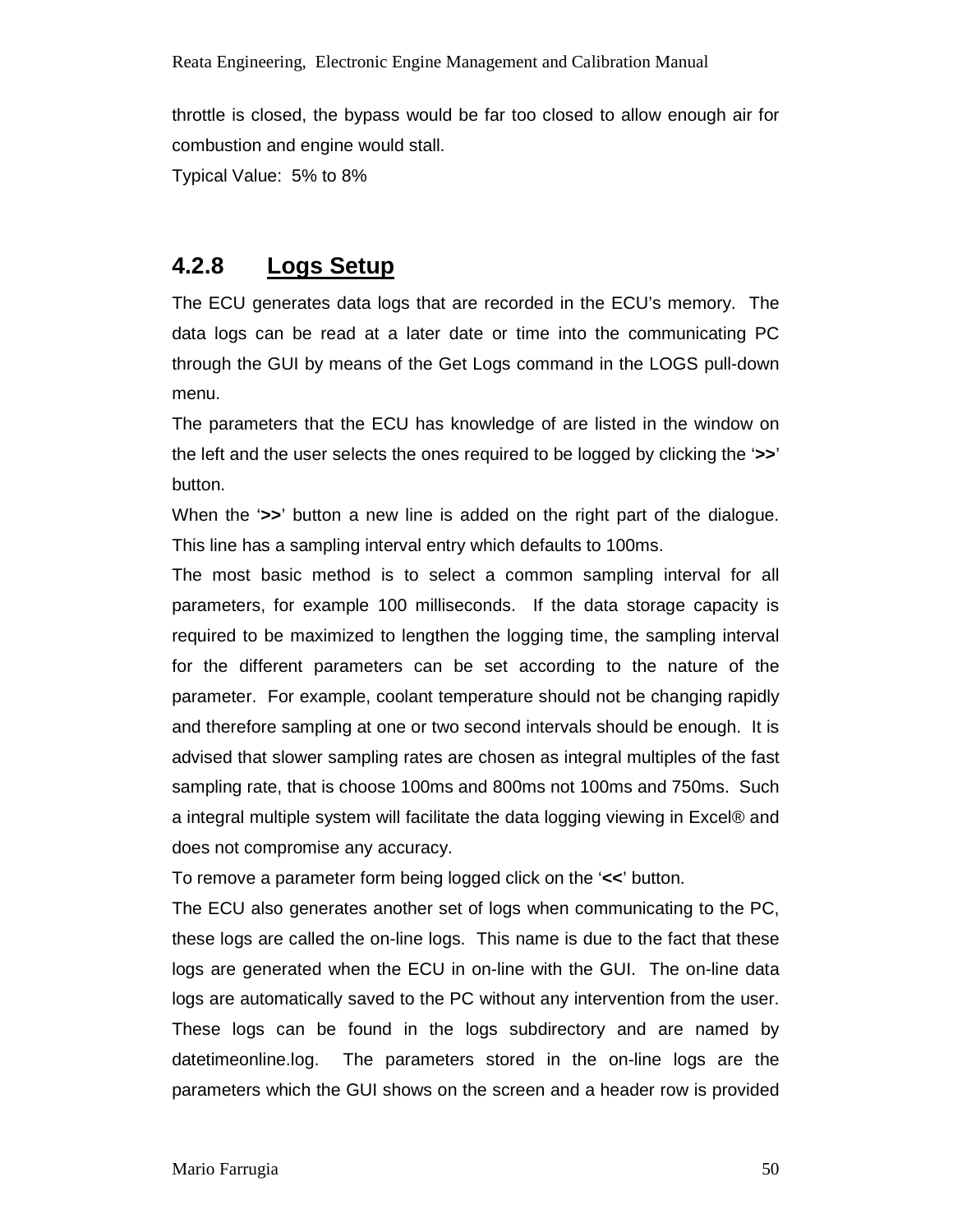to indicate the column data. The sampling interval for the on-line logs is set by the sampling interval setting for the Comm Port in the File pull-down menu.

## **4.2.9 Launch Control**

Launch Control is provided to assist in acceleration from a stand still. Launch control works by maintaining engine operation in a good rpm range and also tries to limit the amount of slip that occurs between tires and road. The underlying principle of how this strategy is adopted in the Reata Engineering ECU is the following. From standstill and with launch control enabled the driver will depress the clutch completely and insert first gear. Then the driver will press accelerator all the way. If no launch control is activated the engine would go to the Cut Rev Limit. However with launch control activated the engine would rev up only to Start Line RPM which is a value well below the Cut Rev Limit RPM and an RPM value were the engine would already have a good torque and the torque from this point on should not experience and dips. Therefore the driver would be at the start line with the engine revving at the Start Line RPM, then he would release clutch completely, the tires would obviously spin and slip as the engine imposed revolutions on the tires that are far bigger than the speed the car can attain instantaneously. The ECU would sense that the launch event has started due to the fact that the ECU would sense the undriven wheels starting to rotate. The ECU holds the engine revving at the Start Line RPM until the speed of the driven wheels, sensed by the ECU, is within the desired slip ratio from the wheel speed if there is no slip (no slip speed obtained from the undriven wheels). When the driven wheels go into that allowable region of slip, the ECU will progressively increase the Rev Limiting value until the car reaches the Switch Off Speed at which point the Rev Limit value will become the Cut Rev Limit as specified in General Engine Configuration.

Indication that Launch Control is selected is provided through the flashing of the Shift Down Indicator on the dashboard.

#### **Start Line RPM**

The Start Line RPM specifies the RPM at which the engine is chosen to be kept whilst waiting for the green light. This value should be chosen with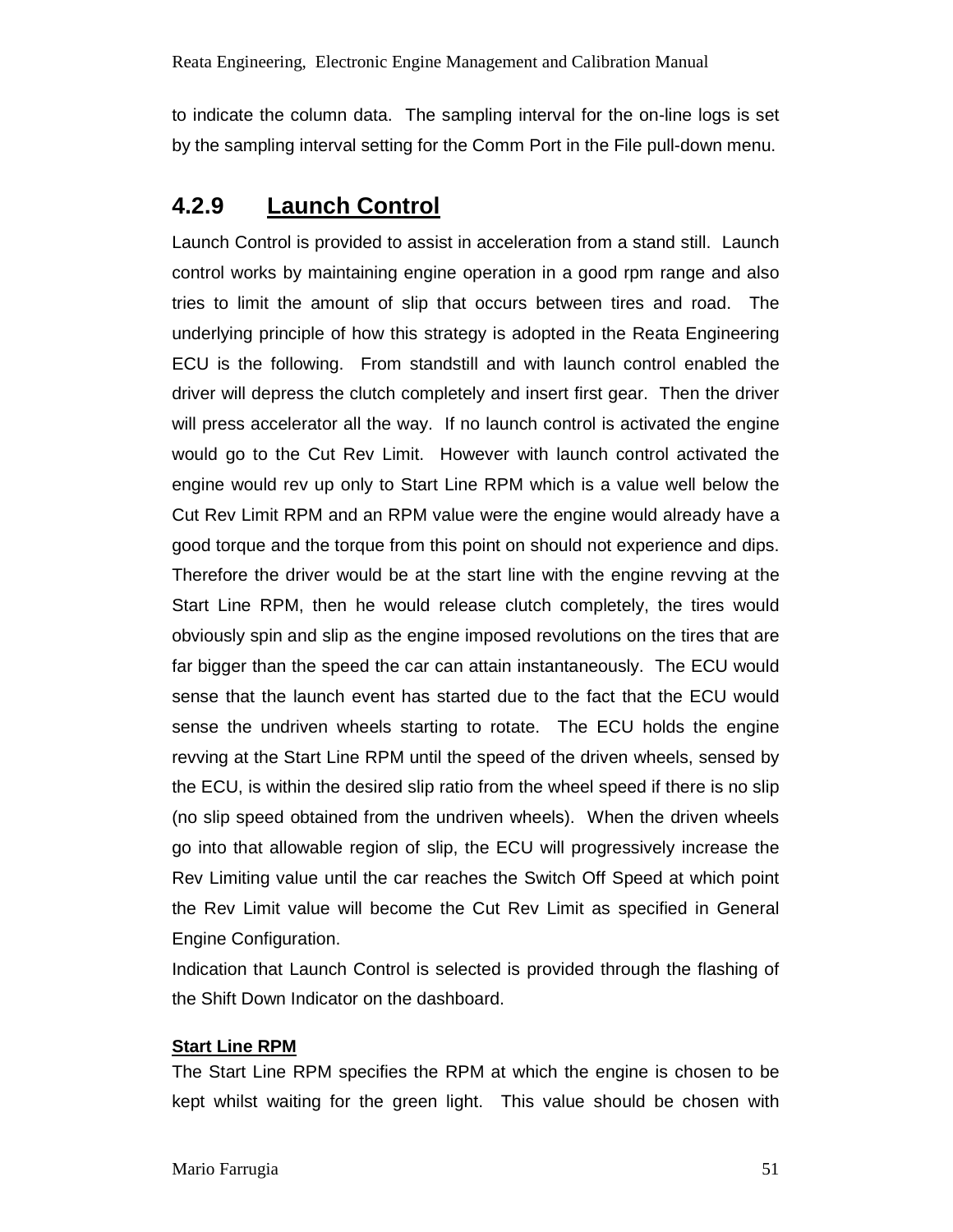knowledge of the engine's torque characteristics with rpm. The engine is maintained at the Start Line RPM very much like a rev limiter, that is by shutting downs of both ignition and injection.

#### **Number of Undriven Wheels**

Specify the number of undriven wheels that are instrumented with wheel speed pickups.

#### **Number of Teeth on Undriven Wheels**

Specify the number of teeth, or other occurrences that will occur every revolution of the undriven wheels.

#### **Diameter of Undriven Wheels**

Specify the diameter in meters of the undriven wheel.

#### **Number of Driven Wheels**

Specify the number of driven wheels that are instrumented with wheel speed pickups. If the Number of Driven Wheels is set to zero, the ECU will calculate the driven wheel speed based on the specified Engine to Wheel Ratio underneath (assuming no slip in clutch).

#### **Number of Teeth on Driven Wheels**

Specify the number of teeth, or other occurrences that will occur every revolution of the driven wheels. This setting is irrelevant if the Number of Driven Wheels is set to zero.

#### **Diameter of Driven Wheels**

Specify the diameter in meters of the driven wheel.

#### **Engine to Wheel Ratio**

Specify the ratio of turns the engine would have to rotate for the driven wheels to rotate by one revolution. If the Number of Driven Wheels is not zero, the value of the Engine to Wheel Ratio would not be used by the ECU

#### **Allowed Slip when Dry**

Specify the allowed slip say 5%. Trials need to be performed to obtain optimal value.

#### **Allowed Slip When Wet**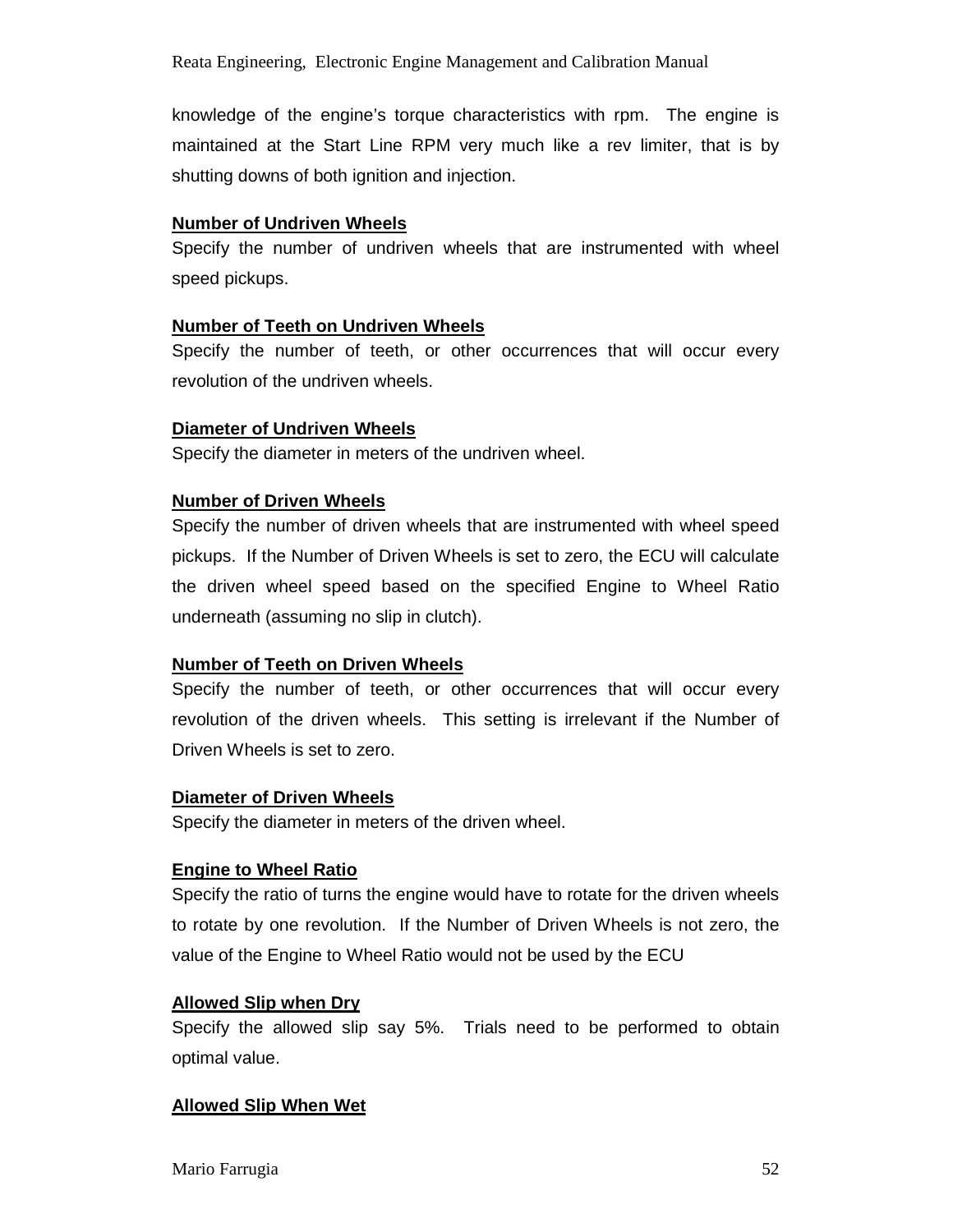Reata Engineering, Electronic Engine Management and Calibration Manual

Specify the allowed slip say 10%. Trials need to be performed to obtain optimal value.

#### **Switch Off Speed**

This road speed should be determined by calculating what speed the car would be at when launch control should be switched off. The corresponding engine speed should be less than the Cut Rev Limit specified in General Engine Settings.

#### **Sampling Interval**

The Launch Control scheme reads engine RPM, wheel speed, performs its calculations and issues its command to limit engine RPM every so many milliseconds as specified in the Sampling Period.

Typical value: 100 milliseconds

## **4.2.10 Digital Inputs**

In this interface the digital inputs connected to the Digital Input pins can be set up. Digital inputs are pulled high, the switch shorts the input to ground.

The window on the left of the dialogue shows all the functions which are supported by the ECU. When one such function is selected the '**>>**' button is enabled. When the '**>>**' button is clicked a new row for the selected function is created. This row consists of five columns:

- **Function name** which is the same that was in the left window.
- **Debounce time** is the time, in microseconds, for which the signal has to be present in order to be taken as active. If the signal is low for a duration less than the debounce time it is not considered. This will solve problems when a push button is pressed manually and causes a lot of chatter.
- **Activation time.** In some cases it would be needed that an input is kept on for a number of seconds in order to be taken into consideration. This ensures that the switch was intentionally triggered and not accidentally hit.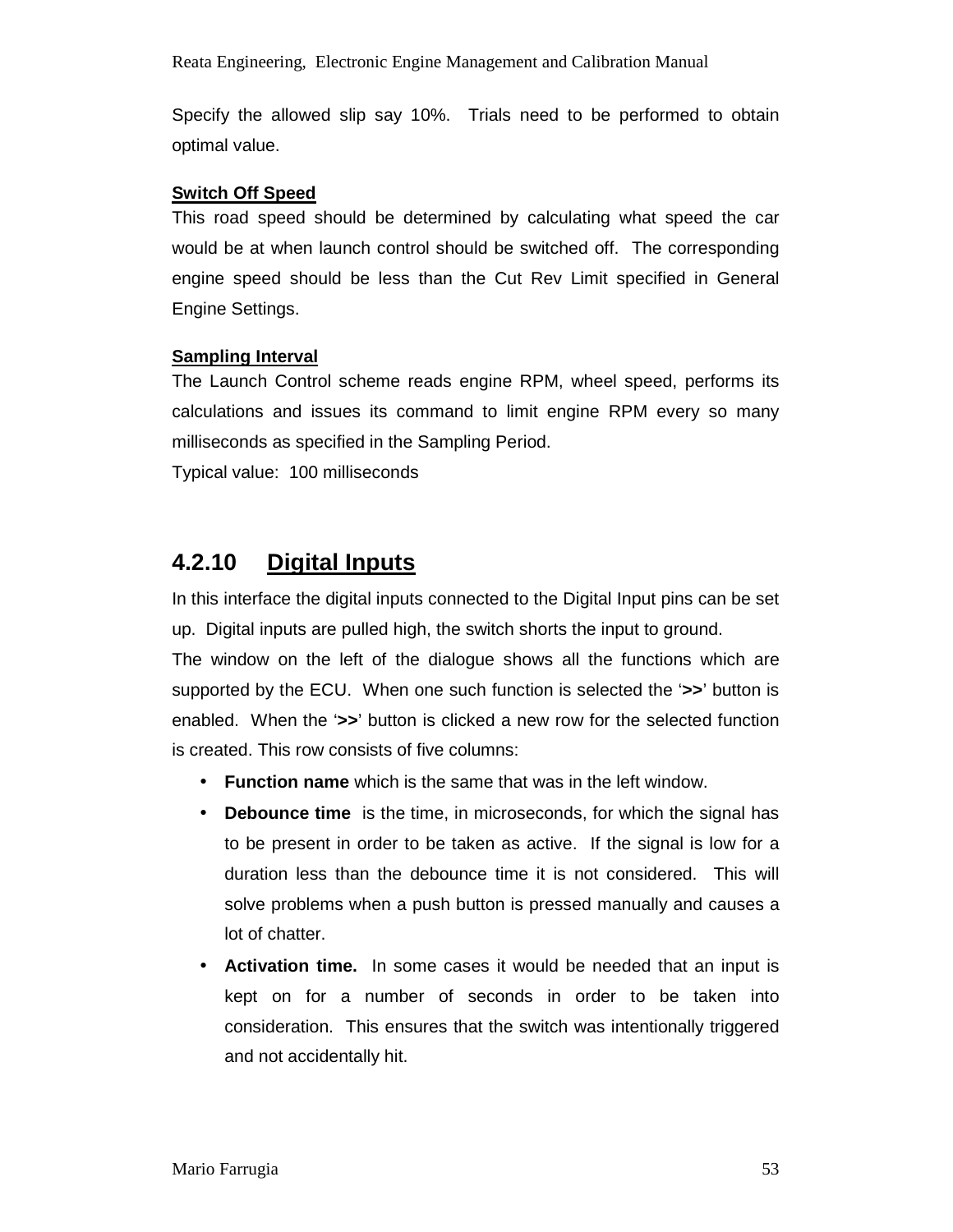- **Input pin.** This combo box presents the input pins that can be used for the input. If an input pin is already used the pin is greyed out.
- **Inverted.** This thick box determines if the input should be treated as inverted.

To remove a digital input the '**<<**' button corresponding to the input should be clicked.

## **4.2.11 Gauge View Setup**

By using this interface the user can determine the gauges that will be displayed on the screen as well as their positioning.

This dialogue consists of three tabs: Gauges, Fuel compensations, Spark Compensations, LED's.

The window on the left of the dialogue shows the functions available for which a gauge can be created. When on such function is selected the '**>>**' button is enabled. When the '**>>**' button is clicked a new row for the selected function is created. This row consists of four columns:

- **Function name** which is the same that was in the left window.
- **Gauge type.** This combo box gives a selection between the available types of gauges.
- **Column** where the gauge will be displayed.
- **Row** where the gauge will be displayed.

To remove a switch output the '**<<**' button corresponding to the input should be clicked.

On the Gauge tab gauges for values calculated on the values of other gauges can be created by pressing the '**Add Calculated'** button. Example Power is calculated from RPM and Torque. When pressing this button a new dialogue is opened where the user can define the Calculated Gauge.

- The dialogue consists of the gauge name
- The gauge units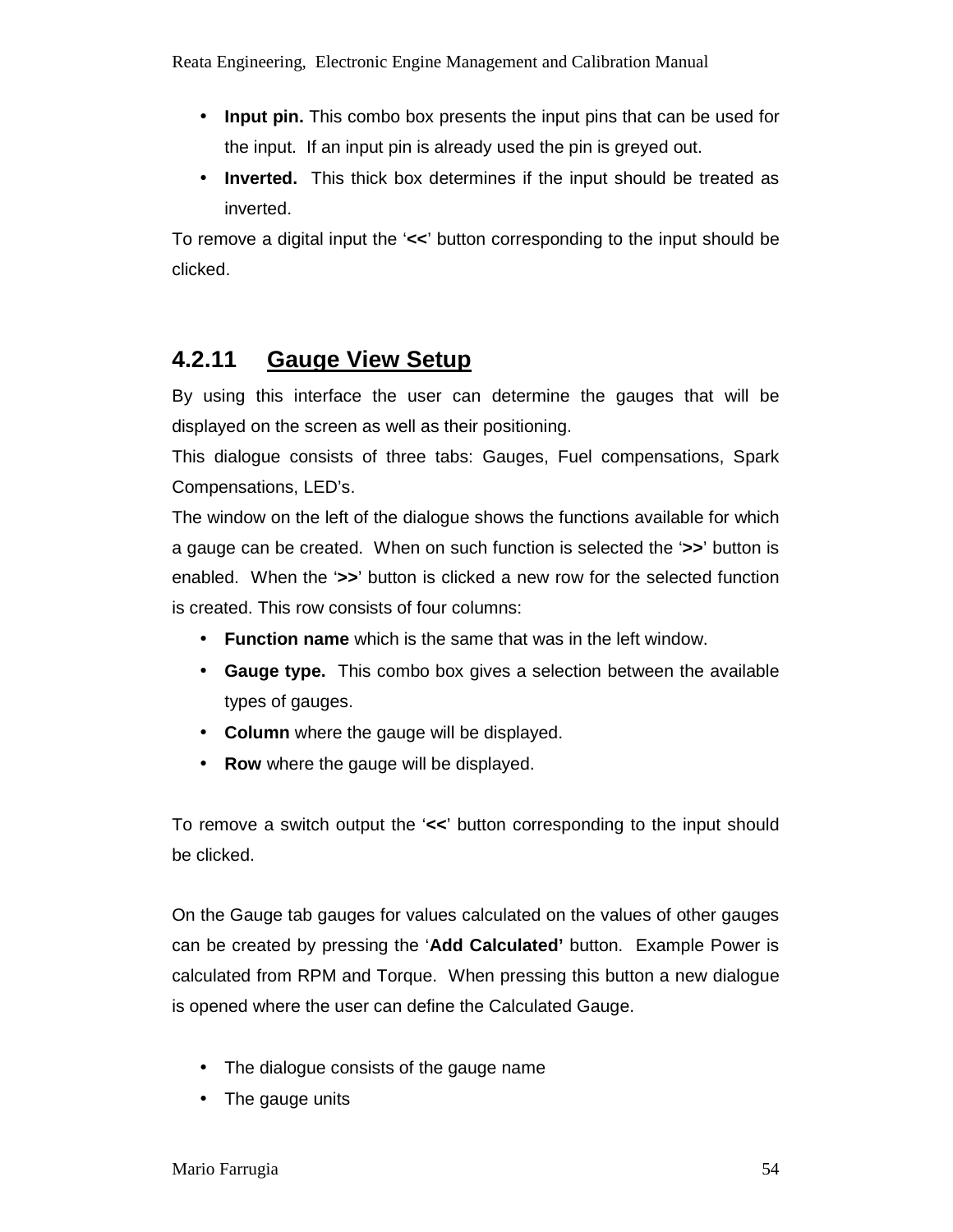- The minimum for the gauge
- The maximum for the gauge
- The formula to be used for the calculation of the gauge value.

The formula is built by double clicking on the variable. The variable name will be copied to the formula window. Then add the necessary arithmetic sign by typing in the edit window. Any other variable can be chosen to complete the formula.

To remove a gauge the '**<<**' button corresponding to it should be clicked.

The range shown on the gauge is that which is specified in the calibration of the input on which the gauge works.

The Fuel compensations, Spark Compensations and LED setup tabs have a layout similar to the Gauge Setup

## **4.2.12 Switch outputs**

In this interface the Switch Output pins can be set up.

The window on the left of the dialogue show the functions available for which switch outputs can be set up. When one such function is selected the '**>>**' button is enabled. Then the '**>>**' button is clicked a new row for the selected function is created. This row consists of five columns:

- **Function name** which is the same that was in the left window.
- **Switch Name** which will be associated with this output.
- **On-Value.** The value of the relevant function for which the output will switch ON
- **Off-Value.** The value of the relevant function for which the output will switch OFF
- **Output pin.** This combo box presents the output pins that can be used for the output. If an output pin is already used the pin is greyed out.

To remove a switch output the '<<' button corresponding to the input should be clicked.

## **4.2.13 Closed loop Lambda**

Using this interface the ECU can be set up to function in closed loop mode. In this mode the ECU continuously monitors the exhaust gases through the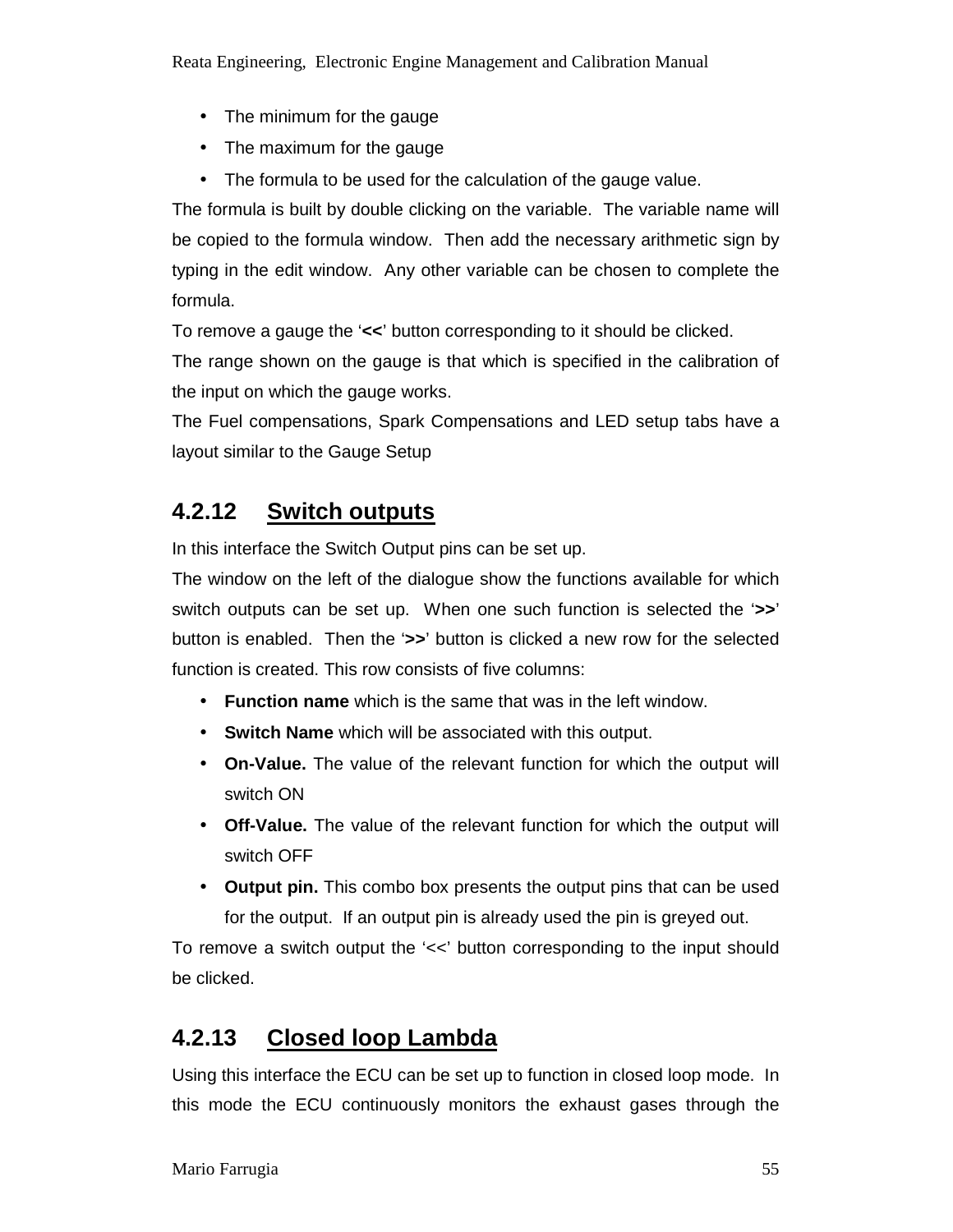lambda sensor and adjusts the fuel duration so that the mixture would eventually converge to a pre-determined one. The closed loop lambda would be useful in normal day to day running as it learns form ambient, fuel quality, driving style and other conditions which are not taken care of by the precalibrated parameters.

Close loop lambda would not be suggested for racing applications since in racing the torque and power are of the outmost importance while emissions and fuel economy are given secondary importance.

The closed loop lambda algorithm was set up so that it can work with a narrow band lambda sensor which is much cheaper and readily available than a wide band sensor. A narrow band sensor would also be more robust than a wide band one.

The Closed loop Lambda interface consists of three tabs: Target Table, Parameters Setup and Fuel Compensation Setup.

### **4.2.13.1 Target Table**

In this fist tab the whole function of the closed loop lambda can be enabled or disabled. The sensor for Lambda input is also selected from a combo containing all the analogue inputs.

The table itself contained the target values for each cell in the RPM versus load table. The values entered in this table are the value for the individual cell to which the resulting lambda value shall converge. Could be that for some range of cells the mixture is preferred to be a bit rich and in others a leaner mixture is preferred. There might be some cells which would not need to be improved (for example the cells in the idling region). These cells shall be assigned a value of zero.

#### **Parameters Setup**

- **Number of turns for averaging.** The number of turns for which conditions must remain within limits in order for the computation to be performed. If the conditions are not stable for a reasonably long period then the sample is not considered to be reliable.
- **Number of turns to discard**. The number of turns which for which conditions remaining within limits before the sample starts to be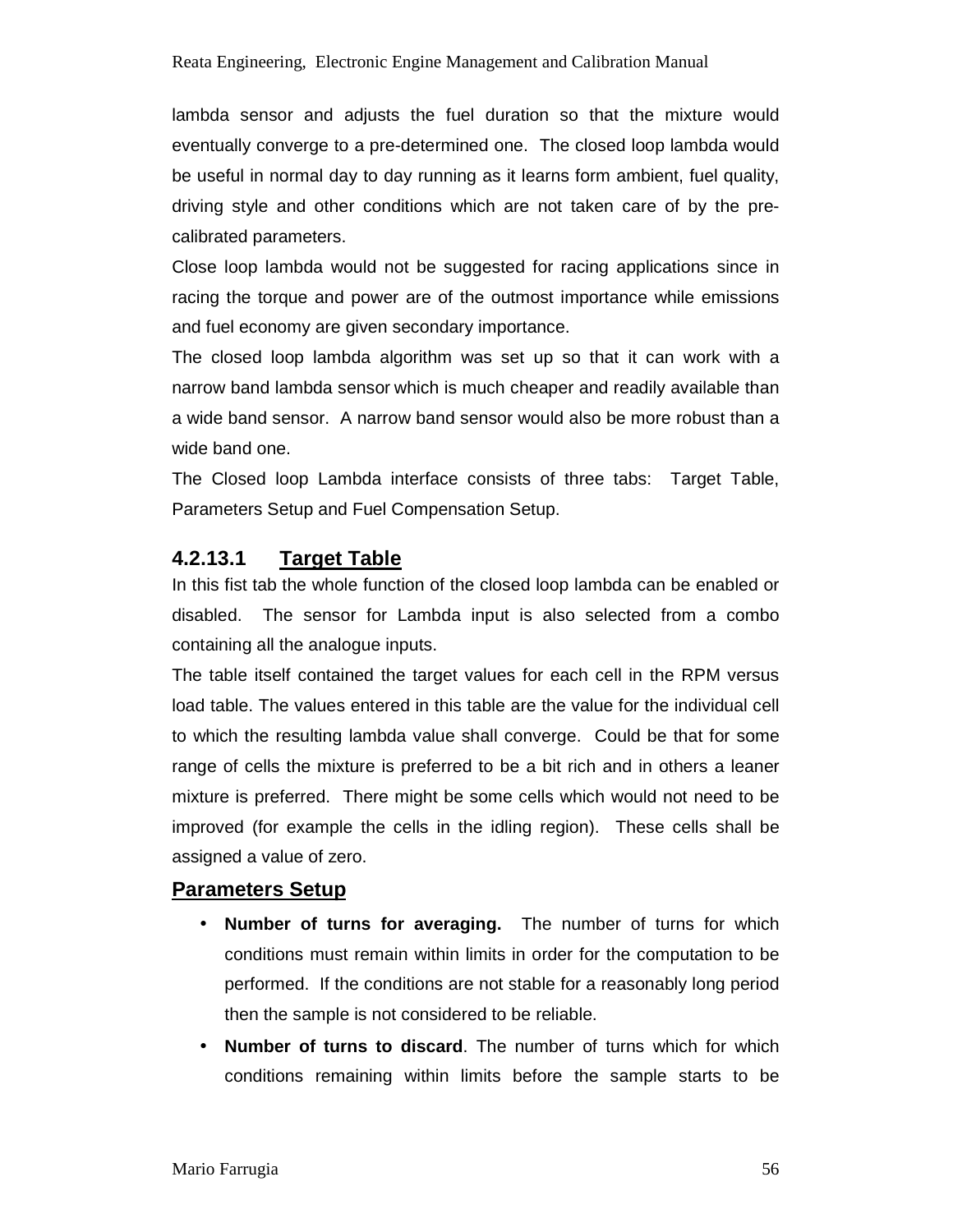collected. This will allow for any latency that the lambda sensor might have.

- **Lambda no correction region.** When a complete sample is gathered the number of instances which result richer than desired for this cell is computed as percentages of the whole sample. If the computed value is greater than the higher bound then the corrected fuel for that cell is decreased by one step. If the computed value is less than the lower bound then the corrected fuel for that cell is increased by one step. If the computed value is within these bounds then no more adjustments are performed.
- **Percentage clamping bounds.** The corrected value for each cell is clamped by these limits. The limits are computed as the percentage of the value in the Injection table.
- **Correction step.** The value in milliseconds which is added or subtracted to the relevant cell in the corrected fuel table.
- **Percentage Bounds for RPM inside cell.** The value of the RPM should be inside these limits in order for the condition to be used for computation. 0% means that the RPM should be exactly the middle of the cell, while 100% means that the RPM can be the whole range inside the cell.
- **Percentage Bounds for Load inside cell.** The value of the load should be inside these limits in order for the condition to be used for computation. 0% means that the load should be exactly the middle of the cell, while 100% means that the load can be the whole range inside the cell.

### **Fuel Compensations Setup**

The condition for computation can only be valid if the amounts of compensations are within a certain range. If there is a very high amount of fuel due to compensations then the situation cannot be considered for a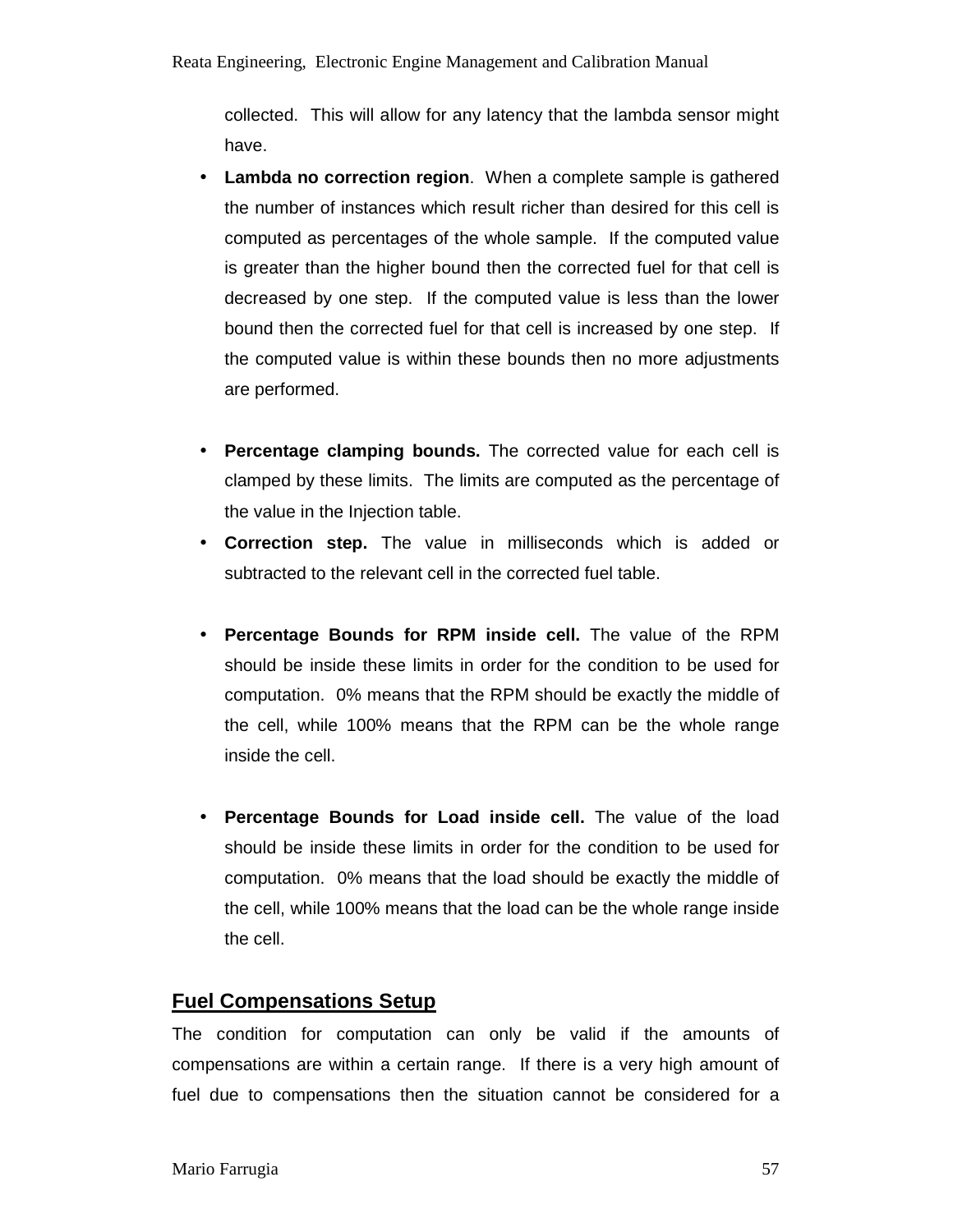computation. The percentage amount of compensation that can be allowed for computation can be defined in this tab

- **Percentage bounds for overall compensation.** The overall compensation is the multiplication of all compensation values which are active at a certain time. This entry defines the bounds for the overall compensation. The condition is not considered as usable if the overall compensation is outside of these bounds.
- **Percentage bounds for 'ABC' compensation.** There is one such entry for every fuel compensation ('ABC') that is defined. As for the overall compensation the bounds can be set for each individual compensation. The condition is not considered as usable if the individual compensation is outside of these bounds.

### **4.2.14 Tables in Dyno Mode**

The Reata Engineering ECU has a powerful interface to adjust the Ignition and Injection tables on the fly while dynoing the engine. The Tables in Dyno Mode interface turns off interpolation. No interpolation means that the Ignition and Injection values are determined from the closest cell in both RPM and Load. Compensations are turned on or off according to the setting for each individual compensation. Normally compensations will be turned off during dyno testing. No compensations means than none of the temperature or other compensations are active, that is even if engine is still cold it will not get any extra fuel. It is important that no interpolation and no compensations are applied so that the values obtained experimentally are the baseline values that are to be stored in the tables. However in some cases it might be desirable that an individual compensation is enabled during dyno mode. A case in point is when testing a turbo charged engine. If the air temperature cannot be kept constant then the air temperature compensation has to be enabled since the temperature will vary considerably and would need the compensation to keep the correct mixture.

The values shown in the table change from Ignition to Injection depending on the last excursion of the mouse in the right hand side of the screen. If the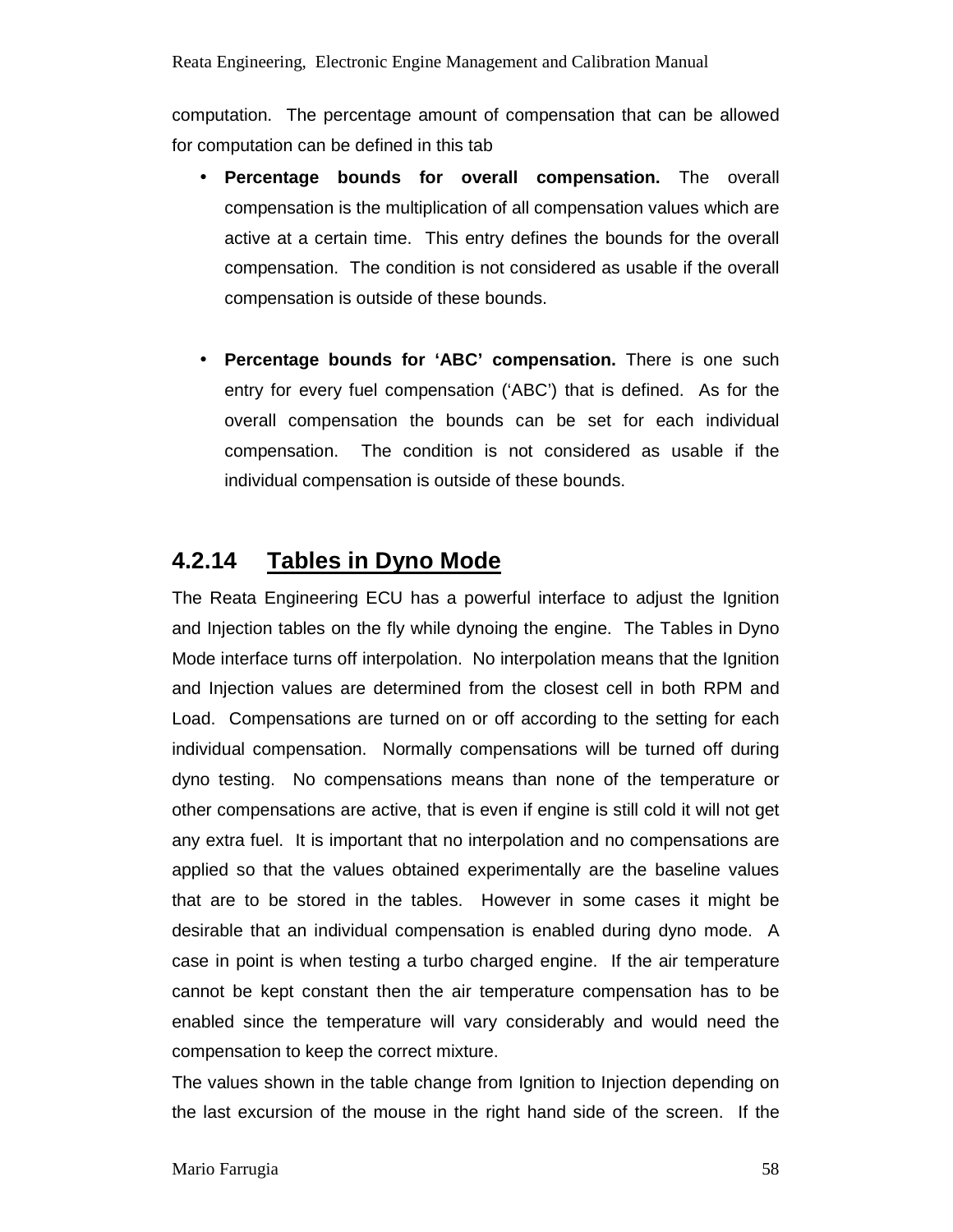mouse hovers in the 'Spark Advance' area the table will be Yellow and the Ignition values are shown. If the mouse hovers in the 'Injection Duration' area the table will be Green and the Injection values are shown. The active table will remain the same even if the mouse goes out of the right hand side and into the table area.

The values in the table can be changed in the following ways.

- 1. If the cell is clicked, the value can be typed directly into the cell.
- 2. The value of the cell were the engine is operating can be changed by dragging on the sliders for Ignition or Injection on the right hand side.
- 3. If the mouse is clicked anywhere on the sliders the value where the mouse is clicked on the slider is immediately used.
- 4. A sweep of the value can be done automatically. This is very helpful for spark hooks where the spark would be swept over an entire operating range and analysis afterwards determines MBT.

It is important to realize that engine should be operating in a fixed cell for the system to be used effectively and in a fast manner. The dynamometer control is what can make this possible or not. If the Load parameter is TPS, the dynamometer speed control is the only control loop required because the Load parameter will not vary as long as the TPS is not changed by the user. However if MAP is the Load parameter, a control loop to maintain fixed MAP has to be employed, this would have to act on the throttle and possibly the waste gate for a boosted system. Therefore a more elaborate system would be required for dynoing with MAP as the load parameter. Therefore TPS as the load parameter should be an easier starting point for new users.

The on-line logs can be opened in Excel® and the plots can be used to reveal the desired injection quantity and also draw spark hooks from which MBT is determined.

## **4.3 Action**

#### **Update Date and Time**

The ECU has an internal clock that is used for the logs generated and recorded within the ECU. The date and time of the ECU's internal clock can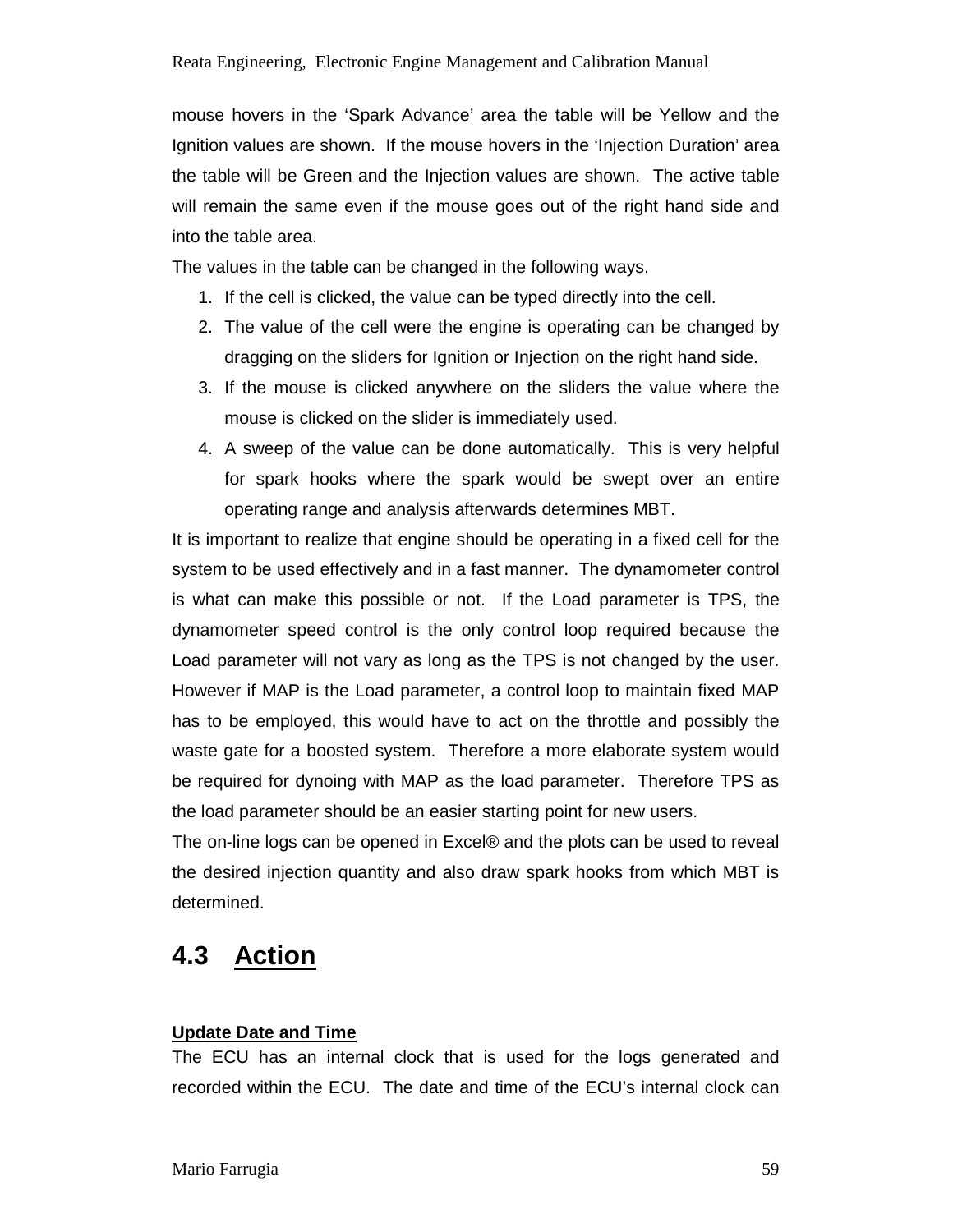Reata Engineering, Electronic Engine Management and Calibration Manual

be changed through this interface. The internal clock does not automatically update to daylight saving time.

#### **Store Parameters in Flash**

The settings in all the tables can be stored to flash memory using this option.

#### **Restore Parameters from Flash**

The settings are read from flash and set into ECU memory using this option. It is noted that the ECU utilises the settings in memory and not flash to run the engine. The flash is only a backup memory.

#### **Kill Engine**

The engine can be killed (stopped) using this option.

## **4.4 View**

Currently this view pull-down menu gives access to view the parameters associated with the closed loop lambda feature.

#### **View Closed Loop Lambda Table**

Using this interface the current state of the Closed loop Lambda can be visualised and the Corrected fuel table can be reset.

On entry the first screen will display the presently active corrected fuel table. Five buttons are available with following functions:

**Reset Correction Cells**: The corrected fuel table is copied from the original Injection table

**Get Corrected Fuel**: Displays the Corrected Fuel table which is the table which is being used in place of the original Injection table

**Get Visited Cell**: Displays the number of times that each cell has been revised.

**Get Increased Cells**: Displays the number of times each cell has been incremented.

**Get Decreased Cells**: Displays the number of times each cell has been decremented.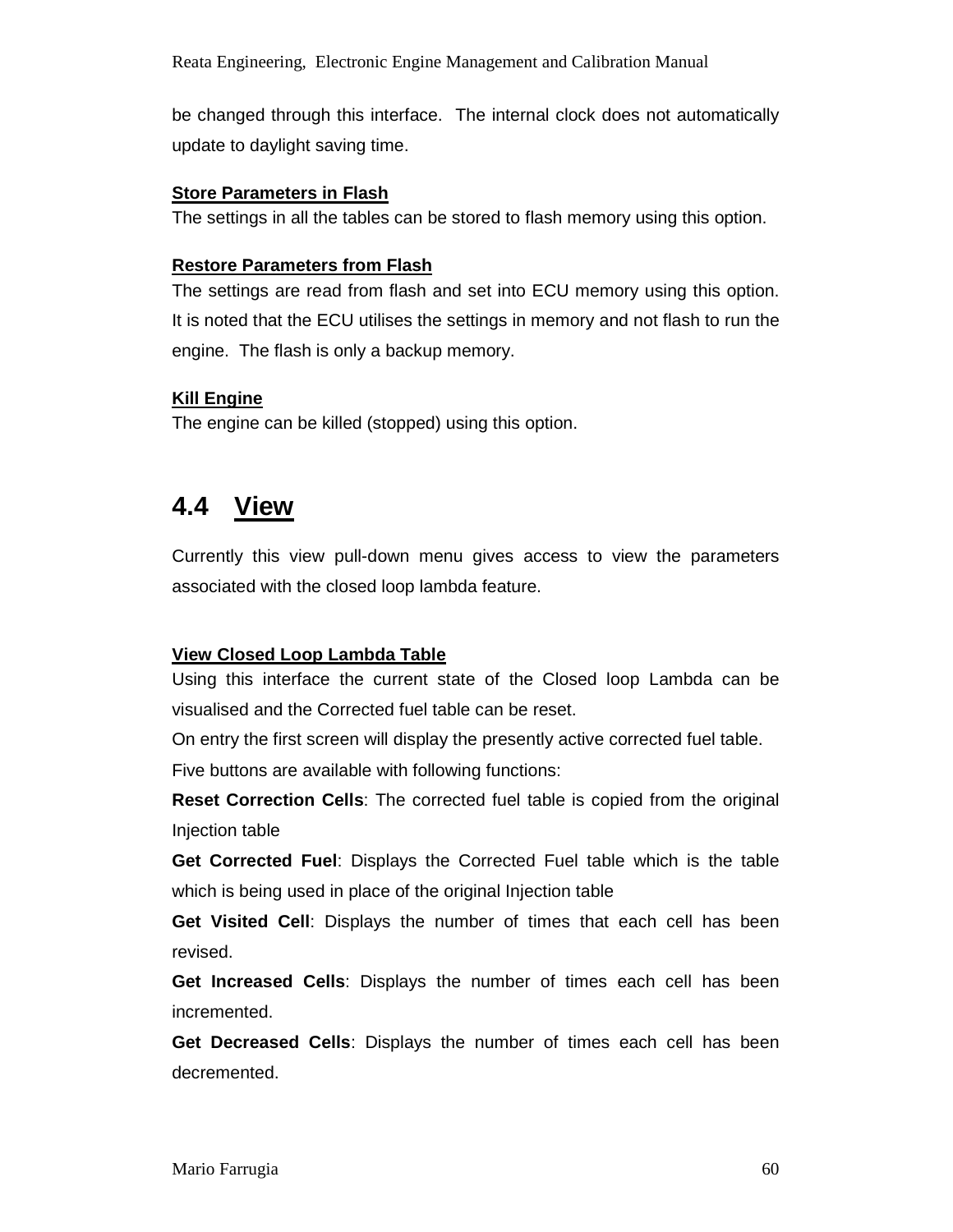# **4.5 Diagnostics**

This pull-down menu gives access to Morse and operational tests for both spark and fuel. The fuel flow-bench feature is achieved through the use of the operational test on fuel.

## **4.5.1 Spark**

#### **Morse Test**

The Morse test can be applied on the engine to check if engine RPM or power will go down when one cylinder is deactivated. Such a test can help diagnose faults with individual; cylinders.

#### **Operational Test**

The spark plugs can be made to spark without cranking the engine to test that all electrical hardware is functional. This feature is very useful in pre-starting checks. The Enable Hot Outputs Override cable needs to be grounded to have this feature operational, refer to wiring diagram. It is worthwhile noting that the ECU has hardware and software safety disable of ignition and injection when engine is not rotating. This is mostly to safeguard against flooding of cylinders with fuel. It is therefore important not to forget the Hot Output Override Enabled after the diagnostic check is performed because this will be rendering the safety feature useless. Coil on time is set in milliseconds, a 4 to 10millisecond coil on time is typical. Frequency is in Hertz, that is if frequency is set to 10, the plug will spark 10 times a second. The counter keep record of the number of sparks performed. The maximum frequency that can be used reliably is 50Hz.

### **4.5.2 Fuel**

## **Morse Test**

As with spark a Morse test can be applied for fault finding.

#### **Flow Test**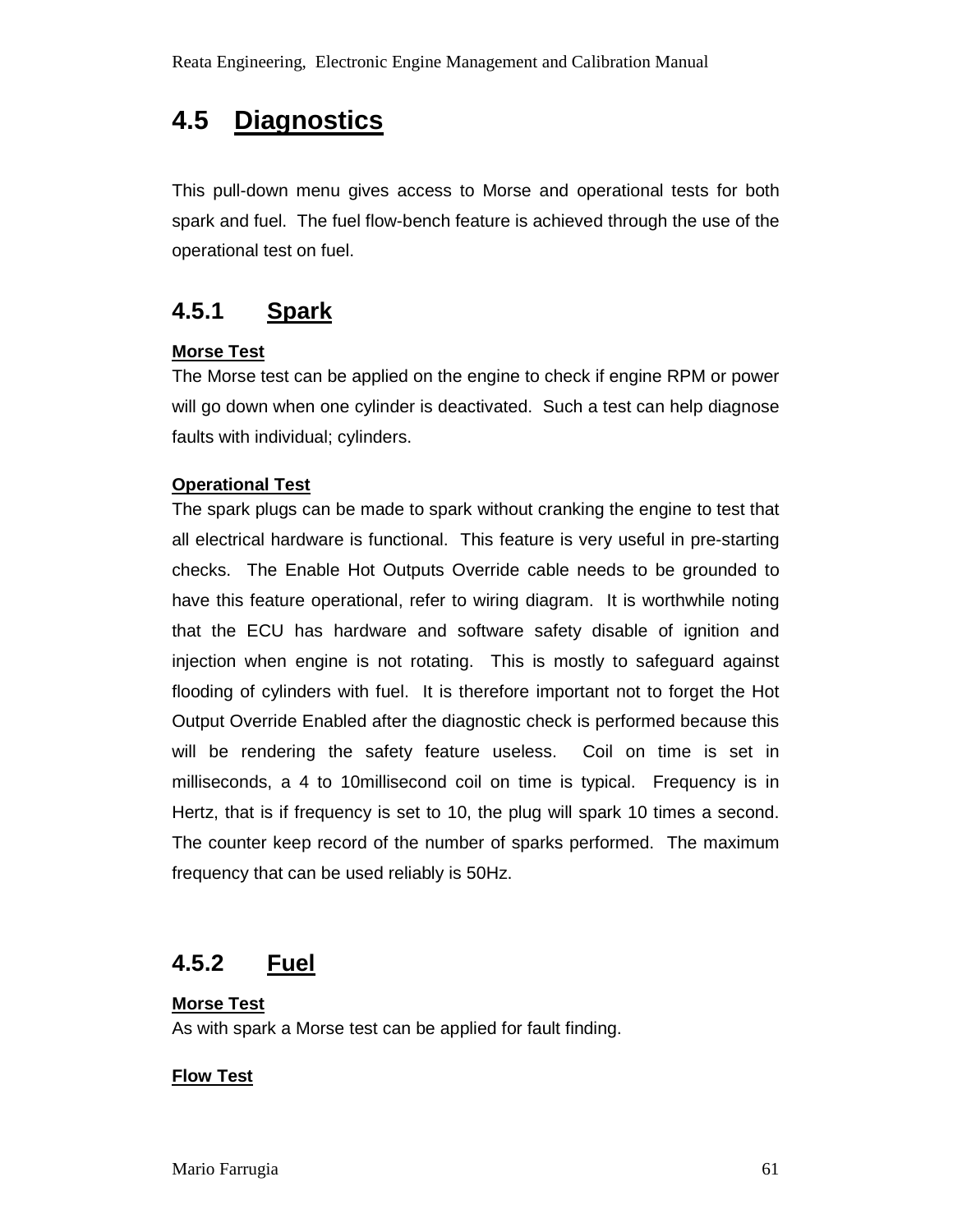The injectors can be flow tested to establish their flow rate. Injectors can also be flow tested to check their proper operation and to check for variation within a batch of injectors. The injector DOI can be varied along with the pulsating frequency. A counter keeps track of the number of times the injector has been opened. The counter keeps a count of the number of times the chosen set of injectors are open as a group. That is if injectors 1 and 2 are selected with a frequency of 10Hz and pulsed for one second, the counter will show 10 not 20. To have adequate accuracy in the measured flow rate a measuring cylinder should be used with a 1cc accuracy and a volume of between 90cc and 100cc collected for each test.

## **4.5.3 Enter Dyno Mode**

When dyno mode is entered, the ECU issues ignition and injection values directly from the tables by selecting the closest cell in terms of engine RPM and Load. Therefore no interpolation is applied neither due to RPM nor load. Furthermore only the compensations which are enabled for dyno mode are applied. This Enter Dyno Mode feature is mostly intended to validate the table as is without any tweaking of values especially during calibration.

## **4.5.4 Exit Dyno Mode**

ECU returns to normal operation thereby applying interpolation on RPM and load between cells and also applying the appropriate compensations.

When the ECU is switched on it will revert to dyno mode OFF, no matter the state it was before switching off.

## **4.5.5 Crank/Cam oscilloscope view**

This interface allows the user to verify the correct operation of the Cam and Crank sensors. It resembles the screen of a digital oscilloscope where the waveform produced by the crank and cam sensor can be viewed. The signal voltage is represented in the vertical direction while the time is represented on the horizontal axis.

It should be noted that this feature can only be used while cranking by using the starter motor. Ideally the sparking plugs should be removed so that the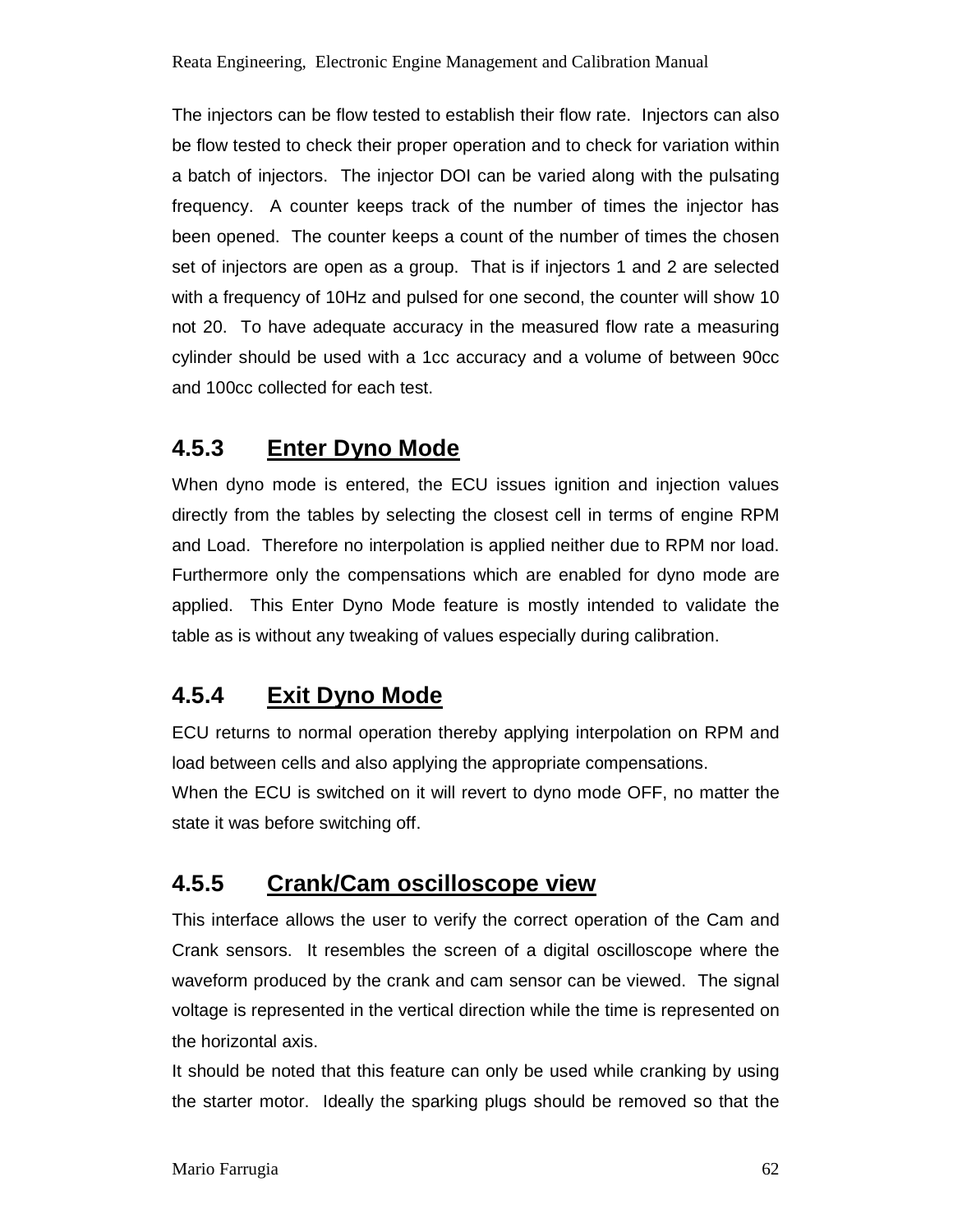engine will turn faster with less stress on the starter motor. In any case the engine will not start while the ECU is in this mode.

This interface offers also a number of options to better view the signals.

- 1. The **Crank** and **Cam** checkboxes determine which signal will be displayed. If both are checked then both signals are displayed.
- 2. **Timebase** as in the case of normal oscilloscopes the timebase is the time interval between any two vertical grid lines on the display. The time base can be selected to adjust for better viewing of the waveform.
- 3. **Operation Trigger/ Roll** In triggered operation the signal is displayed only when it passes the triggering voltage point. In roll operation the signal is displayed continuously as it occurred. Sometimes it is good to operate in the roll mode in order to be sure that the signal is present. Then for better analysis triggered operation can be selected.
- 4. **Trace** selects which signal is used for triggering if both signals are enabled. If only one signal is enabled then the selected signal is used for triggering.
- 5. **Edge** determines the direction of the signal which will cause the triggering. If positive edge is selected a trigger will occur when the signal crosses the trigger voltage while increasing. If negative edge trigger is selected the trigger will occur when the signal while decreasing. An edge is determined by crossing voltage level specified in **Voltage** below.
- 6. **Activity** determines if the display is continuously updated or if only a single shot is captured. Sometimes it is convenient to study a single shot without the disturbance of subsequent changes in the waveform.
- 7. **Voltage** is the triggering voltage.
- 8. **Position** is the location on the time axis which will be visualised as the triggering point. The value is a percentage of the full screen. 100% is on the left most while 0% is the right most.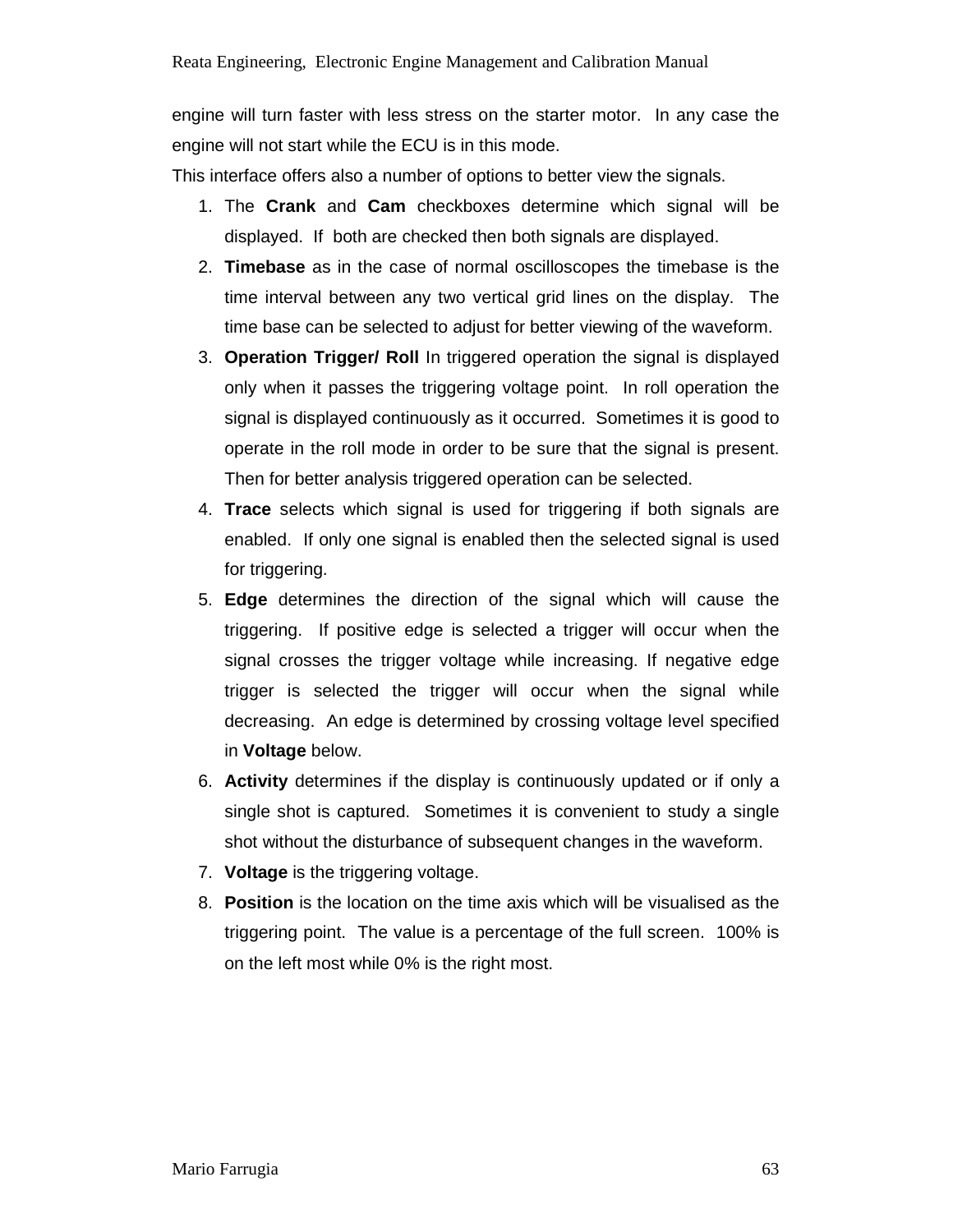Reata Engineering, Electronic Engine Management and Calibration Manual



**Figure 8 Oscilloscope View Dialogue** 

# **4.6 Logs**

When enabled the logs are continuously written to memory. If the memory is filled up then the logs wrap to the beginning of the memory space overwriting the old values. When the ECU is switched on, the logs, if enabled, will continue to be written at the location that was next to be written when the ECU was switched off. The Logs can be set for the Edit pull-down menu as discussed in section 4.2.8 Logs Setup.

#### **Reset Logs**

When the logs are reset the contents of the logs is zeroed.

#### **Disable Logs**

When the logs are disabled no more data is written to the logs memory and the size is frozen. However the contents is still available for download

#### **Enable Logs**

When Logs are enabled the data starts to be written to the logs memory. If the logs were previously reset then the first data is written to location zero. If the logs were previously disabled then the first data will written to the next location.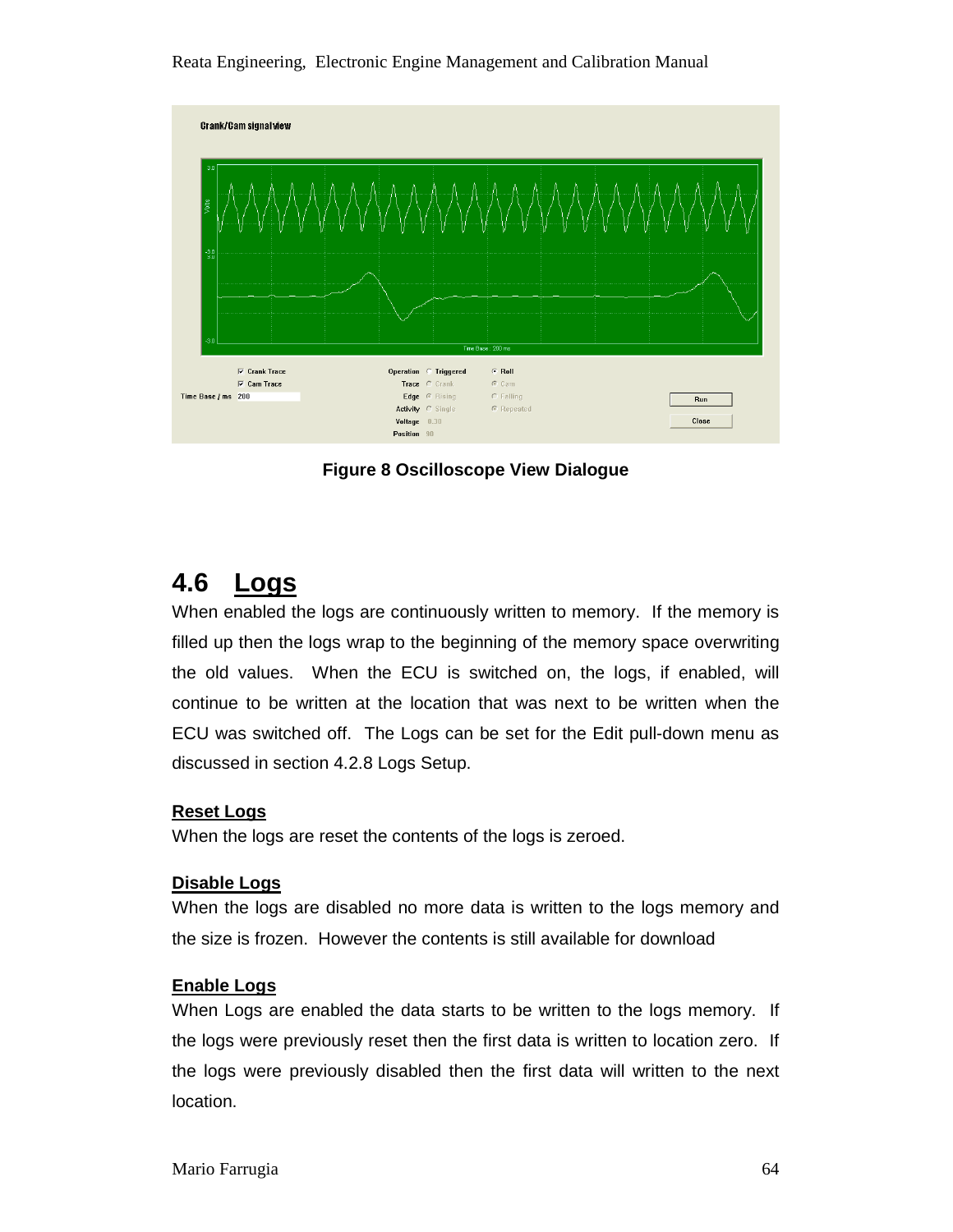Reata Engineering, Electronic Engine Management and Calibration Manual

#### **Download Logs**

All the data written to the logs memory since the logs were last reset will be downloaded.

# **5 Appendix**

## **5.1 Maximum value of DOI for engine**

The quantity of fuel that needs to be delivered for one cylinder needs to be delivered in the available time before the 4 stroke cycle repeats again. The higher the rpm the shorter the time it takes the engine to come back and repeat the cycle. Therefore the higher the rpm the lower is the available time for the injector to deliver its required quantity of fuel. For example at 6000rpm, the cam would rotate at 3000rpm and the intake stroke would therefore repeat at 3000 times per second for each cylinder. 3000rpm happen in one minute, therefore by simple proportion, in one second the cam rotates 50 times. Hence the time it takes for the cam to rotate one revolution is 1sec divided by 50 times, equals 0.020 seconds, that is 20 ms.

If the engine were rotating at 12000rpm the time it takes the camshaft to rotate one revolution would be half of 20ms, that is 10ms.

However the time that the injector should be made to open (DOI) should not approach this calculated time it takes the cam to rotate one revolution. The DOI should typically be not larger than say 85% of the maximum available time. This is so because the injector should have enough time to close and be surely closed. If the injector is made to open for say 95% of the maximum available time, the closed time might be so small that the injector does not actually close but remains open the whole time. If this happens, one would not be controlling the injector because while 95% were requested, it would be giving 100%. Hence to be totally sure that injector is maintained under control, the safety value of say 85% it typically used.

This maximum time available dictates the flow rate or size of the injector. Therefore if the injector is being selected for a particular application, it should be selected so that at maximum rpm of the engine it can flow the anticipated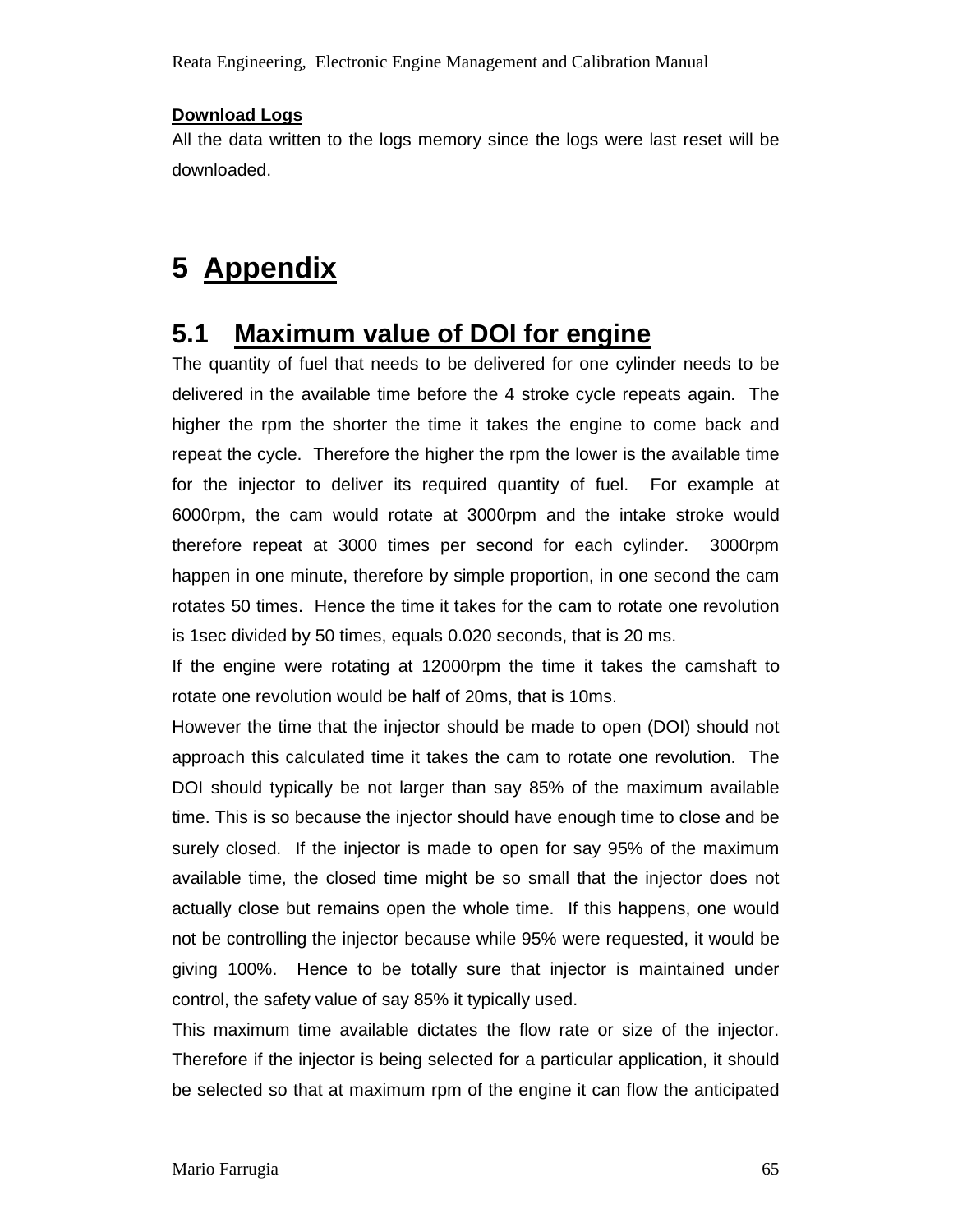amount of fuel in at least 85% of the available time. It is also worth noting that if the 85% of the available time is approached, the injector would remain open for nearly the whole four strokes and in such a condition there would not be any capability of selecting whether to inject on open or closed valve. If for example the injection is required to be on an open valve, then the DOI has to be not larger than around 35% of the maximum available time.



**Maximum Safe (85%) DOI for Sequential**

**Figure 9 Maximum Injector DOI as a function of engine RPM, sequential & 85% factor** 

| rpm   | Max DOI ms<br>(sequential,<br>1 inj /2 Rev) | <b>Max Safe DOI ms</b><br>(85%)<br>(Sequential) | Max Safe DOI ms<br>(85%) 1 inj / 1 Rev<br>(non-sequential) |
|-------|---------------------------------------------|-------------------------------------------------|------------------------------------------------------------|
| 6000  | 20.0                                        | 17.0                                            | 8.5                                                        |
| 8000  | 15.0                                        | 12.8                                            | 6.4                                                        |
| 10000 | 12.0                                        | 10.2                                            | 5.1                                                        |
| 12000 | 10.0                                        | 8.5                                             | 4.3                                                        |
| 14000 | 8.6                                         | 7.3                                             | 3.6                                                        |

**Table 3 Maximum Injector DOI as a function of engine maximum RPM**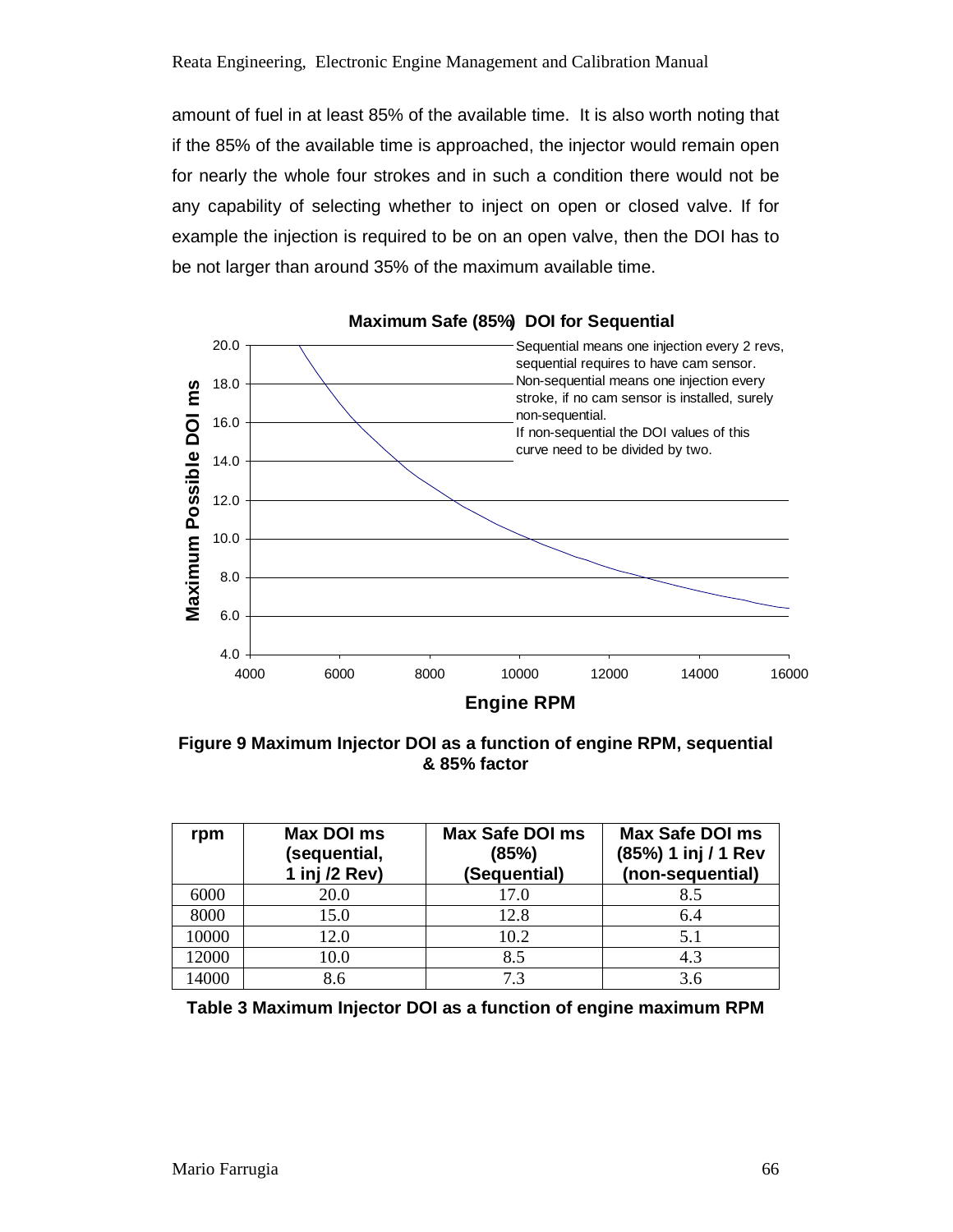# **5.2 Idle Speed Control without Idle Speed Control Motor**

A typical Formula SAE engine does not have an idle speed control motor, which is a widespread method of idle speed control. A description of how idle speed can be effectively controlled by means of spark timing is discussed.

For a typical Formula SAE engine, for example a Honda 600cc F4i engine, idle speed conditions relate to rpm in the range of 1500rpm and very small TPS. In this region of the Ignition table, the ignition timing table was adjusted to achieve speed control. At 1500rpm, our choice of idle speed, the ignition timing was set to the value at which the engine runs well, say 15° BTDC. At higher rpm, say 2000, a purposely low value of ignition timing was used, say 10° BTDC while at lower rpm, 1000rpm, a higher ignition timing value was specified, 20° BTDC. This ignition strategy slowed down the engine if it tried to idle too fast, but aided the engine if it tried to idle too low. Refer to Figure 10 Idle Speed Control Strategy, without idle speed control motor This system works very well and was capable of properly maintaining engine to idle from cold start to fully warmed-up conditions. It is important to realise that this strategy can only really slow down the engine through 'non-optimal' ignition timing. Sufficient air flow through the throttle body must be available for the engine to run. That is, if throttle body is closed way too much that not enough air can flow to maintain engine at 1500rpm, no value of ignition would be able to make the engine run at 1500rpm. In effect this scheme requires that more air is available to the engine than that required for 1500rpm, say it would need enough air to be able to operated the engine even at 2000rpm, this is usually set through the throttle stop screw.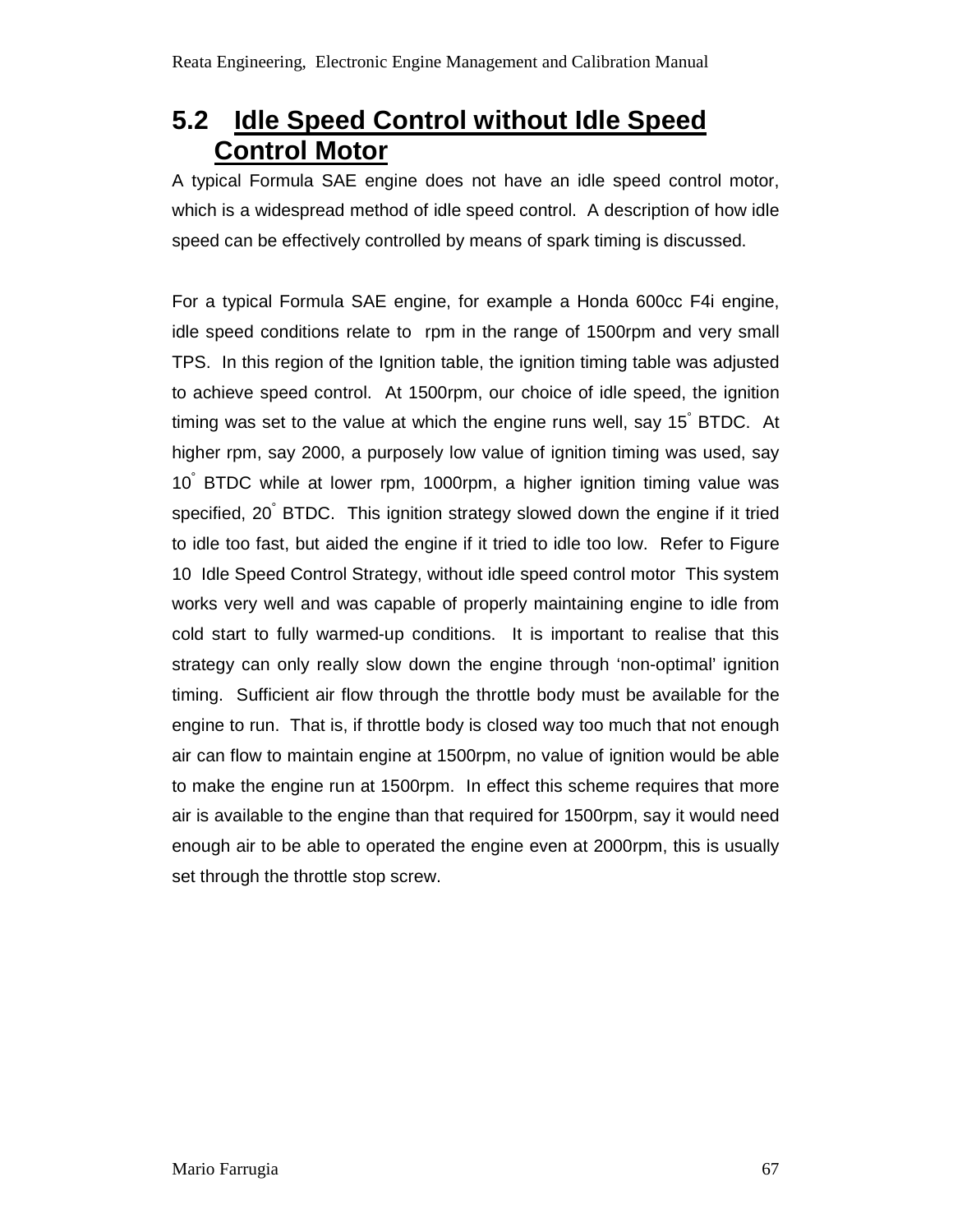

**Figure 10 Idle Speed Control Strategy, without idle speed control motor** 

During warm-up, engine controllers typically employ coolant temperature compensation that enriches the fuel strategy because of a fuel deposition on walls and denser air charge (due to less heating of the air in the manifold and intake port). The idle speed control strategy described above presumes that the coolant temperature compensation is active, and does not replace the need for coolant temperature compensation.

## **5.3 Air Temperature Compensation on Fuel**

A fuel injection compensation scheme can be generated by calculating the quantity of mass of air at the temperatures above and below the baseline air temperature maintained during engine testing.

Ideal Gas Law  $pV = mRT$ 

Therefore *RT*  $m = \frac{pV}{\overline{p}}$ 

If the condition during engine testing is referred to by subscript 1, then we have

$$
m_1 = \frac{p_1 V_1}{RT_1}
$$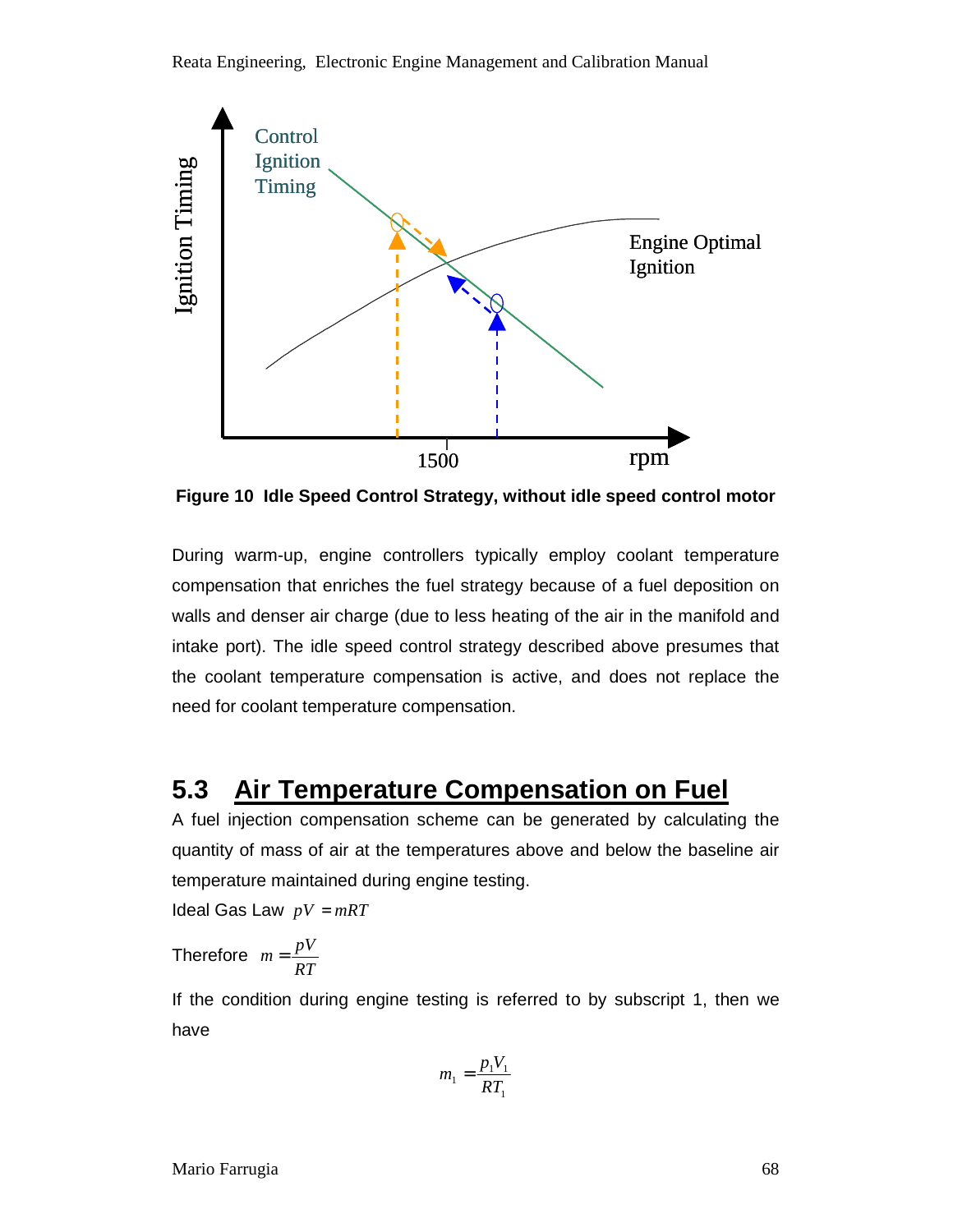If subscript 2 is used to denote the condition which is at a temperature  $T_2$  not equal to  $T_1$  the baseline temperature, we have

$$
m_2 = \frac{p_2 V_2}{RT_2}
$$

Now if we are interested in a correction table with respect to temperature, we will only allow the temperature to be different. The correction will then be applied to the same pressure, that is the same MAP value. The correction will also be applied for the same volume, that is this correction will apply to the same cylinder volume not a larger or smaller engine. Therefore

$$
p_2 = p_1 \quad ; \quad V_2 = V_1
$$

Then diving  $m_2$  by  $m_1$  we get

$$
\frac{m_2}{m_1} = \frac{T_1}{T_2}
$$

That is the ratio of mass of air is inversely proportional to temperature, which is anticipated, that is a hotter temperature results in a smaller mass of air for the same pressure and volume. It is noted that the Ideal Gas Law is based on the absolute Kelvin temperature scale not degrees Celsius. The temperature in Kelvin is the temperature in Celsius plus 273.

As an example, if baseline temperature during testing was 20°C (293K) and we want to generate the correction factor for 30°C (303K), we have correction factor given by

$$
\frac{m_2}{m_1} = \frac{T_1}{T_2} = \frac{293}{303} = 0.967
$$
, that is 96.7%.

As an other example, if baseline temperature during testing was 20°C (293K) and we want to generate the correction factor for 10 °C (283K), we have correction factor given by

$$
\frac{m_2}{m_1} = \frac{T_1}{T_2} = \frac{293}{283} = 1.035
$$
, that is 103.5%.

As yet another example, if in a turbo application the baseline is 55°C (328K) and we want to generate the correction factor for 45 °C (318K), we have the correction factor given by

$$
\frac{m_2}{m_1} = \frac{T_1}{T_2} = \frac{328}{318} = 1.031
$$
, that is 103.1%.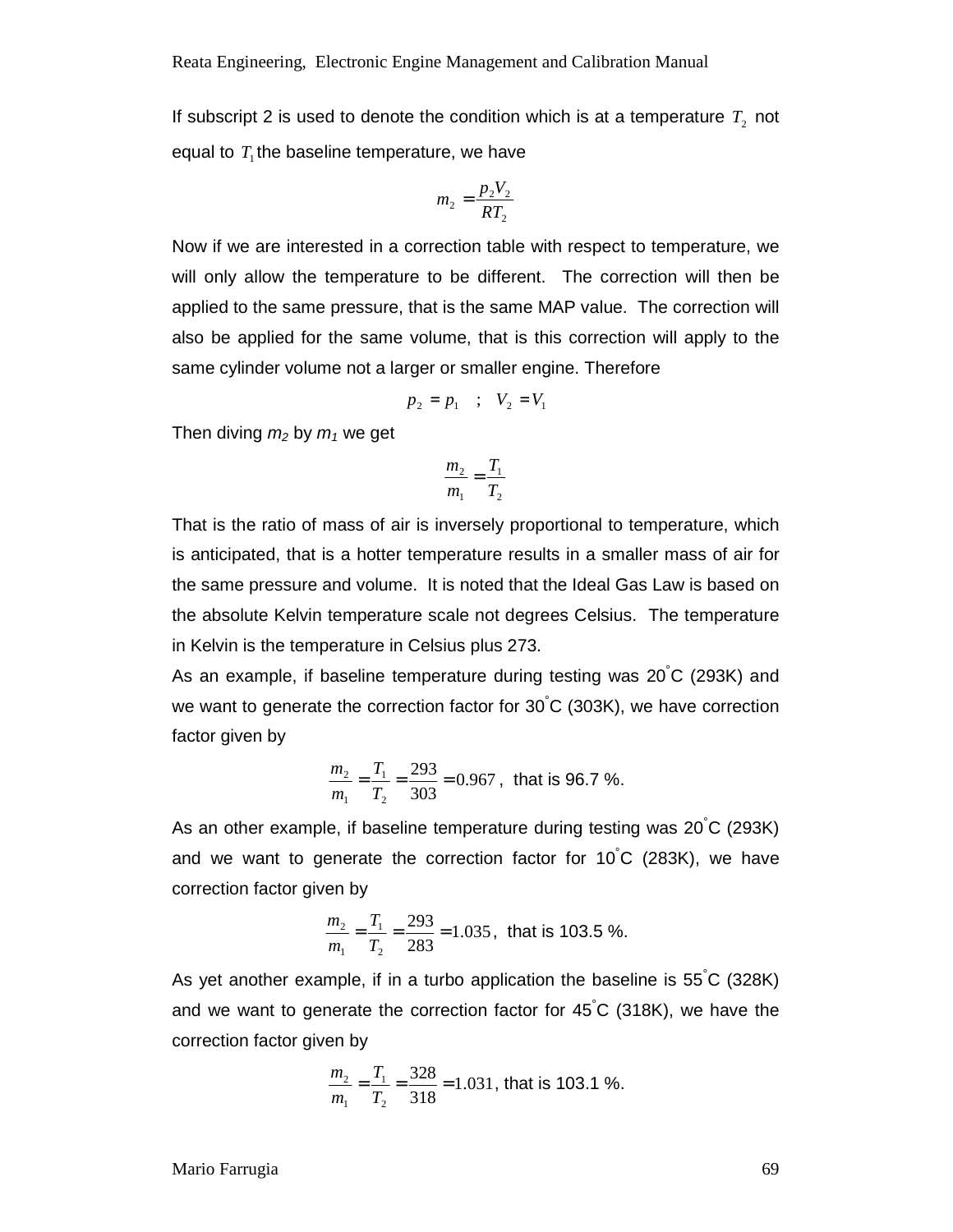It is noted that the values for 10 degree colder is not the same for the baseline values of 20°C and 55°C.

The correction factor based on this methodology for baseline temperatures of 20°C and 55°C follow and could be adopted in the Air temperature correction table of the GUI. However, it is noted that in racing applications, it might not be worthwhile to reduce fuel above the baseline temperature as keeping 100% fuel would help in lowering temperatures.

|                 | Celsius | Kelvin | Correction |
|-----------------|---------|--------|------------|
|                 |         |        | Factor     |
|                 | $-20$   | 253    | 115.8      |
|                 | -15     | 258    | 113.6      |
|                 | -10     | 263    | 111.4      |
|                 | $-5$    | 268    | 109.3      |
|                 | 0       | 273    | 107.3      |
|                 | 5       | 278    | 105.4      |
|                 | 10      | 283    | 103.5      |
|                 | 15      | 288    | 101.7      |
| <b>Baseline</b> | 20      | 293    | 100.0      |
|                 | 25      | 298    | 98.3       |
|                 | 30      | 303    | 96.7       |
|                 | 35      | 308    | 95.1       |
|                 | 40      | 313    | 93.6       |
|                 | 45      | 318    | 92.1       |
|                 | 50      | 323    | 90.7       |

#### **Naturally Aspirated engine application**

**Figure 11 Air Temperature Compensation, 20°C Baseline Temperature**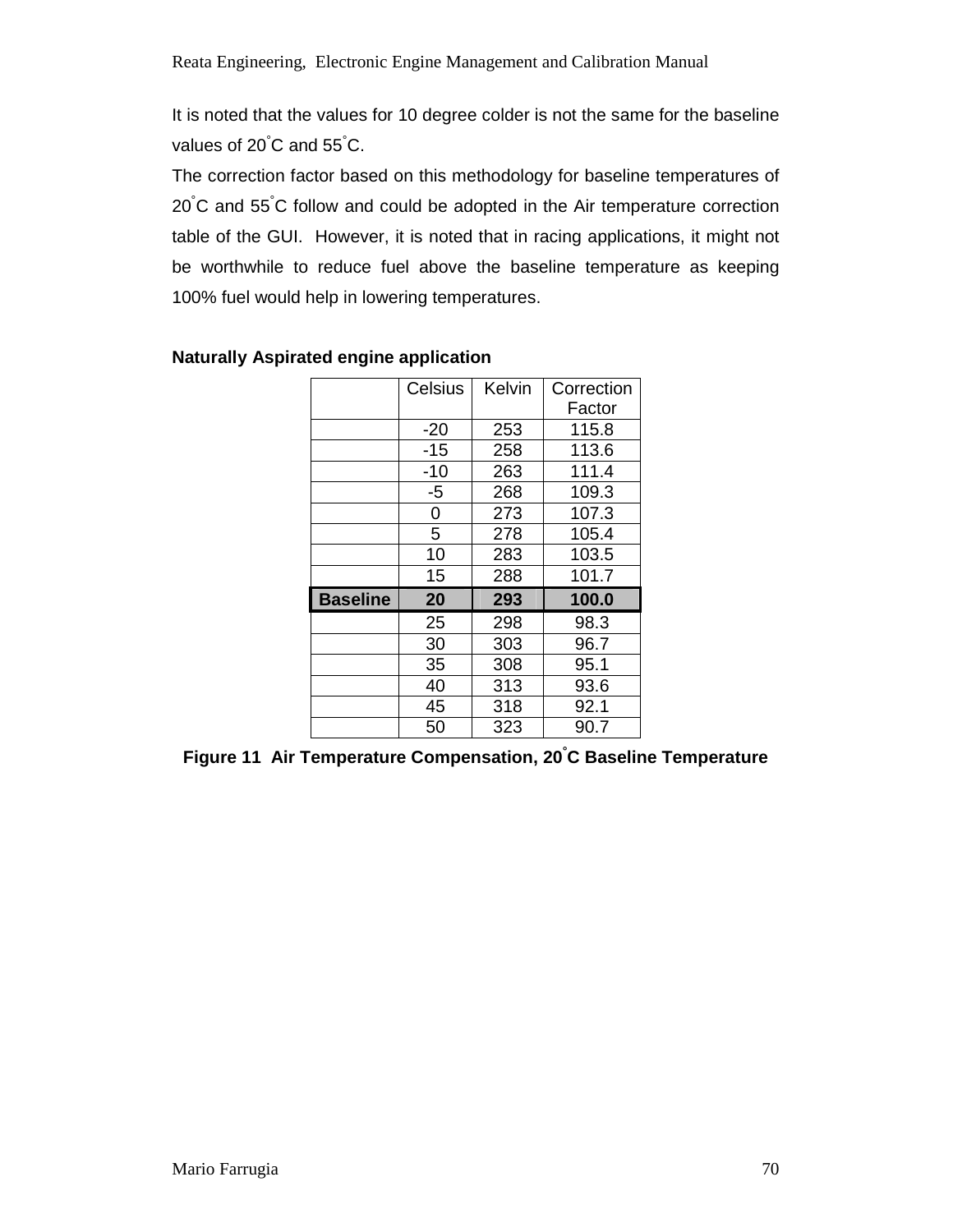### **Turbocharged engine application**

|                 | Celsius | Kelvin | Correction |
|-----------------|---------|--------|------------|
|                 |         |        | Factor     |
|                 | $-20$   | 253    | 129.6      |
|                 | $-15$   | 258    | 127.1      |
|                 | $-10$   | 263    | 124.7      |
|                 | $-5$    | 268    | 122.4      |
|                 | 0       | 273    | 120.1      |
|                 | 5       | 278    | 118.0      |
|                 | 10      | 283    | 115.9      |
|                 | 15      | 288    | 113.9      |
|                 | 20      | 293    | 111.9      |
|                 | 25      | 298    | 110.1      |
|                 | 30      | 303    | 108.3      |
|                 | 35      | 308    | 106.5      |
|                 | 40      | 313    | 104.8      |
|                 | 45      | 318    | 103.1      |
|                 | 50      | 323    | 101.5      |
| <b>Baseline</b> | 55      | 328    | 100.0      |
|                 | 60      | 333    | 98.5       |
|                 | 65      | 338    | 97.0       |
|                 | 70      | 343    | 95.6       |
|                 | 75      | 348    | 94.3       |
|                 | 80      | 353    | 92.9       |
|                 | 85      | 358    | 91.6       |
|                 | 90      | 363    | 90.4       |

**Figure 12 Air Temperature Compensation, 55°C Baseline Temperature**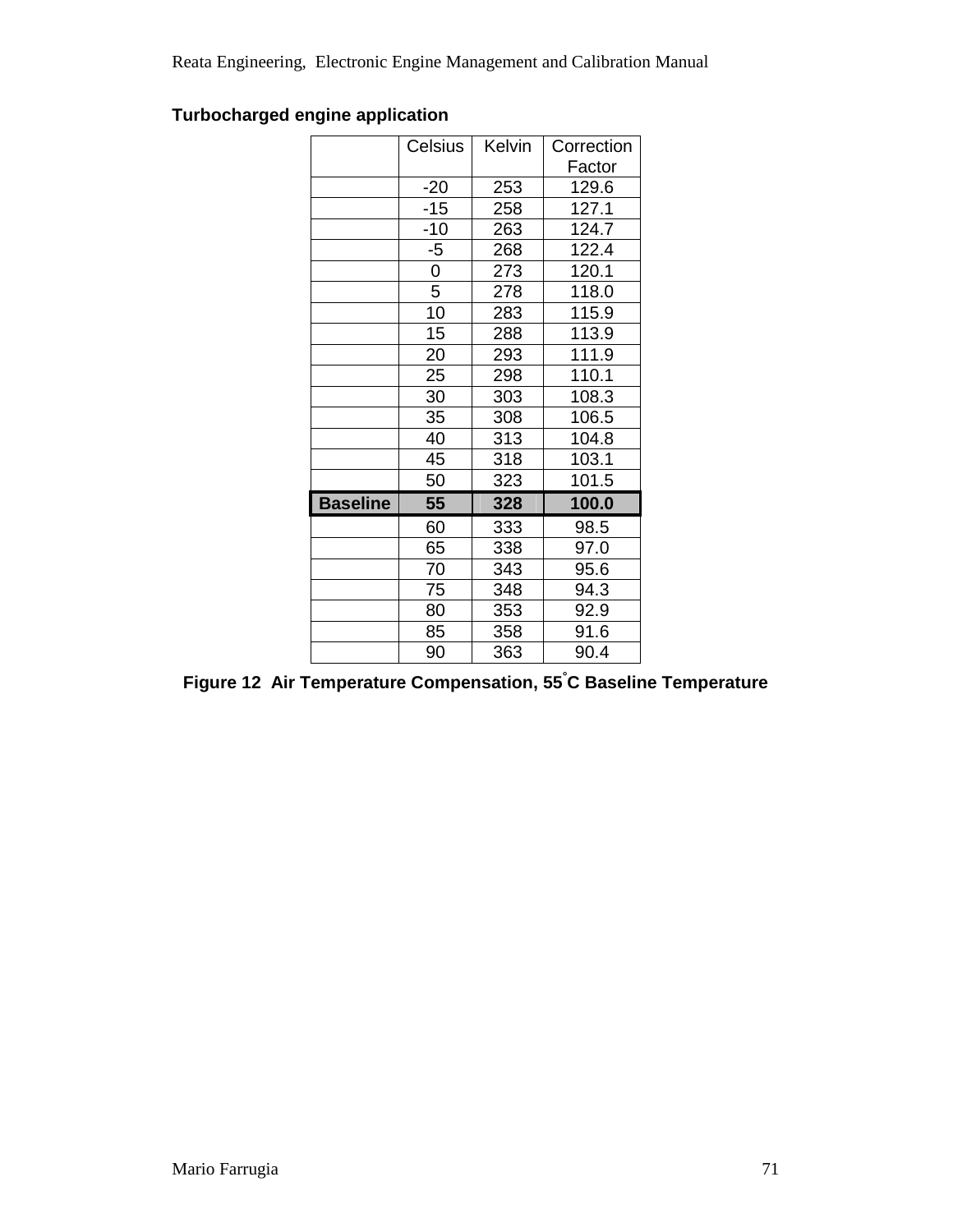# **5.4 General Engine Settings, Overview**

The cylinders are numbered 1, 2, 3 … 'number of cylinders'. The firing order is determined in the 'General Engine Settings', 'Mechanical Setup' tab.

Using the Diagnostic tools from the menu make sure that all injectors and spark-plugs are operating correctly and that their numbering is correct.

## **5.4.1 Static setting**

Through the settings of crank and cam sprocket details, the ECU will adopt different operational strategies. Sequential typically means that the ECU is knowledgeable of the 4 different strokes by each cylinder. This would necessitate cam sensor knowledge. In a sequential injection system, the fuel injector would open once every 2 crank revolutions. In a sequential ignition system, the spark would fire only once every 2 crank revolutions. The different situations of crank and cam sensors handled by the ECU are described in the following four cases. Cases 1 and 3 offer the possibility of sequential operation. The ignition and injection might be set to operate on different strategies. For example, the injection might be set to operate sequential while ignition operates on wasted spark. This is set by specifying 'number of injectors' equal to 'number of cylinders' while specifying the 'number of coils' as half the 'number of cylinders'.

### **5.4.1.1 Case 1 No missing teeth on crank and one cam tooth**

Engines with no missing teeth on crank sprocket and one cam tooth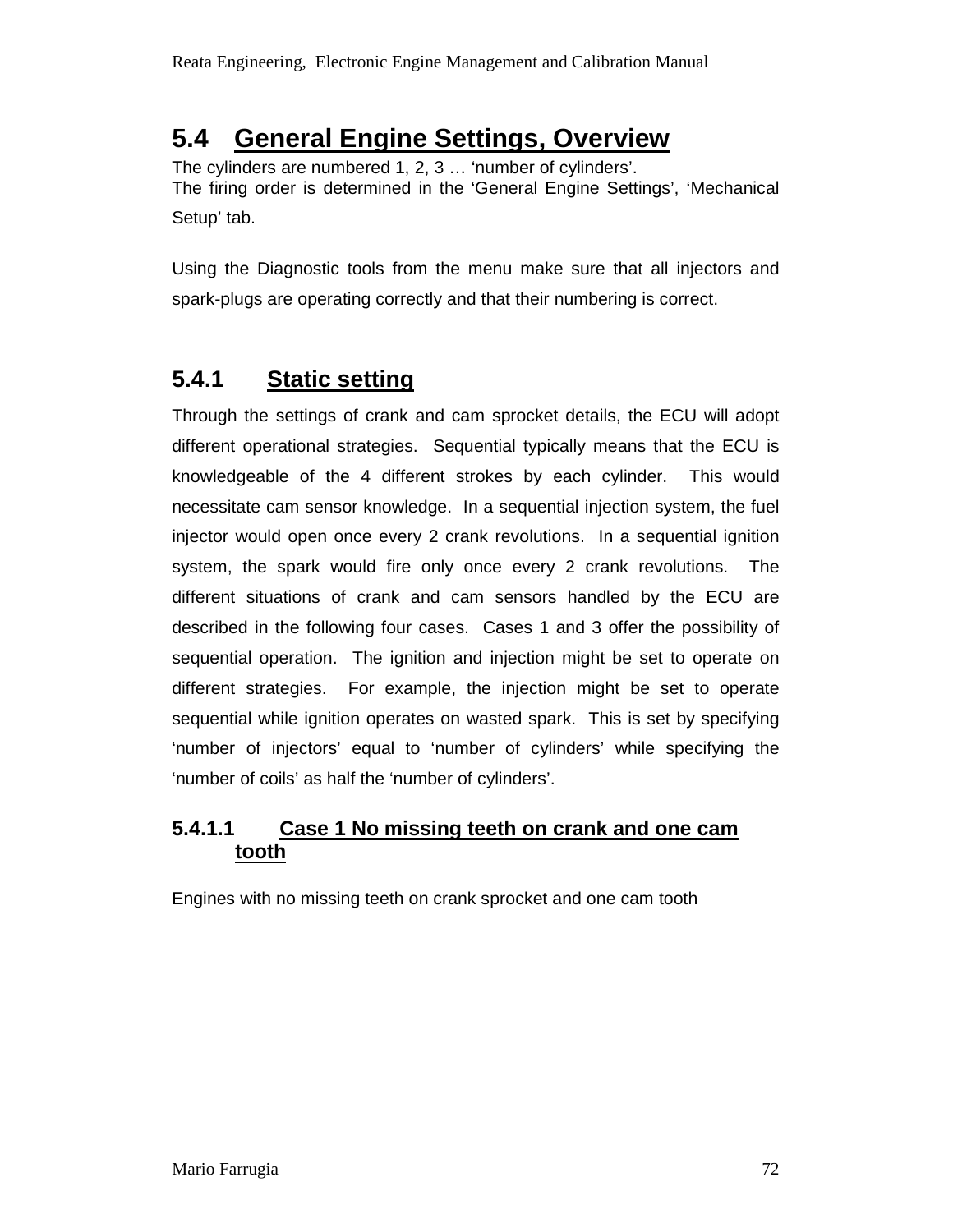

**Figure 13 Case 1, Left: Determination of Sprocket Correction Angle and Tooth No 1,** 

#### **Right: Determination of Tooth at Cam Sensor**

Start turning the crank slowly in the direction of rotation until the engine is positioned with the cylinder No. 1 at TDC and firing i.e. with all valves closed. This position is depicted on the left side of Figure 13. This is the Zero Crank Angle datum position for the engine. All events that happen are with respect to this position. During this procedure of gathering information on crank and cam angular position, it must be clear that all measurements should be made relative to the sensors and not to the timing marks.

The first tooth that will pass in front of the crank sensor is tooth number 1. Mark it with a sharpie.

Slowly rotate the engine in the direction of rotation until the centre line of the first tooth (the one marked as tooth number one) lines up with the centre line of the crank sensor. The angle rotated should be declared as the **Sprocket**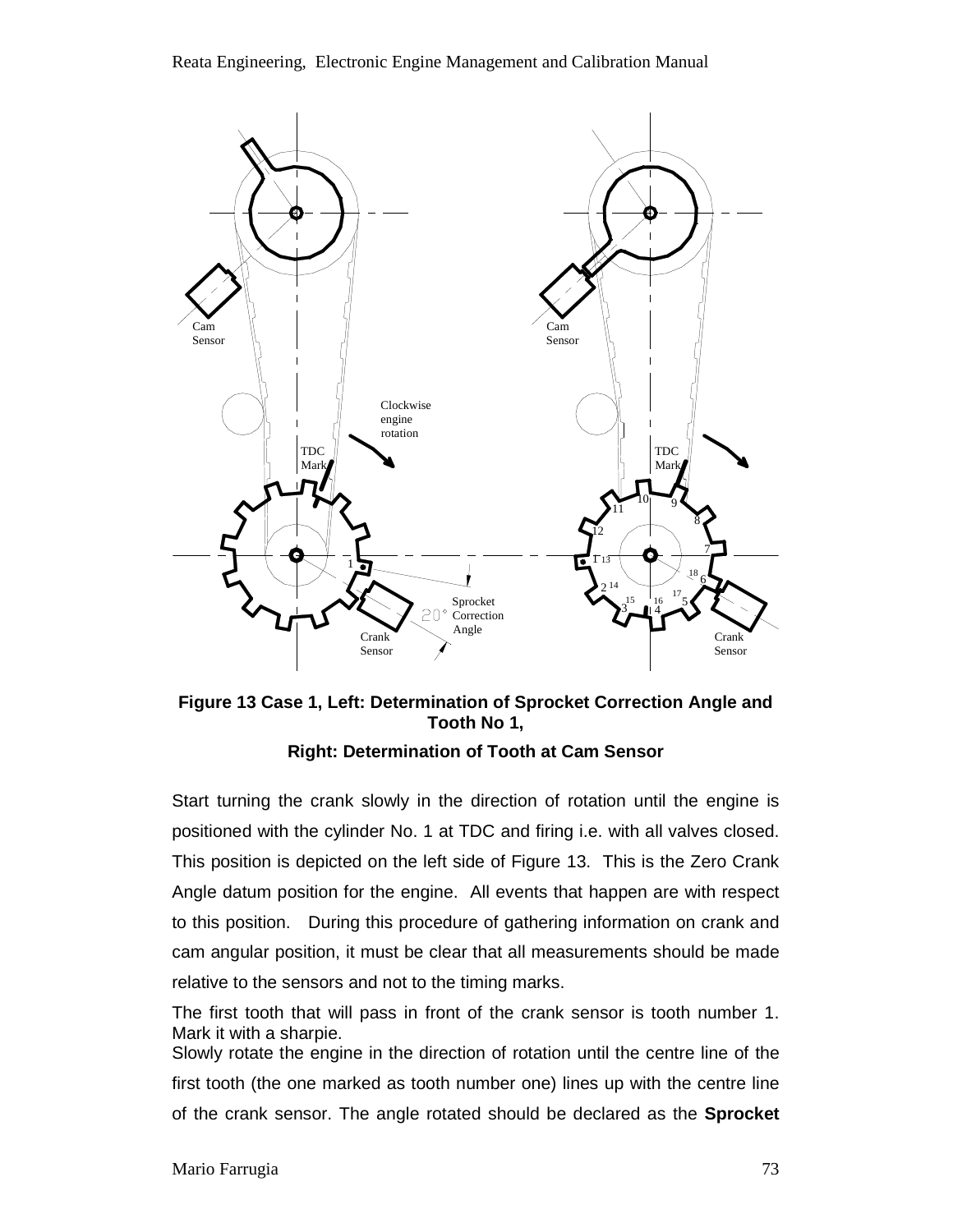**Correction Angle.** For the setup shown in Figure 13, the Sprocket Correction Angle is 20° .

Continue rotating the engine (while counting teeth) until the cam tooth is aligned with the cam sensor (the sensor will trigger when it is in the middle of the tooth metal). This position is depicted on the right side of Figure 13. The number of the tooth that will pass in front of the crank sensor next should be declared as the Crank Tooth at Cam Sensor. Note that it might happen that you have to rotate more than one whole crank revolution in order to align the cam tooth to its sensor. In such a case the Crank Tooth at Cam Sensor is greater than the number of teeth on the crank sprocket. In the setup shown in Figure 13, the Crank Tooth at Cam Sensor is 18.

Declare the **Teeth on Cam Sprocket** as 1.

Declare the **Number of Missing Teeth on Crank Sprocket** as zero (0).

Example Case 1: referring to setup shown in Figure 13

The **Teeth on Crank Sprocket** is 12.

The **Number of Missing Teeth on Crank Sprocket** is zero (0).

The **Last non-missing tooth on Crank sprocket** is zero (0).

The **Teeth on Cam Sprocket** is 1.

The **Number of Missing Teeth on Cam Sprocket** is zero (0).

The **Last non-missing tooth on Cam sprocket** is zero (0).

The **Crank tooth at Cam Sensor** is 18.

The **Sprocket Correction Angle** is 20.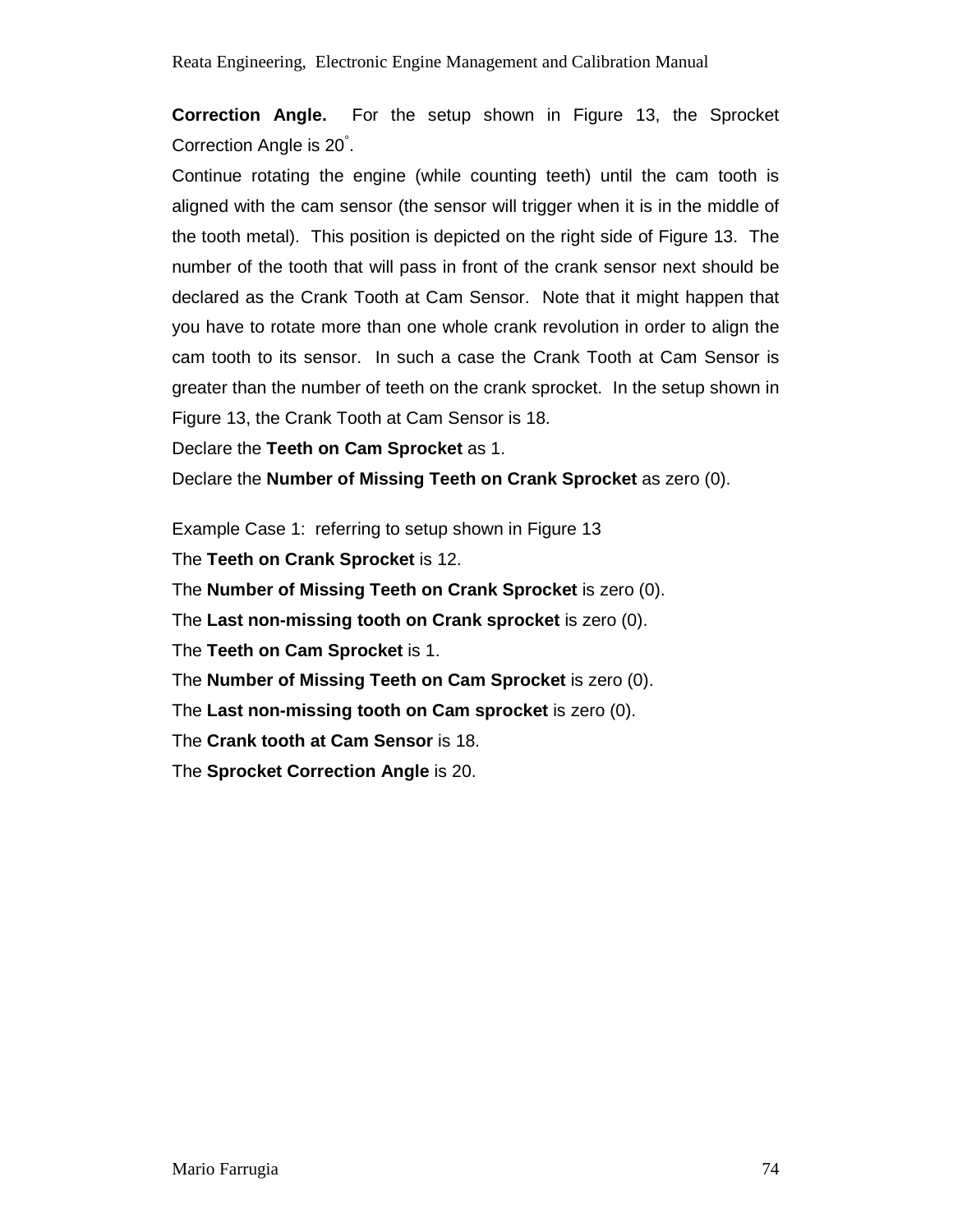# **5.4.1.2 Case 2 Missing teeth on crank and no cam sprocket**

Engines with missing teeth on crank sprocket and no cam sprocket.

Start turning the crank slowly in the direction of rotation until the engine is positioned with the cylinder No. 1 at TDC. This is the Zero Crank Angle datum position for the engine. All events that happen are with respect to this position. During this procedure of gathering information on crank and cam angular position, it must be clear that all measurements should be made relative to the sensors and not to the timing marks.

It is advisable to have the ignition occur in a region with no missing teeth, that is if the sensor is pointing to a sector of missing teeth during the ignition it is best to change the sensor position relative to the sprocket. In fact this should be checked for the ignition occurrences for the other cylinders as well.

#### **Condition A when crank sensor points at a sector with no missing teeth**

The first tooth that will pass in front of the crank sensor is tooth number 1. Mark it with a sharpie.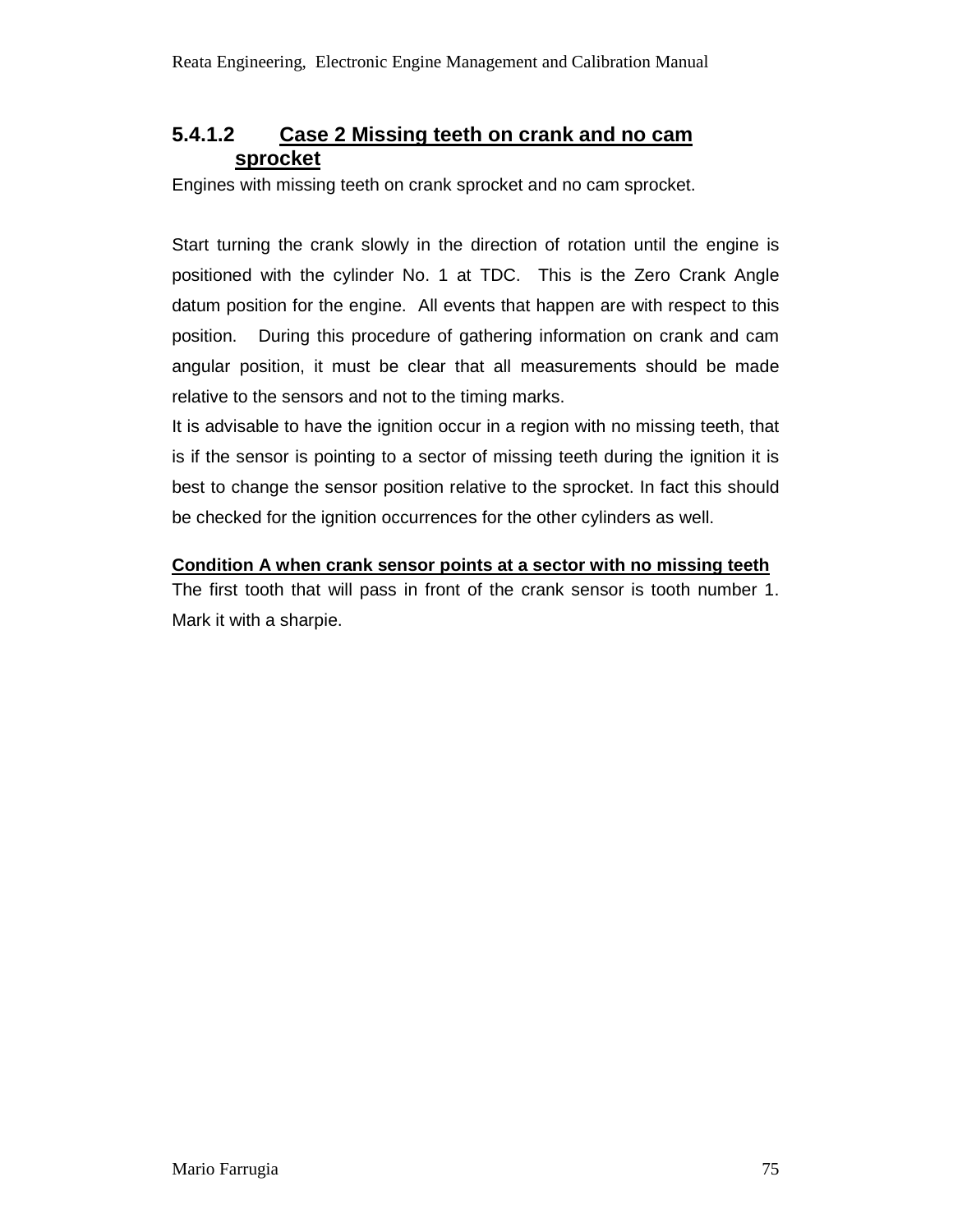Reata Engineering, Electronic Engine Management and Calibration Manual



# **Figure 14 Case 2A, Determination of Sprocket Correction Angle and Last Non-Missing Tooth on Crank Sprocket**

Slowly rotate the engine in the direction of rotation until the centre line of the first tooth ( the one marked as tooth number one) lines up with the centre line of the crank sensor. The angle rotated should be declared as the **Sprocket Correction Angle.** 

Continue counting from this tooth (the one just assigned as tooth number one) and opposite to engine rotation to determine and declare the **Last Non-Missing Tooth on Crank Sprocket.** 

Example Case 2A: referring to setup shown in Figure 14 The **Teeth on Crank Sprocket** is 12. (this includes the 2 missing teeth) The **Number of Missing Teeth on Crank Sprocket** is 2. The **Last non-missing tooth on Crank sprocket** is 8. The **Teeth on Cam Sprocket** is zero (0). The **Number of Missing Teeth on Cam Sprocket** is zero (0).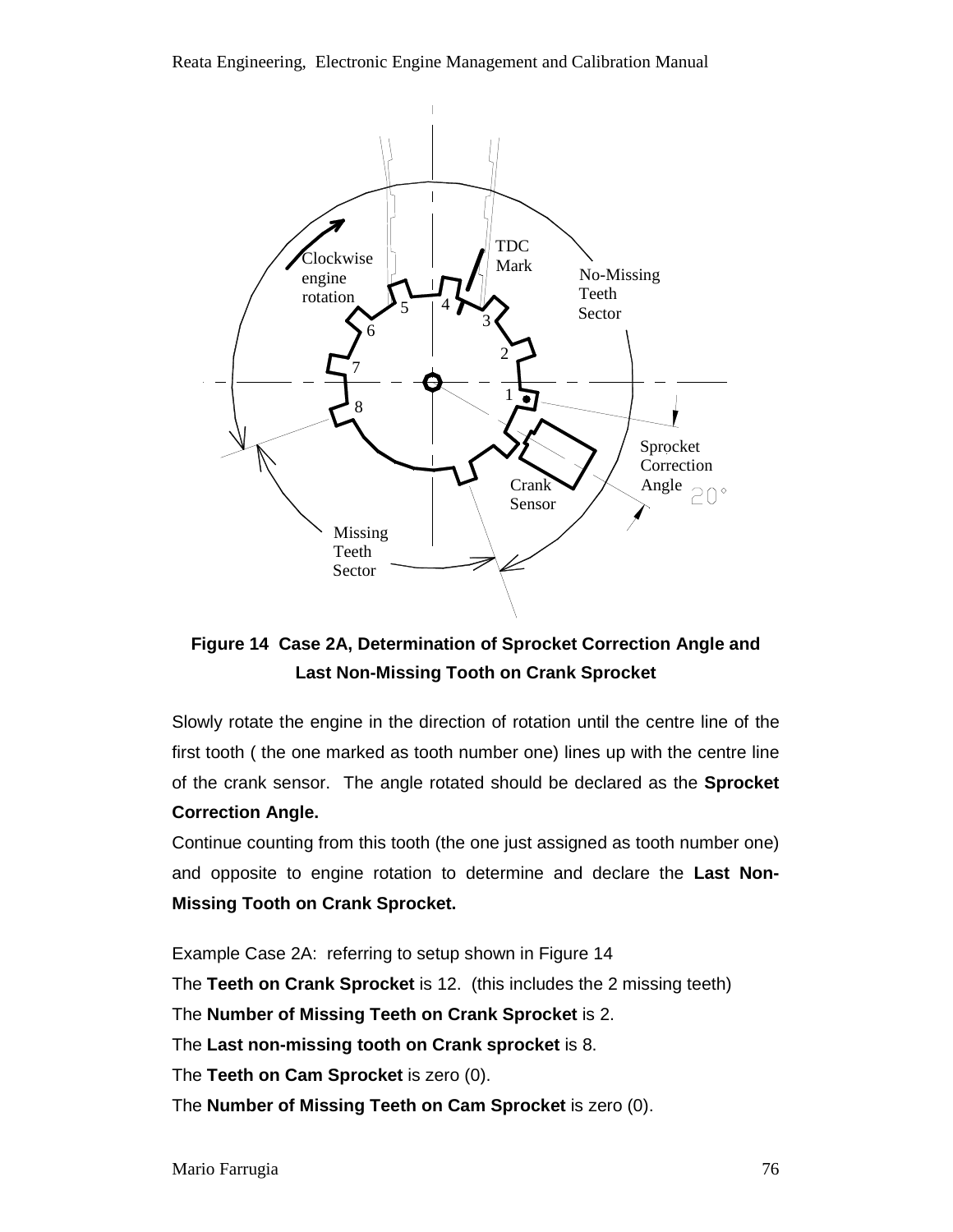The **Last non-missing tooth on Cam sprocket** is zero (0).

The **Crank tooth at Cam Sensor** is zero (0).

The **Sprocket Correction Angle** is 20° .

#### **Condition B when crank sensor points inside the sector containing the missing teeth**



**Figure 15 Case 2B, Determination of Sprocket Correction Angle and Last Non-Missing Tooth on Crank Sprocket** 

Slowly rotate the engine in the direction of rotation until the centre line of the first existing tooth (the one after the gap generated by the missing teeth) lines up with the centre line of the crank sensor. Measure the Rotated Angle. Now divide the Rotated Angle by the Angle Between Two Non-Missing Teeth. Truncate this value, that is if answer is 2.675 then Truncated Answer is 2, if answer is 0.8456, then Truncated Answer is 0. The first existing tooth that is now lined up to the crank sensor should be assigned as tooth number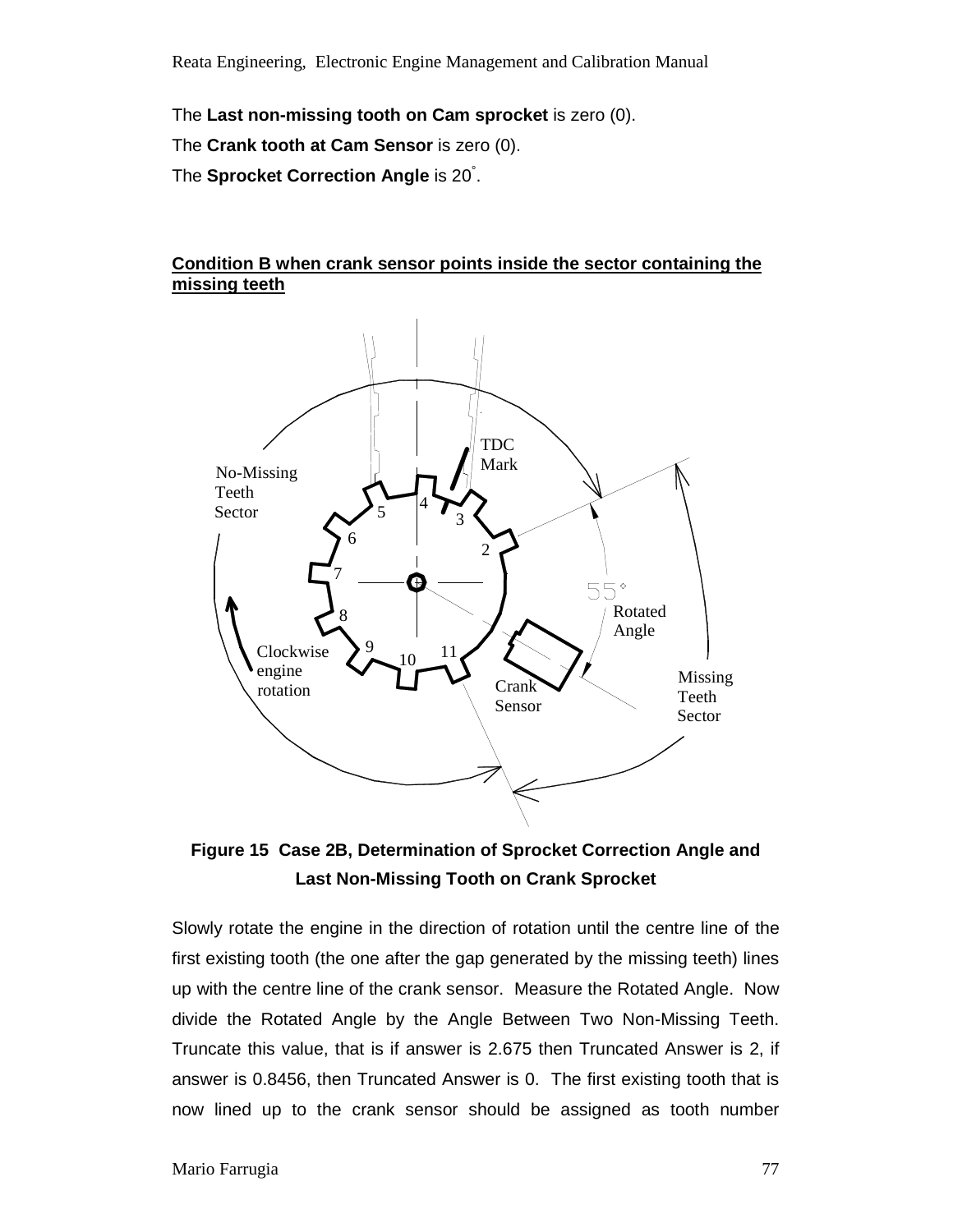(Truncated Answer +1). Continue counting from this tooth (the one just assigned {Truncated Answer +1}) and opposite to engine rotation to determine and declare the **Last Non-Missing Tooth on Crank Sprocket**. The **Sprocket Correction Angle** should be declared as

(Rotated Angle – {Truncated Answer\* Angle Between Two Non-Missing Teeth}), i.e. the declared Sprocket Correction Angle is to an imaginary closest tooth.

#### Declare the **Number of Missing Teeth on Crank Sprocket**.

Example Case 2B: referring to setup shown in Figure 15 The Teeth on Crank Sprocket is 12. (this includes the 2 missing teeth) The Number of Missing Teeth on Crank Sprocket is 2. The Last non-missing tooth on Crank sprocket is 11. The Teeth on Cam Sprocket is zero (0). The Number of Missing Teeth on Cam Sprocket is zero (0). The Last non-missing tooth on Cam sprocket is zero (0). The Crank tooth at Cam Sensor is zero (0). The Sprocket Correction Angle is calculated in following manner. Rotated Angle =55. Since there are 12 teeth on Crank Sprocket (including the missing), the Angle Between Two Non-Missing Teeth =360/12=30. Division of the Rotated Angle by the Angle Between Two Non-Missing Teeth =55/30=1.833. Therefore the Truncated Answer is 1 (note this is not the rounded value). Hence the first existing tooth ( the one after the gap generated by the missing teeth) is assigned number = Truncated Answer  $+1=$ 1+1=2. Sprocket Correction Angle is calculated by (Rotated Angle –  ${Truncated Answer* Angle Between Two Non-Missing Tech}\ = (55 - {1 * 30}$  $=55 - 30 = 25.$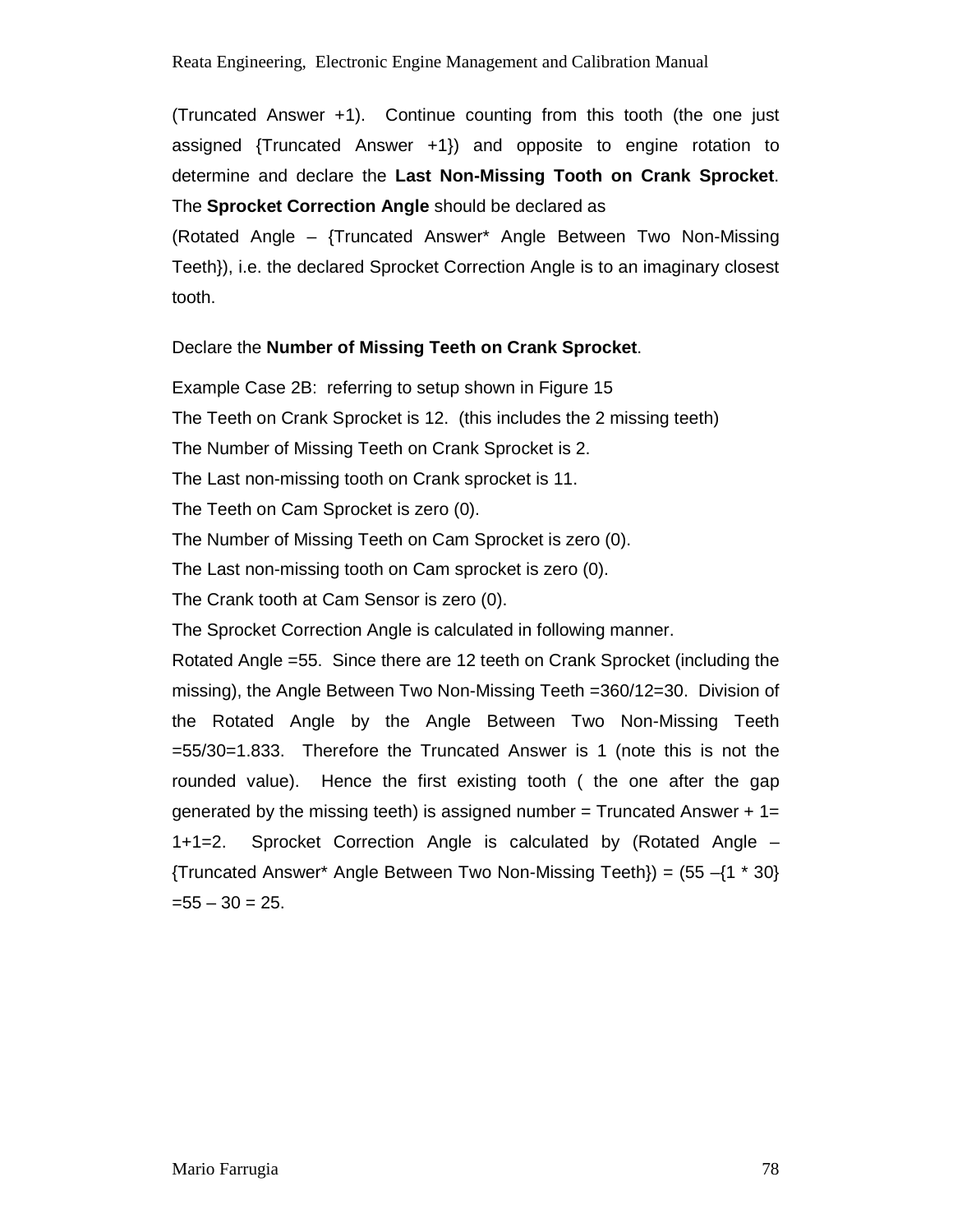# **5.4.1.3 Case 3 No crank sprocket and with missing teeth on cam sprocket**

Engines with no crank sprocket and with missing teeth on cam sprocket.

Start turning the crank slowly in the direction of rotation until the engine is positioned with the cylinder No. 1 at TDC and firing i.e. with all valves closed. This is the Zero Crank Angle datum position for the engine. All events that happen are with respect to this position. During this procedure of gathering information on cam angular position, it must be clear that all measurements should be made relative to the sensor and not to the timing marks.

It is advisable to have the ignition occur in a region with no missing teeth, that is if the sensor is pointing to a sector of missing teeth during the ignition it is best to change the sensor position relative to the sprocket. In fact this should be checked for the ignition occurrences for the other cylinders as well.

#### **Condition A when cam sensor points at a sector with no missing teeth**

The first tooth that will pass in front of the cam sensor is tooth number 1. Mark it with a sharpie.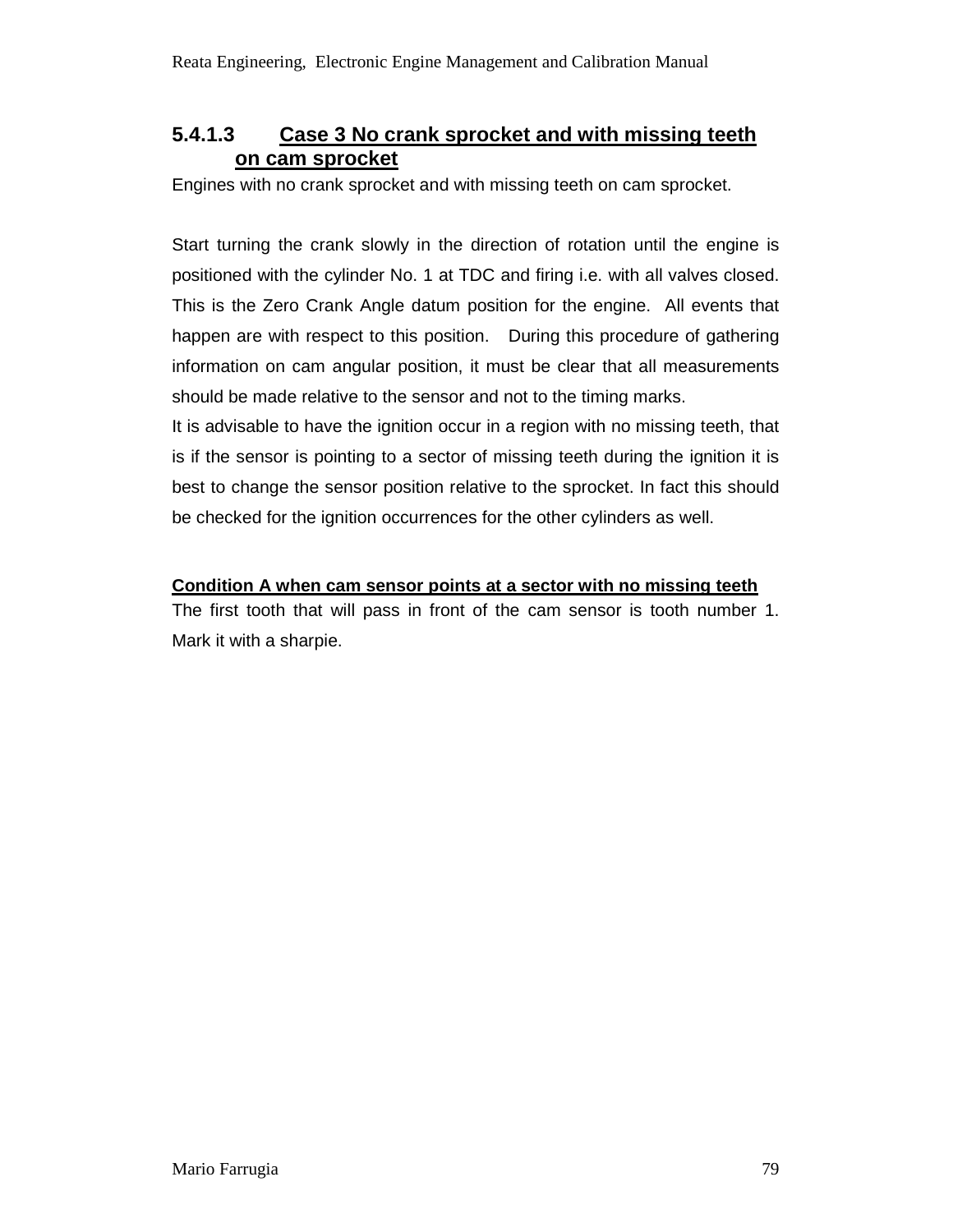

**Figure 16 Case 3A, Determination of Sprocket Correction Angle and Last Non-Missing Tooth on Cam Sprocket** 

Slowly rotate the engine in the direction of rotation until the centre line of the first tooth (the one marked as tooth number one) lines up with the centre line of the cam sensor. The angle rotated by the CRANK should be declared as the **Sprocket Correction Angle.** 

Continue counting from this tooth (the one just assigned as tooth number one) and opposite to engine rotation to determine and declare the **Last Non-Missing Tooth on Cam Sprocket.**

Example Case 3A: referring to setup shown in Figure 16 The **Teeth on Crank Sprocket** is zero (0). The **Number of Missing Teeth on Crank Sprocket** is zero (0).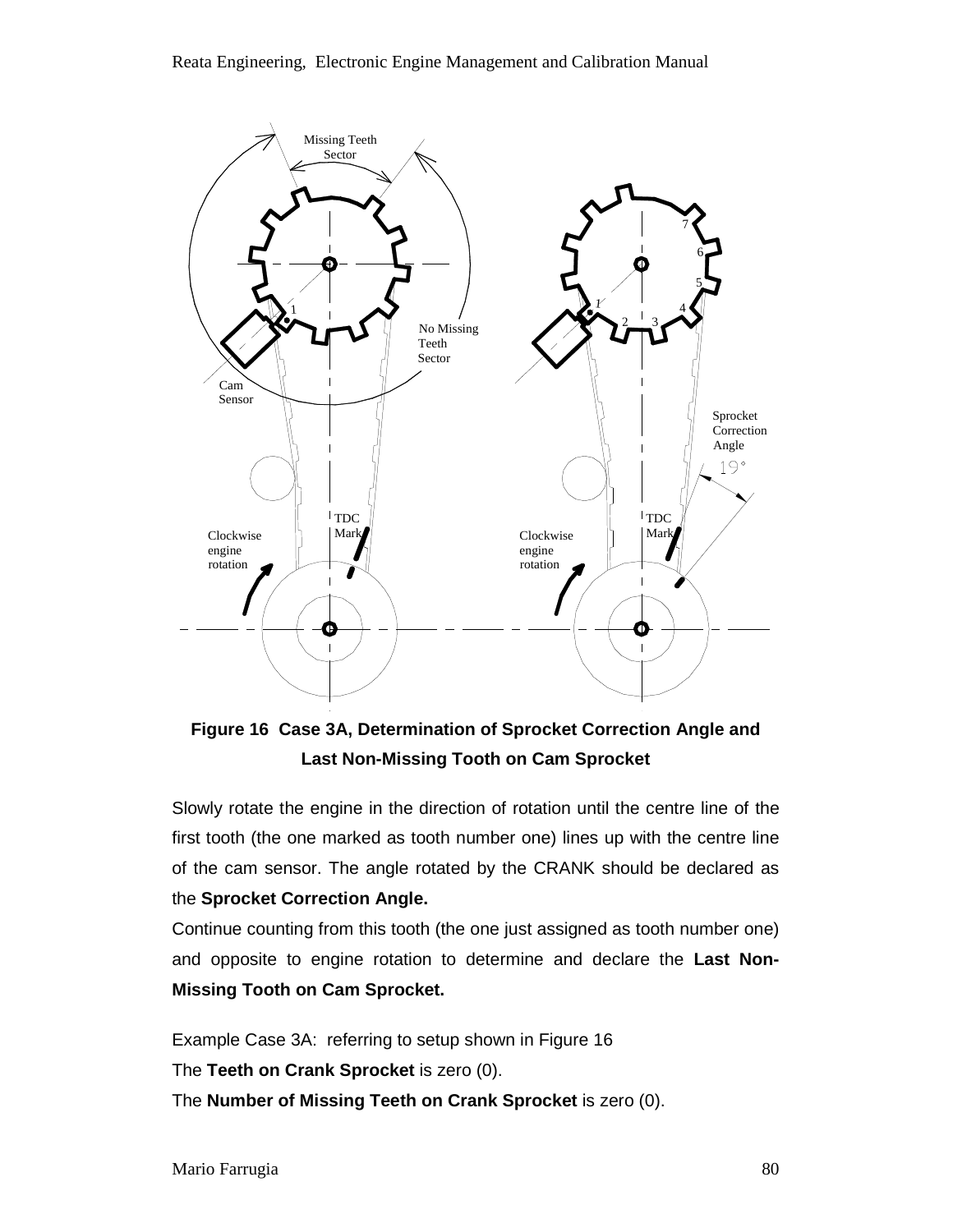Reata Engineering, Electronic Engine Management and Calibration Manual

The **Last non-missing tooth on Crank sprocket** is zero (0).

The **Teeth on Cam Sprocket** is 12. (this includes the 1 missing tooth)

The **Number of Missing Teeth on Cam Sprocket** is 1.

The **Last non-missing tooth on Cam sprocket** is 7.

The **Crank tooth at Cam Sensor** is zero (0).

The **Sprocket Correction Angle** is 19° .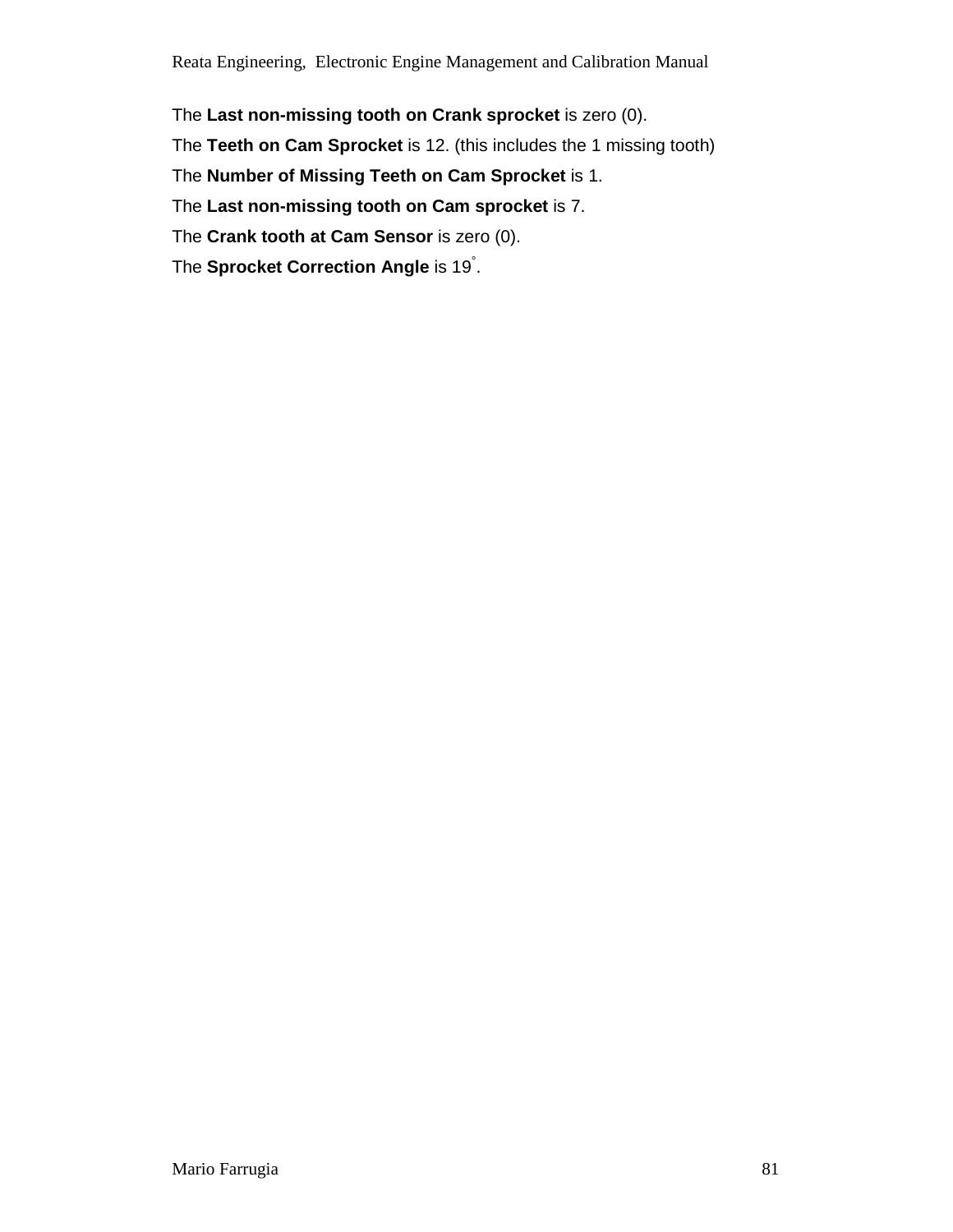



**Figure 17 Case 3B, Determination of Sprocket Correction Angle and Last Non-Missing Tooth on Cam Sprocket** 

Slowly rotate the engine in the direction of rotation until the centre line of the first existing tooth (the one after the gap generated by the missing teeth) lines up with the centre line of the cam sensor. Measure the Rotated Angle by the CRANK. Now divide the Rotated Angle by twice the Angle Between Two Non-Missing Teeth. Truncate this value, that is if answer is 2.675 then Truncated Answer is 2, if answer is 0.8456, then Truncated Answer is 0. The first existing tooth that is now lined up to the cam sensor should be assigned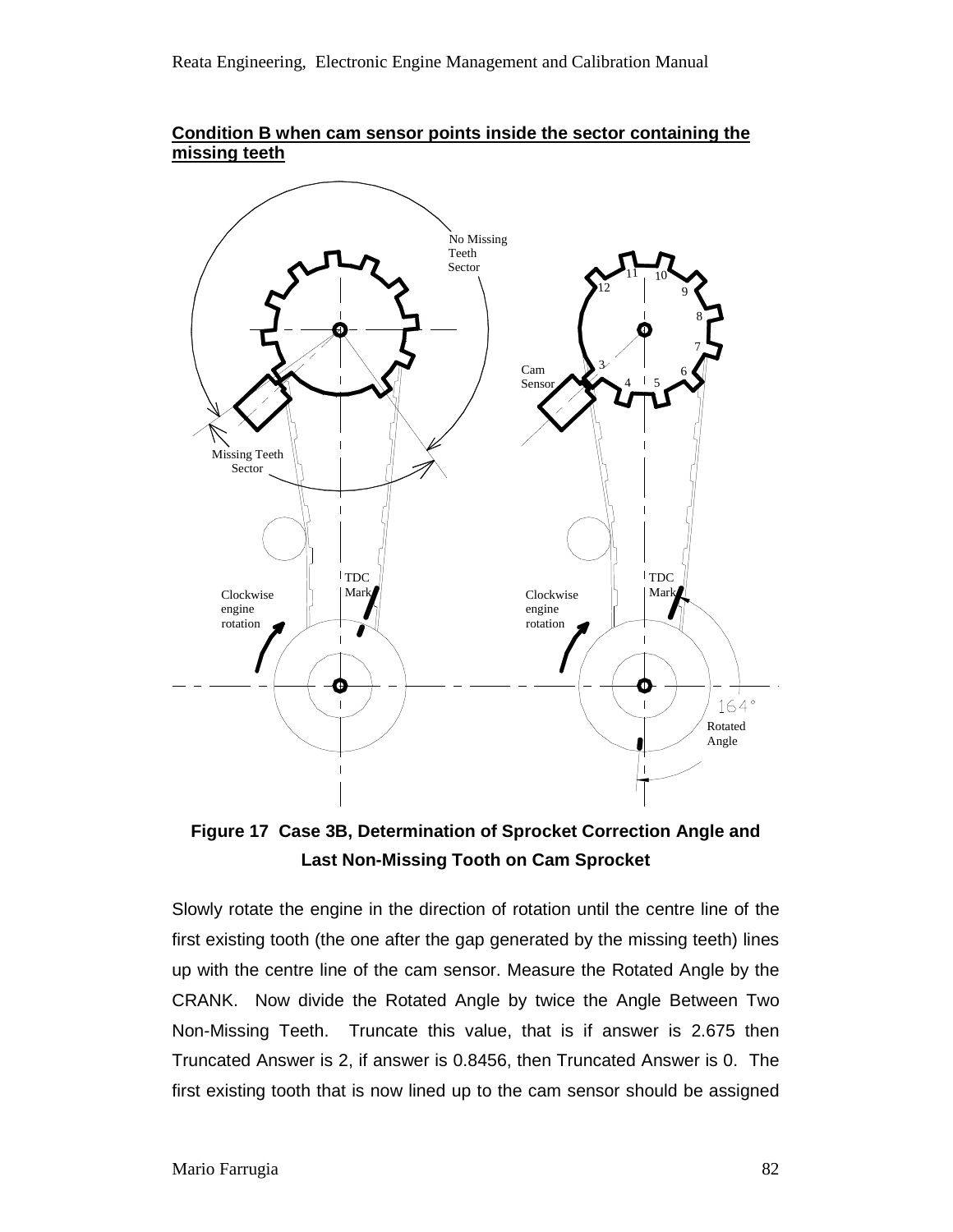as tooth number {Truncated Answer +1}. Continue counting from this tooth (the one just assigned {Truncated Answer +1}) and opposite to engine rotation to determine and declare the **Last Non-Missing Tooth on Cam Sprocket**. The **Sprocket Correction Angle** should be declared as

{Rotated Angle – [Truncated Answer\* 2\*Angle Between Two Non-Missing Teeth]}, i.e. the declared Sprocket Correction Angle is to an imaginary closest tooth.

Example:

Declare the **Number of Missing Teeth on Cam Sprocket**.

Example Case 3B: referring to setup shown in Figure 17

The **Teeth on Crank Sprocket** is zero (0).

The **Number of Missing Teeth on Crank Sprocket** is zero (0).

The **Last non-missing tooth on Crank sprocket** is zero (0).

The **Teeth on Cam Sprocket** is 12. (this includes the 2 missing teeth)

The **Number of Missing Teeth on Cam Sprocket** is 2.

The **Last non-missing tooth on Cam sprocket** is 12.

The **Crank tooth at Cam Sensor** is zero (0).

The **Sprocket Correction Angle** is calculated in following manner.

Rotated Angle =164. Since there are 12 teeth on Cam Sprocket (including the missing), the Angle Between Two Non-Missing Teeth =360/12=30. Division of the Rotated Angle by twice the Angle Between Two Non-Missing Teeth  $=164/(30<sup>*</sup>2) = 164/60=2.733$ . Therefore the Truncated Answer is 2 (note this is not the rounded value). Hence the first existing tooth ( the one after the gap generated by the missing teeth) is assigned number = Truncated Answer  $+1=$ 2+1=3. **Sprocket Correction Angle** is calculated by (Rotated Angle – {Truncated Answer\* 2\*Angle Between Two Non-Missing Teeth}) = (164 –{2 \*  $2 * 30$  = 164 – 120 = 44.

## **5.4.1.4 Case 4 No crank sprocket and with distributor**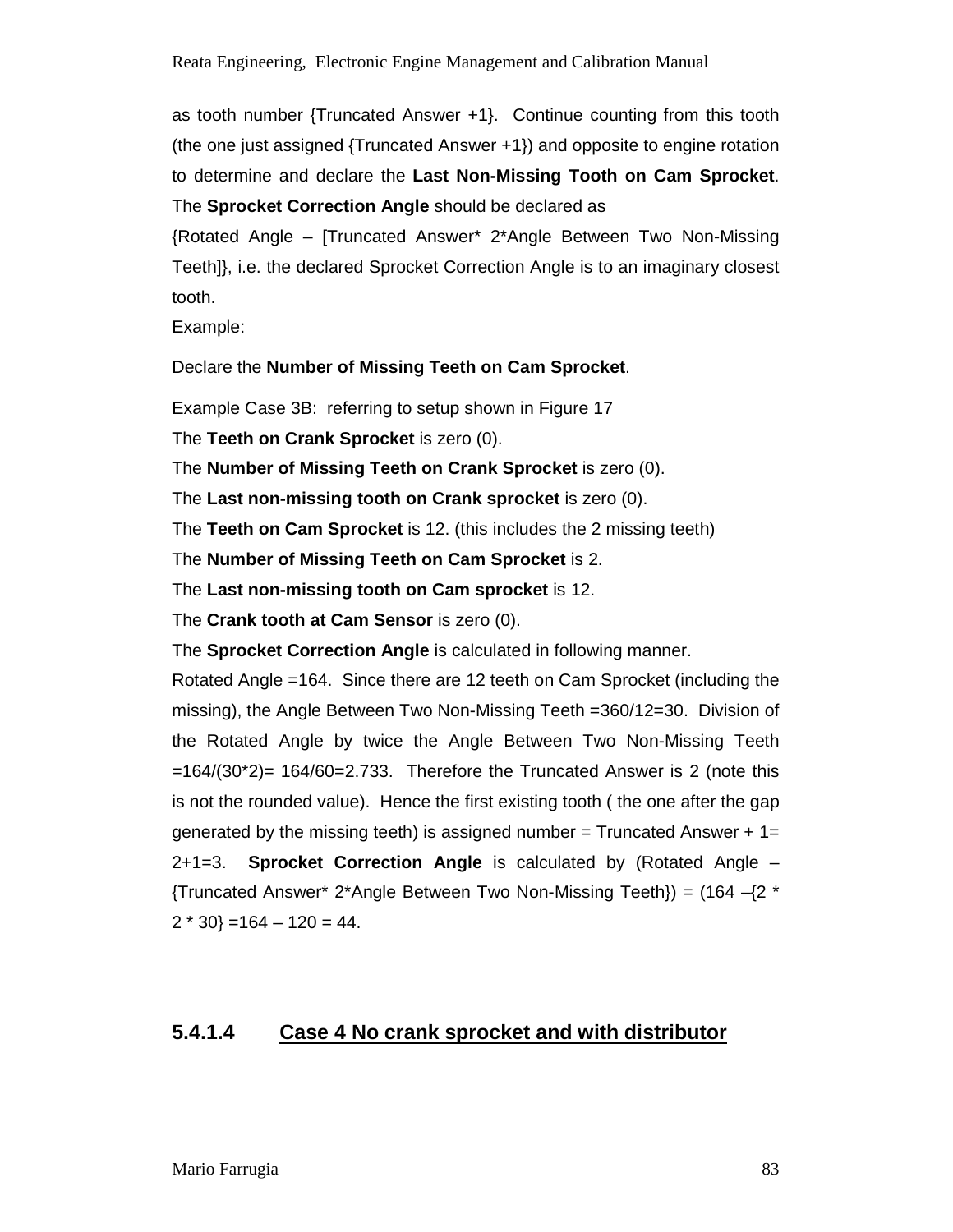Engines with no crank sprocket and number of teeth on cam equal to "Number of Cylinders" with distributor.

Start turning the crank slowly in the direction of rotation until the engine is positioned with the cylinder No. 1 at TDC. This is the Zero Crank Angle datum position for the engine. All events that happen are with respect to this position. During this procedure of gathering information on cam angular position, it must be clear that all measurements should be made relative to the sensor and not to the timing marks.

Rotate slowly the engine in the direction of rotation until the centre line of the first tooth lines up with the centre line of the cam sensor. The angle rotated by the CRANK should be declared as the **Sprocket Correction Angle.** The Sprocket Correction Angle is ideally between 160 and 70 degrees, normally this could be achieved by adjusting the distributor angle.

**Note that during the spark event, which typically happens between 40<sup>o</sup> to 10<sup>o</sup> before TDC, the rotor arm has to be ALIGNED AND POINTING towards the proper high tension lead**.

Declare the **Teeth on Crank Sprocket** as zero (0). Declare the **Number of Missing Teeth on Crank Sprocket** as zero (0). Declare the **Last non-missing tooth on Crank sprocket** as zero (0). Declare the **Teeth on Cam Sprocket** equal to **Number of Cylinders**. Declare the **Number of Missing Teeth on Cam Sprocket** as zero (0). Declare the **Last non-missing tooth on Cam sprocket** as zero (0). Declare the **Crank tooth at Cam Sensor** as zero (0).

Declare the **Sprocket Correction Angle** through its measurement.

# **5.4.2 Dynamic setting**

Set the Ignition Table with zero advance for all RPM and load positions (or at least the low RPM and load). Disconnect the power from the fuel pump or disconnect the power to the injectors. With the plugs out of the head, crank the engine and with the timing light determine the advance at which the spark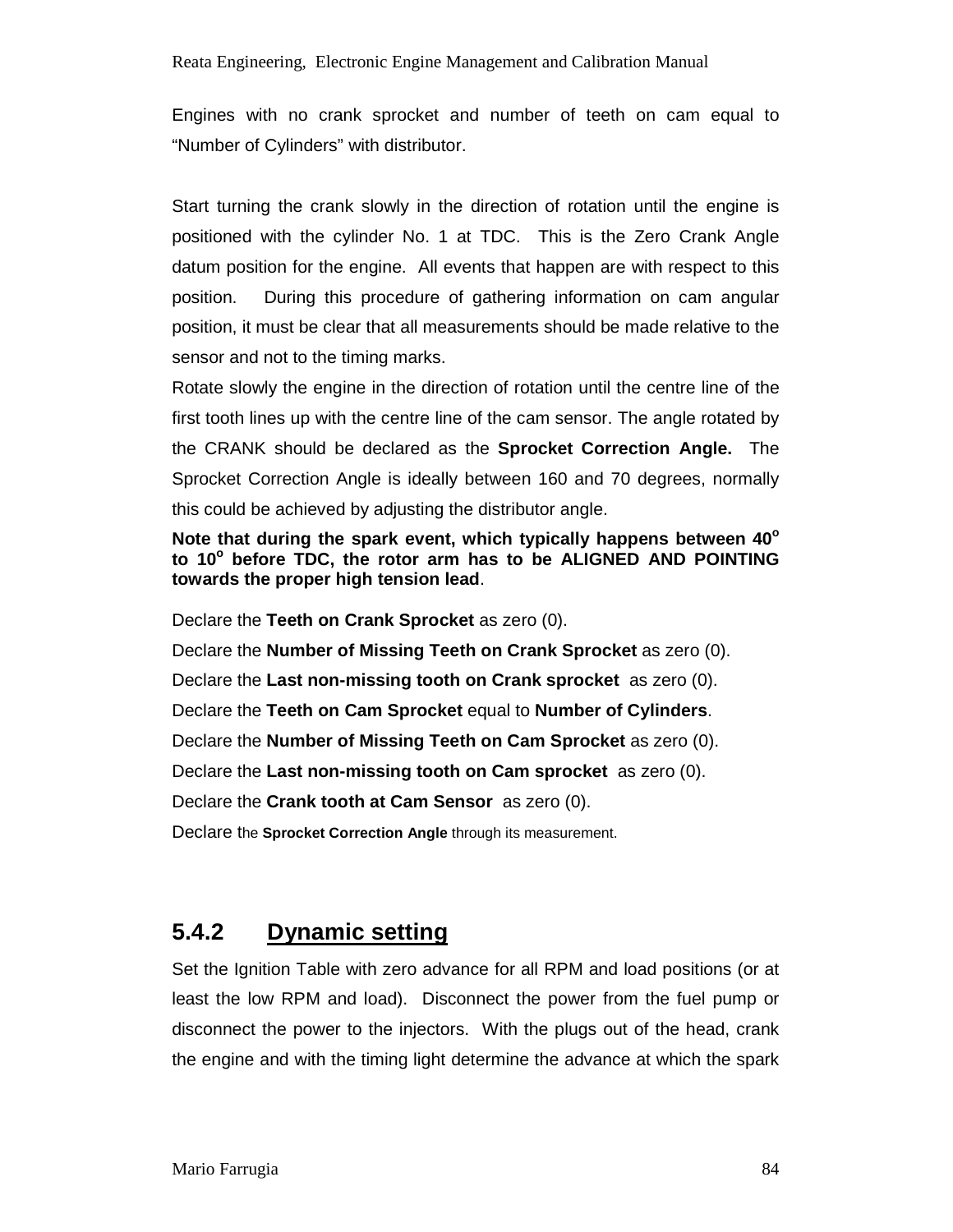is happening. This should be zero, if not than the following methodology should be performed.

The ADJUST button next to the **Sprocket Correction Angle** edit box provides real time modification of the required settings.

The **Sprocket Correction Angle** fine tunes the zero position of the crank shaft. It can be thought of as a software adjustment of the position of the crank sensor.

- To **advance** the spark **increase** the **Sprocket Correction Angle**
- To **retard** the spark **decrease** the **Sprocket Correction Angle**

### **Case 1 Engines with no missing teeth on crank sprocket and one cam tooth**

If the advance has to be corrected by more than 360/(**Number of teeth on** 

#### **Crank Sprocket**)

then the **Crank Tooth at Cam Sensor** has to be changed

- To advance the spark **increase** the **Crank Tooth at Cam Sensor**
- To retard the spark **decrease** the **Crank Tooth at Cam Sensor**

### **Case 2 Engines with missing teeth on crank sprocket and no cam sprocket**

If the advance has to be corrected by more than 360/(**Number of teeth on** 

## **Crank Sprocket**)

then the **Last non-missing Tooth on Crank Sprocket** has to be changed

- To advance the spark **increase** the **Last non-missing Tooth on Crank Sprocket**
- To retard the spark **decrease** the **Last non-missing Tooth on Crank Sprocket**

### **Case 3 Engines with no crank sprocket and with missing teeth on cam sprocket**

If the advance has to be corrected by more than 180/(**Number of teeth on Cam Sprocket**)

then the **Last non-missing Tooth on Cam Sprocket** has to be changed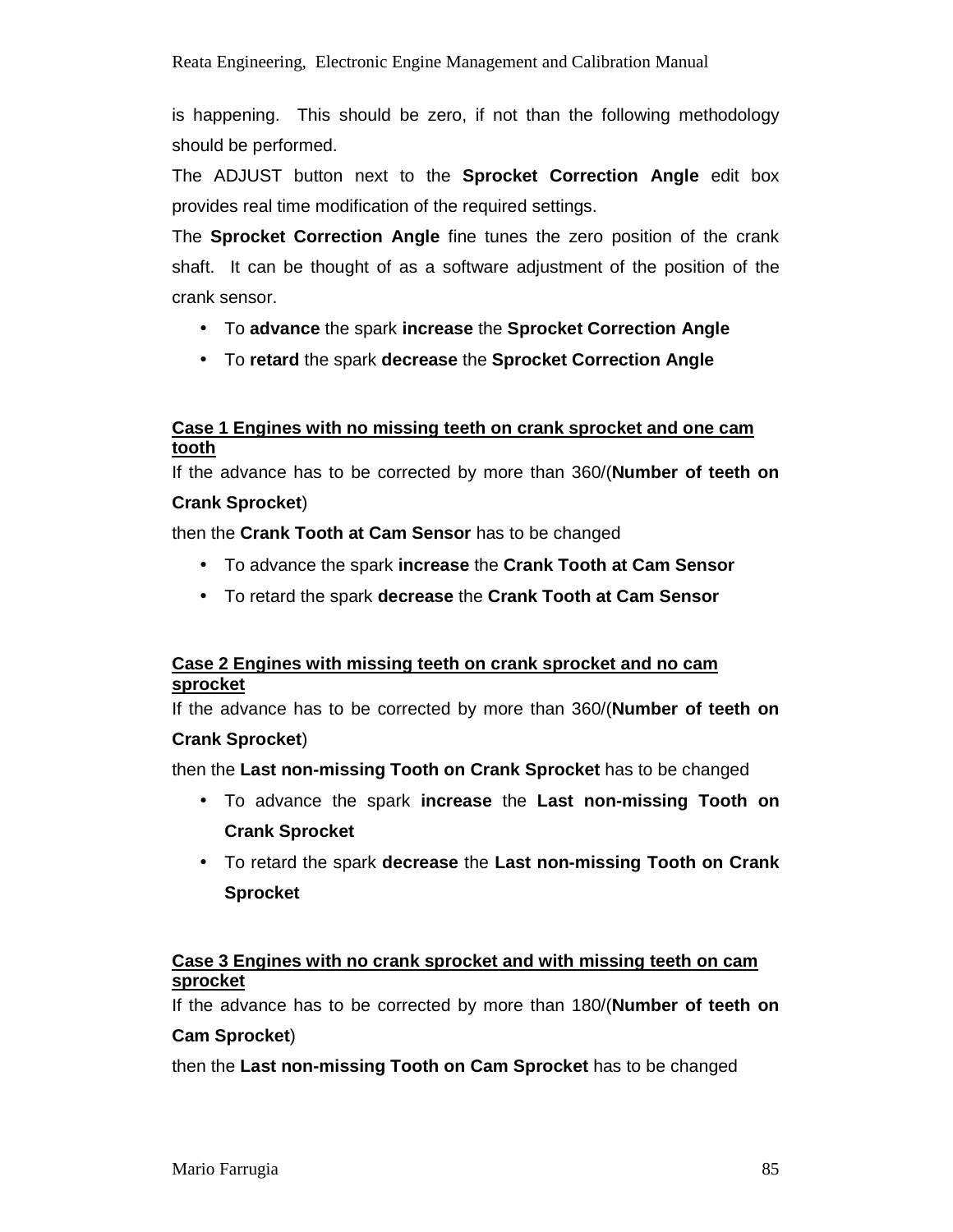- To advance the spark **increase** the **Last non-missing Tooth on Cam Sprocket**
- To retard the spark **decrease** the **Last non-missing Tooth on Cam Sprocket**

#### **Case 4 Engines with no crank sprocket and number of teeth on cam equal to "Number of Cylinders" with distributor**

In this case with **Tooth on Cam Sprocket** = **Number of Cylinders**, there are no other parameters than can be changed other than the **Sprocket Correction Angle**. The rotor arm would be responsible for delivering the spark to the appropriate cylinder.

# **5.5 Fuel injection setup**

The fuel injection time values in the fuel table are in milli seconds. This value always refers to the time for which each injector is flowing. (the dead time or injection delay needs to be specified in the General Engine

Settings .)

Note that for setups which **are** sequential (refer to 5.4.1 'Static setting' pg72), the millisecond value in the table is the flowing time of the injector for the four strokes, that is **two crank revolutions**. While for setups which **are not** sequential (refer to 5.4.1 'Static setting' pg72), the millisecond value in the table is the flowing time of the injector for **each crank revolution**. That is, for a non-sequential setup, the effective fuel time on a complete four stroke cycle for a cylinder will be twice the amount in the table.

# **5.6 Harness Wiring**

Figure 18 Basic Harness Wiring Setup shows a typical basic setup for a four cylinder engine.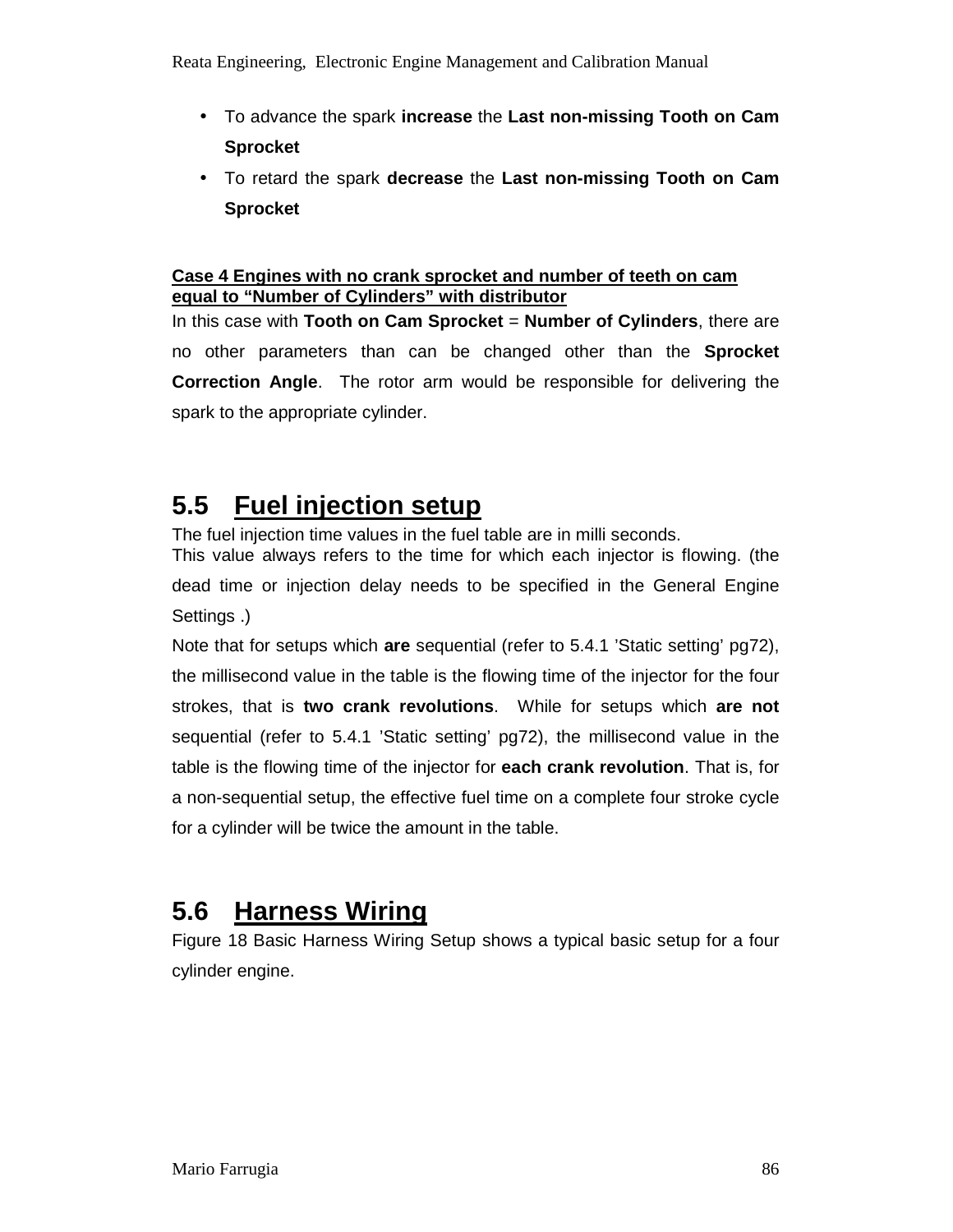



**Figure 18 Basic Harness Wiring Setup**

Figure 19 Wire Cross-sectional Area Namogram can be printed out and used to calculate the least gauge of wire needed for the given current, length and acceptable voltage drop.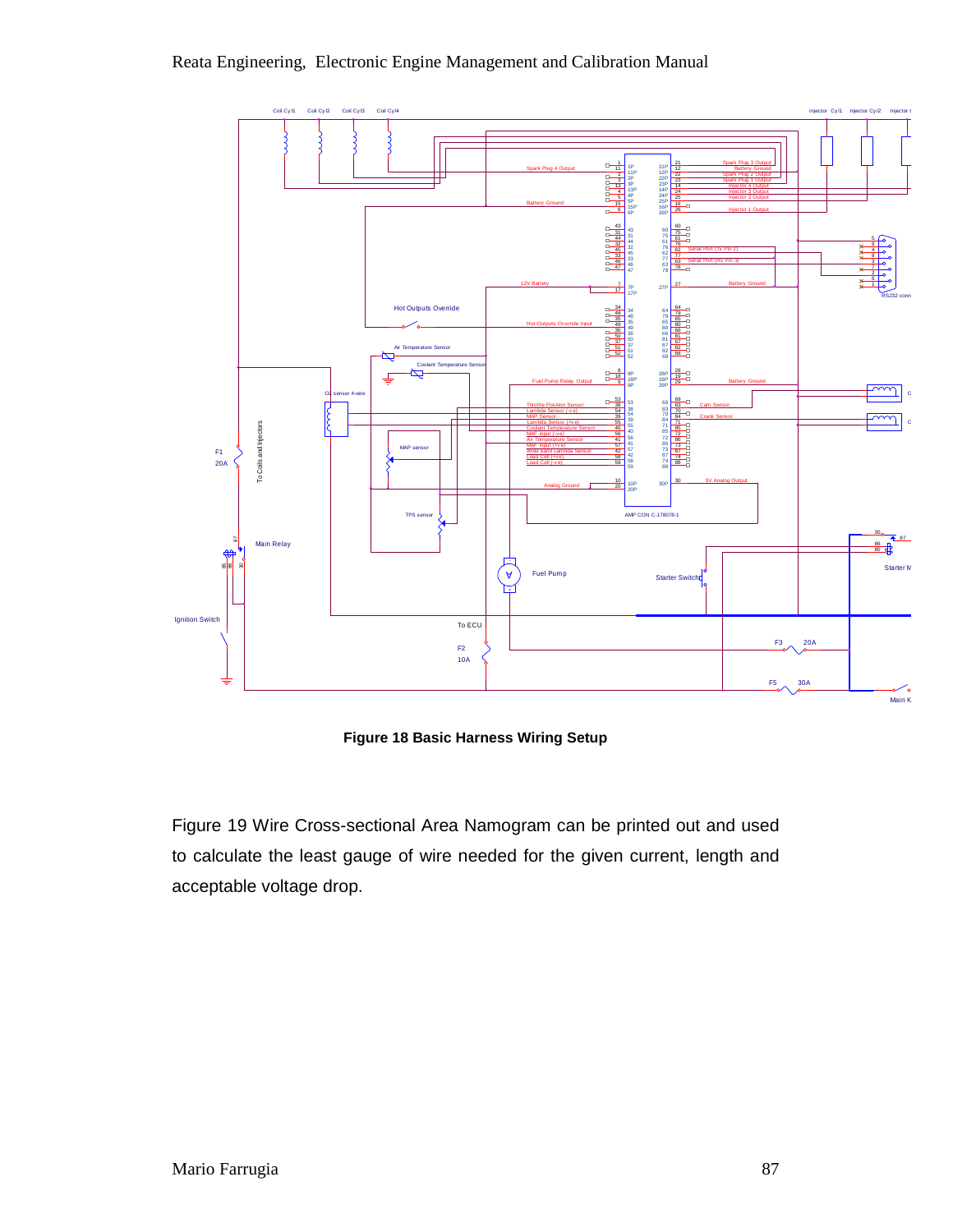

**Figure 19 Wire Cross-sectional Area Namogram**